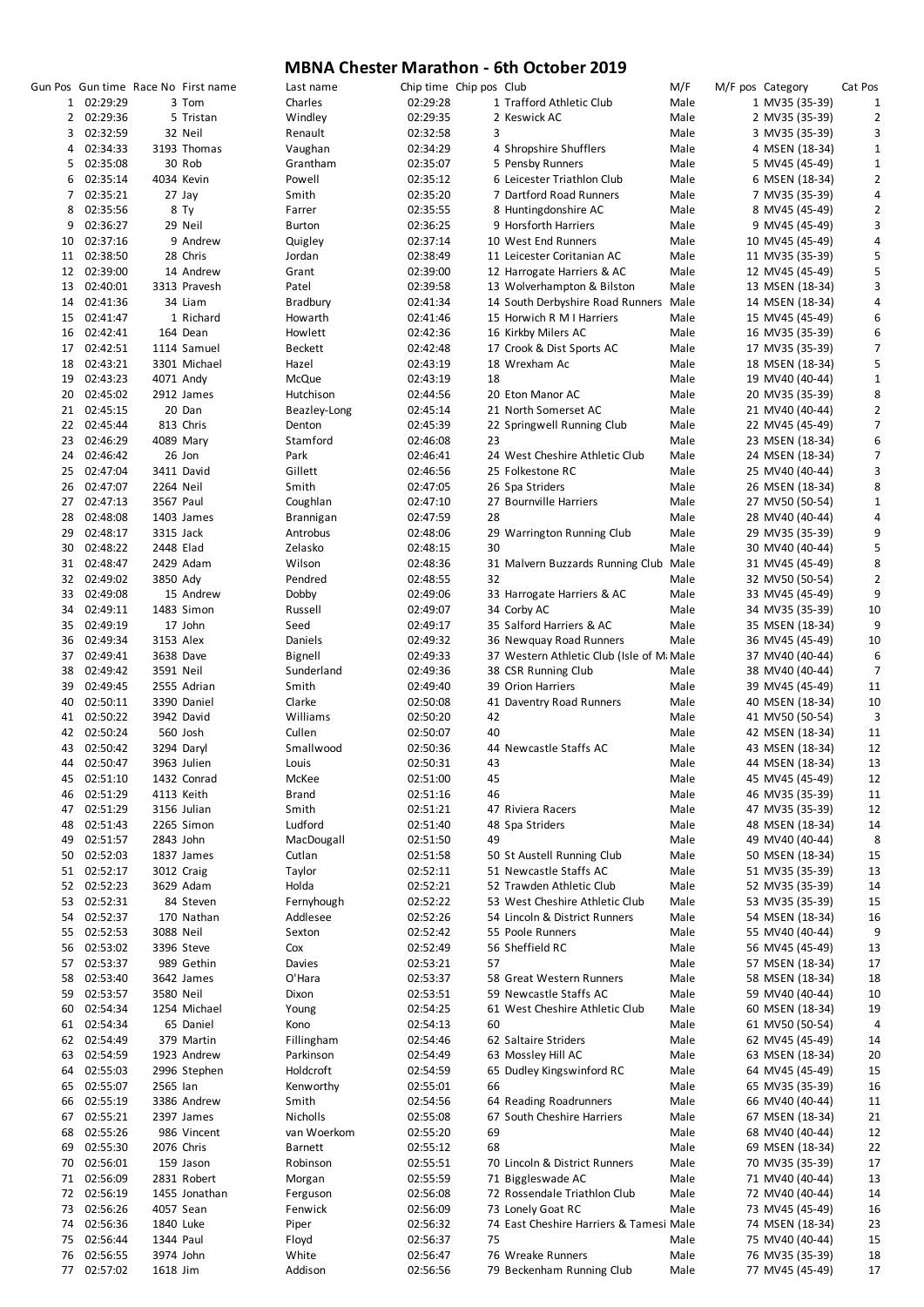|     |              |           | Gun Pos Gun time Race No First name | Last name        | Chip time Chip pos Club |     |                                            | M/F    | M/F pos Category | Cat Pos        |
|-----|--------------|-----------|-------------------------------------|------------------|-------------------------|-----|--------------------------------------------|--------|------------------|----------------|
| 78  | 02:57:07     |           | 3532 Mark                           | Wolstencroft     | 02:57:01                |     | 81 Bolton United Harriers & Ac             | Male   | 78 MV55 (55-59)  | $\mathbf{1}$   |
| 79  | 02:57:09     | 2037 Alan |                                     | Heron            | 02:56:52                |     | 78 Bellahouston Road Runners               | Male   | 79 MV35 (35-39)  | 19             |
| 80  | 02:57:13     |           | 1429 Richard                        | <b>Bragg</b>     | 02:56:51                |     | 77 Widnes Running Club                     | Male   | 80 MV35 (35-39)  | 20             |
| 81  | 02:57:24     | 1824 Carl |                                     | <b>HUghes</b>    | 02:57:16                |     | 82 Heanor Running Club                     | Male   | 81 MV40 (40-44)  | 16             |
|     | 02:57:26     |           |                                     |                  | 02:56:59                |     |                                            |        |                  |                |
| 82  |              |           | 3381 Stewart                        | Moore            |                         |     | 80 Manchester Triathlon Club               | Male   | 82 MSEN (18-34)  | 24             |
| 83  | 02:57:31     |           | 778 Shaun                           | Bott             | 02:57:24                |     | 84 Belper Harriers                         | Male   | 83 MV35 (35-39)  | 21             |
| 84  | 02:57:32     |           | 157 Alex                            | Cann             | 02:57:29                |     | 88 South Cheshire Harriers                 | Male   | 84 MSEN (18-34)  | 25             |
| 85  | 02:57:36     |           | 3213 Bastian                        | Weinberger       | 02:57:26                | 85  |                                            | Male   | 85 MV35 (35-39)  | 22             |
| 86  | 02:57:39     |           | 1697 Adam                           | Harris           | 02:57:32                |     | 89 St Neots Riverside Runners              | Male   | 86 MSEN (18-34)  | 26             |
| 87  | 02:57:40     |           | 3679 Chris                          | Pattinson        | 02:57:28                |     | 86 South Cheshire Harriers                 | Male   | 87 MSEN (18-34)  | 27             |
| 88  | 02:57:42     |           | 4018 Henry                          | Slade            | 02:57:28                | 87  |                                            | Male   | 88 MSEN (18-34)  | 28             |
| 89  | 02:57:42     |           | 4042 Sean                           | Merryweather     | 02:57:41                |     | 90 Wrexham Ac                              | Male   | 89 MSEN (18-34)  | 29             |
|     |              |           |                                     |                  |                         |     |                                            |        |                  |                |
| 90  | 02:57:44     |           | 3338 Andrew                         | Pegg             | 02:57:23                |     | 83 Wolds Veteran RC                        | Male   | 90 MV50 (50-54)  | 5              |
| 91  | 02:58:00     |           | 1186 Andy                           | Davis            | 02:57:44                |     | 91 Newquay Road Runners                    | Male   | 91 MV55 (55-59)  | $\overline{2}$ |
| 92  | 02:58:01     |           | 2541 Edward                         | Cadogan          | 02:57:51                |     | 93 Matlock Athletic Club                   | Male   | 92 MV45 (45-49)  | 18             |
| 93  | 02:58:03     |           | 3601 Chris                          | Reynolds         | 02:57:53                |     | 95 Manx Fell Runners                       | Male   | 93 MV40 (40-44)  | 17             |
| 94  | 02:58:08     |           | 2725 Simon                          | Redhead          | 02:57:52                | 94  |                                            | Male   | 94 MV35 (35-39)  | 23             |
| 95  | 02:58:10     |           | 2122 David                          | Hollidge         | 02:57:51                |     | 92 Banbury Harriers AC                     | Male   | 95 MV35 (35-39)  | 24             |
| 96  | 02:58:25     | 2313 Tom  |                                     | <b>Battarbee</b> | 02:58:19                | 98  |                                            | Male   |                  | 25             |
|     |              |           |                                     |                  |                         |     |                                            |        | 96 MV35 (35-39)  |                |
| 97  | 02:58:26     |           | 1838 Adrian                         | Scott            | 02:58:20                |     | 99 Lewes AC                                | Male   | 97 MSEN (18-34)  | 30             |
| 98  | 02:58:30     |           | 2670 James                          | Skinner          | 02:58:15                |     | 96 Peterborough AC                         | Male   | 98 MV40 (40-44)  | 18             |
| 99  | 02:58:34     | 4070 Lee  |                                     | Harrison         | 02:58:24                | 101 |                                            | Male   | 99 MV40 (40-44)  | 19             |
| 100 | 02:58:37     |           | 2569 Kevin                          | Kenward          | 02:58:16                | 97  |                                            | Male   | 100 MV35 (35-39) | 26             |
| 101 | 02:58:41     |           | 3409 Mark                           | Ward             | 02:58:37                | 103 |                                            | Male   | 101 MV35 (35-39) | 27             |
|     | 102 02:58:46 |           | 445 John                            | Cole             | 02:58:33                | 102 |                                            | Male   | 102 MV35 (35-39) | 28             |
| 103 | 02:58:47     | 2913 Rob  |                                     | Harris           | 02:58:20                |     | 100 Birchfield Harriers                    | Male   | 103 MV40 (40-44) | 20             |
|     |              |           |                                     |                  |                         |     |                                            |        |                  |                |
| 104 | 02:58:49     | 2129 Tom  |                                     | Moseley          | 02:58:42                |     | 104 Altrincham & District Athletic CluMale |        | 104 MV35 (35-39) | 29             |
|     | 105 02:58:57 |           | 858 James                           | Boardman         | 02:58:50                |     | 108 Mossley Hill AC                        | Male   | 105 MV40 (40-44) | 21             |
| 106 | 02:58:57     |           | 2931 Jamie                          | Davies           | 02:58:54                |     | 112 Telford AC                             | Male   | 106 MSEN (18-34) | 31             |
| 107 | 02:58:58     |           | 3973 Matthew                        | Franklin         | 02:58:49                |     | 106 Wreake Runners                         | Male   | 107 MV40 (40-44) | 22             |
| 108 | 02:58:58     |           | 2188 Martin                         | Beare            | 02:58:45                |     | 105 Ampthill & Flitwick Flyers RC          | Male   | 108 MV55 (55-59) | 3              |
| 109 | 02:59:00     |           | 1342 Daniel                         | Burns            | 02:58:49                | 107 |                                            | Male   | 109 MSEN (18-34) | 32             |
|     |              |           |                                     |                  |                         |     |                                            |        |                  |                |
|     | 110 02:59:03 |           | 3387 Stephen                        | Sharp            | 02:58:50                | 109 |                                            | Male   | 110 MV45 (45-49) | 19             |
|     | 111 02:59:05 |           | 1287 Simon                          | Watts            | 02:58:52                |     | 110 Glossopdale Harriers                   | Male   | 111 MSEN (18-34) | 33             |
|     | 112 02:59:12 |           | 2451 Peter                          | Lloyd            | 02:59:06                |     | 116 South Cheshire Harriers                | Male   | 112 MV50 (50-54) | 6              |
|     | 113 02:59:15 |           | 95 Neil                             | Finegan          | 02:58:54                |     | 111 Helsby Running Club                    | Male   | 113 MV40 (40-44) | 23             |
|     | 114 02:59:17 | 2627 Rob  |                                     | Knight           | 02:59:02                | 113 |                                            | Male   | 114 MSEN (18-34) | 34             |
|     | 115 02:59:20 |           | 1519 Andrew                         | Hebson           | 02:59:06                |     | 115 Helm Hill Runners                      | Male   | 115 MV35 (35-39) | 30             |
|     | 116 02:59:21 | 3909 Paul |                                     | Cooke            | 02:59:11                |     | 118 Biggleswade AC                         | Male   | 116 MV40 (40-44) | 24             |
|     |              |           |                                     |                  |                         |     |                                            |        |                  |                |
|     | 117 02:59:30 |           | 1475 Fabrice                        | Klein            | 02:59:21                | 124 |                                            | Male   | 117 MSEN (18-34) | 35             |
|     | 118 02:59:31 |           | 2033 Thomas                         | Howarth          | 02:59:09                |     | 117 Lytham St Annes RR Club                | Male   | 118 MSEN (18-34) | 36             |
|     | 119 02:59:32 |           | 808 Chris                           | Murphy           | 02:59:14                |     | 119 Kirkby Milers AC                       | Male   | 119 MV35 (35-39) | 31             |
|     | 120 02:59:33 |           | 1708 Andrew                         | Hutson           | 02:59:25                |     | 127 Victoria Park Harriers and Tower Male  |        | 120 MSEN (18-34) | 37             |
|     | 121 02:59:34 | 3871 Neil |                                     | Hennigan         | 02:59:15                |     | 120 Penny Lane Striders                    | Male   | 121 MV40 (40-44) | 25             |
| 122 | 02:59:37     | 3488 Paul |                                     | Jones            | 02:59:23                |     | 126 Hereford Couriers                      | Male   | 122 MV45 (45-49) | 20             |
| 123 | 02:59:38     | 3062 Tom  |                                     | Parr             | 02:59:19                | 122 |                                            | Male   | 123 MSEN (18-34) | 38             |
|     |              |           |                                     | Gardiner         |                         |     |                                            |        |                  |                |
|     | 124 02:59:38 | 1919 Jim  |                                     |                  | 02:59:22                |     | 125 London Heathside                       | Male   | 124 MSEN (18-34) | 39             |
|     | 125 02:59:38 | 3651 Paul |                                     | Brown            | 02:59:30                |     | 129 Trawden Athletic Club                  | Male   | 125 MV40 (40-44) | 26             |
| 126 | 02:59:39     |           | 136 Tim                             | Joy              | 02:59:16                |     | 121 Buckley RC                             | Male   | 126 MSEN (18-34) | 40             |
| 127 | 02:59:39     |           | 2025 Danny                          | <b>Buxton</b>    | 02:59:05                | 114 |                                            | Male   | 127 MV40 (40-44) | 27             |
|     | 128 02:59:40 |           | 2524 Alistair                       | Sarahs           | 02:59:20                | 123 |                                            | Male   | 128 MSEN (18-34) | 41             |
| 129 | 02:59:44     |           | 2904 Chris                          | Naylor           | 02:59:29                | 128 |                                            | Male   | 129 MV40 (40-44) | 28             |
|     | 130 02:59:50 |           | 2000 Sergio                         | Torija           | 02:59:47                |     | 136 Sphinx AC                              | Male   | 130 MSEN (18-34) | 42             |
|     | 131 02:59:51 |           | 264 Julian                          |                  |                         |     |                                            | Male   |                  |                |
|     |              |           |                                     | Ayres            | 02:59:46                |     | 135 Trismart                               |        | 131 MSEN (18-34) | 43             |
|     | 132 02:59:51 |           | 3173 Matt                           | Yarnall          | 02:59:36                |     | 130 Finch Coasters                         | Male   | 132 MV35 (35-39) | 32             |
|     | 133 02:59:52 |           | 786 Rob                             | McBain           | 02:59:39                |     | 134 Vale Royal AC                          | Male   | 133 MV40 (40-44) | 29             |
|     | 134 02:59:53 |           | 2738 Gareth                         | Jones            | 02:59:37                |     | 131 Stone Master Marathoners               | Male   | 134 MV40 (40-44) | 30             |
|     | 135 02:59:54 |           | 35 Joe                              | Welch            | 02:59:38                |     | 132 Denbigh Harriers                       | Male   | 135 MV35 (35-39) | 33             |
|     | 136 02:59:54 |           | 36 David                            | Birtwistle       | 02:59:39                |     | 133 Blackburn Road Runners                 | Male   | 136 MV40 (40-44) | 31             |
| 137 | 03:00:11     |           | 2698 Simon                          | James            | 02:59:51                |     | 137 Ealing Eagles Running Club             | Male   | 137 MV40 (40-44) | 32             |
|     |              |           |                                     |                  |                         | 139 |                                            |        |                  |                |
| 138 | 03:00:33     |           | 1098 Julian                         | Drewe            | 03:00:24                |     |                                            | Male   | 138 MV40 (40-44) | 33             |
| 139 | 03:00:34     |           | 3335 Matthew                        | Nicholson        | 03:00:08                |     | 138 Ellesmere Port RC                      | Male   | 139 MV35 (35-39) | 34             |
| 140 | 03:00:37     |           | 2965 James                          | Kimber           | 03:00:32                |     | 140 Ellesmere Port RC                      | Male   | 140 MSEN (18-34) | 44             |
| 141 | 03:00:41     |           | 3975 Matthew                        | Payne            | 03:00:33                |     | 141 Hallamshire Harriers Sheffield         | Male   | 141 MV35 (35-39) | 35             |
|     | 142 03:00:47 |           | 1472 Darren                         | Hamilton         | 03:00:40                | 142 |                                            | Male   | 142 MV40 (40-44) | 34             |
| 143 | 03:00:52     | 3637 Neil |                                     | Sheward          | 03:00:42                |     | 143 Kenilworth Runners                     | Male   | 143 MV50 (50-54) | $\overline{7}$ |
| 144 | 03:00:54     |           | 121 Ben                             | Francis          | 03:00:44                | 144 |                                            | Male   | 144 MSEN (18-34) | 45             |
|     |              |           |                                     |                  |                         |     |                                            |        |                  |                |
| 145 | 03:00:57     |           | 775 Ross                            | Clarke           | 03:00:45                |     | 145 South Derbyshire Road Runners          | Male   | 145 MSEN (18-34) | 46             |
| 146 | 03:01:05     |           | 18 Paul                             | Cooke            | 03:01:03                |     | 148 South Molton Strugglers                | Male   | 146 MV35 (35-39) | 36             |
| 147 | 03:01:10     |           | 353 Andrew paul                     | Hadfield         | 03:00:51                |     | 146 Stockport Harriers & AC                | Male   | 147 MV50 (50-54) | 8              |
| 148 | 03:01:21     |           | 3700 Stephen                        | Willis           | 03:00:56                |     | 147 Redditch stars                         | Male   | 148 MV40 (40-44) | 35             |
| 149 | 03:01:35     | 3346 Paul |                                     | Tatler           | 03:01:29                |     | 149 Newcastle Staffs AC                    | Male   | 149 MV35 (35-39) | 37             |
| 150 | 03:01:46     |           | 253 Dave                            | Edwards          | 03:01:36                | 150 |                                            | Male   | 150 MV35 (35-39) | 38             |
|     | 151 03:01:51 |           | 1740 Abbey                          | van Dijk         | 03:01:38                | 151 |                                            | Female | 1 FSEN (18-34)   | 1              |
| 152 | 03:01:57     | 1322 Neil |                                     | James            | 03:01:44                | 152 |                                            | Male   | 151 MV40 (40-44) | 36             |
|     |              |           |                                     |                  |                         |     |                                            |        |                  |                |
| 153 | 03:02:09     |           | 4059 Andy                           | Gibiino          | 03:01:58                |     | 155 Poplar Running Club                    | Male   | 152 MV35 (35-39) | 39             |
|     | 154 03:02:14 |           | 1228 Scott                          | McMillan         | 03:01:55                |     | 153 East London Runners                    | Male   | 153 MV40 (40-44) | 37             |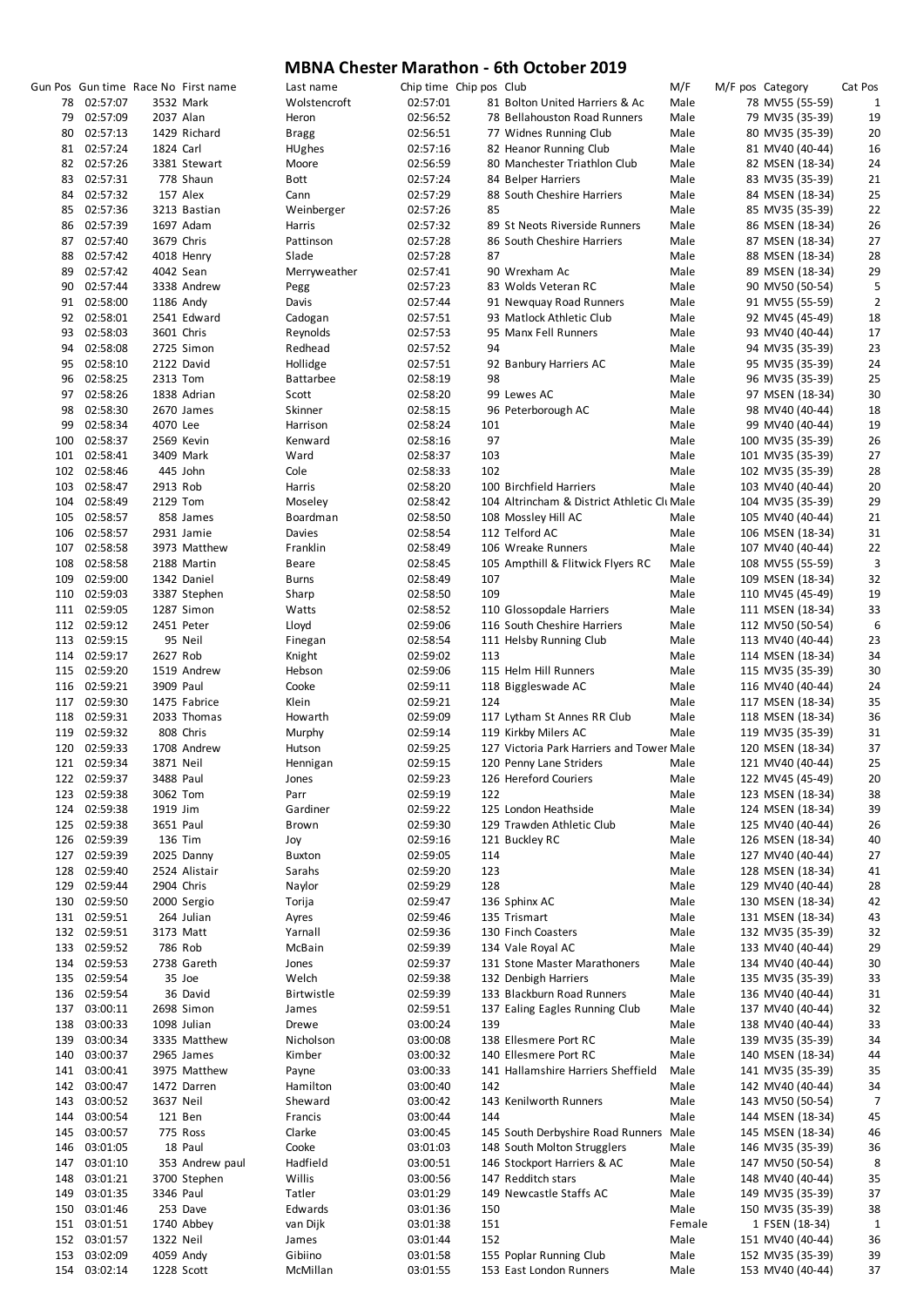|     |              |           | Gun Pos Gun time Race No First name | Last name       | Chip time Chip pos Club |     |                                             | M/F    | M/F pos Category | Cat Pos        |
|-----|--------------|-----------|-------------------------------------|-----------------|-------------------------|-----|---------------------------------------------|--------|------------------|----------------|
|     | 155 03:02:14 |           | 3943 Keith                          | Rochester       | 03:01:57                |     | 154 Vegan Runners UK                        | Male   | 154 MV40 (40-44) | 38             |
|     | 156 03:02:18 |           | 147 Giacomo                         | Squintani       | 03:01:58                |     | 156 Totley AC                               | Male   | 155 MV40 (40-44) | 39             |
|     | 157 03:02:38 |           | 2747 David                          | Low             | 03:02:22                | 157 |                                             | Male   | 156 MV40 (40-44) | 40             |
|     | 158 03:02:40 |           | 3056 Julian                         | Russell         | 03:02:30                |     | 158 Woodford Green AC with Essex I Male     |        | 157 MV35 (35-39) | 40             |
|     | 159 03:02:55 |           | 1420 Alasdair                       | Steele          | 03:02:45                | 160 |                                             | Male   | 158 MV40 (40-44) | 41             |
|     | 160 03:03:02 |           | 497 Nicholas                        | Waite           | 03:02:42                |     | 159 Northwich Running Club                  | Male   | 159 MSEN (18-34) | 47             |
|     | 161 03:03:09 |           | 500 Paul                            | Hyde            | 03:02:55                |     | 162 Kidderminster and Stourport             | Male   | 160 MV45 (45-49) | 21             |
|     | 162 03:03:12 | 341 lan   |                                     | Gloyne-Phillips | 03:02:46                |     | 161 West Cheshire Athletic Club             | Male   | 161 MV45 (45-49) | 22             |
|     | 163 03:03:46 |           | 1991 Marcus                         | Hernon          | 03:03:40                | 165 |                                             | Male   | 162 MV40 (40-44) | 42             |
|     | 164 03:03:49 |           | 1857 Justin                         | Grattan         | 03:03:28                |     | 163 South Cheshire Harriers                 | Male   | 163 MV45 (45-49) | 23             |
|     | 165 03:03:54 | 1064 Carl |                                     | Astley          | 03:03:36                |     | 164 Cheadle RC                              | Male   | 164 MV50 (50-54) | 9              |
|     | 166 03:04:09 |           | 3203 James                          | Murray          | 03:03:53                | 166 |                                             | Male   | 165 MSEN (18-34) | 48             |
|     | 167 03:04:15 |           | 1530 Gavin                          | Harvie          | 03:03:57                |     | 167 Garscube Harriers                       | Male   | 166 MV45 (45-49) | 24             |
| 168 | 03:04:17     |           | 3242 Joseph                         | Shirley         | 03:04:12                |     | 169 Daventry Road Runners                   | Male   | 167 MSEN (18-34) | 49             |
|     | 169 03:04:27 |           |                                     | Morfoot         |                         | 168 |                                             | Male   |                  | 50             |
|     | 170 03:04:35 | 1584 Jay  |                                     |                 | 03:04:08                | 170 |                                             | Male   | 168 MSEN (18-34) | 51             |
|     |              |           | 263 Ben                             | Lloyd           | 03:04:15                |     |                                             |        | 169 MSEN (18-34) |                |
|     | 171 03:04:56 |           | 2983 Mark                           | Hopper          | 03:04:39                |     | 172 Stone Master Marathoners                | Male   | 170 MV35 (35-39) | 41             |
|     | 172 03:04:59 |           | 3289 Johanna                        | Sutcliffe       | 03:04:38                |     | 171 Halifax Harriers & AC                   | Female | 2 FV40 (40-44)   | 1              |
|     | 173 03:05:02 |           | 3575 Stephen                        | Howard          | 03:04:48                |     | 173 Ely Runners                             | Male   | 171 MV55 (55-59) | 4              |
|     | 174 03:05:07 |           | 930 Andy                            | Byatt           | 03:04:49                |     | 174 Caistor Running Club                    | Male   | 172 MV45 (45-49) | 25             |
|     | 175 03:05:11 |           | 2434 Camilla                        | Hermsen         | 03:04:58                |     | 175 Harpenden Arrows                        | Female | 3 FV35 (35-39)   | 1              |
|     | 176 03:05:18 | 3752 Tim  |                                     | Jones           | 03:05:07                |     | 177 Poole Runners                           | Male   | 173 MV40 (40-44) | 43             |
|     | 177 03:05:30 | 1999 Ted  |                                     | Munson          | 03:05:07                | 178 |                                             | Male   | 174 MSEN (18-34) | 52             |
|     | 178 03:05:31 |           | 2193 Callum                         | McGarrie        | 03:04:59                |     | 176 Chase Harriers                          | Male   | 175 MSEN (18-34) | 53             |
|     | 179 03:05:32 |           | 2237 Oliver                         | Stone           | 03:05:16                |     | 179 Rugeley Runners                         | Male   | 176 MSEN (18-34) | 54             |
|     | 180 03:05:43 |           | 433 Christopher                     | Shaw            | 03:05:26                |     | 181 Buckley RC                              | Male   | 177 MV40 (40-44) | 44             |
|     | 181 03:05:46 |           | 3549 Derek                          | Dunne           | 03:05:22                |     | 180 Springfield Striders RC                 | Male   | 178 MV55 (55-59) | 5              |
|     | 182 03:05:49 |           | 1929 Jamie                          | Warner          | 03:05:34                |     | 182 Black Pear Joggers                      | Male   | 179 MSEN (18-34) | 55             |
|     | 183 03:05:59 |           | 138 Jamie                           | Bird            | 03:05:52                |     | 184 100 Marathon Club                       | Male   | 180 MV50 (50-54) | 10             |
|     | 184 03:06:09 |           | 3166 Warren                         | Langler Watts   | 03:05:56                |     | 186 100 Marathon Club                       | Male   | 181 MV45 (45-49) | 26             |
|     | 185 03:06:16 |           | 1769 Richard                        | Naylor          | 03:05:53                |     | 185 Royal Sutton Coldfield Athletic C Male  |        | 182 MV45 (45-49) | 27             |
|     | 186 03:06:17 | 2496 John |                                     | McDonnell       | 03:06:07                |     | 190 Enniskillen Running Club                | Male   | 183 MV50 (50-54) | 11             |
|     | 187 03:06:20 |           | 2624 Rachel                         | Lindley         | 03:06:02                |     | 188 Striders Of Croydon                     | Female | 4 FV35 (35-39)   | $\overline{2}$ |
| 188 | 03:06:27     |           | 19 Kyle                             | Williams        | 03:06:25                |     | 192 Wrecsam Tri                             | Male   | 184 MSEN (18-34) | 56             |
| 189 | 03:06:28     |           | 1927 Rachel                         | Hall            | 03:05:56                |     | 187 Macclesfield Harriers & AC              | Female | 5 FV35 (35-39)   | 3              |
|     | 190 03:06:29 |           | 4066 Murray                         | Taylor          | 03:06:02                |     | 189 Manchester Triathlon Club               | Male   | 185 MSEN (18-34) | 57             |
|     | 191 03:06:40 |           | 3250 Gavin                          | Crossland       | 03:06:32                |     | 193 Highgate Harriers                       | Male   | 186 MV35 (35-39) | 42             |
|     | 192 03:06:44 | 2436 Paul |                                     | Riley           | 03:06:38                |     | 196 Penny Lane Striders                     | Male   | 187 MV45 (45-49) | 28             |
|     | 193 03:06:51 |           | 3069 Wayne                          | Watkins         | 03:05:45                | 183 |                                             | Male   | 188 MV40 (40-44) | 45             |
|     | 194 03:06:54 |           | 1529 Gary                           | Wilton          | 03:06:34                |     | 194 Kirkby Milers AC                        | Male   | 189 MV40 (40-44) | 46             |
|     | 195 03:06:57 |           | 3592 David                          | Isaac           | 03:06:10                |     | 191 St Helens Tri                           | Male   | 190 MV40 (40-44) | 47             |
|     | 196 03:06:58 |           | 1847 Matt                           | <b>Bailey</b>   | 03:06:35                |     | 195 Shelton Striders                        | Male   | 191 MV45 (45-49) | 29             |
|     | 197 03:07:01 |           | 2556 James                          | Dixon           | 03:06:39                |     | 197 Desford Striders                        | Male   | 192 MV35 (35-39) | 43             |
|     | 198 03:07:02 | 3756 Phil |                                     | McKenna         | 03:06:53                | 200 |                                             | Male   | 193 MV40 (40-44) | 48             |
|     | 199 03:07:06 |           | 331 James                           | Jones           | 03:06:54                |     | 201 Chester Triathlon Club                  | Male   | 194 MSEN (18-34) | 58             |
|     | 200 03:07:07 |           | 1704 Scott                          | Wood            | 03:06:56                | 202 |                                             | Male   | 195 MSEN (18-34) | 59             |
|     | 201 03:07:09 |           | 2994 Craig                          | Standrin        | 03:07:06                |     | 204 Telford AC                              | Male   | 196 MV40 (40-44) | 49             |
|     | 202 03:07:14 |           | 1652 Mark                           | David           | 03:06:50                | 198 |                                             | Male   | 197 MV55 (55-59) | 6              |
|     |              |           |                                     |                 |                         |     | 199 Central Lancs Running & Triathlc Male   |        |                  |                |
|     | 203 03:07:16 |           | 700 Daniel                          | Paton           | 03:06:53                |     |                                             |        | 198 MV40 (40-44) | 50             |
|     | 204 03:07:27 |           | 2383 Matthew                        | West            | 03:07:04                |     | 203 Shelton Striders                        | Male   | 199 MV45 (45-49) | 30             |
|     | 205 03:07:33 |           | 409 Matthew                         | Tonks           | 03:07:27                |     | 207 Badgers                                 | Male   | 200 MV40 (40-44) | 51             |
|     | 206 03:07:36 |           | 3423 Simon                          | Couchman        | 03:07:24                |     | 205 Fylde Coast Runners                     | Male   | 201 MV40 (40-44) | 52             |
|     | 207 03:08:01 |           | 231 Dean                            | Mckeown         | 03:07:26                | 206 |                                             | Male   | 202 MV40 (40-44) | 53             |
|     | 208 03:08:05 |           | 3940 Andy                           | Todd            | 03:07:49                |     | 210 Nidd Valley Road Runners                | Male   | 203 MV55 (55-59) | 7              |
|     | 209 03:08:05 |           | 2721 Jamie                          | Atkinson        | 03:07:42                |     | 208 Shelton Striders                        | Male   | 204 MV50 (50-54) | 12             |
|     | 210 03:08:05 |           | 2312 Alice                          | Johnston        | 03:07:44                |     | 209 Les Croupiers                           | Female | 6 FSEN (18-34)   | $\overline{2}$ |
|     | 211 03:08:16 |           | 151 Paul                            | Casson          | 03:08:01                |     | 212 Kimberworth Striders                    | Male   | 205 MV40 (40-44) | 54             |
|     | 212 03:08:17 |           | 3355 Matthew                        | Basnett         | 03:08:00                |     | 211 Newcastle Staffs AC                     | Male   | 206 MV35 (35-39) | 44             |
|     | 213 03:08:26 |           | 2545 Gareth                         | Jarvis          | 03:08:09                | 213 |                                             | Male   | 207 MSEN (18-34) | 60             |
|     | 214 03:08:29 |           | 1473 Donato                         | Esposito        | 03:08:16                |     | 216 Bournville Harriers                     | Male   | 208 MV55 (55-59) | 8              |
|     | 215 03:08:31 |           | 3692 Benjamin                       | Holmes          | 03:08:18                |     | 217 South Derbyshire Road Runners Male      |        | 209 MSEN (18-34) | 61             |
|     | 216 03:08:33 |           | 3035 Chris                          | Taylor          | 03:08:11                |     | 214 Royal Sutton Coldfield Athletics I Male |        | 210 MV35 (35-39) | 45             |
|     | 217 03:08:34 |           | 3178 Barrie                         | Charnley        | 03:08:14                |     | 215 Barlick fell runners                    | Male   | 211 MV40 (40-44) | 55             |
|     | 218 03:08:43 |           | 348 David                           | Wilson          | 03:08:25                | 218 |                                             | Male   | 212 MV45 (45-49) | 31             |
|     | 219 03:08:45 |           | 1629 Terry                          | Gammans         | 03:08:33                | 219 |                                             | Male   | 213 MV45 (45-49) | 32             |
|     | 220 03:08:57 |           | 3830 Andrew                         | Brookshaw       | 03:08:51                | 221 |                                             | Male   | 214 MV35 (35-39) | 46             |
|     | 221 03:09:02 | 795 Ian   |                                     | Parnell         | 03:08:43                | 220 |                                             | Male   | 215 MV50 (50-54) | 13             |
|     | 222 03:09:19 | 1039 Neil |                                     | Smith           | 03:09:09                |     | 225 Darlington Triathlon Club               | Male   | 216 MV40 (40-44) | 56             |
|     | 223 03:09:20 |           | 1626 Marcus                         | Sanderson       | 03:09:02                |     | 223 Swindon Striders                        | Male   | 217 MV40 (40-44) | 57             |
|     | 224 03:09:22 |           | 1485 Dewi                           | Williams        | 03:09:04                |     | 224 Kenilworth Runners                      | Male   | 218 MV35 (35-39) | 47             |
|     | 225 03:09:24 |           | 1686 Richard                        | Willcocks       | 03:09:12                | 226 |                                             | Male   | 219 MSEN (18-34) | 62             |
|     | 226 03:09:24 |           | 31 Rachel                           | Hodgkinson      | 03:09:21                |     | 228 Mossley Hill AC                         | Female | 7 FSEN (18-34)   | 3              |
|     | 227 03:09:35 | 2790 lain |                                     | Smith           | 03:09:18                | 227 |                                             | Male   | 220 MSEN (18-34) | 63             |
|     | 228 03:09:38 |           | 1097 Elliot                         | Carbis          | 03:09:30                | 229 |                                             | Male   | 221 MSEN (18-34) | 64             |
| 229 | 03:09:46     |           | 2647 Simon                          | Kirk            | 03:09:02                | 222 |                                             | Male   | 222 MV45 (45-49) | 33             |
| 230 | 03:09:49     |           | 3939 Thomas                         | Hughes          | 03:09:45                | 232 |                                             | Male   | 223 MSEN (18-34) | 65             |
|     | 231 03:09:52 |           | 3827 Jennifer                       | Dalkins         | 03:09:41                |     | 231 Cheadle RC                              | Female | 8 FV40 (40-44)   | 2              |
|     |              |           |                                     |                 |                         |     |                                             |        |                  |                |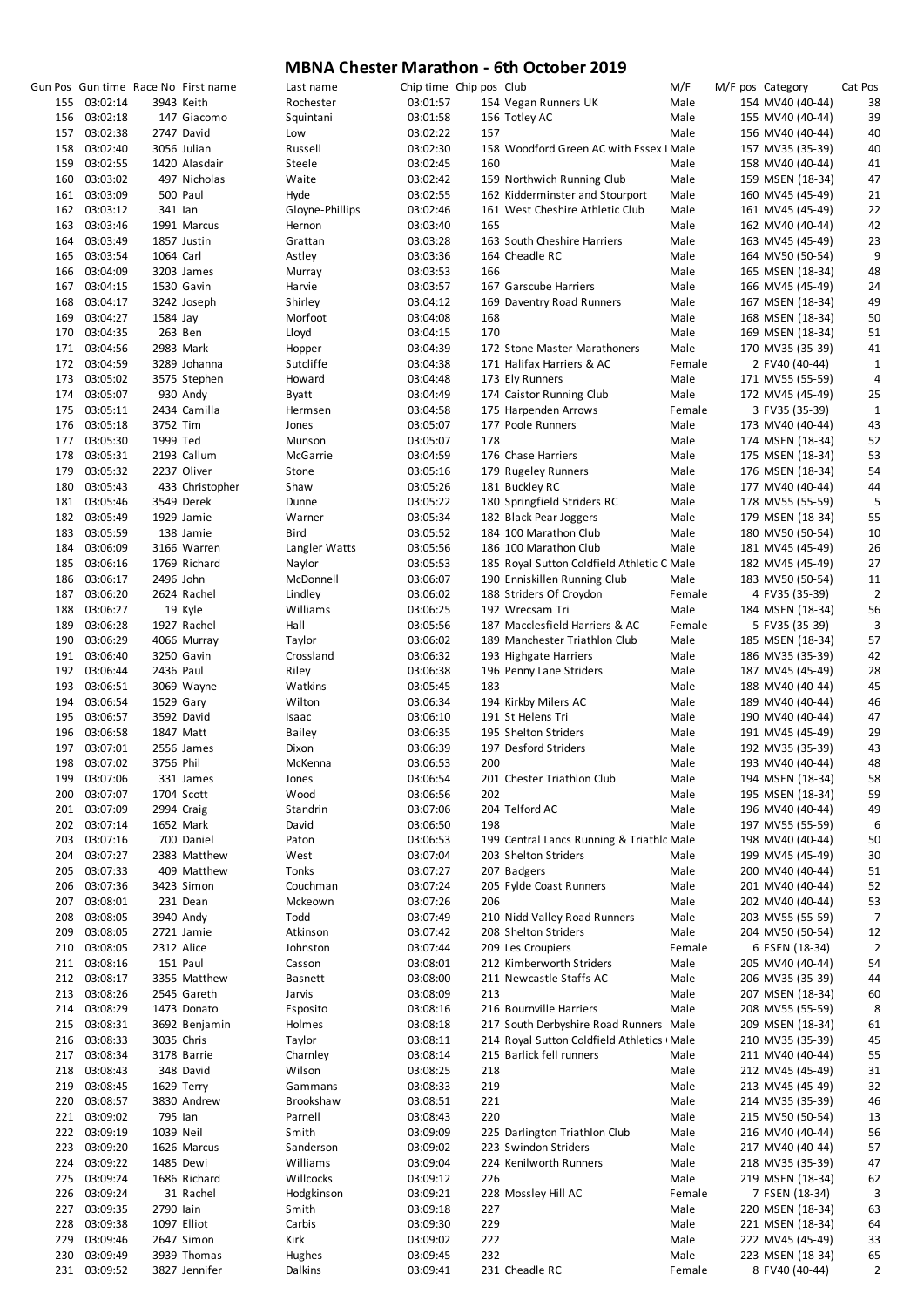|     |              |           |                                     |                 |                         |     | THE CHESTER INTERNATION - OUR OCCODER 2015 |        |  |                  |                  |         |
|-----|--------------|-----------|-------------------------------------|-----------------|-------------------------|-----|--------------------------------------------|--------|--|------------------|------------------|---------|
|     |              |           | Gun Pos Gun time Race No First name | Last name       | Chip time Chip pos Club |     |                                            | M/F    |  | M/F pos Category |                  | Cat Pos |
|     | 232 03:09:56 |           | 3826 Walter                         | Maggles         | 03:09:45                | 233 |                                            | Male   |  |                  | 224 MV45 (45-49) | 34      |
| 233 | 03:10:05     |           | 3414 Alastair                       | Burgwin         | 03:09:45                |     | 234 Ivanhoe Runners                        | Male   |  |                  | 225 MSEN (18-34) | 66      |
| 234 | 03:10:08     |           | 2993 Martin                         | Lofthouse       | 03:09:40                |     | 230 Nidd Valley Road Runners               | Male   |  |                  | 226 MV50 (50-54) | 14      |
| 235 | 03:10:21     |           | 471 Mark                            | Owen            | 03:09:48                | 235 |                                            | Male   |  |                  | 227 MV35 (35-39) | 48      |
|     | 03:10:25     |           | 3298 Sarah                          |                 |                         |     | 238 Ackworth Road Runners                  | Female |  |                  |                  | 4       |
| 236 |              |           |                                     | Hunter          | 03:10:08                |     |                                            |        |  |                  | 9 FSEN (18-34)   |         |
|     | 237 03:10:25 |           | 3980 Mathew                         | Jones           | 03:10:03                | 236 |                                            | Male   |  |                  | 228 MSEN (18-34) | 67      |
| 238 | 03:10:29     |           | 374 Neil                            | Johnson         | 03:10:22                |     | 242 Sutton Runners                         | Male   |  |                  | 229 MV35 (35-39) | 49      |
| 239 | 03:10:33     |           | 966 Steve                           | Smith           | 03:10:15                |     | 241 Steel City Striders RC                 | Male   |  |                  | 230 MV50 (50-54) | 15      |
| 240 | 03:10:36     |           | 2791 James                          | <b>Brierley</b> | 03:10:07                | 237 |                                            | Male   |  |                  | 231 MSEN (18-34) | 68      |
|     | 241 03:10:40 | 1514 Jono |                                     | Guildford       | 03:10:13                |     | 240 MANCHESTER FRONTRUNNERS Male           |        |  |                  | 232 MV40 (40-44) | 58      |
|     | 242 03:10:47 |           | 386 Stewart                         | Spink           | 03:10:43                |     | 251 Saltaire Striders                      | Male   |  |                  | 233 MV50 (50-54) | 16      |
| 243 | 03:10:53     |           | 3938 Brian                          | Taylor          | 03:10:22                |     | 242 Chase Harriers                         | Male   |  |                  | 234 MV55 (55-59) | 9       |
|     |              |           |                                     |                 |                         |     |                                            |        |  |                  |                  |         |
| 244 | 03:10:57     | 2623 Ben  |                                     | Argyle          | 03:10:39                | 249 |                                            | Male   |  |                  | 235 MV40 (40-44) | 59      |
| 245 | 03:10:59     | 3427 Sam  |                                     | Castle          | 03:10:22                | 244 |                                            | Male   |  |                  | 236 MSEN (18-34) | 69      |
| 246 | 03:11:03     |           | 2173 Jonathan                       | Low             | 03:10:43                |     | 250 New Eltham Joggers                     | Male   |  |                  | 237 MSEN (18-34) | 70      |
| 247 | 03:11:05     |           | 3368 Leigh                          | Reeve           | 03:10:36                |     | 246 Daventry Road Runners                  | Male   |  |                  | 238 MSEN (18-34) | 71      |
| 248 | 03:11:08     |           | 2143 Andy                           | Quick           | 03:10:38                |     | 247 Haverhill Running Club                 | Male   |  |                  | 239 MV50 (50-54) | 17      |
| 249 | 03:11:12     |           | 3602 Joshua                         | Douglas-Walton  | 03:10:51                | 252 |                                            | Male   |  |                  | 240 MSEN (18-34) | 72      |
|     | 250 03:11:15 | 2939 Paul |                                     | Taylor          | 03:11:10                |     | 259 Kimberley & District Striders          | Male   |  |                  | 241 MSEN (18-34) | 73      |
|     | 251 03:11:17 |           | 2155 Colin                          | Wood            | 03:10:13                | 239 |                                            | Male   |  |                  | 242 MV40 (40-44) | 60      |
|     |              |           |                                     |                 |                         |     |                                            |        |  |                  |                  |         |
|     | 252 03:11:24 |           | 2379 Richie                         | Wheatcroft      | 03:11:01                |     | 253 Shelton Striders                       | Male   |  |                  | 243 MV50 (50-54) | 18      |
| 253 | 03:11:27     |           | 1196 Derek                          | Wendel          | 03:10:33                |     | 245 Chorlton Runners                       | Male   |  |                  | 244 MV40 (40-44) | 61      |
| 254 | 03:11:27     |           | 2542 David                          | Norman          | 03:11:08                |     | 256 Wolverhampton & Bilston                | Male   |  |                  | 245 MV45 (45-49) | 35      |
| 255 | 03:11:32     | 1949 Ed   |                                     | Osborne         | 03:11:09                |     | 257 Beckenham Running Club                 | Male   |  |                  | 246 MV40 (40-44) | 62      |
| 256 | 03:11:37     |           | 1520 James                          | Blogg           | 03:11:06                |     | 255 Havering '90 Joggers                   | Male   |  |                  | 247 MV40 (40-44) | 63      |
|     | 257 03:11:38 |           | 1408 Kevin                          | Bloy            | 03:11:09                |     | 258 Ayr Seaforth Athletic Club             | Male   |  |                  | 248 MV50 (50-54) | 19      |
| 258 | 03:11:38     |           | 1709 Nigel                          | Grant           | 03:11:06                |     | 254 Penny Lane Striders                    | Male   |  |                  | 249 MV55 (55-59) | 10      |
| 259 | 03:11:44     |           | 2798 Nicola                         |                 | 03:11:17                |     | 260 Holmfirth Harriers AC                  | Female |  | 10 FV45 (45-49)  |                  | 1       |
|     |              |           |                                     | Brown           |                         |     |                                            |        |  |                  |                  |         |
| 260 | 03:11:50     |           | 3344 David                          | Wilson          | 03:11:19                | 261 |                                            | Male   |  |                  | 250 MV35 (35-39) | 50      |
|     | 261 03:12:01 | 3126 Ben  |                                     | Wells           | 03:11:32                | 262 |                                            | Male   |  |                  | 251 MSEN (18-34) | 74      |
|     | 262 03:12:16 |           | 2712 Kieran                         | Bedford         | 03:12:02                | 265 |                                            | Male   |  |                  | 252 MSEN (18-34) | 75      |
| 263 | 03:12:20     |           | 592 Colin                           | Whittingham     | 03:11:47                |     | 263 Warrington Running Club                | Male   |  |                  | 253 MV35 (35-39) | 51      |
| 264 | 03:12:23     |           | 2767 Marc                           | George          | 03:12:03                | 267 |                                            | Male   |  |                  | 254 MV35 (35-39) | 52      |
| 265 | 03:12:23     |           | 2986 Andrew                         | Smith           | 03:11:56                | 264 |                                            | Male   |  |                  | 255 MV40 (40-44) | 64      |
| 266 | 03:12:29     |           | 2729 George                         | Bateman         | 03:12:02                |     | 266 Penny Lane Striders                    | Male   |  |                  | 256 MSEN (18-34) | 76      |
|     |              |           |                                     |                 |                         |     |                                            |        |  |                  |                  |         |
|     | 267 03:12:30 | 1739 Tim  |                                     | Norman          | 03:12:15                | 271 |                                            | Male   |  |                  | 257 MV55 (55-59) | 11      |
| 268 | 03:12:30     |           | 71 Megan                            | Arauzo          | 03:12:08                | 268 |                                            | Female |  | 11 FV35 (35-39)  |                  | 4       |
|     | 269 03:12:32 |           | 3104 Dominic                        | Carlin          | 03:12:16                | 273 |                                            | Male   |  |                  | 258 MV40 (40-44) | 65      |
| 270 | 03:12:36     | 1693 lan  |                                     | Hewitt          | 03:10:38                |     | 248 Liverpool Running Bugs                 | Male   |  |                  | 259 MV40 (40-44) | 66      |
|     | 271 03:12:40 | 1444 Karl |                                     | Budworth        | 03:12:16                |     | 272 Widnes Running Club                    | Male   |  |                  | 260 MV40 (40-44) | 67      |
|     | 272 03:12:42 |           | 1393 Justin                         | Maxwell         | 03:12:36                |     | 276 PSNI AC                                | Male   |  |                  | 261 MV35 (35-39) | 53      |
| 273 | 03:12:43     |           | 874 Jeremy                          | Hirst           | 03:12:11                |     | 270 Totley AC                              | Male   |  |                  | 262 MV50 (50-54) | 20      |
|     | 274 03:12:52 | 3089 Lee  |                                     | Walmsley        | 03:12:16                |     | 274 Kirkby Milers AC                       | Male   |  |                  | 263 MV45 (45-49) | 36      |
|     |              |           |                                     |                 |                         |     |                                            |        |  |                  |                  |         |
|     | 275 03:12:54 |           | 2426 Dean                           | Cooke           | 03:12:10                | 269 |                                            | Male   |  |                  | 264 MV45 (45-49) | 37      |
| 276 | 03:13:00     |           | 1893 Dominic                        | Randle          | 03:12:31                | 275 |                                            | Male   |  |                  | 265 MSEN (18-34) | 77      |
| 277 | 03:13:07     |           | 3712 Nathanael                      | Ingram          | 03:12:49                | 278 |                                            | Male   |  |                  | 266 MSEN (18-34) | 78      |
| 278 | 03:13:12     |           | 2293 Rachel                         | Masser          | 03:12:40                |     | 277 Woodstock Harriers AC                  | Female |  | 12 FV45 (45-49)  |                  | 2       |
|     | 279 03:13:23 |           | 2544 Nigel                          | McCombie        | 03:13:06                |     | 282 Eden Runners                           | Male   |  |                  | 267 MV40 (40-44) | 68      |
|     | 280 03:13:26 |           | 3239 Michael                        | Pugh            | 03:12:51                |     | 279 Spa Striders                           | Male   |  |                  | 268 MV35 (35-39) | 54      |
|     | 281 03:13:34 |           | 3730 Mark                           | <b>Byrne</b>    | 03:13:06                | 281 |                                            | Male   |  |                  | 269 MV40 (40-44) | 69      |
|     | 282 03:13:38 | 2658 Len  |                                     | Crowder         |                         |     | 285 Blackheath & Bromley Harriers A Male   |        |  |                  |                  |         |
|     |              |           |                                     |                 | 03:13:23                |     |                                            |        |  |                  | 270 MV50 (50-54) | 21      |
| 283 | 03:13:43     |           | 2777 Lindsay                        | Dixon           | 03:13:21                |     | 284 Newcastle Staffs AC                    | Female |  | 13 FV45 (45-49)  |                  | 3       |
| 284 | 03:13:44     | 3225 Neil |                                     | Edwards         | 03:13:29                | 286 |                                            | Male   |  |                  | 271 MV45 (45-49) | 38      |
|     | 285 03:13:48 | 2727 Kyle |                                     | Hazelaar        | 03:13:00                |     | 280 Wigan & District H & AC                | Male   |  |                  | 272 MV40 (40-44) | 70      |
| 286 | 03:13:50     |           | 2779 Darren                         | Ekins           | 03:13:30                | 287 |                                            | Male   |  |                  | 273 MV45 (45-49) | 39      |
|     | 287 03:13:50 |           | 577 Paul                            | Osborne         | 03:13:36                |     | 290 Kingston upon Hull AC                  | Male   |  |                  | 274 MV45 (45-49) | 40      |
| 288 | 03:14:01     |           | 2342 Colin                          | McEvoy          | 03:13:30                |     | 288 Trentham Rc                            | Male   |  |                  | 275 MV40 (40-44) | 71      |
| 289 | 03:14:05     | 3703 Lee  |                                     | Kinder          | 03:13:35                | 289 |                                            | Male   |  |                  | 276 MV45 (45-49) | 41      |
|     | 290 03:14:10 |           | 1500 Randall                        | Joy-Camacho     | 03:13:47                | 293 |                                            | Male   |  |                  | 277 MV50 (50-54) | 22      |
|     |              |           |                                     |                 |                         |     |                                            |        |  |                  |                  |         |
|     | 291 03:14:11 |           | 1412 Richard                        | Cliffe          | 03:13:10                | 283 |                                            | Male   |  |                  | 278 MV40 (40-44) | 72      |
|     | 292 03:14:12 |           | 2403 Steve                          | Head            | 03:13:51                |     | 296 Rothwell Harriers & AC                 | Male   |  |                  | 279 MV45 (45-49) | 42      |
| 293 | 03:14:15     |           | 599 Chris                           | Thorley         | 03:13:51                |     | 295 Shropshire Shufflers                   | Male   |  |                  | 280 MV35 (35-39) | 55      |
| 294 | 03:14:15     | 1994 Dai  |                                     | James           | 03:13:49                |     | 294 ogmore phoenix runners                 | Male   |  |                  | 281 MSEN (18-34) | 79      |
| 295 | 03:14:16     |           | 25 Jillian                          | Gordon          | 03:14:13                | 302 |                                            | Female |  | 14 FV40 (40-44)  |                  | 3       |
|     | 296 03:14:23 |           | 4100 Oliver                         | Wilson-Harris   | 03:13:37                | 291 |                                            | Male   |  |                  | 282 MV35 (35-39) | 56      |
|     | 297 03:14:26 |           | 617 Wullie                          | McGarrell       | 03:13:45                |     | 292 West Cheshire Athletic Club            | Male   |  |                  | 283 MV55 (55-59) | 12      |
| 298 | 03:14:28     |           | 1782 Gary                           | Dover           | 03:14:08                |     | 300 Glaxo Hoad Hill Harriers               | Male   |  |                  | 284 MV55 (55-59) | 13      |
|     |              |           |                                     |                 |                         |     |                                            |        |  |                  |                  |         |
| 299 | 03:14:29     |           | 2815 Jonny                          | Sheppard        | 03:14:24                |     | 305 Orion Harriers                         | Male   |  |                  | 285 MSEN (18-34) | 80      |
| 300 | 03:14:30     |           | 1257 David                          | Olima           | 03:13:54                |     | 297 Dacorum & Tring AC                     | Male   |  |                  | 286 MV40 (40-44) | 73      |
|     | 301 03:14:32 | 1469 Tara |                                     | Malone          | 03:14:04                | 298 |                                            | Female |  | 15 FV40 (40-44)  |                  | 4       |
|     | 302 03:14:35 | 3675 Vic  |                                     | Walsh           | 03:14:11                |     | 301 Belle Vue Racers                       | Male   |  |                  | 287 MV40 (40-44) | 74      |
| 303 | 03:14:36     |           | 822 Jack                            | Pilkington      | 03:14:21                |     | 304 Lymm Runners                           | Male   |  |                  | 288 MSEN (18-34) | 81      |
| 304 | 03:14:38     |           | 1928 Claire                         | Harrison        | 03:14:20                |     | 303 NORTH COTSWOLD TRI & RUN Female        |        |  | 16 FV40 (40-44)  |                  | 5       |
| 305 | 03:14:41     |           | 1617 Susannah                       | Gill            | 03:14:38                | 312 |                                            | Female |  | 17 FV35 (35-39)  |                  | 5       |
| 306 | 03:14:42     |           | 300 Philip                          | Teclaff         | 03:14:06                | 299 |                                            | Male   |  |                  | 289 MSEN (18-34) | 82      |
| 307 | 03:14:53     |           | 2321 Daniel                         | Armstrong       | 03:14:41                | 314 |                                            | Male   |  |                  | 290 MSEN (18-34) | 83      |
|     |              |           |                                     |                 |                         |     |                                            |        |  |                  |                  |         |
| 308 | 03:14:54     |           | 3449 Gwyn                           | Roberts         | 03:14:30                |     | 307 Wrexham Ac                             | Male   |  |                  | 291 MV50 (50-54) | 23      |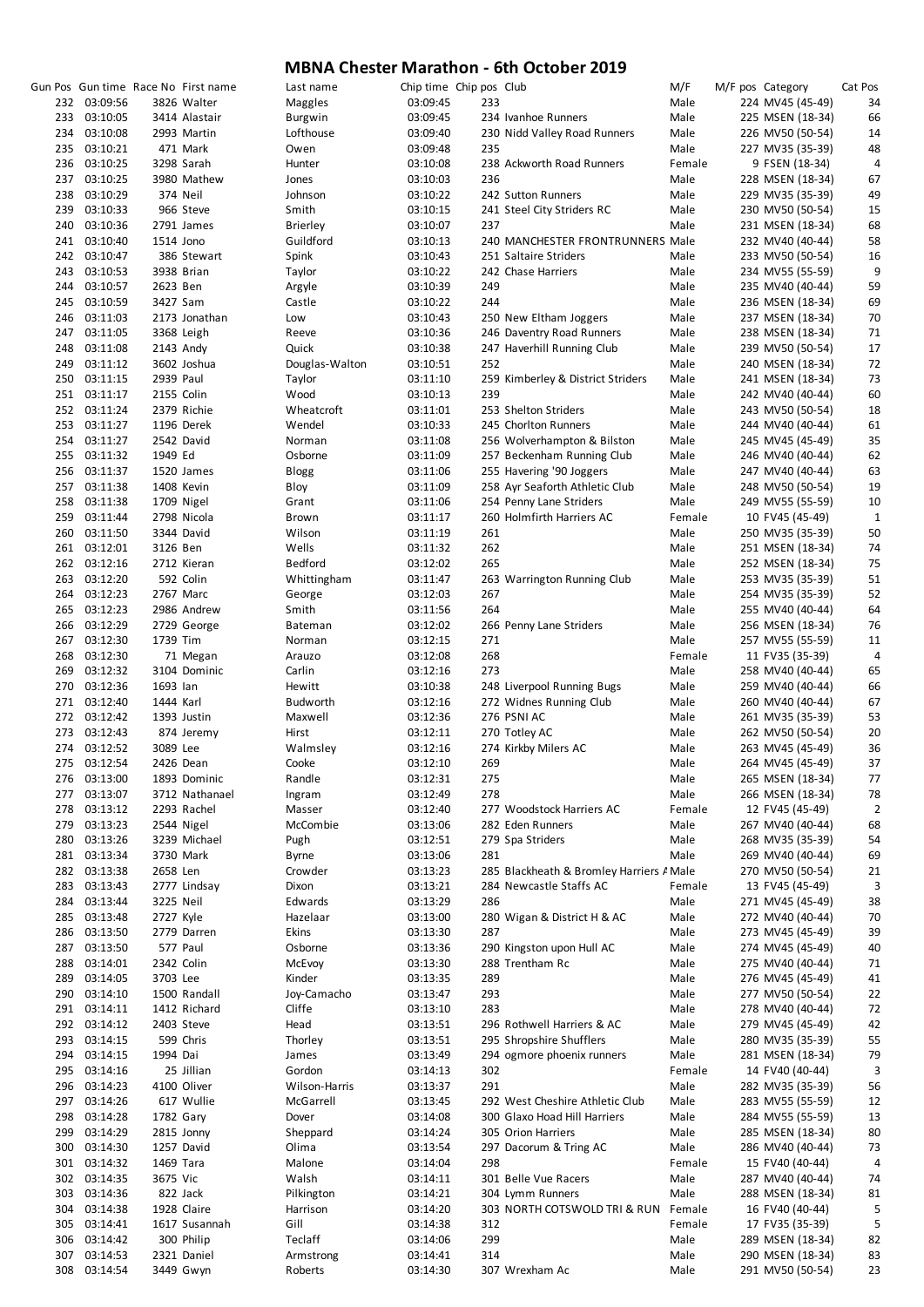|            |                              |                        | Gun Pos Gun time Race No First name | Last name            | Chip time Chip pos Club |            |                                                                        | M/F          | M/F pos Category                     | Cat Pos     |
|------------|------------------------------|------------------------|-------------------------------------|----------------------|-------------------------|------------|------------------------------------------------------------------------|--------------|--------------------------------------|-------------|
| 309        | 03:14:57                     |                        | 209 William                         | Mather               | 03:14:28                |            | 306 Glossopdale Harriers                                               | Male         | 292 MSEN (18-34)                     | 84          |
|            | 310 03:15:00                 |                        | 2558 Steve                          | Rhodes               | 03:14:40                |            | 313 Hyde Park Harriers                                                 | Male         | 293 MV55 (55-59)                     | 14          |
|            | 311 03:15:01                 |                        | 406 Neil                            | Wharton              | 03:14:34                |            | 310 Darlington H & AC                                                  | Male         | 294 MV35 (35-39)                     | 57          |
|            | 312 03:15:04                 |                        | 1278 Melanie                        | Carlton              | 03:14:32                |            | 308 New Marske Harriers Club                                           | Female       | 18 FV40 (40-44)                      | 6           |
|            | 313 03:15:13                 |                        | 1915 Michael                        | <b>Burke</b>         | 03:14:49                |            | 317 Stockton Striders AC                                               | Male         | 295 MV35 (35-39)                     | 58          |
|            | 314 03:15:17                 |                        | 3715 James                          | Taylor               | 03:14:38                |            | 311 Vegan Runners UK                                                   | Male         | 296 MV35 (35-39)                     | 59          |
|            | 315 03:15:20                 |                        | 3220 Sarah                          | Kearney              | 03:14:53                | 309        | 319 Wirral AC                                                          | Female       | 19 FV45 (45-49)                      | 4           |
|            | 316 03:15:21<br>317 03:15:22 | 4104 Ross              | 1136 Michael                        | Warwick<br>Wade      | 03:14:34<br>03:14:51    |            |                                                                        | Male<br>Male | 297 MSEN (18-34)                     | 85<br>60    |
|            | 318 03:15:29                 | 3913 Ben               |                                     | Williams             | 03:14:43                | 315        | 318 Sparkhill Harriers                                                 | Male         | 298 MV35 (35-39)                     | 86          |
|            | 319 03:15:30                 |                        | 2885 Andrew                         | Jones                | 03:14:49                | 316        |                                                                        | Male         | 299 MSEN (18-34)<br>300 MV40 (40-44) | 75          |
|            | 320 03:15:30                 | 4001 Neil              |                                     | Dalleywater          | 03:15:01                | 322        |                                                                        | Male         | 301 MV50 (50-54)                     | 24          |
|            | 321 03:15:40                 |                        | 2343 Francis                        | Gilchrist            | 03:15:11                |            | 324 Sandbach Striders                                                  | Male         | 302 MV40 (40-44)                     | 76          |
|            | 322 03:15:41                 |                        | 1550 Mark                           | Western              | 03:15:02                |            | 323 Falkland Trail runners                                             | Male         | 303 MV50 (50-54)                     | 25          |
|            | 323 03:15:43                 |                        | 1841 Chris                          | <b>Beattie</b>       | 03:14:56                |            | 321 Lonely Goat RC                                                     | Male         | 304 MV35 (35-39)                     | 61          |
|            | 324 03:15:44                 |                        | 369 David                           | Joynson              | 03:15:31                |            | 330 Wolverhampton & Bilston                                            | Male         | 305 MV55 (55-59)                     | 15          |
|            | 325 03:15:44                 |                        | 1490 Andrew                         | Leonard              | 03:15:16                | 325        |                                                                        | Male         | 306 MSEN (18-34)                     | 87          |
|            | 326 03:15:49                 |                        | 37 Kieran                           | Kapoor               | 03:15:21                |            | 327 Wrecsam Tri                                                        | Male         | 307 MV35 (35-39)                     | 62          |
| 327        | 03:15:52                     |                        | 1748 Michael                        | Walker               | 03:14:53                |            | 320 Sedgley Striders                                                   | Male         | 308 MV40 (40-44)                     | 77          |
| 328        | 03:15:53                     |                        | 1502 Peter                          | De Sanctis           | 03:15:31                |            | 329 Ilkley Harriers AC                                                 | Male         | 309 MSEN (18-34)                     | 88          |
| 329        | 03:15:58                     | 3855 Joe               |                                     | Waugh                | 03:15:56                | 338        |                                                                        | Male         | 310 MV35 (35-39)                     | 63          |
|            | 330 03:16:00                 | 3917 Jaro              |                                     | Sosko                | 03:15:35                |            | 331 Redditch stars                                                     | Male         | 311 MV40 (40-44)                     | 78          |
|            | 331 03:16:02                 | 3073 Alex              |                                     | <b>Barlow</b>        | 03:15:37                | 332        |                                                                        | Male         | 312 MSEN (18-34)                     | 89          |
| 332        | 03:16:05                     |                        | 1924 Matthew                        | French               | 03:15:38                | 333        |                                                                        | Male         | 313 MV40 (40-44)                     | 79          |
| 333        | 03:16:06                     |                        | 3136 Darren                         | Harrison             | 03:15:44                |            | 334 Thatto Cycles                                                      | Male         | 314 MV45 (45-49)                     | 43          |
| 334        | 03:16:18                     |                        | 1783 Mark                           | Hattley              | 03:15:17                |            | 326 Orpington Road Runners                                             | Male         | 315 MV45 (45-49)                     | 44          |
|            | 335 03:16:22                 |                        | 3931 Dylan                          | Taylor               | 03:15:47                | 335        |                                                                        | Male         | 316 MV40 (40-44)                     | 80          |
|            | 336 03:16:26                 | 329 Lee                |                                     | Doswell              | 03:15:59                | 339        |                                                                        | Male         | 317 MV40 (40-44)                     | 81          |
| 337        | 03:16:27                     |                        | 1025 Adam                           | Smith                | 03:15:54                |            | 336 Amazing Feet Running Club                                          | Male         | 318 MV40 (40-44)                     | 82          |
| 338        | 03:16:32                     |                        | 1894 Richard                        | Cockbain             | 03:16:16                |            | 341 Edinburgh Athletics Club                                           | Male         | 319 MV40 (40-44)                     | 83          |
| 339        | 03:16:34                     | 3798 lan               |                                     | Orford               | 03:15:21                |            | 328 St Helens Tri                                                      | Male         | 320 MV35 (35-39)                     | 64          |
| 340        | 03:16:36                     | 3048 Phil              |                                     | Vibert               | 03:16:22                | 343        |                                                                        | Male         | 321 MV50 (50-54)                     | 26          |
|            | 341 03:16:37                 |                        | 3197 Patrick                        | Hipwell              | 03:15:55                | 337        |                                                                        | Male         | 322 MSEN (18-34)                     | 90          |
|            | 342 03:16:40                 |                        | 3504 Katie                          | Ayres                | 03:16:05                |            | 340 Croft Ambrey RC                                                    | Female       | 20 FSEN (18-34)                      | 5           |
| 343        | 03:16:55                     |                        | 2587 Keith                          | Foster               | 03:16:19                |            | 342 Hurricane Striders                                                 | Male         | 323 MV35 (35-39)                     | 65          |
| 344        | 03:17:08                     |                        | 3676 Stephen                        | Taylor               | 03:16:34                |            | 344 East Hull Harriers & AC (2965977 Male                              |              | 324 MV40 (40-44)                     | 84          |
|            | 345 03:17:13                 |                        | 810 Chris                           | Watson               | 03:16:47                |            | 347 Manchester Triathlon Club                                          | Male         | 325 MV50 (50-54)                     | 27          |
| 346<br>347 | 03:17:15<br>03:17:18         | 4048 Alan<br>4024 Pete |                                     | Morris               | 03:16:39<br>03:16:54    | 346<br>350 |                                                                        | Male<br>Male | 326 MV50 (50-54)<br>327 MV45 (45-49) | 28<br>45    |
| 348        | 03:17:25                     |                        | 789 Reginos                         | Lowe<br>Vrahimis     | 03:17:04                | 352        |                                                                        | Male         | 328 MV40 (40-44)                     | 85          |
| 349        | 03:17:34                     |                        | 3737 Christopher                    | <b>Bartlett</b>      | 03:16:36                | 345        |                                                                        | Male         | 329 MSEN (18-34)                     | 91          |
|            | 350 03:17:34                 |                        | 1359 Andy                           | Belshaw              | 03:17:08                | 354        |                                                                        | Male         | 330 MV40 (40-44)                     | 86          |
|            | 351 03:17:35                 |                        | 2834 Mark                           | Grady                | 03:17:13                |            | 356 Widnes Running Club                                                | Male         | 331 MV35 (35-39)                     | 66          |
|            | 352 03:17:36                 |                        | 3099 Tracey                         | Allan                | 03:17:27                |            | 362 Southport Waterloo AC                                              | Female       | 21 FV35 (35-39)                      | 6           |
|            | 353 03:17:36                 |                        | 3064 Andy                           | Wilkins              | 03:16:51                |            | 349 Harpenden Arrows                                                   | Male         | 332 MV45 (45-49)                     | 46          |
| 354        | 03:17:39                     |                        | 1258 Charlie                        | Weaver               | 03:17:25                |            | 359 Tattenhall Runners                                                 | Male         | 333 MSEN (18-34)                     | 92          |
| 354        | 03:17:39                     |                        | 3558 Hannah                         | Bown                 | 03:17:26                |            | 360 Exmouth Harriers                                                   | Female       | 22 FV40 (40-44)                      | 7           |
| 356        | 03:17:40                     |                        | 543 Julia                           | Matheson             | 03:17:19                |            | 357 Newcastle (Staffs) Tri Club                                        | Female       | 23 FV55 (55-59)                      | $\mathbf 1$ |
| 357        | 03:17:41                     |                        | 677 David                           | Foolkes              | 03:16:49                |            | 348 Red Rose Road Runners                                              | Male         | 334 MV35 (35-39)                     | 67          |
| 358        | 03:17:44                     |                        | 2689 Andy                           | Atter                | 03:17:07                |            | 353 Grantham Running Club                                              | Male         | 335 MV35 (35-39)                     | 68          |
| 359        | 03:17:44                     |                        | 3247 Jonathan                       | Henderson            | 03:17:28                |            | 363 Lincoln & District Runners                                         | Male         | 336 MV35 (35-39)                     | 69          |
| 360        | 03:17:47                     | 3989 John              |                                     | Harding              | 03:17:20                |            | 358 Portslade Hedgehoppers                                             | Male         | 337 MV55 (55-59)                     | 16          |
| 361        | 03:17:48                     |                        | 2640 Michael                        | Oddie                | 03:17:02                |            | 351 Red Rose Road Runners                                              | Male         | 338 MV45 (45-49)                     | 47          |
| 362        | 03:17:57                     |                        | 3708 Rachel                         | Miller               | 03:17:09                |            | 355 Kenilworth Runners                                                 | Female       | 24 FV40 (40-44)                      | 8           |
| 363        | 03:18:03                     | 1578 Paul              |                                     | Parkins              | 03:17:59                |            | 372 Saltaire Striders                                                  | Male         | 339 MV40 (40-44)                     | 87          |
| 364        | 03:18:05                     |                        | 3793 Anthony                        | Waddington           | 03:17:27                | 361        |                                                                        | Male         | 340 MV45 (45-49)                     | 48          |
| 365        | 03:18:09                     |                        | 1941 Chris                          | Grimley              | 03:17:36                |            | 364 Birmingham Running Athletics 8 Male                                |              | 341 MV35 (35-39)                     | 70          |
| 366        | 03:18:11                     |                        | 1172 Andrew                         | Mascarenhas          | 03:17:58                |            | 371 Ackworth Road Runners                                              | Male         | 342 MV35 (35-39)                     | 71          |
| 367        | 03:18:16                     |                        | 111 Lloyd                           | Emeka                | 03:18:03                |            | 373 Clapham Chasers                                                    | Male         | 343 MV40 (40-44)                     | 88          |
| 368        | 03:18:18                     |                        | 120 Mark                            | Harrison             | 03:17:45                |            | 366 Cheadle RC                                                         | Male         | 344 MV45 (45-49)                     | 49          |
| 369        | 03:18:29                     |                        | 3445 Thomas                         | Chadwick             | 03:18:11                |            | 375 St Helens Striders                                                 | Male         | 345 MSEN (18-34)                     | 93          |
| 370        | 03:18:30                     |                        | 572 Danny                           | Paddock              | 03:17:48                |            | 367 West Cheshire Athletic Club                                        | Male         | 346 MSEN (18-34)                     | 94          |
| 371        | 03:18:33                     |                        | 462 Colin                           | Johnstone            | 03:17:49                |            | 368 UKRunChat Running Club                                             | Male         | 347 MV45 (45-49)                     | 50          |
| 372        | 03:18:33                     |                        | 458 Keith                           | Johnstone            | 03:17:49                |            | 369 SOUTH LEEDS LAKERS RUNNING Male<br>374 Anster Haddies Running Club | Male         | 348 MV45 (45-49)                     | 51          |
| 373        | 03:18:37<br>03:18:38         | 1890 Eric              |                                     | Anderson             | 03:18:04                |            |                                                                        |              | 349 MV45 (45-49)                     | 52          |
| 374<br>375 | 03:18:40                     |                        | 2906 Mark<br>4078 Joseph            | Harriott<br>Robinson | 03:18:26<br>03:17:45    | 365        | 377 South Derbyshire Road Runners Male                                 | Male         | 350 MV50 (50-54)<br>351 MV35 (35-39) | 29<br>72    |
| 376        | 03:19:09                     |                        | 3753 Gary                           | Regan                | 03:18:18                | 376        |                                                                        | Male         | 352 MSEN (18-34)                     | 95          |
| 377        | 03:19:16                     |                        | 3128 David                          | Hughes               | 03:18:58                |            | 379 Ackworth Road Runners                                              | Male         | 353 MV40 (40-44)                     | 89          |
| 378        | 03:19:27                     |                        | 2454 Emily                          | Jeacock              | 03:19:07                | 381        |                                                                        | Female       | 25 FSEN (18-34)                      | 6           |
| 379        | 03:19:28                     |                        | 2513 Malcolm                        | Flannery             | 03:19:07                | 382        |                                                                        | Male         | 354 MV45 (45-49)                     | 53          |
| 380        | 03:19:36                     |                        | 716 Mark                            | Sandford             | 03:19:07                | 383        |                                                                        | Male         | 355 MV45 (45-49)                     | 54          |
| 381        | 03:19:46                     |                        | 3971 Frank                          | Holmes               | 03:19:17                |            | 385 BRJ Run and Tri                                                    | Male         | 356 MV45 (45-49)                     | 55          |
| 382        | 03:19:47                     |                        | 347 Damien                          | Jones                | 03:18:55                |            | 378 Sale Harriers Manchester                                           | Male         | 357 MV35 (35-39)                     | 73          |
| 383        | 03:19:48                     |                        | 2432 Roshan                         | Fernandez            | 03:19:17                | 384        |                                                                        | Male         | 358 MV50 (50-54)                     | 30          |
| 383        | 03:19:48                     | 1238 Alan              |                                     | Walter               | 03:19:05                | 380        |                                                                        | Male         | 358 MV55 (55-59)                     | 17          |
|            | 385 03:20:06                 |                        | 3507 Craig                          | Mann                 | 03:19:39                | 388        |                                                                        | Male         | 360 MV50 (50-54)                     | 31          |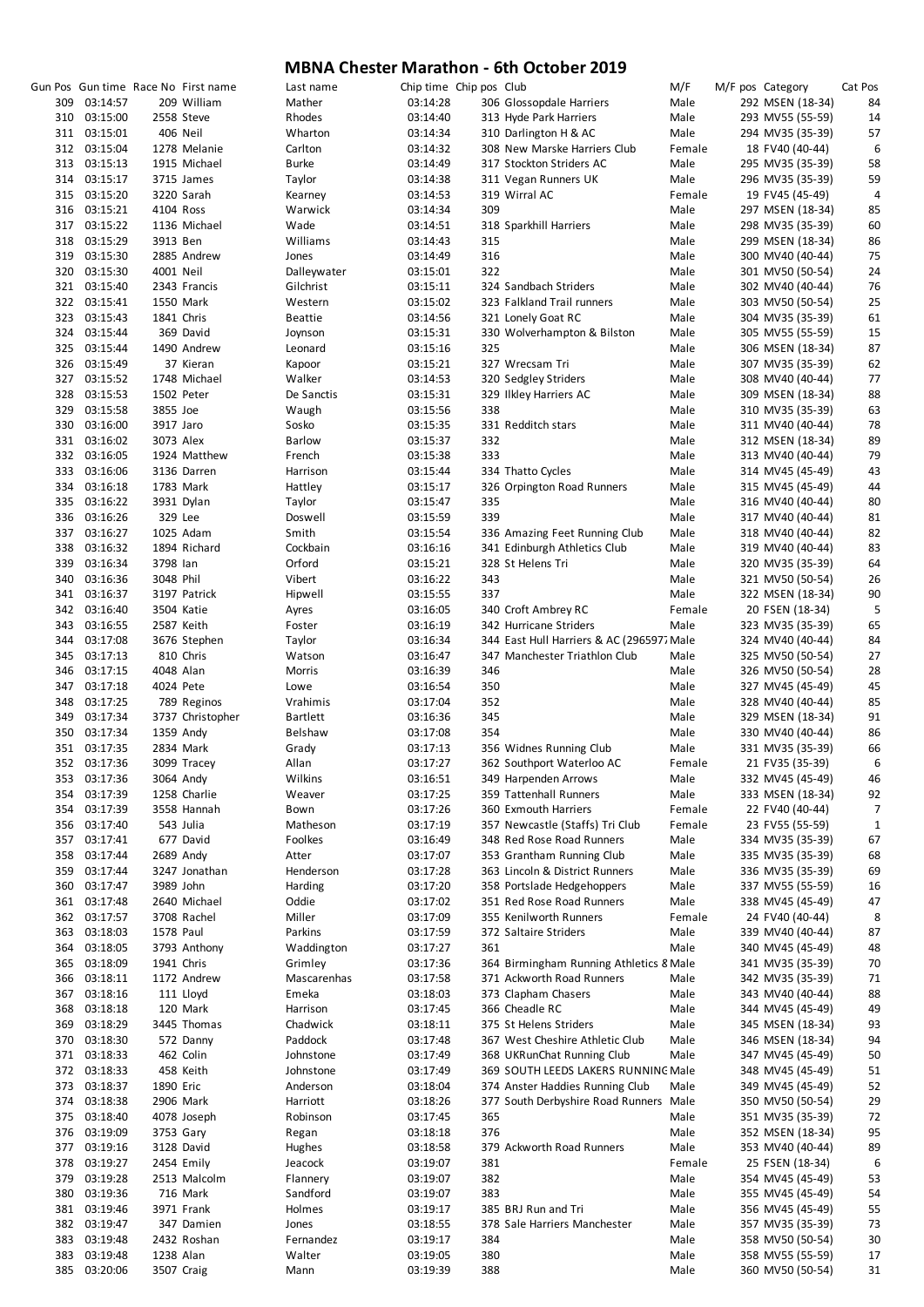|     |              |           | Gun Pos Gun time Race No First name | Last name       |          | Chip time Chip pos Club |                                             | M/F    | M/F pos Category | Cat Pos        |
|-----|--------------|-----------|-------------------------------------|-----------------|----------|-------------------------|---------------------------------------------|--------|------------------|----------------|
|     |              |           |                                     |                 |          |                         |                                             |        |                  |                |
| 386 | 03:20:09     |           | 937 Daniel                          | Ashcroft        | 03:19:26 |                         | 387 Matlock Athletic Club                   | Male   | 361 MV40 (40-44) | 90             |
| 387 | 03:20:09     |           | 4082 Chris                          | Brown           | 03:19:19 | 386                     |                                             | Male   | 362 MSEN (18-34) | 96             |
| 388 | 03:20:13     | 1173 John |                                     | Walker          | 03:19:43 |                         | 390 Fitmums and Friends                     | Male   | 363 MV50 (50-54) | 32             |
|     |              |           |                                     |                 |          |                         |                                             |        |                  |                |
| 389 | 03:20:14     | 1947 lan  |                                     | Wilson          | 03:19:51 |                         | 392 Rochdale tri Club                       | Male   | 364 MV40 (40-44) | 91             |
| 390 | 03:20:16     | 4033 Ste  |                                     | Hughes          | 03:20:16 |                         | 396 Lancaster Runners                       | Male   | 365 MV50 (50-54) | 33             |
|     | 391 03:20:20 | 529 Jo    |                                     | Payze           | 03:19:41 |                         | 389 City Of Portsmouth AC                   | Female | 26 FV45 (45-49)  | 5              |
|     | 392 03:20:23 | 652 Lee   |                                     | Hammond         | 03:17:51 | 370                     |                                             | Male   | 366 MV40 (40-44) | 92             |
|     |              |           |                                     |                 |          |                         |                                             |        |                  |                |
|     | 393 03:20:24 |           | 1912 Carla                          | Green           | 03:19:54 |                         | 393 North Wales Road Runners                | Female | 27 FV45 (45-49)  | 6              |
| 394 | 03:20:39     |           | 1720 Chris                          | <b>Brampton</b> | 03:20:24 | 399                     |                                             | Male   | 367 MSEN (18-34) | 97             |
| 395 | 03:20:41     |           | 2554 Chris                          | Smith           | 03:20:33 | 400                     |                                             | Male   | 368 MV35 (35-39) | 74             |
|     |              |           |                                     |                 |          |                         |                                             |        |                  |                |
|     | 396 03:20:41 |           | 4081 Denis                          | Moran           | 03:20:00 | 394                     |                                             | Male   | 369 MSEN (18-34) | 98             |
| 397 | 03:20:43     |           | 481 Jonathan                        | Greaves         | 03:20:03 | 395                     |                                             | Male   | 370 MV45 (45-49) | 56             |
| 398 | 03:20:56     |           | 2226 Oliver                         | Rose            | 03:20:21 | 397                     |                                             | Male   | 371 MSEN (18-34) | 99             |
|     |              |           |                                     |                 |          |                         |                                             |        |                  |                |
| 399 | 03:20:57     |           | 1400 Charly                         | Powell          | 03:20:22 | 398                     |                                             | Male   | 372 MSEN (18-34) | 100            |
| 400 | 03:20:59     |           | 997 Paul                            | Rodgers         | 03:20:54 |                         | 407 Colchester Harriers AC                  | Male   | 373 MV45 (45-49) | 57             |
| 401 | 03:21:04     | 2730 Karl |                                     | Rushen          | 03:20:45 | 405                     |                                             | Male   | 374 MV45 (45-49) | 58             |
| 402 | 03:21:05     |           |                                     |                 |          | 404                     |                                             | Male   |                  | 75             |
|     |              |           | 2219 Stuart                         | Nixon           | 03:20:45 |                         |                                             |        | 375 MV35 (35-39) |                |
|     | 402 03:21:05 |           | 1494 Keith                          | McGuile         | 03:20:37 | 401                     |                                             | Male   | 375 MV40 (40-44) | 93             |
| 404 | 03:21:07     |           | 2868 Stuart                         | Jones           | 03:19:45 |                         | 391 Pensby Runners                          | Male   | 377 MSEN (18-34) | 101            |
| 405 | 03:21:12     | 1180 Mat  |                                     | Hanson          | 03:20:47 |                         | 406 Bollington Harriers                     | Male   | 378 MV35 (35-39) | 76             |
|     |              |           |                                     |                 |          |                         |                                             |        |                  |                |
| 406 | 03:21:18     |           | 899 Ross                            | Mcnair          | 03:20:38 | 402                     |                                             | Male   | 379 MSEN (18-34) | 102            |
| 407 | 03:21:27     |           | 3308 Robert                         | Stocks          | 03:20:59 |                         | 408 Wolds Veteran RC                        | Male   | 380 MV60 (60-64) | $\mathbf 1$    |
| 408 | 03:21:27     |           | 4079 Mark                           | Rice-Oxley      | 03:21:18 | 413                     |                                             | Male   | 381 MV45 (45-49) | 59             |
|     |              |           |                                     |                 |          |                         |                                             |        |                  |                |
| 409 | 03:21:30     | 1673 Ben  |                                     | Walsh           | 03:21:18 | 414                     |                                             | Male   | 382 MV40 (40-44) | 94             |
| 410 | 03:21:40     |           | 335 Mark                            | Blaszczyszyn    | 03:21:03 |                         | 410 Massey Ferguson RC                      | Male   | 383 MV40 (40-44) | 95             |
|     | 411 03:21:45 |           | 2153 Sarah                          | Cronin          | 03:21:07 |                         | 411 Dartford Road Runners                   | Female | 28 FSEN (18-34)  | $\overline{7}$ |
|     |              |           |                                     |                 |          |                         |                                             |        |                  |                |
|     | 412 03:21:48 |           | 2324 Matt                           | Collins         | 03:21:37 | 417                     |                                             | Male   | 384 MSEN (18-34) | 103            |
|     | 413 03:21:51 | 516 lan   |                                     | Shorrock        | 03:21:01 |                         | 409 Pensby Runners                          | Male   | 385 MV40 (40-44) | 96             |
|     | 414 03:21:52 |           | 3215 James                          | Greene          | 03:21:47 |                         | 420 Hercules Wimbledon AC                   | Male   | 386 MSEN (18-34) | 104            |
|     |              |           |                                     |                 |          |                         |                                             |        |                  |                |
|     | 415 03:21:54 |           | 2203 Adam                           | O'Shea          | 03:20:43 |                         | 403 St Helens Tri                           | Male   | 387 MSEN (18-34) | 105            |
|     | 416 03:22:12 |           | 3074 Laurie                         | Martin          | 03:21:17 | 412                     |                                             | Male   | 388 MSEN (18-34) | 106            |
|     | 417 03:22:14 |           | 3956 Matthew                        | Haworth         | 03:21:56 |                         | 422 Trawden Athletic Club                   | Male   | 389 MV35 (35-39) | 77             |
|     | 418 03:22:17 |           | 2817 Mark                           | Harrison        | 03:21:47 | 419                     |                                             | Male   |                  | 78             |
|     |              |           |                                     |                 |          |                         |                                             |        | 390 MV35 (35-39) |                |
|     | 419 03:22:21 | 4086 Dan  |                                     | Taylor          | 03:21:34 | 416                     |                                             | Male   | 391 MV35 (35-39) | 79             |
|     | 420 03:22:25 |           | 1489 Stephen                        | Warburton       | 03:21:31 | 415                     |                                             | Male   | 392 MV60 (60-64) | $\overline{2}$ |
|     | 421 03:22:30 | 2419 Tina |                                     | Beadle          | 03:21:53 | 421                     |                                             | Female | 29 FSEN (18-34)  | 8              |
|     |              |           |                                     |                 |          |                         |                                             |        |                  |                |
|     | 422 03:22:37 | 2641 Neil |                                     | <b>Bullock</b>  | 03:22:10 |                         | 427 Ellesmere Port RC                       | Male   | 393 MSEN (18-34) | 107            |
|     | 423 03:22:37 |           | 1528 Lewis                          | Ankers          | 03:21:57 | 424                     |                                             | Male   | 394 MSEN (18-34) | 108            |
| 424 | 03:22:37     |           | 2299 Stephen                        | Austin          | 03:21:57 |                         | 423 Tunbridge Wells Harriers                | Male   | 395 MV60 (60-64) | 3              |
|     |              |           |                                     |                 |          |                         |                                             |        |                  |                |
|     | 425 03:22:42 |           | 2026 Fiona                          | <b>Buxton</b>   | 03:22:08 | 426                     |                                             | Female | 30 FV35 (35-39)  | $\overline{7}$ |
|     | 426 03:22:43 |           | 934 Nick                            | Duffy           | 03:21:44 |                         | 418 West Cheshire Athletic Club             | Male   | 396 MV50 (50-54) | 34             |
|     | 427 03:22:54 |           | 2775 Dean                           | Thompson        | 03:22:44 | 431                     |                                             | Male   | 397 MSEN (18-34) | 109            |
|     |              |           |                                     |                 |          |                         |                                             |        |                  |                |
|     | 428 03:22:54 |           | 247 Lee                             | Jones           | 03:22:07 | 425                     |                                             | Male   | 398 MV35 (35-39) | 80             |
|     | 429 03:22:57 |           | 1737 Katie                          | Renault         | 03:22:22 | 428                     |                                             | Female | 31 FSEN (18-34)  | 9              |
| 430 | 03:23:07     |           | 876 Paul                            | Greer           | 03:22:24 | 429                     |                                             | Male   | 399 MV45 (45-49) | 60             |
| 431 |              |           |                                     | Dalziel         | 03:22:36 | 430                     |                                             | Male   | 400 MV40 (40-44) | 97             |
|     | 03:23:14     |           | 1003 Julian                         |                 |          |                         |                                             |        |                  |                |
| 432 | 03:23:19     | 2990 Dan  |                                     | Edwards         | 03:23:08 |                         | 434 Chorley Athletic and Triathlon Cli Male |        | 401 MV40 (40-44) | 98             |
| 433 | 03:23:25     |           | 1460 Russ                           | Platt           | 03:22:59 |                         | 433 Warrington Road Runners                 | Male   | 402 MV50 (50-54) | 35             |
| 434 | 03:23:31     |           | 1137 Mark                           | Foster          | 03:22:45 | 432                     |                                             | Male   | 403 MV40 (40-44) | 99             |
|     |              |           |                                     |                 |          |                         |                                             |        |                  |                |
| 435 | 03:23:36     |           | 245 Geoffrey                        | Hirst           | 03:23:18 |                         | 436 Harrogate Harriers & AC                 | Male   | 404 MV35 (35-39) | 81             |
| 436 | 03:23:44     |           | 3832 Graham                         | Dodd            | 03:23:19 |                         | 437 Kimberworth Striders                    | Male   | 405 MV55 (55-59) | 18             |
| 437 | 03:23:58     | 2058 lan  |                                     | Watson          | 03:23:19 |                         | 438 Matlock Athletic Club                   | Male   | 406 MV40 (40-44) | 100            |
|     |              |           |                                     |                 |          |                         |                                             |        |                  |                |
| 438 | 03:24:02     |           | 3479 Stephen                        | Spall           | 03:23:32 |                         | 442 Chester Triathlon Club                  | Male   | 407 MV50 (50-54) | 36             |
| 439 | 03:24:03     | 2809 Joe  |                                     | Cornmell        | 03:23:38 | 445                     |                                             | Male   | 408 MV35 (35-39) | 82             |
| 440 | 03:24:04     |           | 3972 Richard                        | Robinson        | 03:23:44 |                         | 449 Scunthorpe & District AC                | Male   | 409 MV45 (45-49) | 61             |
|     |              |           |                                     |                 |          |                         |                                             |        |                  |                |
| 441 | 03:24:07     | 3372 Alex |                                     | Carswell        | 03:23:49 | 453                     |                                             | Male   | 410 MSEN (18-34) | 110            |
| 442 | 03:24:10     |           | 2185 Matthew                        | Clark           | 03:23:41 | 448                     |                                             | Male   | 411 MV35 (35-39) | 83             |
| 443 | 03:24:13     |           | 773 Natalie                         | Iddon           | 03:23:25 |                         | 439 Lancashire Constabulary AC              | Female | 32 FSEN (18-34)  | 10             |
|     |              |           |                                     |                 |          |                         |                                             |        |                  |                |
| 444 | 03:24:22     | 3489 lain |                                     | Marshall        | 03:23:33 |                         | 443 RAF Athletics                           | Male   | 412 MV35 (35-39) | 84             |
| 445 | 03:24:27     |           | 3718 Richard                        | Heathcote       | 03:23:52 | 456                     |                                             | Male   | 413 MV45 (45-49) | 62             |
| 446 | 03:24:27     |           | 941 Elizabeth                       | Bebbington      | 03:23:41 |                         | 447 Torbay aac                              | Female | 33 FV55 (55-59)  | $\overline{2}$ |
| 447 | 03:24:27     |           | 3905 Jamie                          | Ireland         | 03:23:44 | 450                     |                                             | Male   | 414 MV40 (40-44) | 101            |
|     |              |           |                                     |                 |          |                         |                                             |        |                  |                |
| 448 | 03:24:28     |           | 198 Mark                            | Jones           | 03:23:12 | 435                     |                                             | Male   | 415 MSEN (18-34) | 111            |
| 449 | 03:24:29     |           | 915 Nick                            | Hayes           | 03:23:40 | 446                     |                                             | Male   | 416 MV45 (45-49) | 63             |
| 450 | 03:24:31     |           | 1699 Andy                           | Regan           | 03:23:47 |                         | 451 Beckenham Running Club                  | Male   | 417 MV45 (45-49) | 64             |
|     |              |           |                                     |                 |          |                         |                                             |        |                  |                |
|     | 451 03:24:33 |           | 432 Steve                           | Tingle          | 03:23:48 |                         | 452 Red Rose Road Runners                   | Male   | 418 MV55 (55-59) | 19             |
| 452 | 03:24:36     |           | 1348 Derek                          | Fowler          | 03:23:31 |                         | 441 St Albans Striders                      | Male   | 419 MV40 (40-44) | 102            |
| 453 | 03:24:38     |           | 1122 Andrew                         | Frost           | 03:23:27 | 440                     |                                             | Male   | 420 MV35 (35-39) | 85             |
|     |              |           |                                     |                 |          |                         |                                             |        |                  |                |
| 454 | 03:24:41     |           | 355 Simon                           | Martin          | 03:23:34 |                         | 444 Cobra Running & Triathlon Club Male     |        | 421 MV50 (50-54) | 37             |
| 455 | 03:24:42     |           | 2650 Daniel                         | Miles           | 03:23:50 |                         | 454 Newport and District RC                 | Male   | 422 MSEN (18-34) | 112            |
| 456 | 03:24:43     |           | 4000 Steve                          | Edwards         | 03:24:08 |                         | 460 NORTH COTSWOLD TRI & RUN                | Male   | 423 MV55 (55-59) | 20             |
|     |              |           |                                     |                 |          |                         |                                             |        |                  |                |
| 457 | 03:24:46     |           | 2942 Kevin                          | Morrison        | 03:24:10 | 461                     |                                             | Male   | 424 MV35 (35-39) | 86             |
| 458 | 03:24:52     |           | 3152 Harry                          | Grant           | 03:24:40 | 471                     |                                             | Male   | 425 MSEN (18-34) | 113            |
| 459 | 03:24:53     |           | 3196 Louise                         | Andrews         | 03:24:05 |                         | 459 Kenilworth Runners                      | Female | 34 FV45 (45-49)  | 7              |
| 460 | 03:24:54     |           | 3214 Jonathan                       | Antill          |          | 455                     |                                             | Male   |                  | 87             |
|     |              |           |                                     |                 | 03:23:51 |                         |                                             |        | 426 MV35 (35-39) |                |
| 461 | 03:25:00     |           | 3546 Dean                           | Perry           | 03:23:57 |                         | 457 Orpington Road Runners                  | Male   | 427 MV50 (50-54) | 38             |
| 462 | 03:25:06     |           | 3922 Helen                          | Shillings       | 03:24:18 |                         | 462 Caistor Running Club                    | Female | 35 FV35 (35-39)  | 8              |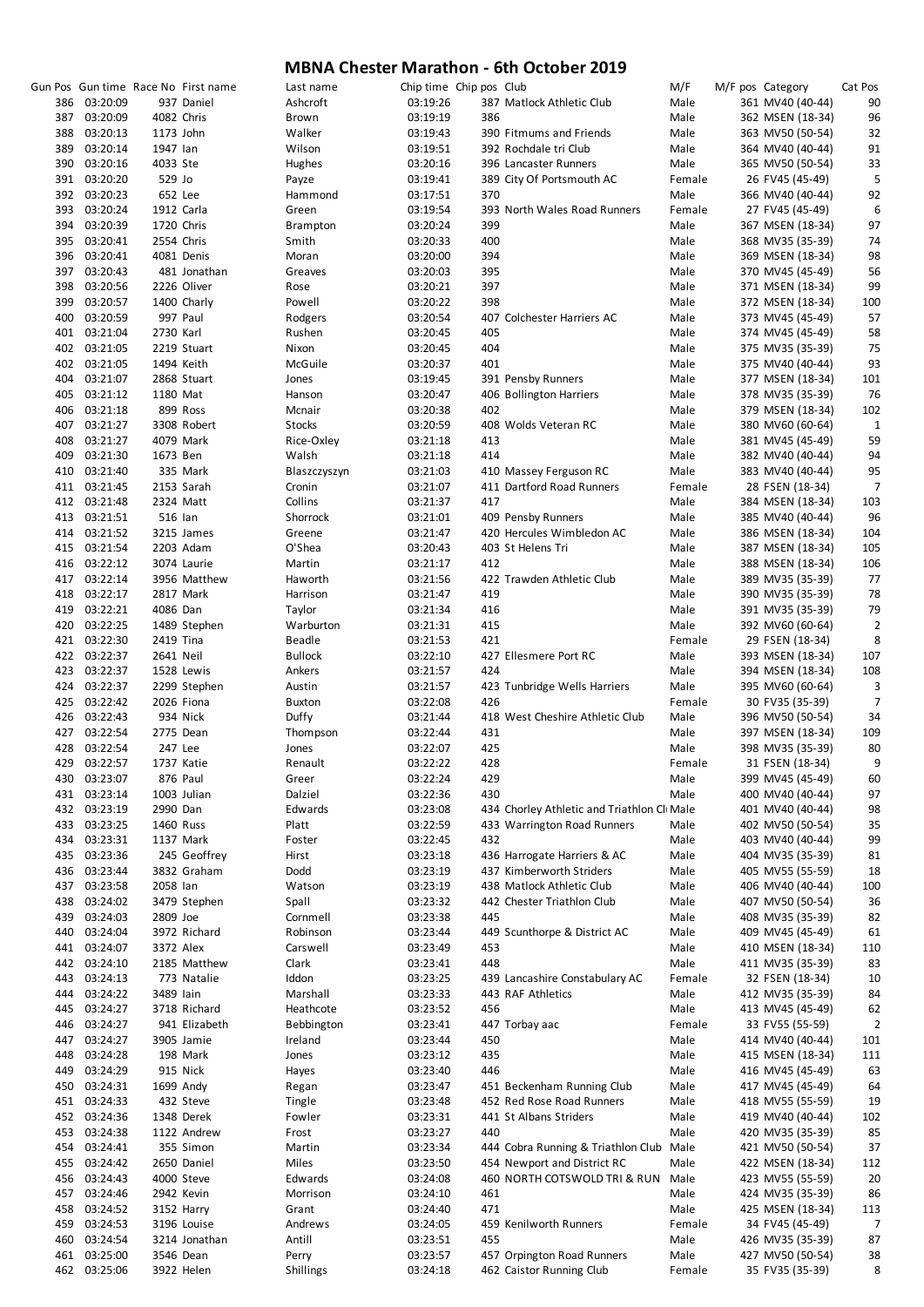|     |              |           | Gun Pos Gun time Race No First name | Last name        | Chip time Chip pos Club |     |                                          | M/F    | M/F pos Category | Cat Pos |
|-----|--------------|-----------|-------------------------------------|------------------|-------------------------|-----|------------------------------------------|--------|------------------|---------|
|     | 462 03:25:06 |           | 262 Mike                            | Wells            | 03:24:18                |     | 463 Caistor Running Club                 | Male   | 428 MV40 (40-44) | 103     |
|     | 464 03:25:07 | 2811 lan  |                                     | Cannings         | 03:24:33                |     | 466 Wallasey Athletic Club               | Male   | 429 MV60 (60-64) | 4       |
|     | 465 03:25:12 |           | 3878 Glyn                           | Fletcher         | 03:24:39                |     | 470 Maldwyn Harriers                     | Male   | 430 MV55 (55-59) | 21      |
|     | 466 03:25:12 |           | 3684 Phillip                        | Pugh             | 03:24:38                |     | 469 Maldwyn Harriers                     | Male   | 431 MSEN (18-34) | 114     |
|     | 467 03:25:12 |           | 3717 Chris                          | Sim              | 03:24:30                | 465 |                                          | Male   | 432 MV35 (35-39) | 88      |
|     | 468 03:25:15 |           | 2057 Christopher                    |                  |                         |     | 467 Ackworth Road Runners                |        |                  |         |
|     |              |           |                                     | Strutt           | 03:24:34                |     |                                          | Male   | 433 MV45 (45-49) | 65      |
|     | 469 03:25:20 |           | 3186 Daniel                         | Merrick          | 03:24:04                |     | 458 Lonely Goat RC                       | Male   | 434 MSEN (18-34) | 115     |
|     | 470 03:25:24 |           | 189 Michael                         | Cubin            | 03:24:52                |     | 473 Glaxo Hoad Hill Harriers             | Male   | 435 MV50 (50-54) | 39      |
|     | 471 03:25:25 |           | 1424 Scott                          | Jackson          | 03:24:36                |     | 468 Red Rose Road Runners                | Male   | 436 MV40 (40-44) | 104     |
|     | 472 03:25:29 | 2204 Paul |                                     | Dennis           | 03:24:57                |     | 475 Beeston AC                           | Male   | 437 MV50 (50-54) | 40      |
|     | 473 03:25:31 |           | 2987 Gary                           | <b>Bradwell</b>  | 03:25:00                | 477 |                                          | Male   | 438 MV35 (35-39) | 89      |
|     | 474 03:25:35 | 3054 Tim  |                                     | Knight           | 03:24:26                |     | 464 Kings Heath RC - The Lions           | Male   | 439 MV45 (45-49) | 66      |
|     |              |           |                                     |                  |                         |     | 481 Thanet Roadrunners AC                |        |                  |         |
|     | 475 03:25:38 |           | 579 Dan                             | Clark            | 03:25:17                |     |                                          | Male   | 440 MV35 (35-39) | 90      |
|     | 476 03:25:49 |           | 1908 Michael                        | Reilly           | 03:25:16                | 480 |                                          | Male   | 441 MV45 (45-49) | 67      |
|     | 477 03:25:50 |           | 412 Laura Suzanne                   | Coucill          | 03:25:21                |     | 483 Hyde Village Striders                | Female | 36 FV35 (35-39)  | 9       |
|     | 478 03:25:51 |           | 1972 Hayley                         | Gill             | 03:24:53                |     | 474 Matlock Athletic Club                | Female | 37 FV40 (40-44)  | 9       |
| 479 | 03:25:53     |           | 2667 Holly                          | Shaw             | 03:24:45                | 472 |                                          | Female | 38 FSEN (18-34)  | 11      |
| 480 | 03:26:03     |           | 1897 Simon Robert                   | Duck             | 03:25:33                |     | 485 Halesowen ACC                        | Male   | 442 MV50 (50-54) | 41      |
|     | 481 03:26:05 |           | 3426 Andrew                         | Cooper           | 03:25:40                |     | 487 West Cheshire Athletic Club          | Male   | 443 MV35 (35-39) | 91      |
|     |              |           |                                     |                  |                         |     |                                          |        |                  |         |
|     | 482 03:26:11 |           | 697 Adrian                          | Fisher           | 03:25:56                |     | 494 Steel City Striders RC               | Male   | 444 MV45 (45-49) | 68      |
|     | 483 03:26:13 | 3188 Keri |                                     | Jones-Davies     | 03:25:36                |     | 486 Harrogate Harriers & AC              | Male   | 445 MV50 (50-54) | 42      |
|     | 484 03:26:13 |           | 3013 Todd                           | Jeffery          | 03:25:18                |     | 482 Daventry Road Runners                | Male   | 446 MV35 (35-39) | 92      |
|     | 485 03:26:14 |           | 81 Julie                            | Atkinson         | 03:25:27                | 484 |                                          | Female | 39 FV45 (45-49)  | 8       |
|     | 486 03:26:18 |           | 1848 Steven                         | Emerton          | 03:26:10                |     | 499 Derby Athletic Club                  | Male   | 447 MV45 (45-49) | 69      |
| 487 | 03:26:19     |           | 613 James                           | Pearson          | 03:25:44                |     | 490 East Hull Harriers & AC              | Male   | 448 MV40 (40-44) | 105     |
|     | 488 03:26:21 | 2344 Tim  |                                     | Grainger         | 03:24:59                |     | 476 Lonely Goat RC                       | Male   | 449 MV35 (35-39) | 93      |
|     |              |           |                                     |                  |                         |     |                                          |        |                  |         |
| 489 | 03:26:23     |           | 3673 Stuart                         | Little           | 03:25:43                |     | 488 Horsforth Harriers                   | Male   | 450 MSEN (18-34) | 116     |
|     | 490 03:26:24 |           | 3916 Richard                        | Banks            | 03:25:14                | 479 |                                          | Male   | 451 MV45 (45-49) | 70      |
|     | 491 03:26:26 |           | 4043 Gary                           | Corcoran         | 03:25:55                |     | 493 Red Rose Road Runners                | Male   | 452 MV45 (45-49) | 71      |
|     | 492 03:26:28 |           | 3925 Kathryn                        | Evans            | 03:25:44                |     | 489 Roadhoggs Leicester AC               | Female | 40 FV45 (45-49)  | 9       |
|     | 493 03:26:30 |           | 2023 Adam                           | Dennis           | 03:25:53                | 492 |                                          | Male   | 453 MSEN (18-34) | 117     |
|     | 494 03:26:34 |           | 239 Steve                           | Page             | 03:26:20                |     | 503 Glossopdale Harriers                 | Male   | 454 MV35 (35-39) | 94      |
|     | 495 03:26:38 |           | 3270 Michelle                       | <b>Buckle</b>    | 03:26:21                |     | 504 Newcastle Staffs AC                  | Female | 41 FV40 (40-44)  | 10      |
|     |              |           |                                     |                  |                         |     |                                          |        |                  |         |
|     | 496 03:26:43 |           | 2521 Rebecca                        | Still            | 03:25:04                |     | 478 Sittingbourne Striders               | Female | 42 FV40 (40-44)  | 11      |
|     | 497 03:26:50 |           | 2227 Mark                           | Hazell           | 03:26:15                | 501 |                                          | Male   | 455 MV35 (35-39) | 95      |
|     | 498 03:26:51 |           | 3926 David                          | White            | 03:26:05                |     | 496 Roadhoggs Leicester AC               | Male   | 456 MV35 (35-39) | 96      |
| 499 | 03:26:52     |           | 2233 Mark                           | Pigford          | 03:26:32                |     | 507 Stainland Lions Running Club         | Male   | 457 MV50 (50-54) | 43      |
|     | 500 03:26:52 |           | 2285 Simon                          | <b>Birzgalis</b> | 03:26:03                | 495 |                                          | Male   | 458 MSEN (18-34) | 118     |
|     | 501 03:26:53 | 3766 Karl |                                     | Priddin          | 03:25:48                |     | 491 Thunder Runners                      | Male   | 459 MV45 (45-49) | 72      |
|     | 502 03:26:59 |           | 2322 Chris                          | Hallas           | 03:26:09                |     | 498 Matlock Athletic Club                | Male   | 460 MV55 (55-59) | 22      |
|     | 503 03:27:00 |           |                                     | Gooch            | 03:26:08                |     | 497 Redway Runners                       | Female | 43 FV40 (40-44)  | 12      |
|     |              |           | 3929 Abigail                        |                  |                         |     |                                          |        |                  |         |
|     | 504 03:27:05 |           | 3644 Kevin                          | Sinfield         | 03:26:24                | 505 |                                          | Male   | 461 MV35 (35-39) | 97      |
|     | 505 03:27:06 |           | 511 Richard                         | Murray           | 03:26:16                |     | 502 Warrington Running Club              | Male   | 462 MV45 (45-49) | 73      |
|     | 506 03:27:18 |           | 63 John                             | Golden           | 03:26:36                | 508 |                                          | Male   | 463 MSEN (18-34) | 119     |
|     | 507 03:27:26 |           | 3209 Steve                          | Proctor          | 03:26:46                | 511 |                                          | Male   | 464 MV35 (35-39) | 98      |
|     | 508 03:27:29 | 751 lan   |                                     | Punter           | 03:26:26                |     | 506 Dunstable RRC                        | Male   | 465 MV45 (45-49) | 74      |
|     | 509 03:27:37 |           | 1425 Jack                           | Marshall         | 03:26:57                | 514 |                                          | Male   | 466 MSEN (18-34) | 120     |
|     | 510 03:27:39 |           | 3578 Chris                          | Stephenson       | 03:26:58                | 515 |                                          | Male   | 467 MV45 (45-49) | 75      |
|     |              |           |                                     |                  |                         |     |                                          |        |                  |         |
|     | 511 03:27:43 | 1340 lan  |                                     | Chapman          | 03:26:52                | 513 |                                          | Male   | 468 MV40 (40-44) | 106     |
|     | 512 03:27:44 |           | 597 Chrissy                         | Thomas           | 03:26:40                | 509 |                                          | Male   | 469 MSEN (18-34) | 121     |
|     | 513 03:27:48 |           | 1905 Stuart                         | Le'Clere         | 03:27:15                | 521 |                                          | Male   | 470 MV35 (35-39) | 99      |
|     | 514 03:27:49 |           | 3614 Nigel                          | Scaife           | 03:27:03                |     | 517 Nidd Valley Road Runners             | Male   | 471 MV45 (45-49) | 76      |
|     | 515 03:27:54 |           | 3138 Eloise                         | Eccles           | 03:27:11                |     | 519 West Cheshire Athletic Club          | Female | 44 FV40 (40-44)  | 13      |
|     | 516 03:27:56 |           | 489 Clive                           | Griffiths        | 03:27:32                |     | 526 Black Pear Joggers                   | Male   | 472 MV60 (60-64) | 5       |
|     | 517 03:27:59 |           | 2768 Sarah                          | Greenwood        | 03:26:13                | 500 |                                          | Female | 45 FV40 (40-44)  | 14      |
|     | 518 03:28:00 |           | 3509 Simon                          | Green            | 03:27:02                | 516 |                                          | Male   | 473 MV40 (40-44) | 107     |
|     |              |           |                                     |                  |                         |     |                                          |        |                  |         |
|     | 519 03:28:03 |           | 3933 Adam                           | Summersgill      | 03:26:49                | 512 |                                          | Male   | 474 MSEN (18-34) | 122     |
|     | 520 03:28:15 |           | 791 Steve                           | <b>Bruce</b>     | 03:27:04                | 518 |                                          | Male   | 475 MV35 (35-39) | 100     |
|     | 521 03:28:17 |           | 410 David                           | Powell           | 03:27:45                |     | 528 Aberystwyth AC                       | Male   | 476 MV55 (55-59) | 23      |
|     | 522 03:28:18 |           | 3020 Matthew                        | Plant            | 03:27:49                |     | 529 Trentham Rc                          | Male   | 477 MV40 (40-44) | 108     |
|     | 523 03:28:19 |           | 480 Luke                            | Holme            | 03:26:44                |     | 510 Glossopdale Harriers                 | Male   | 478 MSEN (18-34) | 123     |
|     | 524 03:28:20 |           | 688 Rupert                          | May              | 03:27:29                |     | 524 Coalville Triathlon Club             | Male   | 479 MV40 (40-44) | 109     |
|     | 525 03:28:22 |           | 3393 Jessica                        | Haney            | 03:27:21                |     | 523 South Cheshire Harriers              | Female | 46 FSEN (18-34)  | 12      |
|     |              |           |                                     |                  |                         |     |                                          |        |                  |         |
|     | 526 03:28:26 |           | 992 Paul                            | Hughes           | 03:27:14                | 520 |                                          | Male   | 480 MV35 (35-39) | 101     |
|     | 527 03:28:29 | 3716 Tom  |                                     | <b>Duckers</b>   | 03:27:16                | 522 |                                          | Male   | 481 MV35 (35-39) | 102     |
|     | 528 03:28:39 | 4110 Tim  |                                     | Fletcher         | 03:28:02                |     | 532 Sheffield RC                         | Male   | 482 MV35 (35-39) | 103     |
|     | 529 03:28:40 | 3704 Paul |                                     | Dixon            | 03:28:01                |     | 531 Thornton Cleveleys Running Club Male |        | 483 MV45 (45-49) | 77      |
|     | 530 03:28:43 |           | 3434 Robert                         | Hague            | 03:27:37                | 527 |                                          | Male   | 484 MV45 (45-49) | 78      |
|     | 531 03:28:53 |           | 3125 Vicki                          | <b>Scales</b>    | 03:28:04                |     | 533 Pontefract AC                        | Female | 47 FSEN (18-34)  | 13      |
|     | 532 03:28:54 | 1203 Paul |                                     | <b>Butcher</b>   | 03:27:30                |     | 525 RUN4ALL Running Club                 | Male   | 485 MV50 (50-54) | 44      |
|     |              |           |                                     |                  |                         |     |                                          |        |                  |         |
|     | 533 03:28:56 |           | 3801 Stephen                        | Jones            | 03:28:28                |     | 542 Tattenhall Runners                   | Male   | 486 MV40 (40-44) | 110     |
|     | 534 03:28:59 |           | 2750 Frank                          | Doyle            | 03:28:28                |     | 543 Ealing Eagles Running Club           | Male   | 487 MV40 (40-44) | 111     |
|     | 535 03:29:00 |           | 3395 Mike                           | Smethurst        | 03:28:15                | 538 |                                          | Male   | 488 MV35 (35-39) | 104     |
|     | 536 03:29:02 | 3208 Jo   |                                     | Stewart          | 03:28:11                |     | 534 Darlington Triathlon Club            | Female | 48 FV40 (40-44)  | 15      |
|     | 537 03:29:03 |           | 620 Peter                           | Foster           | 03:28:16                |     | 539 Portishead R C                       | Male   | 489 MV45 (45-49) | 79      |
|     | 538 03:29:04 |           | 3433 Andrew                         | Wright           | 03:27:49                | 530 |                                          | Male   | 490 MV35 (35-39) | 105     |
|     | 539 03:29:07 |           | 357 Jason                           | Jones            | 03:28:11                |     | 535 Congleton Harriers                   | Male   | 491 MV45 (45-49) | 80      |
|     |              |           |                                     |                  |                         |     |                                          |        |                  |         |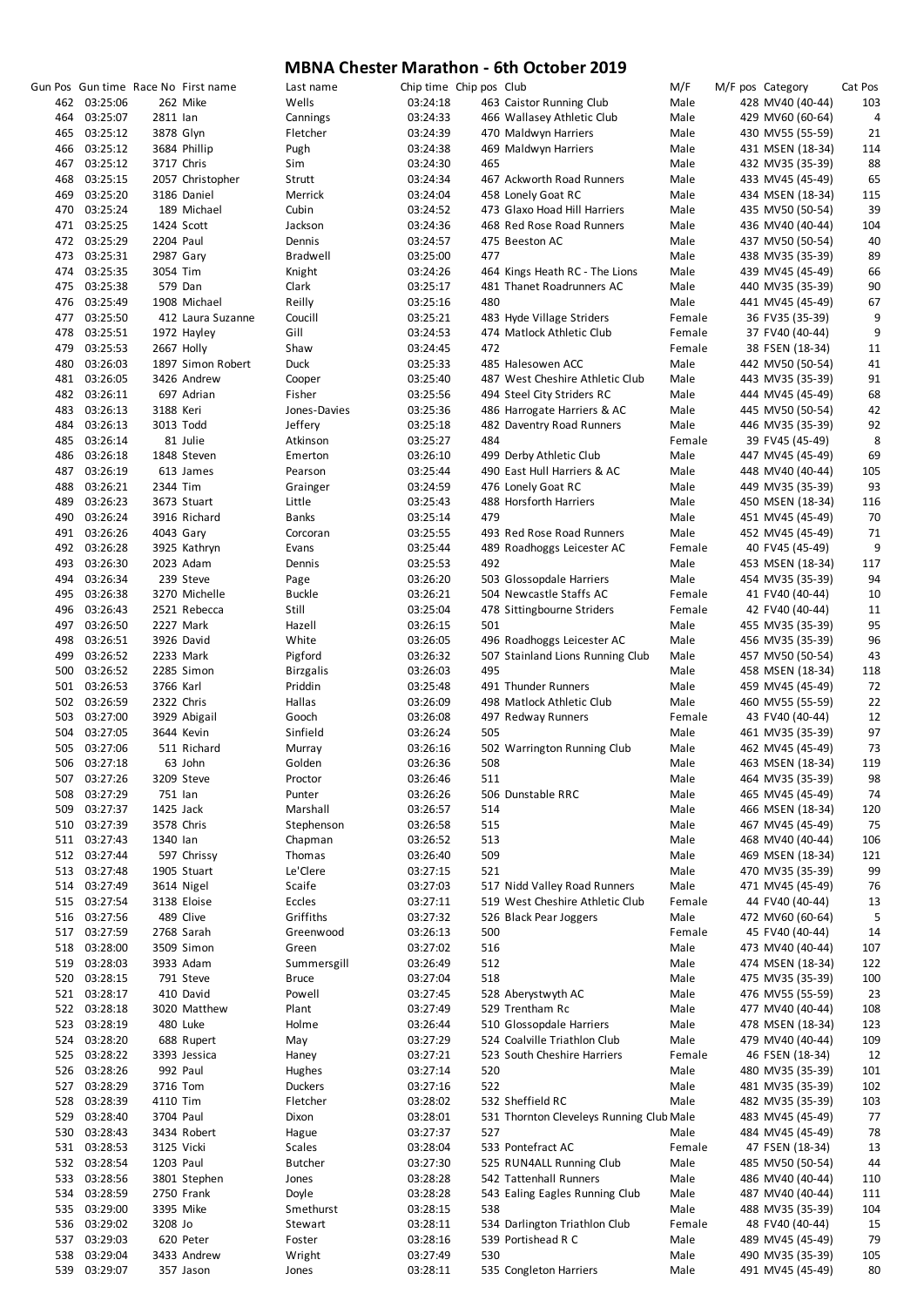|     |              |            | Gun Pos Gun time Race No First name | Last name       | Chip time Chip pos Club |     |                                             | M/F    | M/F pos Category | Cat Pos |
|-----|--------------|------------|-------------------------------------|-----------------|-------------------------|-----|---------------------------------------------|--------|------------------|---------|
|     | 540 03:29:12 |            | 3111 Thom                           | Harrison        | 03:28:15                |     | 537 Warrington Road Runners                 | Male   | 492 MSEN (18-34) | 124     |
|     | 541 03:29:12 | 1188 Phil  |                                     | Midgley         | 03:28:56                |     | 557 Newquay Road Runners                    | Male   | 493 MV50 (50-54) | 45      |
|     | 542 03:29:14 |            | 851 Nick                            | Morton          | 03:28:18                |     | 540 Kirkby Milers AC                        | Male   | 494 MSEN (18-34) | 125     |
|     | 543 03:29:15 |            | 2114 George                         | Seymour         | 03:28:37                |     | 547 Dartford Road Runners                   | Male   | 495 MSEN (18-34) | 126     |
| 544 | 03:29:16     |            | 321 Mike                            | Barkway         | 03:28:40                | 549 |                                             | Male   | 496 MV50 (50-54) | 46      |
|     | 545 03:29:17 |            | 1487 Jackie                         | Bradshaw        | 03:28:48                |     | 554 Halesowen ACC                           | Female | 49 FV45 (45-49)  | 10      |
| 546 | 03:29:18     |            | 4019 Alexander                      | Heyes           | 03:28:27                | 541 |                                             | Male   | 497 MV35 (35-39) | 106     |
| 547 | 03:29:24     | 3096 Jon   |                                     | Edmonds         | 03:28:46                |     | 551 Telford Harriers                        | Male   | 498 MV50 (50-54) | 47      |
| 548 | 03:29:25     |            | 535 Peter                           | Woodhouse       | 03:28:37                | 546 |                                             | Male   | 499 MV45 (45-49) | 81      |
| 549 | 03:29:30     |            | 1613 Harry                          | Catherall       | 03:28:36                |     | 545 Blackburn Road Runners                  | Male   | 500 MV55 (55-59) | 24      |
|     | 550 03:29:33 |            | 1298 Stuart                         | Parker          | 03:28:15                |     | 536 Black Pear Joggers                      | Male   | 501 MV45 (45-49) | 82      |
|     | 551 03:29:37 |            | 3018 Thibault                       | Poujol          | 03:28:38                | 548 |                                             | Male   | 502 MV35 (35-39) | 107     |
|     | 552 03:29:42 |            | 988 Albert                          | Wright          | 03:28:45                | 550 |                                             | Male   | 503 MSEN (18-34) | 127     |
| 553 | 03:29:43     |            | 1886 Derek                          | Morris          | 03:28:34                |     | 544 Helsby Running Club                     | Male   | 504 MV40 (40-44) | 112     |
| 554 | 03:29:44     | 1571 Kate  |                                     | Taylor          | 03:28:46                | 552 |                                             | Female | 50 FV35 (35-39)  | 10      |
|     | 555 03:29:47 |            | 3805 Matthew                        | Roe             | 03:28:52                | 555 |                                             | Male   | 505 MSEN (18-34) | 128     |
| 556 | 03:29:50     |            | 453 Jamie                           | <b>Butler</b>   | 03:29:22                | 573 |                                             | Male   | 506 MV50 (50-54) | 48      |
| 557 | 03:29:50     |            | 588 Neil                            | Phillips        | 03:29:07                | 561 |                                             | Male   | 507 MV60 (60-64) | 6       |
|     |              |            |                                     |                 |                         | 565 |                                             |        |                  |         |
| 558 | 03:29:51     |            | 4017 Marc                           | <b>Bardsley</b> | 03:29:12                |     |                                             | Male   | 508 MV40 (40-44) | 113     |
| 559 | 03:29:57     |            | 3288 Christopher                    | Drew            | 03:29:50                |     | 593 Redditch stars                          | Male   | 509 MSEN (18-34) | 129     |
|     | 560 03:29:57 | 1951 Craig |                                     | Redpath         | 03:28:47                | 553 |                                             | Male   | 510 MV40 (40-44) | 114     |
| 561 | 03:30:00     |            | 3211 Adam                           | Wade            | 03:29:36                |     | 582 Tri Surrey Triathlon Club               | Male   | 511 MV35 (35-39) | 108     |
|     | 562 03:30:01 |            | 1509 David                          | Lott            | 03:28:55                | 556 |                                             | Male   | 512 MV50 (50-54) | 49      |
| 563 | 03:30:04     | 2917 Nick  |                                     | Mooney          | 03:28:59                | 558 |                                             | Male   | 513 MV35 (35-39) | 109     |
| 564 | 03:30:08     |            | 463 Jonathan                        | Seed            | 03:29:29                |     | 578 Northbrook Athletic Club                | Male   | 514 MV45 (45-49) | 83      |
| 565 | 03:30:11     |            | 862 Stephen                         | <b>Bowler</b>   | 03:29:16                | 569 |                                             | Male   | 515 MV40 (40-44) | 115     |
| 566 | 03:30:11     |            | 2762 Peter                          | Hackett         | 03:29:39                |     | 583 Tamworth AC                             | Male   | 516 MSEN (18-34) | 130     |
| 567 | 03:30:14     |            | 307 James                           | Knowlson        | 03:29:34                | 581 |                                             | Male   | 517 MV35 (35-39) | 110     |
| 568 | 03:30:16     |            | 2967 Simon                          | Lloyd           | 03:29:08                | 562 |                                             | Male   | 518 MV40 (40-44) | 116     |
| 569 | 03:30:16     |            | 605 Andrew                          | Soutar          | 03:29:21                |     | 571 Caldy Rugby Club                        | Male   | 519 MV35 (35-39) | 111     |
|     | 570 03:30:17 | 1304 Dan   |                                     | Parry           | 03:29:22                | 572 |                                             | Male   | 520 MV35 (35-39) | 112     |
|     | 571 03:30:17 | 3483 Lucy  |                                     | Wasinski        | 03:29:15                |     | 568 Glossopdale Harriers                    | Female | 51 FV35 (35-39)  | 11      |
|     | 572 03:30:17 |            | 4037 Louise                         | Dermott         | 03:29:11                | 563 |                                             | Female | 52 FV50 (50-54)  | 1       |
| 573 | 03:30:19     |            | 1832 Stacey                         | Hawkins         | 03:29:39                |     | 584 Telford Harriers                        | Female | 53 FV40 (40-44)  | 16      |
| 574 | 03:30:20     |            | 3261 Mark                           | Larwood         | 03:29:28                |     | 577 Lonely Goat RC                          | Male   | 521 MV35 (35-39) | 113     |
| 574 | 03:30:20     | 1747 Chris |                                     | Easby           | 03:29:00                | 559 |                                             | Male   | 521 MV40 (40-44) | 117     |
| 576 | 03:30:21     |            | 1859 Stephen                        | Gorst           | 03:29:27                |     | 576 Chorlton Runners                        | Male   | 523 MV40 (40-44) | 118     |
|     | 577 03:30:22 |            | 3365 Boldi                          | Cselenyi        | 03:29:48                | 592 |                                             | Male   | 524 MV35 (35-39) | 114     |
|     |              |            |                                     |                 |                         | 595 |                                             |        |                  | 84      |
| 578 | 03:30:25     |            | 38 Lee                              | Moreton         | 03:29:56                |     |                                             | Male   | 525 MV45 (45-49) |         |
| 579 | 03:30:25     |            | 2966 James                          | Smythe          | 03:29:19                | 570 |                                             | Male   | 526 MV35 (35-39) | 115     |
| 580 | 03:30:26     |            | 1660 Steven                         | Clegg           | 03:29:14                |     | 567 Harrogate Harriers & AC                 | Male   | 527 MV40 (40-44) | 119     |
|     | 581 03:30:28 |            | 2952 Daniel                         | Torpey          | 03:29:23                | 574 |                                             | Male   | 528 MV35 (35-39) | 116     |
|     | 582 03:30:28 | 3424 Chris |                                     | Tattersall      | 03:29:13                |     | 566 Sip Running Club                        | Male   | 529 MV35 (35-39) | 117     |
|     | 583 03:30:28 |            | 3127 Matthew                        | Jones           | 03:29:56                | 596 |                                             | Male   | 530 MV35 (35-39) | 118     |
| 584 | 03:30:29     |            | 2955 Calum                          | Titley          | 03:29:46                | 589 |                                             | Male   | 531 MSEN (18-34) | 131     |
| 585 | 03:30:32     |            | 2195 Sarah                          | Sperring        | 03:29:33                | 580 |                                             | Female | 54 FSEN (18-34)  | 14      |
| 586 | 03:30:33     | 2743 Will  |                                     | Nelson          | 03:29:43                |     | 586 Lancaster & Morecambe AC                | Male   | 532 MV35 (35-39) | 119     |
| 587 | 03:30:34     | 2819 Lee   |                                     | Mackintosh      | 03:29:23                | 575 |                                             | Male   | 533 MV45 (45-49) | 85      |
| 588 | 03:30:35     |            | 2315 Thomas                         | Reddall         | 03:29:32                |     | 579 Redway Runners                          | Male   | 534 MV40 (40-44) | 120     |
| 589 | 03:30:36     |            | 4067 Simon                          | Davies          | 03:29:12                | 564 |                                             | Male   | 535 MV35 (35-39) | 120     |
| 590 | 03:30:37     |            | 39 Jason                            | Rippingale      | 03:29:43                |     | 587 Blackburn Road Runners                  | Male   | 536 MV40 (40-44) | 121     |
| 591 | 03:30:37     |            | 3408 Jonny                          | <b>Bromilow</b> | 03:30:15                |     | 601 Chorley Athletic and Triathlon Cli Male |        | 537 MV40 (40-44) | 122     |
| 592 | 03:30:40     |            | 1053 Lenny                          | Hughes          | 03:30:26                |     | 603 Maldwyn Harriers                        | Male   | 538 MV60 (60-64) | 7       |
| 593 | 03:30:40     |            | 4007 Warren                         | Thomas          | 03:30:09                |     | 600 Trentham Rc                             | Male   | 539 MV45 (45-49) | 86      |
| 594 | 03:30:41     | 3521 Karl  |                                     | Wells           | 03:29:45                |     | 588 Lonely Goat RC                          | Male   | 540 MV45 (45-49) | 87      |
| 595 | 03:30:42     |            | 40 Shafiq                           | Khan            | 03:29:48                |     | 591 Blackburn Road Runners                  | Male   | 541 MV45 (45-49) | 88      |
| 596 | 03:30:47     |            | 1364 Mark                           | Graham          | 03:30:00                | 597 |                                             | Male   | 542 MV45 (45-49) | 89      |
| 597 | 03:30:47     |            | 82 Kelly                            | Crossley        | 03:29:06                |     | 560 Warrington A C                          | Female | 55 FV40 (40-44)  | 17      |
| 598 | 03:30:53     |            | 2515 James                          | Keasley         | 03:29:52                |     | 594 Kenilworth Runners                      | Male   | 543 MSEN (18-34) | 132     |
| 599 | 03:30:54     | 3720 Tim   |                                     | Rhodes          | 03:29:41                |     | 585 South Derbyshire Road Runners Male      |        | 544 MV45 (45-49) | 90      |
| 600 | 03:30:55     |            | 938 Dominic                         | Scott           | 03:30:32                | 605 |                                             | Male   | 545 MV55 (55-59) | 25      |
| 601 | 03:31:04     |            | 2047 Emily                          | <b>Batkin</b>   | 03:29:47                |     | 590 Vegan Runners UK                        | Female | 56 FSEN (18-34)  | 15      |
|     | 03:31:06     |            |                                     |                 |                         | 606 |                                             | Male   |                  |         |
| 602 |              |            | 2796 Steve                          | Thomas          | 03:30:33                |     |                                             |        | 546 MV50 (50-54) | 50      |
| 603 | 03:31:08     | 3668 Elly  |                                     | Woodhead        | 03:30:42                |     | 610 Kimberworth Striders                    | Female | 57 FSEN (18-34)  | 16      |
| 604 | 03:31:08     |            | 364 Ben                             | Gill            | 03:30:42                |     | 609 Leven Valley AC                         | Male   | 547 MSEN (18-34) | 133     |
| 605 | 03:31:17     |            | 240 Alexander                       | Francis         | 03:30:26                | 604 |                                             | Male   | 548 MV35 (35-39) | 121     |
| 606 | 03:31:19     |            | 3170 Stephen                        | Taylor          | 03:30:36                | 607 |                                             | Male   | 549 MV60 (60-64) | 8       |
| 607 | 03:31:19     |            | 923 Jonathan                        | Ervine          | 03:30:08                |     | 599 Eryri Harriers                          | Male   | 550 MV35 (35-39) | 122     |
| 608 | 03:31:28     |            | 2845 Eddie                          | Roche           | 03:30:38                |     | 608 Pensby Runners                          | Male   | 551 MV40 (40-44) | 123     |
| 609 | 03:31:37     |            | 292 Jamie                           | Randall         | 03:30:26                |     | 602 Haverhill Running Club                  | Male   | 552 MV50 (50-54) | 51      |
| 610 | 03:31:47     |            | 2358 David                          | Vickers         | 03:31:27                |     | 625 Scunthorpe & District AC                | Male   | 553 MV45 (45-49) | 91      |
| 611 | 03:31:50     |            | 3742 Adam                           | Galbraith       | 03:31:04                |     | 617 Run Sandymoor                           | Male   | 554 MSEN (18-34) | 134     |
| 612 | 03:31:53     |            | 2862 Michael                        | Dobson          | 03:31:11                |     | 620 Stafford Harriers                       | Male   | 555 MV50 (50-54) | 52      |
| 613 | 03:31:54     |            | 521 Chris                           | Butterworth     | 03:31:03                |     | 616 Lonely Goat RC                          | Male   | 556 MV35 (35-39) | 123     |
| 614 | 03:31:55     | 3266 Alex  |                                     | Yem             | 03:31:00                |     | 613 Wallasey Athletic Club                  | Male   | 557 MSEN (18-34) | 135     |
| 615 | 03:31:58     |            | 1588 Adam                           | Wedgwood        | 03:30:59                |     | 612 Cumberland AC                           | Male   | 558 MV40 (40-44) | 124     |
|     | 616 03:32:07 |            | 3595 Jeremy                         | Jones           | 03:31:05                |     | 618 Black Pear Joggers                      | Male   | 559 MV40 (40-44) | 125     |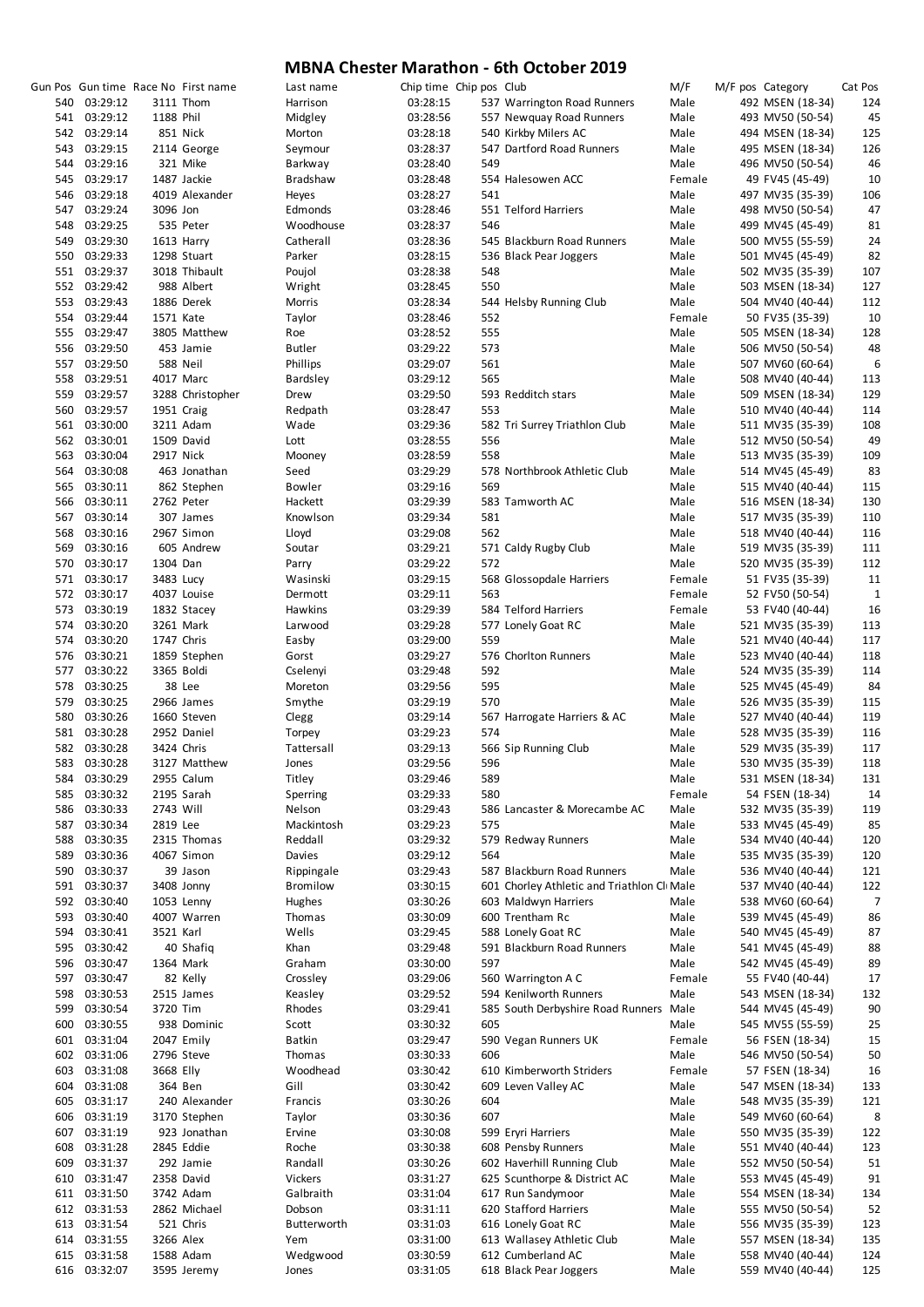|            |                      |           | Gun Pos Gun time Race No First name | Last name           | Chip time Chip pos Club |     |                                   | M/F    | M/F pos Category |                                     | Cat Pos        |
|------------|----------------------|-----------|-------------------------------------|---------------------|-------------------------|-----|-----------------------------------|--------|------------------|-------------------------------------|----------------|
| 617        | 03:32:07             |           | 2370 Simon                          | Hignett             | 03:31:01                | 615 |                                   | Male   |                  | 560 MV45 (45-49)                    | 92             |
| 618        | 03:32:09             |           | 2331 Dennis                         | Sumner              | 03:30:06                | 598 |                                   | Male   |                  | 561 MV35 (35-39)                    | 124            |
|            | 619 03:32:19         |           | 3572 Mark                           | Roberts             | 03:31:44                |     | 628 Newcastle Staffs AC           | Male   |                  | 562 MV35 (35-39)                    | 125            |
| 620        | 03:32:23             |           | 390 Robert                          | Crump               | 03:31:23                |     | 624 Caistor Running Club          | Male   |                  | 563 MV40 (40-44)                    | 126            |
|            | 621 03:32:25         | 3234 Nick |                                     | Davies              | 03:31:00                | 614 |                                   | Male   |                  | 564 MV60 (60-64)                    | 9              |
|            | 622 03:32:27         |           | 3997 Emma                           | Garnett             | 03:31:29                |     | 626 Kenilworth Runners            | Female |                  | 58 FV45 (45-49)                     | 11             |
| 623        | 03:32:28             |           | 1960 Graham                         | Goff                | 03:31:18                |     | 621 Steel City Striders RC        | Male   |                  | 565 MV70 (70-74)                    | $\mathbf{1}$   |
|            | 624 03:32:31         |           | 955 Maddy                           | Long                | 03:31:20                | 622 |                                   | Female |                  | 59 FV40 (40-44)                     | 18             |
|            | 625 03:32:31         |           | 1319 Valery                         | Savinov             | 03:31:22                | 623 |                                   | Male   |                  | 566 MV55 (55-59)                    | 26             |
|            | 626 03:32:39         |           | 2953 Kevin                          | Dalton              | 03:32:10                |     | 635 Nidd Valley Road Runners      | Male   |                  | 567 MSEN (18-34)                    | 136            |
|            | 627 03:32:39         |           | 428 Mark                            | Davies              | 03:31:34                | 627 |                                   | Male   |                  | 568 MV50 (50-54)                    | 53             |
|            |                      |           | 3353 Steve                          |                     |                         |     | 633 South Cheshire Harriers       |        |                  | 569 MV50 (50-54)                    |                |
|            | 628 03:32:41         |           |                                     | Atherton            | 03:32:04                |     |                                   | Male   |                  |                                     | 54             |
|            | 629 03:32:44         |           | 3076 Trevor                         | Lewis               | 03:31:52                |     | 630 Helsby Running Club           | Male   |                  | 570 MV50 (50-54)                    | 55             |
| 630        | 03:32:46             |           | 3876 Kevin                          | Cheesman            | 03:30:45                | 611 |                                   | Male   |                  | 571 MV35 (35-39)                    | 126            |
|            | 631 03:32:47         |           | 653 Mark                            | Gatenby             | 03:32:08                |     | 634 Dudley Kingswinford RC        | Male   |                  | 572 MV35 (35-39)                    | 127            |
|            | 632 03:32:48         | 3342 Sara |                                     | Barron              | 03:31:51                | 629 |                                   | Female |                  | 60 FSEN (18-34)                     | 17             |
|            | 633 03:32:53         |           | 3662 Richard                        | Simpson             | 03:32:30                | 643 |                                   | Male   |                  | 573 MSEN (18-34)                    | 137            |
|            | 634 03:32:57         |           | 1939 Michael                        | Dootson             | 03:31:54                | 631 |                                   | Male   |                  | 574 MV55 (55-59)                    | 27             |
| 635        | 03:33:06             |           | 277 Andrew                          | Carter              | 03:32:28                |     | 641 West Cheshire Athletic Club   | Male   |                  | 575 MV45 (45-49)                    | 93             |
|            | 635 03:33:06         |           | 99 Steven                           | Cosgrove            | 03:32:12                |     | 636 Wallasey Athletic Club        | Male   |                  | 575 MSEN (18-34)                    | 138            |
| 637        | 03:33:08             | 3132 Rob  |                                     | Dawes               | 03:31:09                | 619 |                                   | Male   |                  | 577 MV35 (35-39)                    | 128            |
| 638        | 03:33:10             |           | 306 Richard                         | Line                | 03:32:42                | 647 |                                   | Male   |                  | 578 MV45 (45-49)                    | 94             |
|            | 639 03:33:12         |           | 2603 Andrew                         | Scott               | 03:32:25                | 640 |                                   | Male   |                  | 579 MV35 (35-39)                    | 129            |
| 640        | 03:33:12             | 2892 Paul |                                     | Platt               | 03:32:24                |     | 639 Wigan & District H & AC       | Male   |                  | 580 MV35 (35-39)                    | 130            |
| 641        | 03:33:15             |           | 1820 Mike                           | Kelly               | 03:32:40                |     | 646 NORTH COTSWOLD TRI & RUN      | Male   |                  | 581 MV45 (45-49)                    | 95             |
| 642        | 03:33:20             |           | 323 Keely                           | Smith               | 03:32:39                |     | 645 West Cheshire Athletic Club   | Female |                  | 61 FV35 (35-39)                     | 12             |
| 643        | 03:33:20             |           | 3327 Richard                        | Rose                | 03:32:57                | 652 |                                   | Male   |                  | 582 MV40 (40-44)                    | 127            |
|            | 644 03:33:20         |           | 3182 Stuart Waterworth Waterworth   |                     | 03:32:59                | 653 |                                   | Male   |                  | 583 MV40 (40-44)                    | 128            |
| 645        | 03:33:25             | 2893 Phil |                                     | Joyner              | 03:32:29                |     | 642 Idle AC                       | Male   |                  | 584 MV40 (40-44)                    | 129            |
| 646        | 03:33:28             | 3513 Jane |                                     | Hardacre            | 03:32:23                |     | 638 South West Veterans AC        | Female |                  | 62 FV55 (55-59)                     | 3              |
| 647        | 03:33:32             | 3405 Alex |                                     | Piashevich          | 03:31:58                | 632 |                                   | Male   |                  | 585 MSEN (18-34)                    | 139            |
| 648        | 03:33:35             |           | 3565 Gareth                         | Berry               | 03:32:17                | 637 |                                   | Male   |                  | 586 MSEN (18-34)                    | 140            |
| 649        | 03:33:40             |           | 3131 James                          | Thwaite             | 03:32:42                | 648 |                                   | Male   |                  | 587 MV45 (45-49)                    | 96             |
| 650        | 03:33:51             |           | 274 Andrew                          | Vickerman           | 03:33:21                |     | 659 Newcastle Staffs AC           | Male   |                  | 588 MV35 (35-39)                    | 131            |
| 651        | 03:33:53             |           | 3443 Michael                        | Thompson            | 03:32:55                | 651 |                                   | Male   |                  | 589 MSEN (18-34)                    | 141            |
| 652        | 03:33:57             |           | 4114 Stuart                         | Abel                | 03:32:43                |     | 649 Fylde Coast Runners           | Male   |                  | 590 MV40 (40-44)                    | 130            |
| 653        | 03:34:00             |           | 2207 Andrew                         | Revie               | 03:32:35                | 644 |                                   | Male   |                  | 591 MV50 (50-54)                    | 56             |
|            | 654 03:34:01         |           | 920 Matt                            | <b>Bailey</b>       | 03:33:07                |     | 655 Macclesfield Harriers & AC    | Male   |                  | 592 MV40 (40-44)                    | 131            |
| 655        | 03:34:03             |           | 3875 Faye                           | Stanyard            | 03:33:14                |     | 656 Redditch stars                | Female |                  | 63 FV40 (40-44)                     | 19             |
|            | 656 03:34:09         |           | 666 Hari                            | Sholinghur          | 03:33:35                |     | 663 Lymm Runners                  | Male   |                  | 593 MV40 (40-44)                    | 132            |
|            | 657 03:34:16         |           | 167 Mark                            | White               | 03:33:04                |     | 654 Haverhill Running Club        | Male   |                  | 594 MV45 (45-49)                    | 97             |
| 658        | 03:34:21             |           | 4102 Dipak                          | Vala                | 03:33:20                | 658 |                                   | Male   |                  | 595 MV50 (50-54)                    | 57             |
| 659        | 03:34:28             |           | 2751 Steven                         | Hill                | 03:34:05                | 668 |                                   | Male   |                  | 596 MV35 (35-39)                    | 132            |
| 660        | 03:34:31             |           | 1522 Terry                          | Moynihan            | 03:33:54                |     | 665 Northbrook Athletic Club      | Male   |                  | 597 MV45 (45-49)                    | 98             |
| 661        | 03:34:31             |           | 2804 Dasen                          | Pather              | 03:33:15                |     | 657 Serpentine RC                 | Male   |                  | 598 MV35 (35-39)                    | 133            |
| 662        | 03:34:33             |           | 325 Shona                           | Young               | 03:33:25                |     | 660 Lothian Running Club          | Female |                  | 64 FV50 (50-54)                     | $\overline{2}$ |
| 663        | 03:34:44             |           | 504 Sam                             | Moran               | 03:34:04                |     | 667 Southport Waterloo AC         | Male   |                  | 599 MSEN (18-34)                    | 142            |
| 664        | 03:34:46             |           | 3610 Michael                        | Pate                | 03:34:24                |     | 677 100 Marathon Club             | Male   |                  | 600 MV45 (45-49)                    | 99             |
| 665        | 03:34:47             | 4076 Fay  |                                     | Hughes              | 03:33:28                | 661 |                                   | Female |                  | 65 FSEN (18-34)                     | 18             |
| 666        | 03:34:47             |           | 1231 Daniel                         | Wright              | 03:33:32                | 662 |                                   | Male   |                  | 601 MV35 (35-39)                    | 134            |
| 667        | 03:34:53             |           | 642 Kevin                           | Blann               | 03:34:19                |     | 673 Hedge End Running Club        | Male   |                  | 602 MV55 (55-59)                    | 28             |
| 668        | 03:34:55             |           | 415 Andrew                          | Wells               | 03:33:47                |     | 664 Lingfield RC                  | Male   |                  | 603 MV50 (50-54)                    | 58             |
| 669        | 03:34:59             |           | 632 Adam                            | Woska               | 03:34:35                |     | 682 York Knavesmire Harriers      | Male   |                  | 604 MV35 (35-39)                    | 135            |
| 670        | 03:35:10             |           | 1611 Owen Gethin                    | Evans               | 03:34:25                |     | 679 Prestatyn RC                  | Male   |                  | 605 MV40 (40-44)                    | 133            |
| 670        | 03:35:10             |           | 2981 Anthea                         | Bitcon              | 03:34:10                |     | 670 Stadium Runners               | Female |                  | 66 FV45 (45-49)                     | 12             |
|            | 672 03:35:11         | 2197 Dan  |                                     | Roberts             | 03:34:31                | 681 |                                   | Male   |                  | 606 MV40 (40-44)                    | 134            |
| 673        | 03:35:12             |           | 2880 Ralph                          | Cheetham            | 03:33:59                | 666 |                                   | Male   |                  | 607 MV55 (55-59)                    | 29             |
| 674        | 03:35:14             |           | 1662 Stuart                         | Williams            | 03:32:47                | 650 |                                   | Male   |                  | 608 MV35 (35-39)                    | 136            |
|            | 675 03:35:17         |           | 902 Laura                           | McMillan            | 03:34:11                |     | 671 Cheddar RC                    | Female |                  | 67 FV35 (35-39)                     | 13             |
|            | 676 03:35:18         |           | 2144 Duncan                         | Skelton             | 03:34:21                | 675 |                                   | Male   |                  | 609 MV45 (45-49)                    | 100            |
| 677        | 03:35:24             |           | 3627 Darren                         | Vardy               | 03:34:38                | 684 |                                   | Male   |                  | 610 MV40 (40-44)                    | 135            |
| 678        | 03:35:27             |           | 1766 Rozzie                         | Batchelar           | 03:34:56                | 691 |                                   | Female |                  | 68 FSEN (18-34)                     | 19             |
| 679        | 03:35:27             |           | 621 Robert                          | <b>Boggild</b>      | 03:34:26                |     | 680 West Cheshire Athletic Club   | Male   |                  | 611 MV50 (50-54)                    | 59             |
| 680        | 03:35:33             |           | 153 Philip                          | Horan               | 03:35:04                |     | 692 Ampthill & Flitwick Flyers RC | Male   |                  | 612 MV45 (45-49)                    | 101            |
| 681        | 03:35:34             |           | 612 Adam                            | Lowe                | 03:34:44                |     | 685 Lostock AC                    | Male   |                  | 613 MV45 (45-49)                    | 102            |
|            |                      |           |                                     |                     |                         |     |                                   | Male   |                  |                                     |                |
| 682<br>683 | 03:35:37<br>03:35:42 |           | 4009 Thomas<br>2615 Louise          | Harrison<br>Goddard | 03:34:23<br>03:34:19    | 676 | 674 Lancaster & Morecambe AC      | Female |                  | 614 MSEN (18-34)<br>69 FV50 (50-54) | 143<br>3       |
|            |                      |           |                                     |                     |                         |     |                                   |        |                  |                                     |                |
| 684        | 03:35:44             |           | 3986 Jonathan                       | Phillips            | 03:34:24                |     | 678 Black Pear Joggers            | Male   |                  | 615 MSEN (18-34)                    | 144            |
| 685        | 03:35:51             |           | 2597 Wayne                          | Jackson             | 03:35:16                |     | 697 Lonely Goat RC                | Male   |                  | 616 MV40 (40-44)                    | 136            |
| 686        | 03:35:52             |           | 532 Deb                             | Pugh                | 03:35:07                |     | 694 Wrexham Ac                    | Female |                  | 70 FV50 (50-54)                     | 4              |
| 687        | 03:35:59             |           | 3908 Christopher                    | Patterson           | 03:34:55                | 689 |                                   | Male   |                  | 617 MV35 (35-39)                    | 137            |
| 688        | 03:36:06             |           | 2450 Russell                        | Rook                | 03:35:08                | 695 |                                   | Male   |                  | 618 MV45 (45-49)                    | 103            |
| 689        | 03:36:06             | 1334 Dan  |                                     | Fuller              | 03:35:57                | 703 |                                   | Male   |                  | 619 MSEN (18-34)                    | 145            |
| 690        | 03:36:08             |           | 311 David                           | Irving              | 03:34:55                |     | 690 West Cheshire Athletic Club   | Male   |                  | 620 MV35 (35-39)                    | 138            |
| 691        | 03:36:08             |           | 3723 Tommy                          | Taylor              | 03:34:17                | 672 |                                   | Male   |                  | 621 MSEN (18-34)                    | 146            |
| 692        | 03:36:09             |           | 1918 Emma                           | Gumbley             | 03:34:51                |     | 687 Rochdale Harriers & AC        | Female |                  | 71 FSEN (18-34)                     | 20             |
|            | 693 03:36:15         |           | 3300 Stella                         | Reynolds            | 03:35:20                |     | 698 Vegan Runners UK              | Female |                  | 72 FV45 (45-49)                     | 13             |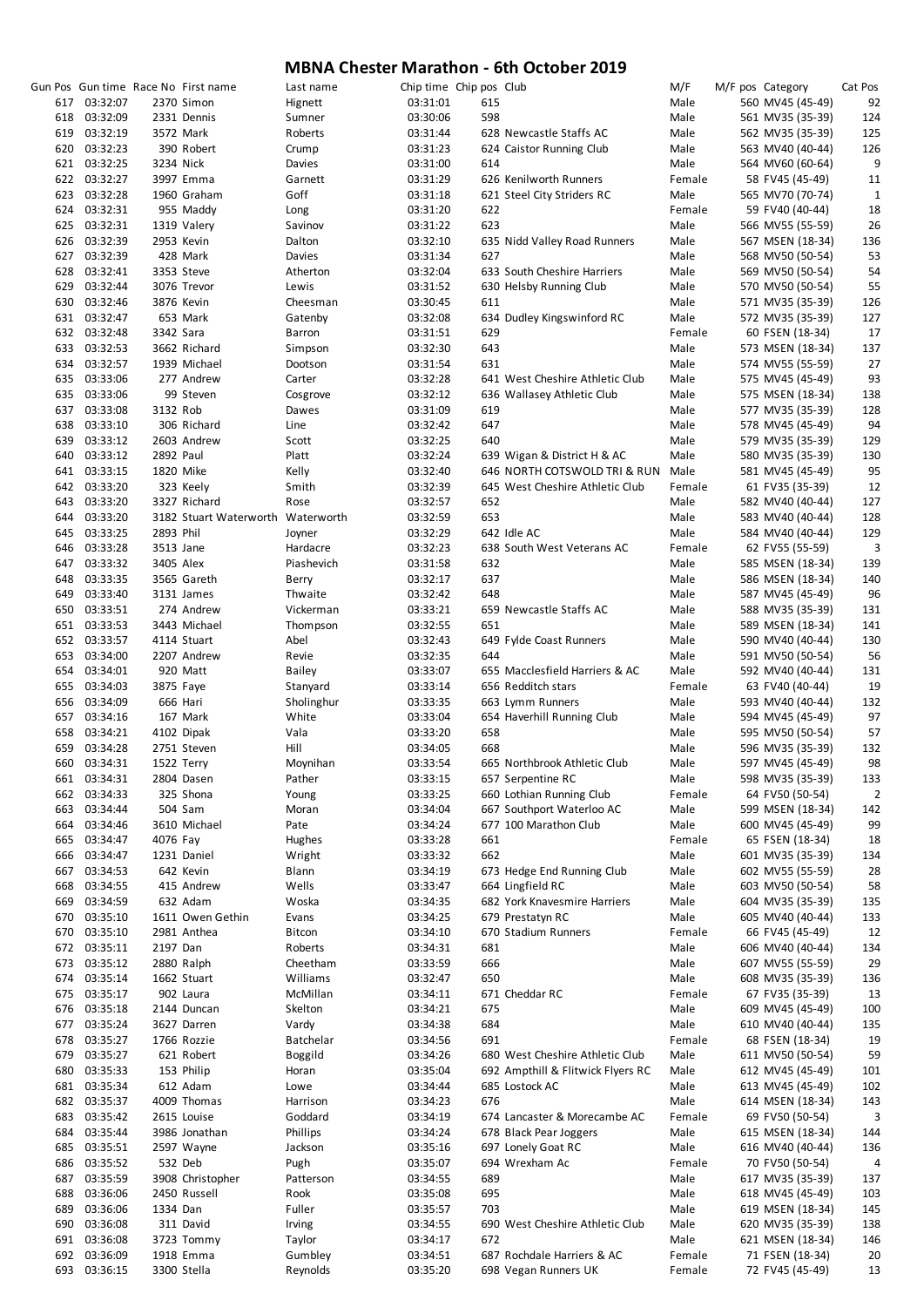|     |              |           | Gun Pos Gun time Race No First name | Last name       |          | Chip time Chip pos Club |                                          | M/F          |  | M/F pos Category | Cat Pos |
|-----|--------------|-----------|-------------------------------------|-----------------|----------|-------------------------|------------------------------------------|--------------|--|------------------|---------|
|     | 694 03:36:19 |           | 1883 Marc                           | Drury           | 03:34:06 |                         | 669 Newmarket Joggers                    | Male         |  | 622 MV45 (45-49) | 104     |
|     | 695 03:36:23 |           | 1517 Emma                           | Hall            | 03:34:53 |                         | 688 Windle Valley Runners                | Female       |  | 73 FV35 (35-39)  | 14      |
|     | 696 03:36:27 |           |                                     |                 |          |                         | 693 Lostock AC                           |              |  | 623 MV45 (45-49) | 105     |
|     |              |           | 2702 Gareth                         | Pratt           | 03:35:06 |                         |                                          | Male         |  |                  |         |
|     | 697 03:36:28 | 1705 Dan  |                                     | Southam         | 03:36:17 | 709                     |                                          | Male         |  | 624 MSEN (18-34) | 147     |
|     | 698 03:36:30 |           | 897 John                            | McCabe          | 03:34:36 |                         | 683 Troon Tortoises                      | Male         |  | 625 MV50 (50-54) | 60      |
|     | 699 03:36:30 |           | 3148 Mathew                         | Taylor          | 03:35:46 | 701                     |                                          | Male         |  | 626 MV35 (35-39) | 139     |
|     | 700 03:36:32 |           | 2947 Chris                          | Whelan          | 03:35:58 | 704                     |                                          | Male         |  | 627 MV50 (50-54) | 61      |
|     | 701 03:36:33 |           | 2269 David                          | <b>Browning</b> | 03:34:44 | 686                     |                                          | Male         |  | 628 MSEN (18-34) | 148     |
|     | 702 03:36:40 |           | 4058 Robert                         | Mills           |          |                         |                                          | Male         |  |                  |         |
|     |              |           |                                     |                 | 03:35:32 |                         | 700 Sparkhill Harriers                   |              |  | 629 MV60 (60-64) | 10      |
|     | 703 03:36:55 |           | 3776 Emma                           | McMullan        | 03:35:48 | 702                     |                                          | Female       |  | 74 FV40 (40-44)  | 20      |
|     | 704 03:36:59 |           | 3928 Damien                         | O'Sullivan      | 03:36:29 | 714                     |                                          | Male         |  | 630 MV40 (40-44) | 137     |
|     | 705 03:37:02 |           | 766 Mark                            | Rigby           | 03:36:03 | 706                     |                                          | Male         |  | 631 MSEN (18-34) | 149     |
|     | 706 03:37:06 |           | 1459 Chris                          | Howard          | 03:35:59 | 705                     |                                          | Male         |  | 632 MV35 (35-39) | 140     |
|     | 707 03:37:18 |           | 2637 Linda                          | Fullaway        | 03:36:29 |                         | 713 Kenilworth Runners                   | Female       |  | 75 FV50 (50-54)  | 5       |
|     |              |           |                                     |                 |          |                         |                                          |              |  |                  |         |
|     | 708 03:37:32 |           | 3154 Andrew                         | Dudley          | 03:36:57 | 729                     |                                          | Male         |  | 633 MV50 (50-54) | 62      |
|     | 709 03:37:33 | 2267 Lee  |                                     | Ryan            | 03:36:32 | 715                     |                                          | Male         |  | 634 MV40 (40-44) | 138     |
|     | 710 03:37:34 | 1301 John |                                     | Eddington       | 03:36:43 | 718                     |                                          | Male         |  | 635 MV45 (45-49) | 106     |
|     | 711 03:37:34 |           | 2699 Mark                           | O'Shea          | 03:35:21 | 699                     |                                          | Male         |  | 636 MSEN (18-34) | 150     |
|     | 712 03:37:35 |           | 1433 Danielle                       | Walker          | 03:36:46 | 719                     |                                          | Female       |  | 76 FSEN (18-34)  | 21      |
|     |              |           |                                     |                 |          |                         |                                          |              |  |                  |         |
|     | 713 03:37:36 |           | 3707 Michaela                       | Lauder          | 03:36:03 |                         | 707 Cybi Striders                        | Female       |  | 77 FSEN (18-34)  | 22      |
|     | 714 03:37:38 |           | 4096 Mark                           | Alldritt        | 03:36:50 |                         | 723 Kenilworth Runners                   | Male         |  | 637 MV50 (50-54) | 63      |
|     | 715 03:37:40 |           | 3731 Daniel                         | Jenkins         | 03:36:08 |                         | 708 Eccleshill Road Runners              | Male         |  | 638 MV40 (40-44) | 139     |
|     | 716 03:37:45 |           | 3171 Jacek                          | Piszczek        | 03:35:16 | 696                     |                                          | Male         |  | 639 MV40 (40-44) | 140     |
|     | 717 03:37:45 |           | 3561 Richard                        | Coles           | 03:36:52 | 726                     |                                          | Male         |  | 640 MV40 (40-44) | 141     |
|     |              |           |                                     |                 |          |                         |                                          |              |  |                  |         |
|     | 718 03:37:46 |           | 2294 Richard                        | Hick            | 03:36:22 |                         | 711 Team Derby Runner                    | Male         |  | 641 MV45 (45-49) | 107     |
|     | 719 03:37:54 |           | 1787 Frankie                        | Thomas          | 03:36:54 |                         | 728 Caistor Running Club                 | Male         |  | 642 MV55 (55-59) | 30      |
|     | 720 03:37:54 |           | 2621 Aaron                          | Mawby           | 03:36:23 |                         | 712 Darwen Dashers RC                    | Male         |  | 643 MSEN (18-34) | 151     |
|     | 721 03:38:02 |           | 2317 Kelly                          | Bowen           | 03:36:59 |                         | 730 Croft Ambrey RC                      | Female       |  | 78 FSEN (18-34)  | 23      |
|     | 722 03:38:04 |           | 1271 Mike                           | <b>Briggs</b>   | 03:36:53 |                         | 727 Serpentine RC                        | Male         |  | 644 MV45 (45-49) | 108     |
|     |              |           |                                     |                 |          |                         |                                          |              |  |                  |         |
|     | 723 03:38:05 |           | 2964 Richard                        | Milne           | 03:37:12 | 734                     |                                          | Male         |  | 645 MV50 (50-54) | 64      |
|     | 724 03:38:11 |           | 2247 Gareth                         | <b>Brocksom</b> | 03:36:51 | 725                     |                                          | Male         |  | 646 MV35 (35-39) | 141     |
|     | 725 03:38:14 | 3466 Dan  |                                     | Robinson        | 03:37:04 | 732                     |                                          | Male         |  | 647 MV45 (45-49) | 109     |
|     | 726 03:38:16 |           | 2410 Simon                          | Cartwright      | 03:36:59 | 731                     |                                          | Male         |  | 648 MV35 (35-39) | 142     |
|     | 727 03:38:18 |           | 647 Anthony                         | Morton          | 03:37:20 | 737                     |                                          | Male         |  | 649 MV45 (45-49) | 110     |
|     |              |           |                                     |                 |          |                         |                                          |              |  |                  |         |
|     | 728 03:38:20 |           | 2268 Jennifer                       | Swindell        | 03:36:40 |                         | 717 Ackworth Road Runners                | Female       |  | 79 FSEN (18-34)  | 24      |
|     | 729 03:38:23 |           | 1313 Adam                           | Henry           | 03:37:13 | 735                     |                                          | Male         |  | 650 MSEN (18-34) | 152     |
|     | 730 03:38:23 |           | 3647 Taylor                         | Herold          | 03:37:45 | 746                     |                                          | Female       |  | 80 FSEN (18-34)  | 25      |
|     | 731 03:38:25 |           | 3739 Colin                          | Berry           | 03:37:45 |                         | 745 Ellesmere Port RC                    | Male         |  | 651 MV50 (50-54) | 65      |
|     | 732 03:38:27 |           | 749 Paul                            | Williams        | 03:36:49 |                         | 722 Sittingbourne Striders               | Male         |  | 652 MV60 (60-64) | 11      |
|     | 733 03:38:27 |           | 4073 Chris                          | Atherton        | 03:36:20 | 710                     |                                          | Male         |  | 653 MV40 (40-44) | 142     |
|     |              |           |                                     |                 |          |                         |                                          |              |  |                  |         |
|     | 734 03:38:29 |           | 1817 Greg                           | Mckenna         | 03:36:33 | 716                     |                                          | Male         |  | 654 MV35 (35-39) | 143     |
|     | 735 03:38:29 | 2154 Alex |                                     | Daine           | 03:36:51 |                         | 724 Vegan Runners UK                     | Male         |  | 655 MSEN (18-34) | 153     |
|     | 736 03:38:32 |           | 636 Darran                          | Wilson          | 03:37:55 | 747                     |                                          | Male         |  | 656 MV50 (50-54) | 66      |
|     | 737 03:38:33 |           | 1996 Malcolm                        | Bembridge       | 03:37:38 |                         | 741 Peel Road Runners                    | Male         |  | 657 MV50 (50-54) | 67      |
|     | 738 03:38:34 |           | 1641 Conrad                         | Beadell         | 03:36:48 | 720                     |                                          | Male         |  | 658 MV45 (45-49) | 111     |
|     |              |           |                                     |                 |          |                         |                                          |              |  |                  |         |
|     | 739 03:38:40 | 1842 John |                                     | Davies          | 03:36:48 | 721                     |                                          | Male         |  | 659 MV35 (35-39) | 144     |
|     | 740 03:38:43 |           | 2507 Andy                           | Lindley         | 03:37:30 |                         | 738 South Derbyshire Road Runners Male   |              |  | 660 MV50 (50-54) | 68      |
|     | 741 03:38:45 |           | 1962 Katie                          | Dennis          | 03:37:30 |                         | 739 South Derbyshire Road Runners Female |              |  | 81 FSEN (18-34)  | 26      |
|     | 742 03:38:53 |           | 4028 Kelvin                         | Tuck            | 03:37:10 | 733                     |                                          | Male         |  | 661 MV40 (40-44) | 143     |
|     | 743 03:38:57 |           | 1106 Anthony                        | Oliver          | 03:38:00 | 749                     |                                          | 3535618 Male |  | 662 MV50 (50-54) | 69      |
|     |              |           |                                     |                 |          |                         |                                          |              |  |                  |         |
|     | 744 03:39:00 |           | 4074 Craig                          | Hinchliffe      | 03:37:39 | 742                     |                                          | Male         |  | 663 MV35 (35-39) | 145     |
|     | 745 03:39:02 | 3432 Paul |                                     | Scott           | 03:37:55 | 748                     |                                          | Male         |  | 664 MV40 (40-44) | 144     |
|     | 746 03:39:03 |           | 1749 Nigel                          | Parr            | 03:37:18 |                         | 736 Deestriders R.C.                     | Male         |  | 665 MV45 (45-49) | 112     |
|     | 747 03:39:04 |           | 482 Rob                             | Fernyhough      | 03:37:41 | 743                     |                                          | Male         |  | 666 MV35 (35-39) | 146     |
|     | 748 03:39:06 |           | 3678 Roger                          | Mercer          | 03:39:06 | 769                     |                                          | Male         |  | 667 MV40 (40-44) | 145     |
|     |              |           |                                     |                 |          |                         |                                          |              |  |                  |         |
|     | 749 03:39:06 |           | 3904 Matthew                        | Gibbs           | 03:39:06 |                         | 770 Ellesmere Port RC                    | Male         |  | 668 MV40 (40-44) | 146     |
|     | 750 03:39:06 |           | 1036 Phillip                        | Magraw          | 03:38:12 |                         | 754 Ellesmere Port RC                    | Male         |  | 669 MSEN (18-34) | 154     |
|     | 751 03:39:09 |           | 2847 Rachel                         | Ball            | 03:38:06 |                         | 751 Sunderland Strollers                 | Female       |  | 82 FV35 (35-39)  | 15      |
|     | 752 03:39:15 |           | 4088 Jordan                         | Low             | 03:38:27 | 760                     |                                          | Male         |  | 670 MSEN (18-34) | 155     |
|     | 753 03:39:16 |           | 1979 Rebecca                        | Blacklock       | 03:38:22 |                         | 758 Wallasey Athletic Club               | Female       |  | 83 FSEN (18-34)  | 27      |
|     |              |           |                                     |                 |          |                         |                                          |              |  |                  |         |
|     | 754 03:39:16 |           | 210 Simon                           | Wallis          | 03:38:05 |                         | 750 Haverhill Running Club               | Male         |  | 671 MV35 (35-39) | 147     |
|     | 755 03:39:16 |           | 214 Mark                            | Atherton        | 03:38:12 |                         | 755 Widnes Running Club                  | Male         |  | 672 MV40 (40-44) | 147     |
|     | 756 03:39:22 |           | 2915 Mairead                        | Hyland          | 03:37:44 |                         | 744 Oswestry Olympians                   | Female       |  | 84 FSEN (18-34)  | 28      |
|     | 757 03:39:22 |           | 3100 Maciej                         | Szpilka         | 03:37:36 | 740                     |                                          | Male         |  | 673 MV40 (40-44) | 148     |
|     | 758 03:39:26 |           | 2908 Robbie                         | Bebb            | 03:38:06 | 752                     |                                          | Male         |  | 674 MSEN (18-34) | 156     |
|     |              |           |                                     |                 |          |                         |                                          |              |  |                  |         |
|     | 759 03:39:27 |           | 770 Billy                           | Morton          | 03:38:11 |                         | 753 Spa Striders                         | Male         |  | 675 MV40 (40-44) | 149     |
|     | 760 03:39:38 |           | 2588 David                          | Reid            | 03:38:21 | 756                     |                                          | Male         |  | 676 MV45 (45-49) | 113     |
|     | 761 03:39:41 | 3081 Nick |                                     | Wilson          | 03:38:39 | 761                     |                                          | Male         |  | 677 MV60 (60-64) | 12      |
|     | 762 03:39:43 | 3605 Kat  |                                     | Alpe            | 03:38:25 |                         | 759 Metropolitan Police AC               | Female       |  | 85 FSEN (18-34)  | 29      |
|     | 763 03:39:52 |           | 3541 Tony                           | Robinson        | 03:38:57 | 767                     |                                          | Male         |  | 678 MV45 (45-49) | 114     |
|     |              |           |                                     |                 |          |                         |                                          |              |  |                  |         |
|     | 764 03:39:52 |           | 3674 Benjamin                       | Ross            | 03:39:22 | 775                     |                                          | Male         |  | 679 MSEN (18-34) | 157     |
|     | 765 03:39:55 |           | 2928 Jamie                          | Fenaroli        | 03:39:09 |                         | 772 Aberdare Valley AAC                  | Male         |  | 680 MSEN (18-34) | 158     |
|     | 766 03:40:00 |           | 3817 Steve                          | <b>Ellis</b>    | 03:38:53 |                         | 765 UTS Running Club                     | Male         |  | 681 MV40 (40-44) | 150     |
|     | 767 03:40:04 |           | 962 Simon                           | Mills           | 03:38:22 |                         | 757 psuk                                 | Male         |  | 682 MV45 (45-49) | 115     |
|     | 768 03:40:09 |           | 2872 Matthew                        | Machin          | 03:38:58 |                         | 768 Cheadle RC                           | Male         |  | 683 MSEN (18-34) | 159     |
|     |              |           |                                     |                 |          |                         |                                          |              |  |                  |         |
| 769 | 03:40:12     | 3587 Sue  |                                     | Atkinson        | 03:38:46 | 762                     |                                          | Female       |  | 86 FV45 (45-49)  | 14      |
| 770 | 03:40:13     |           | 1167 Marcus                         | Hulme           | 03:38:46 | 764                     |                                          | Male         |  | 684 MSEN (18-34) | 160     |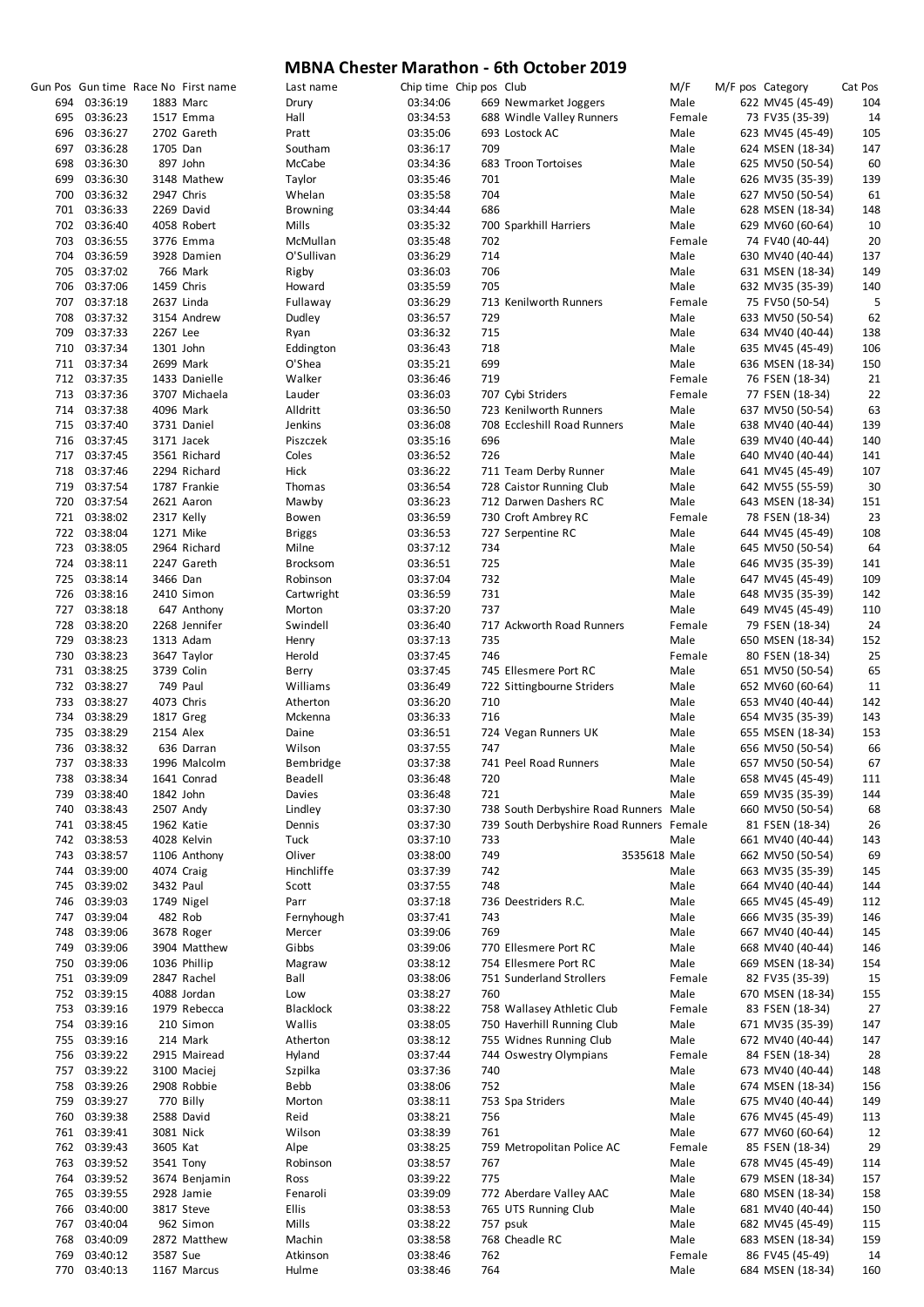|     |                              |           | Gun Pos Gun time Race No First name | Last name                | Chip time Chip pos Club |     |                                            | M/F            | M/F pos Category | Cat Pos |
|-----|------------------------------|-----------|-------------------------------------|--------------------------|-------------------------|-----|--------------------------------------------|----------------|------------------|---------|
|     | 771 03:40:18                 | 1945 Pete |                                     | Ackerley                 | 03:39:53                |     | 793 Warrington Road Runners                | Male           | 685 MV45 (45-49) | 116     |
|     | 772 03:40:21                 |           | 3982 Damian                         | Herbert                  | 03:39:19                | 773 |                                            | Male           | 686 MV35 (35-39) | 148     |
|     | 773 03:40:21                 | 1761 Lee  |                                     | Jones                    | 03:38:53                |     | 766 Buckley RC                             | Male           | 687 MSEN (18-34) | 161     |
|     | 774 03:40:22                 |           | 474 Andrew                          | Growcott                 | 03:39:40                |     | 786 South Cheshire Harriers                | Male           | 688 MV35 (35-39) | 149     |
|     | 775 03:40:23                 |           | 1443 Nicholas                       | Comerford                | 03:39:20                |     | 774 Droitwich AC                           | Male           | 689 MV45 (45-49) | 117     |
|     | 776 03:40:25                 |           | 3977 Geoff                          | Allport                  | 03:38:46                | 763 |                                            | Male           | 690 MV35 (35-39) | 150     |
|     | 777 03:40:29                 |           | 384 John                            | Peach                    | 03:39:29                | 779 |                                            | Male           | 691 MV50 (50-54) | 70      |
|     | 778 03:40:32                 |           | 3450 Jared                          | Ruff                     | 03:39:08                | 771 |                                            | Male           | 692 MV50 (50-54) | 71      |
|     | 779 03:40:33                 |           | 933 Simon                           | Nixon                    | 03:39:53                |     | 794 Lonely Goat RC                         | Male           | 693 MV50 (50-54) | 72      |
|     | 780 03:40:35                 |           | 3948 Steven                         | Claringbold              | 03:39:51                |     | 792 DH Runners                             | Male           | 694 MV35 (35-39) | 151     |
|     | 781 03:40:38                 |           | 3348 Morag                          | Davies                   | 03:39:22                | 776 |                                            | Female         | 87 FV45 (45-49)  | 15      |
|     | 782 03:40:39                 |           | 2864 Vicky                          | Kehoe                    | 03:39:33                |     | 782 Wallasey Athletic Club                 | Female         | 88 FV45 (45-49)  | 16      |
|     | 783 03:40:39                 |           | 4062 Julian                         | Hodges                   | 03:39:32                | 780 |                                            | Male           | 695 MV45 (45-49) | 118     |
|     | 784 03:40:41                 | 3967 Paul |                                     | Leonard                  | 03:39:43                | 789 |                                            | Male           | 696 MV45 (45-49) | 119     |
|     | 785 03:40:47                 |           | 448 Paul                            | <b>Barrett</b>           | 03:39:33                | 783 |                                            | Male           | 697 MV45 (45-49) | 120     |
|     | 786 03:40:49                 | 3597 lan  |                                     | Warren                   | 03:40:34                | 811 |                                            | Male           | 698 MV45 (45-49) | 121     |
|     | 787 03:40:51                 |           | 3868 Jonathan                       | Parsonage                | 03:39:43                | 788 |                                            | Male           | 699 MV35 (35-39) | 152     |
|     | 788 03:40:52                 |           | 804 Christine                       | Howard                   | 03:39:54                |     | 795 Matlock Athletic Club                  | Female         | 89 FV45 (45-49)  | 17      |
|     | 789 03:40:53                 |           | 77 Robert                           | Taylor                   | 03:40:01                | 800 |                                            | Male           | 700 MV45 (45-49) | 122     |
|     | 790 03:40:56                 |           | 3998 Penny                          | Masser                   | 03:39:42                |     | 787 Hinckley Running Club                  | Female         | 90 FV55 (55-59)  | 4       |
|     | 791 03:41:00                 | 2962 Jo   |                                     | Johnston                 | 03:39:26                | 777 |                                            | Female         | 91 FV40 (40-44)  | 21      |
|     | 792 03:41:02                 |           | 776 Simon                           | English                  | 03:39:54                |     | 796 Ripley Running Club                    | Male           | 701 MV35 (35-39) | 153     |
|     | 793 03:41:06                 | 3439 Sam  |                                     | Caddick                  | 03:39:35                | 784 |                                            | Male           | 702 MSEN (18-34) | 162     |
|     | 794 03:41:06                 |           | 3440 Michael                        | Austin                   | 03:39:36                | 785 |                                            | Male           | 703 MSEN (18-34) | 163     |
|     | 795 03:41:09                 |           | 3690 Anthony                        | Davidson                 | 03:39:50                | 791 |                                            | Male           | 704 MSEN (18-34) | 164     |
|     | 796 03:41:11                 |           | <b>178 Guy</b>                      | Riddell                  | 03:40:00                |     | 799 Glossopdale Harriers                   | Male           | 705 MV45 (45-49) | 123     |
|     | 797 03:41:12                 |           | 1351 Dominic                        | Hurford                  | 03:40:34                | 810 |                                            | Male           | 706 MV40 (40-44) | 151     |
|     | 798 03:41:14                 |           | 3757 Matthew                        | Whattam                  | 03:40:06                |     | 801 Selby Striders                         | Male           | 707 MV45 (45-49) | 124     |
|     | 799 03:41:19                 |           | 2795 Martin                         | Pyrah                    | 03:39:33                |     | 781 Vegan Runners UK                       | Male           | 708 MV45 (45-49) | 125     |
| 800 | 03:41:23                     | 2245 Len  |                                     | Parker                   | 03:39:47                | 790 |                                            | Male           | 709 MV35 (35-39) | 154     |
|     | 801 03:41:24                 |           | 3551 Mark                           | Craig                    | 03:39:28                | 778 |                                            | Male           | 710 MV35 (35-39) | 155     |
|     | 802 03:41:25                 |           | 3953 Nigel                          | Crawford                 | 03:40:29                | 807 |                                            | Male           | 711 MV50 (50-54) | 73      |
|     | 803 03:41:31                 |           | 3278 Simon                          | Greenwood                | 03:40:35                |     | 813 Chester Triathlon Club                 | Male           | 712 MV50 (50-54) | 74      |
|     | 804 03:41:32                 |           | 2064 Louise                         | Trainor                  | 03:40:23                |     | 805 Quakers Running Club                   | Female         | 92 FV45 (45-49)  | 18      |
|     | 805 03:41:37                 |           | 544 Evan                            | Moore                    | 03:39:55                | 797 |                                            | Male           | 713 MV45 (45-49) | 126     |
|     | 806 03:41:37                 |           | 2830 Jacquelyn                      | Armour                   | 03:40:40                | 816 |                                            | Female         | 93 FV35 (35-39)  | 16      |
|     | 807 03:41:37                 |           | 2060 David                          | Hughes                   | 03:40:59                | 824 |                                            | Male           | 714 MSEN (18-34) | 165     |
|     | 808 03:41:42                 |           | 233 Warren                          | McNally                  | 03:40:22                | 804 |                                            | Male           | 715 MV45 (45-49) | 127     |
|     | 809 03:41:44                 |           | 2244 Andrew                         | Lee                      | 03:40:37                | 814 |                                            | Male           | 716 MSEN (18-34) | 166     |
|     | 810 03:41:45                 |           | 1310 Trevor                         | Normoyle                 | 03:40:27                |     | 806 Metropolitan Police AC                 | Male           | 717 MV40 (40-44) | 152     |
|     | 811 03:41:47                 |           | 3167 Marina                         | Lobato                   | 03:40:29                |     | 808 Leamington Cycling and Athletic Female |                | 94 FSEN (18-34)  | 30      |
|     | 812 03:41:48                 |           | 1383 Thomas                         | <b>Burton</b>            | 03:39:59                | 798 |                                            | Male           | 718 MV35 (35-39) | 156     |
|     | 813 03:41:51                 |           | 1920 Michael                        | <b>Burke</b>             | 03:40:47                |     | 819 Swinton Running Club                   | Male           | 719 MV45 (45-49) | 128     |
|     | 814 03:41:53                 | 3666 Tom  |                                     | Hutton                   | 03:40:10                |     | 802 Torbay Tri Club                        | Male           | 720 MV45 (45-49) | 129     |
|     | 815 03:41:53                 |           | 796 David                           | Gribben                  | 03:41:17                | 836 |                                            | Male           | 721 MV45 (45-49) | 130     |
|     |                              |           |                                     |                          |                         | 837 |                                            |                |                  |         |
|     | 816 03:41:59                 |           | 2135 Adam                           | Roberts<br><b>Birnie</b> | 03:41:18<br>03:40:30    |     |                                            | Male<br>Female | 722 MSEN (18-34) | 167     |
|     | 817 03:42:00<br>818 03:42:02 |           | 169 Sophie                          |                          |                         | 823 | 809 Time2Run Events                        | Male           | 95 FSEN (18-34)  | 31      |
|     |                              |           | 2215 Michael                        | Lewis                    | 03:40:58                |     |                                            |                | 723 MSEN (18-34) | 168     |
|     | 819 03:42:02                 | 3788 Neil |                                     | Duncombe                 | 03:40:41                |     | 818 Knutsford Tri Club                     | Male           | 724 MSEN (18-34) | 169     |
|     | 820 03:42:04                 |           | 2323 Richard                        | Plant                    | 03:40:10                | 803 |                                            | Male           | 725 MV35 (35-39) | 157     |
|     | 821 03:42:07                 |           | 107 Stefan                          | Shepherd                 | 03:41:02                | 827 |                                            | Male           | 726 MV35 (35-39) | 158     |
|     | 822 03:42:09                 |           | 1700 Gary                           | Crosbie                  | 03:40:38                | 815 |                                            | Male           | 727 MV35 (35-39) | 159     |
|     | 823 03:42:09                 |           | 1913 Graeme                         | Alexander                | 03:40:40                | 817 |                                            | Male           | 728 MV35 (35-39) | 160     |
|     | 824 03:42:15                 |           | 1142 Stephen                        | Moss                     | 03:40:51                | 822 |                                            | Male           | 729 MV45 (45-49) | 131     |
|     | 825 03:42:21                 | 3927 John |                                     | Peaker                   | 03:41:01                |     | 826 Chester Triathlon Club                 | Male           | 730 MV55 (55-59) | 31      |
|     | 826 03:42:21                 |           | 1902 Tufty                          | Tufts                    | 03:41:13                |     | 834 Wymondham AC                           | Male           | 731 MV50 (50-54) | 75      |
|     | 827 03:42:22                 |           | 3919 Adrian                         | <b>Bennett</b>           | 03:41:01                |     | 825 New Eltham Joggers                     | Male           | 732 MV45 (45-49) | 132     |
|     | 828 03:42:24                 |           | 803 Theresa                         | Oldroyd                  | 03:41:13                |     | 833 Harrogate Harriers & AC                | Female         | 96 FV50 (50-54)  | 6       |
|     | 829 03:42:25                 | 3469 Joe  |                                     | Brown                    | 03:41:04                | 830 |                                            | Male           | 733 MSEN (18-34) | 170     |
|     | 830 03:42:26                 |           | 571 Robert                          | Dawe                     | 03:41:30                |     | 841 Badgers                                | Male           | 734 MV35 (35-39) | 161     |
|     | 831 03:42:33                 |           | 2008 Shayne                         | Adams                    | 03:41:31                | 842 |                                            | Male           | 735 MV50 (50-54) | 76      |
|     | 832 03:42:33                 |           | 3789 Lewis                          | Jones                    | 03:40:35                | 812 |                                            | Male           | 736 MSEN (18-34) | 171     |
|     | 833 03:42:35                 | 1681 Tom  |                                     | Harris                   | 03:41:02                | 828 |                                            | Male           | 737 MSEN (18-34) | 172     |
|     | 834 03:42:41                 |           | 908 Matthew                         | Green                    | 03:41:44                |     | 845 Badgers                                | Male           | 738 MV40 (40-44) | 153     |
|     | 835 03:42:42                 |           | 1468 Stephen                        | Lindsay                  | 03:40:50                | 820 |                                            | Male           | 739 MSEN (18-34) | 173     |
|     | 836 03:42:43                 | 3269 Paul |                                     | Gillon                   | 03:41:54                |     | 849 Lancaster Runners                      | Male           | 740 MV50 (50-54) | 77      |
|     | 837 03:42:44                 |           | 3277 Darren                         | Varley                   | 03:42:14                |     | 857 Sandbach Striders                      | Male           | 741 MV40 (40-44) | 154     |
|     | 838 03:42:47                 |           | 2152 Craig                          | Slyde                    | 03:42:24                |     | 866 Northbrook Athletic Club               | Male           | 742 MV40 (40-44) | 155     |
|     | 839 03:42:55                 |           | 2332 James                          | Flett                    | 03:41:04                | 829 |                                            | Male           | 743 MSEN (18-34) | 174     |
|     | 839 03:42:55                 |           | 845 Chris                           | <b>Bailey-Gibbs</b>      | 03:42:11                | 856 |                                            | Male           | 743 MV35 (35-39) | 162     |
|     | 841 03:42:55                 | 3585 Dan  |                                     | Owen                     | 03:41:20                | 838 |                                            | Male           | 745 MSEN (18-34) | 175     |
|     | 842 03:42:57                 |           | 1562 Richard                        | Lewis                    | 03:41:26                | 839 |                                            | Male           | 746 MV55 (55-59) | 32      |
|     | 843 03:42:58                 | 1866 Jo   |                                     | Loten                    | 03:41:15                |     | 835 Torbay Tri Club                        | Female         | 97 FV50 (50-54)  | 7       |
| 844 | 03:42:58                     |           | 2594 Tracey                         | Brown                    | 03:41:58                |     | 851 South Cheshire Harriers                | Female         | 98 FV55 (55-59)  | 5       |
|     | 845 03:43:14                 |           | 3870 Darren                         | Beach                    | 03:40:50                |     | 821 South Cheshire Harriers                | Male           | 747 MV45 (45-49) | 133     |
|     | 846 03:43:16                 |           | 3955 James                          | Murray                   | 03:42:47                | 878 |                                            | Male           | 748 MV35 (35-39) | 163     |
|     | 847 03:43:16                 |           | 3996 Duncan                         | Craft                    | 03:42:47                | 877 |                                            | Male           | 749 MV50 (50-54) | 78      |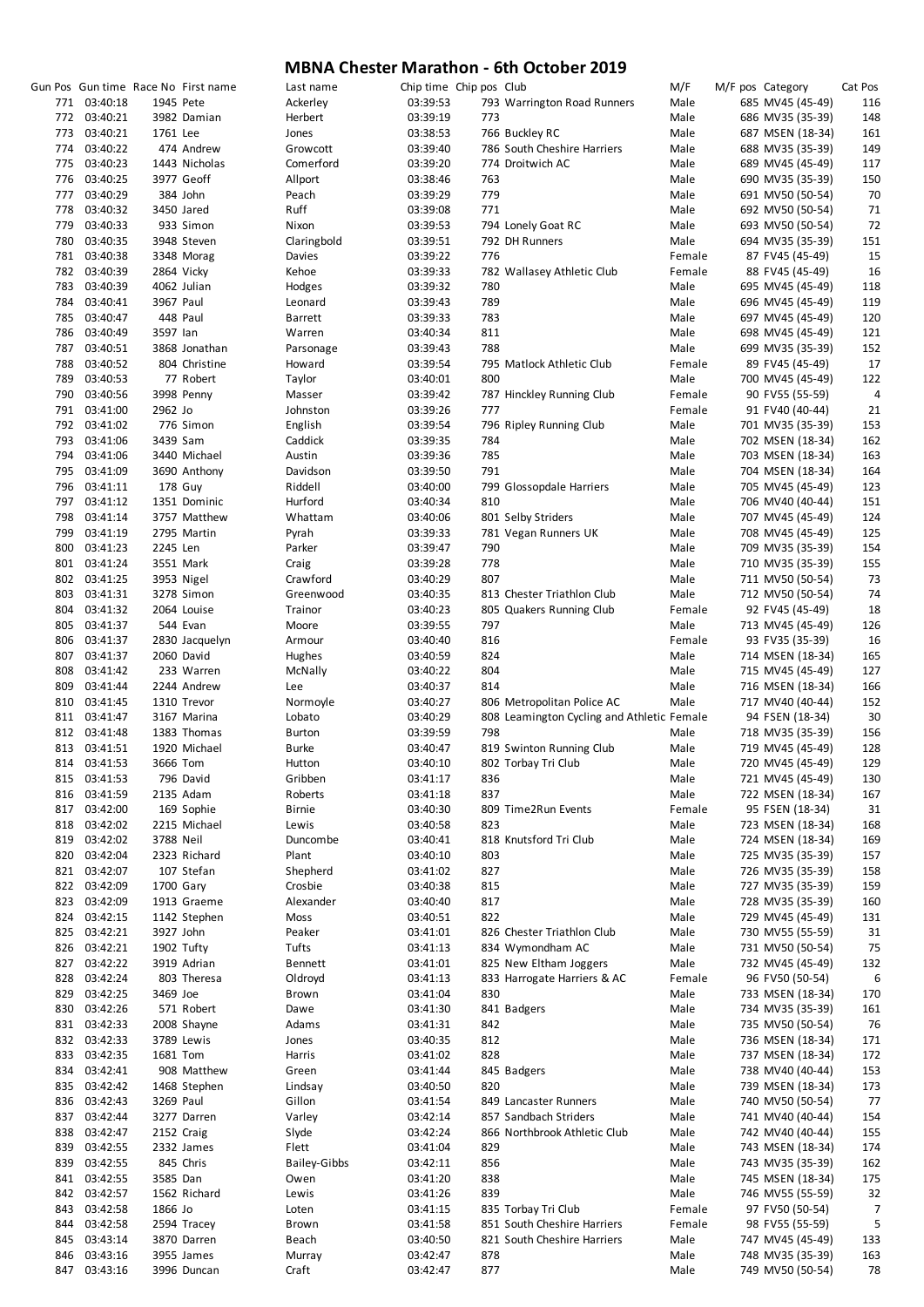|     |              |            | Gun Pos Gun time Race No First name | Last name       | Chip time Chip pos Club |     |                                               | M/F    |  | M/F pos Category | Cat Pos |
|-----|--------------|------------|-------------------------------------|-----------------|-------------------------|-----|-----------------------------------------------|--------|--|------------------|---------|
| 848 | 03:43:17     | 1478 Chris |                                     | Hughes          | 03:41:41                | 843 |                                               | Male   |  | 750 MV35 (35-39) | 164     |
| 849 | 03:43:18     |            | 488 Sion                            | O'Neil          | 03:41:59                | 852 |                                               | Male   |  | 751 MV45 (45-49) | 134     |
| 850 | 03:43:22     |            | 644 Katie                           | Samuelson       | 03:41:12                |     | 832 Cambridge & Coleridge AC                  | Female |  | 99 FV40 (40-44)  | 22      |
| 851 | 03:43:22     |            | 3412 Stephen                        | McKenzie        | 03:41:42                | 844 |                                               | Male   |  | 752 MSEN (18-34) | 176     |
|     | 852 03:43:22 |            | 414 Paul                            | <b>Beeston</b>  | 03:41:59                | 853 |                                               | Male   |  | 753 MV45 (45-49) | 135     |
| 853 | 03:43:27     |            | 958 Daniel                          | <b>Butters</b>  | 03:41:06                | 831 |                                               | Male   |  | 754 MV35 (35-39) | 165     |
| 854 | 03:43:28     |            | 1754 Adrian                         | Waters          | 03:42:39                |     | 873 Norfolk Gazelles AC                       | Male   |  | 755 MV50 (50-54) | 79      |
|     |              |            |                                     |                 |                         |     |                                               |        |  |                  |         |
|     | 855 03:43:30 |            | 2945 Richard                        | <b>Bulmer</b>   | 03:42:21                |     | 865 Totley AC                                 | Male   |  | 756 MV50 (50-54) | 80      |
| 856 | 03:43:31     |            | 227 Jonathan                        | Carter          | 03:41:26                |     | 840 100 Marathon Club                         | Male   |  | 757 MV40 (40-44) | 156     |
| 857 | 03:43:42     |            | 3819 Vince                          | Coyne           | 03:42:15                | 859 |                                               | Male   |  | 758 MV45 (45-49) | 136     |
| 858 | 03:43:47     | 3279 Tom   |                                     | Overing         | 03:41:53                |     | 847 Rochford Running Club                     | Male   |  | 759 MSEN (18-34) | 177     |
|     | 859 03:43:48 |            | 650 Scott                           | Moray           | 03:42:19                | 862 |                                               | Male   |  | 760 MV45 (45-49) | 137     |
| 860 | 03:43:53     | 2902 Gary  |                                     | Keogh           | 03:41:54                | 848 |                                               | Male   |  | 761 MSEN (18-34) | 178     |
|     | 861 03:43:53 | 3535 Jack  |                                     | Gannon          | 03:43:19                |     | 891 West Cheshire Athletic Club               | Male   |  | 762 MSEN (18-34) | 179     |
| 862 | 03:43:54     |            | 2176 Magda                          | Trafas          | 03:42:27                |     | 869 DH Runners                                | Female |  | 100 FV35 (35-39) | 17      |
| 863 | 03:43:56     |            | 4103 Adam                           | Jones           | 03:42:18                |     | 861 Mossley Hill AC                           | Male   |  | 763 MSEN (18-34) | 180     |
| 864 | 03:43:57     | 2483 Fran  |                                     | Allen           | 03:42:27                |     | 868 Steel City Striders RC                    | Female |  | 101 FV35 (35-39) | 18      |
| 865 | 03:43:57     |            | 1499 Richard                        | Bell            | 03:42:39                | 872 |                                               | Male   |  | 764 MV35 (35-39) | 166     |
| 866 | 03:44:00     |            | 1404 Kerry                          | Jackson         | 03:42:27                |     | 867 Lewes AC                                  | Female |  | 102 FV40 (40-44) | 23      |
| 867 | 03:44:05     |            | 3306 Alistair                       | Price           | 03:42:07                | 855 |                                               | Male   |  | 765 MV35 (35-39) | 167     |
| 868 | 03:44:06     |            | 2493 Martin                         | Jones           | 03:42:46                | 876 |                                               | Male   |  | 766 MV50 (50-54) | 81      |
| 869 | 03:44:07     |            | 172 John                            | Bannister       | 03:43:06                |     | 886 Stainland Lions Running Club              | Male   |  | 767 MV55 (55-59) | 33      |
|     |              |            |                                     |                 | 03:43:03                | 882 |                                               |        |  |                  |         |
| 870 | 03:44:13     |            | 631 Jennifer                        | Brocksopp       |                         |     |                                               | Female |  | 103 FV35 (35-39) | 19      |
| 871 | 03:44:15     | 1201 Risk  |                                     | Alkunshalie     | 03:42:45                | 875 |                                               | Male   |  | 768 MV40 (40-44) | 157     |
|     | 872 03:44:16 |            | 924 Richard                         | <b>Barnes</b>   | 03:43:09                | 888 |                                               | Male   |  | 769 MSEN (18-34) | 181     |
|     | 873 03:44:16 |            | 574 Rachel                          | Johnson         | 03:42:17                |     | 860 Kingston upon Hull AC                     | Female |  | 104 FV40 (40-44) | 24      |
|     | 874 03:44:18 | 3872 Alec  |                                     | Backhouse       | 03:42:20                | 864 |                                               | Male   |  | 770 MSEN (18-34) | 182     |
|     | 875 03:44:18 | 3616 John  |                                     | Ruszkowski      | 03:42:19                | 863 |                                               | Male   |  | 771 MV60 (60-64) | 13      |
| 876 | 03:44:19     |            | 3874 Annette                        | Clarke          | 03:42:55                |     | 880 Daventry Road Runners                     | Female |  | 105 FV45 (45-49) | 19      |
|     | 877 03:44:21 |            | 149 Kevin                           | Manning         | 03:42:52                | 879 |                                               | Male   |  | 772 MV45 (45-49) | 138     |
| 878 | 03:44:22     |            | 3526 Maria                          | Wylenzek        | 03:41:59                |     | 854 Swinton Running Club                      | Female |  | 106 FV35 (35-39) | 20      |
| 879 | 03:44:23     |            | 743 Philip                          | Seddon          | 03:41:57                |     | 850 Darwen Dashers RC                         | Male   |  | 773 MV60 (60-64) | 14      |
| 880 | 03:44:25     | 3415 Paul  |                                     | <b>Botham</b>   | 03:43:04                |     | 883 Thornton Cleveleys Running Club Male      |        |  | 774 MV45 (45-49) | 139     |
| 881 | 03:44:25     |            | 495 Brian                           | Cumpsty         | 03:43:04                |     | 884 Thornton Cleveleys Running Club Male      |        |  | 775 MV50 (50-54) | 82      |
| 882 | 03:44:26     |            |                                     |                 | 03:43:16                | 889 |                                               | Female |  | 107 FSEN (18-34) | 32      |
|     |              |            | 3345 Stacey                         | Pilsbury        |                         |     |                                               |        |  |                  |         |
| 883 | 03:44:26     |            | 2585 Gavin                          | Edley           | 03:44:00                |     | 909 Kimberworth Striders                      | Male   |  | 776 MV40 (40-44) | 158     |
| 884 | 03:44:26     |            | 359 John                            | <b>Barlow</b>   | 03:41:48                |     | 846 Liverpool Running Bugs                    | Male   |  | 777 MV35 (35-39) | 168     |
| 885 | 03:44:35     | 2359 Paul  |                                     | Marklove        | 03:42:59                |     | 881 Warrington Running Club                   | Male   |  | 778 MV35 (35-39) | 169     |
| 886 | 03:44:36     | 1326 Paul  |                                     | Kavanagh        | 03:42:38                | 871 |                                               | Male   |  | 779 MV50 (50-54) | 83      |
| 887 | 03:44:40     |            | 692 Peter                           | Taylor          | 03:43:05                | 885 |                                               | Male   |  | 780 MSEN (18-34) | 183     |
| 888 | 03:44:40     | 3761 Pab   |                                     | Maddox          | 03:43:43                |     | 903 Newcastle Staffs AC                       | Male   |  | 781 MV50 (50-54) | 84      |
| 889 | 03:44:42     |            | 3317 Carey                          | Dyer            | 03:44:24                |     | 926 Newcastle Staffs AC                       | Female |  | 108 FV40 (40-44) | 25      |
| 890 | 03:44:43     |            | 3778 Trevor                         | Mayren          | 03:43:25                | 895 |                                               | Male   |  | 782 MV60 (60-64) | 15      |
|     | 891 03:44:43 | 610 lan    |                                     | Crutchley       | 03:43:41                |     | 901 Glossopdale Harriers                      | Male   |  | 783 MV40 (40-44) | 159     |
| 892 | 03:44:47     |            | 1687 Vicky                          | Ardern          | 03:43:24                |     | 894 Red Rose Road Runners                     | Female |  | 109 FV45 (45-49) | 20      |
| 893 | 03:44:47     |            | 3775 Christian                      | Ward            | 03:43:21                | 892 |                                               | Male   |  | 784 MV45 (45-49) | 140     |
| 894 | 03:44:49     |            | 1967 Shaun                          | Mcdonnell       | 03:42:14                | 858 |                                               | Male   |  | 785 MV35 (35-39) | 170     |
| 895 | 03:44:53     |            | 3235 Niamh                          | Ni Mhaoileoin   | 03:43:22                |     | 893 London Heathside                          | Female |  | 110 FSEN (18-34) | 33      |
|     |              |            |                                     |                 |                         |     |                                               |        |  |                  |         |
| 896 | 03:44:54     |            | 3457 Giles                          | Matsell         | 03:42:29                | 870 |                                               | Male   |  | 786 MV45 (45-49) | 141     |
| 897 | 03:44:55     | 2252 Raj   |                                     | Rehan           | 03:43:08                | 887 |                                               | Male   |  | 787 MV45 (45-49) | 142     |
| 898 | 03:44:55     |            | 629 Patrick                         | Bean            | 03:44:13                |     | 917 Farsley Flyers                            | Male   |  | 788 MV50 (50-54) | 85      |
| 899 | 03:45:01     |            | 3515 James                          | Thompson        | 03:42:39                | 874 |                                               | Male   |  | 789 MV40 (40-44) | 160     |
| 900 | 03:45:02     | 2540 Carl  |                                     | Beiersdorf      | 03:43:59                |     | 908 Droitwich AC                              | Male   |  | 790 MSEN (18-34) | 184     |
| 901 | 03:45:05     |            | 3764 Jenny                          | Mullarkey       | 03:43:31                | 896 |                                               | Female |  | 111 FV35 (35-39) | 21      |
| 902 | 03:45:09     | 3217 John  |                                     | Banks           | 03:43:19                | 890 |                                               | Male   |  | 791 MV35 (35-39) | 171     |
| 903 | 03:45:12     |            | 1005 Michelle                       | Rogerson        | 03:43:39                |     | 900 Stainland Lions Running Club              | Female |  | 112 FV45 (45-49) | 21      |
| 904 | 03:45:13     |            | 2818 Jason                          | Shailer         | 03:43:33                |     | 898 NORTH COTSWOLD TRI & RUN                  | Male   |  | 792 MV40 (40-44) | 161     |
| 905 | 03:45:15     | 1932 Lee   |                                     | Plimmer         | 03:44:57                | 940 |                                               | Male   |  | 793 MV45 (45-49) | 143     |
| 906 | 03:45:16     | 3553 Paul  |                                     | Mayson          | 03:44:20                |     | 922 Accrington road runners                   | Male   |  | 794 MV45 (45-49) | 144     |
| 907 | 03:45:17     |            | 725 Rosalind                        | McGrath         | 03:43:51                | 904 |                                               | Female |  | 113 FV45 (45-49) | 22      |
| 908 | 03:45:22     |            | 3485 Catherine                      | Foot            | 03:43:32                | 897 |                                               | Female |  | 114 FSEN (18-34) | 34      |
| 909 | 03:45:22     |            | 3609 Chris                          | Hamilton-Dardis | 03:44:11                |     | 915 Swinton Running Club                      | Male   |  | 795 MSEN (18-34) | 185     |
|     | 03:45:23     |            |                                     | Walker          |                         |     |                                               | Male   |  |                  |         |
| 910 |              |            | 3039 Magnus                         |                 | 03:44:04                |     | 911 Chester Triathlon Club                    |        |  | 796 MV55 (55-59) | 34      |
| 911 | 03:45:25     |            | 2194 Fraser                         | Dewar           | 03:43:56                | 907 |                                               | Male   |  | 797 MV40 (40-44) | 162     |
| 912 | 03:45:25     |            | 1284 Rebecca                        | Moult           | 03:44:11                |     | 916 South Derbyshire Road Runners Female      |        |  | 115 FSEN (18-34) | 35      |
| 913 | 03:45:25     |            | 1121 Jonathon                       | Murphy          | 03:43:42                | 902 |                                               | Male   |  | 798 MSEN (18-34) | 186     |
| 914 | 03:45:26     |            | 1950 Aurelia                        | Osborne         | 03:44:10                |     | 914 Beckenham Running Club                    | Female |  | 116 FV40 (40-44) | 26      |
| 915 | 03:45:27     |            | 614 Adrian                          | Priestley       | 03:44:57                | 941 |                                               | Male   |  | 799 MV45 (45-49) | 145     |
| 916 | 03:45:28     |            | 2625 Christopher                    | Robinson        | 03:43:52                | 905 |                                               | Male   |  | 800 MV35 (35-39) | 172     |
|     | 917 03:45:29 | 2327 Glen  |                                     | Gandy           | 03:44:23                |     | 925 Manchester Harriers & AC                  | Male   |  | 801 MV50 (50-54) | 86      |
| 918 | 03:45:38     | 4092 Joe   |                                     | Coucill         | 03:44:36                | 931 |                                               | Male   |  | 802 MSEN (18-34) | 187     |
| 919 | 03:45:39     | 3669 John  |                                     | Hammond         | 03:44:45                |     | 935 UTS Running Club                          | Male   |  | 803 MV40 (40-44) | 163     |
| 920 | 03:45:39     |            | 2262 Louisa                         | Mogg            | 03:43:56                |     | 906 Run Sandymoor                             | Female |  | 117 FSEN (18-34) | 36      |
| 921 | 03:45:44     | 1901 Dave  |                                     | Armshaw         | 03:44:09                |     | 913 Matlock Athletic Club                     | Male   |  | 804 MV35 (35-39) | 173     |
| 921 | 03:45:44     |            | 1248 Colin                          | Foran           | 03:44:15                | 918 |                                               | Male   |  | 804 MV45 (45-49) | 146     |
| 923 | 03:45:46     |            | 3376 Andrew                         | Stubbs          | 03:44:32                | 927 |                                               | Male   |  | 806 MSEN (18-34) | 188     |
| 924 | 03:45:48     |            | 3988 Ann-Marie                      | Black           | 03:44:02                |     | 910 Arbroath & District Athletics Clul Female |        |  | 118 FV35 (35-39) | 22      |
|     |              |            |                                     |                 |                         |     |                                               |        |  |                  |         |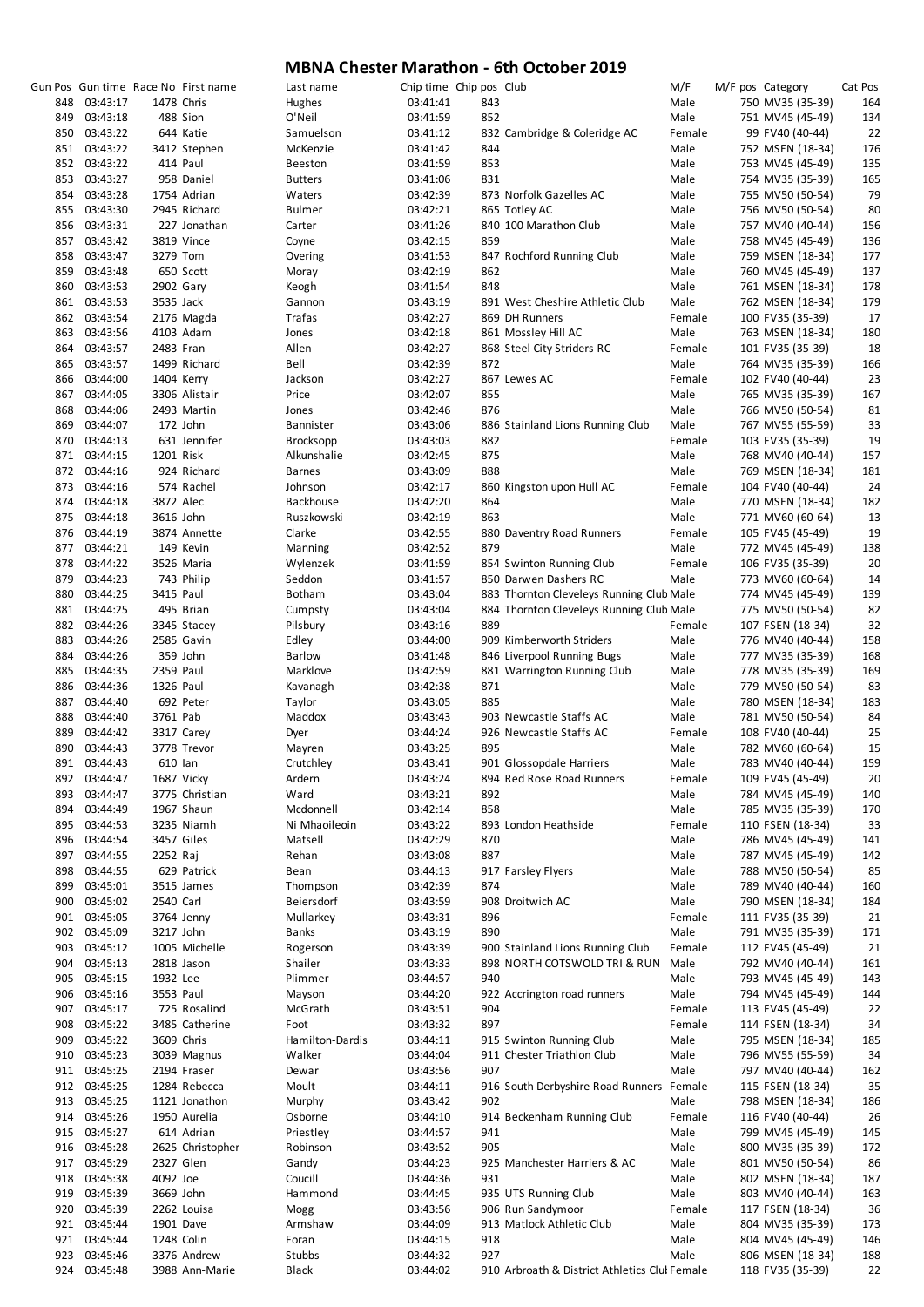|      |               |           | Gun Pos Gun time Race No First name | Last name        | Chip time Chip pos Club |      |                                             | M/F    | M/F pos Category | Cat Pos |
|------|---------------|-----------|-------------------------------------|------------------|-------------------------|------|---------------------------------------------|--------|------------------|---------|
|      | 925 03:45:50  |           | 2272 James                          | Aiston           | 03:44:20                | 923  |                                             | Male   | 807 MV35 (35-39) | 174     |
|      | 926 03:45:57  |           | 1892 Mark                           | Churton          | 03:44:35                |      | 930 Stone Master Marathoners                | Male   | 808 MV50 (50-54) | 87      |
|      | 927 03:45:58  |           | 3577 Matt                           | Parkinson        | 03:44:15                | 919  |                                             | Male   | 809 MSEN (18-34) | 189     |
|      | 928 03:46:00  | 4005 Alex |                                     | O'Sullivan       | 03:44:35                | 929  |                                             | Male   | 810 MSEN (18-34) | 190     |
|      | 929 03:46:02  |           | 3202 Justin                         | Pilkington       | 03:44:05                |      | 912 Meirionnydd Running Club                | Male   | 811 MV45 (45-49) | 147     |
|      | 929 03:46:02  |           | 2932 Gareth                         | Read             | 03:45:19                | 945  |                                             | Male   | 811 MV35 (35-39) | 175     |
|      | 931 03:46:03  |           | 2339 Amelia                         | Evans            | 03:44:34                |      | 928 Victoria Park Harriers and Tower Female |        | 119 FV35 (35-39) | 23      |
|      | 932 03:46:08  |           | 1531 Kevin                          | Rennie           | 03:44:23                | 924  |                                             | Male   | 813 MV50 (50-54) | 88      |
|      | 933 03:46:10  |           | 2934 Mark                           | Lloyd            | 03:44:43                |      | 933 Chester Road Runners                    | Male   | 814 MSEN (18-34) | 191     |
|      | 934 03:46:12  |           | 1230 Ricky                          | Cheung           | 03:44:49                | 937  |                                             | Male   | 815 MSEN (18-34) | 192     |
|      | 935 03:46:13  |           | 1682 Zachary                        | Hill             | 03:44:40                | 932  |                                             | Male   | 816 MSEN (18-34) | 193     |
|      | 936 03:46:13  |           | 1349 Mike                           | Smith            | 03:45:09                | 944  |                                             | Male   | 817 MV40 (40-44) | 164     |
|      | 937 03:46:15  |           | 126 Ling                            | Leung            | 03:44:47                |      | 936 Chester Road Runners                    | Female | 120 FSEN (18-34) | 37      |
|      | 938 03:46:16  |           | 286 Abir                            | Ali              | 03:44:16                |      | 921 BTR Road Runners                        | Male   | 818 MV45 (45-49) | 148     |
|      | 939 03:46:16  |           | 3533 Manolo                         | Mendoza          | 03:45:33                |      | 950 Red Rose Road Runners                   | Male   | 819 MV45 (45-49) | 149     |
|      | 940 03:46:17  |           | 1961 Andrew                         | Mcdonald         | 03:44:15                |      | 920 Leven Valley AC                         | Male   | 820 MV45 (45-49) | 150     |
|      | 941 03:46:20  |           | 42 Kelvin                           | Dickinson        | 03:44:55                |      | 938 Wirral AC                               | Male   | 821 MV45 (45-49) | 151     |
|      | 941 03:46:20  |           | 41 Neil                             | Toner            | 03:44:55                |      | 939 Wallasey Athletic Club                  | Male   | 821 MV45 (45-49) | 151     |
|      | 943 03:46:27  |           | 942 Rick                            | Kelso-Davies     | 03:45:25                |      | 947 Sandbach Striders                       | Male   | 823 MV45 (45-49) | 153     |
|      | 944 03:46:31  |           | 619 Paul                            | <b>Bousfield</b> | 03:44:44                |      | 934 Preston Harriers                        | Male   | 824 MV45 (45-49) | 154     |
|      | 945 03:46:32  |           | 2162 Robert                         | Kneale           | 03:45:34                |      | 951 Caistor Running Club                    | Male   | 825 MV40 (40-44) | 165     |
|      | 946 03:46:34  |           | 3256 Kevin                          | Naybour          | 03:43:39                | 899  |                                             | Male   | 826 MSEN (18-34) | 194     |
|      | 947 03:46:37  |           | 148 Chris                           | Moulson          | 03:44:58                | 942  |                                             | Male   | 827 MV45 (45-49) | 155     |
|      | 948 03:46:38  |           | 2020 Steven                         | Coppinger        | 03:46:18                | 970  |                                             | Male   | 828 MV45 (45-49) | 156     |
|      | 949 03:46:48  |           | 913 Esther                          | <b>Broughton</b> | 03:45:50                |      | 955 Ripley Running Club                     | Female | 121 FV40 (40-44) | 27      |
|      | 950 03:46:50  |           | 3410 Sean                           | Duffy            | 03:45:42                |      | 952 Northbrook Athletic Club                | Male   | 829 MV35 (35-39) | 176     |
|      | 951 03:46:54  |           | 2206 Robert                         | Woodward         | 03:46:10                |      | 967 Stourbridge RC                          | Male   | 830 MV50 (50-54) | 89      |
|      | 952 03:46:54  | 1680 Jack |                                     | Tibbetts         | 03:45:55                |      | 956 Sedgley Striders                        | Male   | 831 MSEN (18-34) | 195     |
|      | 953 03:46:55  | 3861 Tim  |                                     | Lake             | 03:45:56                |      | 957 Sedgley Striders                        | Male   | 832 MV45 (45-49) | 157     |
|      | 954 03:47:00  |           | 3815 Regan                          | Hanson           | 03:45:28                |      | 949 Steel City Striders RC                  | Male   | 833 MV35 (35-39) | 177     |
|      | 955 03:47:03  |           | 772 Graeme                          | Walker           | 03:46:05                |      | 963 Hereford Couriers                       | Male   | 834 MV55 (55-59) | 35      |
|      | 956 03:47:03  | 1566 Paul |                                     | Mackay           | 03:46:38                |      | 975 Corby AC                                | Male   | 835 MSEN (18-34) | 196     |
|      | 957 03:47:15  |           | 405 Kevin                           | McLoughlin       | 03:46:39                | 976  |                                             | Male   | 836 MV55 (55-59) | 36      |
|      | 958 03:47:18  |           | 250 Stuart                          | Brown            | 03:45:47                | 953  |                                             | Male   | 837 MV45 (45-49) | 158     |
|      | 959 03:47:31  | 3672 Amy  |                                     | Quesne           | 03:46:06                | 964  |                                             | Female | 122 FSEN (18-34) | 38      |
|      | 960 03:47:32  |           | 3741 Simon                          | Wilkes           | 03:46:12                | 968  |                                             | Male   | 838 MV45 (45-49) | 159     |
|      | 961 03:47:38  |           | 4036 Thomas                         | Pooler           | 03:46:29                | 973  |                                             | Male   | 839 MSEN (18-34) | 197     |
|      | 962 03:47:39  | 3123 John |                                     | Kenny            | 03:46:02                |      | 961 Ealing Eagles Running Club              | Male   | 840 MV50 (50-54) | 90      |
|      | 963 03:47:39  |           | 2292 Magdalene                      | Lagu             | 03:46:02                |      | 960 Ealing Eagles Running Club              | Female | 123 FV40 (40-44) | 28      |
|      | 964 03:47:40  |           | 3236 Claire                         | Galpin           | 03:46:06                | 965  |                                             | Female | 124 FV50 (50-54) | 8       |
|      | 965 03:47:40  |           | 3946 Robert                         | Neary            | 03:46:53                | 978  |                                             | Male   | 841 MSEN (18-34) | 198     |
|      | 966 03:47:42  | 3044 Ruth |                                     | Marrison         | 03:45:58                | 958  |                                             | Female | 125 FV45 (45-49) | 23      |
|      | 967 03:47:48  |           | 590 Karen                           | Collins          | 03:46:04                | 962  |                                             | Female | 126 FV50 (50-54) | 9       |
|      | 968 03:47:49  |           | 836 Andrew                          | Manning          | 03:46:09                | 966  |                                             | Male   | 842 MV35 (35-39) | 178     |
|      | 969 03:47:51  | 375 Ian   |                                     | Thompson         | 03:46:30                | 974  |                                             | Male   | 843 MV60 (60-64) | 16      |
|      | 970 03:47:51  |           | 2977 Mike                           | Metcalfe         | 03:47:05                | 989  |                                             | Male   | 844 MSEN (18-34) | 199     |
|      | 971 03:47:53  |           | 2013 Peter                          | Cox              | 03:46:25                | 972  |                                             | Male   | 845 MV45 (45-49) | 160     |
|      | 972 03:47:55  | 1549 John |                                     | Wood             | 03:45:07                |      | 943 Red Rose Road Runners                   | Male   | 846 MV35 (35-39) | 179     |
|      | 973 03:47:59  |           | 4002 Alexander                      | Longson          | 03:47:00                | 984  |                                             | Male   | 847 MV35 (35-39) | 180     |
|      | 974 03:48:00  |           | 330 Greg                            | Atkinson         | 03:47:00                |      | 985 Red Rose Road Runners                   | Male   | 848 MSEN (18-34) | 200     |
|      | 975 03:48:10  |           | 1099 Darren                         | Donald           | 03:46:15                |      | 969 Stockport Harriers & AC                 | Male   | 849 MV40 (40-44) | 166     |
|      | 976 03:48:13  |           | 3264 Steve                          | Lawton           | 03:46:54                | 979  |                                             | Male   | 850 MV35 (35-39) | 181     |
|      | 977 03:48:14  |           | 2805 Robert                         | Wareing          | 03:46:54                | 981  |                                             | Male   | 851 MV35 (35-39) | 182     |
|      | 978 03:48:20  |           | 1789 Graham                         | Hyland           | 03:45:28                | 948  |                                             | Male   | 852 MV40 (40-44) | 167     |
|      | 979 03:48:22  | 1088 Sam  |                                     | Taylor           | 03:47:58                | 1006 |                                             | Male   | 853 MV35 (35-39) | 183     |
|      | 980 03:48:26  | 2681 Rob  |                                     | Winters          | 03:45:50                | 954  |                                             | Male   | 854 MSEN (18-34) | 201     |
|      | 981 03:48:26  |           | 2091 Leanne                         | Jones            | 03:46:59                |      | 983 Knowsley Harriers                       | Female | 127 FV35 (35-39) | 24      |
|      | 982 03:48:30  |           | 1998 Rosie                          | Farrington       | 03:47:05                | 987  |                                             | Female | 128 FSEN (18-34) | 39      |
|      | 983 03:48:30  |           | 4097 Robert                         | Hornby           | 03:47:29                | 998  |                                             | Male   | 855 MSEN (18-34) | 202     |
|      | 984 03:48:37  |           | 4041 Alastair                       | Scott            | 03:46:23                | 971  |                                             | Male   | 856 MV35 (35-39) | 184     |
|      | 985 03:48:40  |           | 1954 James                          | Hughes           | 03:45:59                | 959  |                                             | Male   | 857 MSEN (18-34) | 203     |
|      | 986 03:48:47  |           | 3011 Sarah                          | Grant            | 03:48:00                |      | 1008 Southport Waterloo AC                  | Female | 129 FV45 (45-49) | 24      |
|      | 987 03:48:47  |           | 2488 Benjamin                       | Reading          | 03:47:15                | 992  |                                             | Male   | 858 MV40 (40-44) | 168     |
|      | 988 03:48:49  |           | 110 Terry                           | Whalley          | 03:47:52                | 1002 |                                             | Male   | 859 MV50 (50-54) | 91      |
|      | 989 03:48:49  |           | 3291 Suzanne                        | Lynn             | 03:47:25                |      | 997 South Cheshire Harriers                 | Female | 130 FV50 (50-54) | 10      |
|      | 990 03:48:53  |           | 2052 Isaac                          | Joseph           | 03:47:05                | 988  |                                             | Male   | 860 MV35 (35-39) | 185     |
|      | 991 03:48:53  |           | 638 Craig                           | Charman          | 03:47:49                | 1000 |                                             | Male   | 861 MV35 (35-39) | 186     |
|      | 992 03:48:55  | 3168 Carl |                                     | Parry            | 03:46:54                | 980  |                                             | Male   | 862 MV45 (45-49) | 161     |
|      | 993 03:48:57  |           | 3452 Masumi                         | Aita             | 03:45:20                | 946  |                                             | Female | 131 FV50 (50-54) | 11      |
|      | 994 03:49:06  |           | 3660 Mark                           | Inman            | 03:47:18                | 994  |                                             | Male   | 863 MV40 (40-44) | 169     |
|      | 995 03:49:06  | 2684 Alys |                                     | Devine           | 03:47:07                | 990  |                                             | Female | 132 FV40 (40-44) | 29      |
|      | 996 03:49:06  |           | 833 Tom                             | Murphy           | 03:47:13                | 991  |                                             | Male   | 864 MV40 (40-44) | 170     |
|      | 997 03:49:10  |           | 1274 Steven                         | Taylor           | 03:47:19                | 995  |                                             | Male   | 865 MSEN (18-34) | 204     |
|      | 998 03:49:15  |           | 2134 Ricky                          | <b>Bellett</b>   | 03:48:10                |      | 1016 Peterborough AC                        | Male   | 866 MV35 (35-39) | 187     |
| 999  | 03:49:15      |           | 2940 Nicola                         | <b>Ellis</b>     | 03:48:24                | 1023 |                                             | Female | 133 FV40 (40-44) | 30      |
| 1000 | 03:49:17      |           | 1725 Sarah                          | Jackson          | 03:47:04                | 986  |                                             | Female | 134 FV40 (40-44) | 31      |
|      | 1001 03:49:21 |           | 2348 Matthew                        | Griggs           | 03:47:17                | 993  |                                             | Male   | 867 MV35 (35-39) | 188     |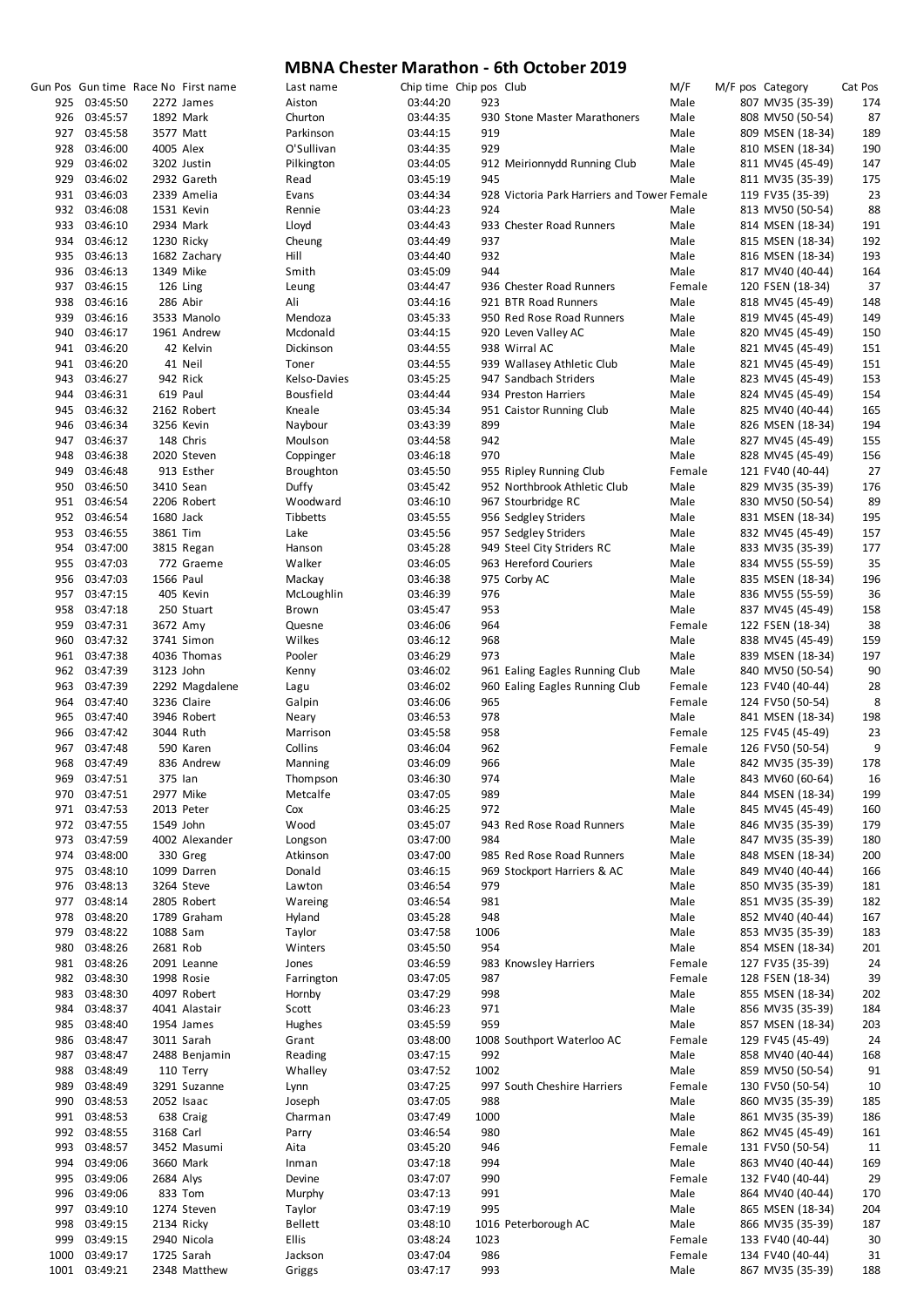|      |               |           | Gun Pos Gun time Race No First name | Last name       | Chip time Chip pos Club |      |                                     | M/F    |  | M/F pos Category | Cat Pos |
|------|---------------|-----------|-------------------------------------|-----------------|-------------------------|------|-------------------------------------|--------|--|------------------|---------|
|      | 1002 03:49:24 |           | 1091 Peter                          | Horsefield      | 03:48:07                | 1014 |                                     | Male   |  | 868 MV45 (45-49) | 162     |
|      | 1003 03:49:27 | 1295 Neil |                                     | Lawrence        | 03:48:02                | 1009 |                                     | Male   |  | 869 MSEN (18-34) | 205     |
|      | 1004 03:49:28 |           | 1144 Eloise                         | Marsland        | 03:46:52                | 977  |                                     | Female |  | 135 FSEN (18-34) | 40      |
|      | 1005 03:49:31 |           | 4055 Andrew                         | Naylor          | 03:48:25                |      | 1025 Belper Harriers                | Male   |  | 870 MV35 (35-39) | 189     |
|      | 1006 03:49:32 | 1143 Stan |                                     | Marsland        | 03:46:57                | 982  |                                     | Male   |  | 871 MV55 (55-59) | 37      |
|      |               |           |                                     |                 |                         |      |                                     |        |  |                  |         |
|      | 1007 03:49:36 |           | 2941 Robert                         | Boon            | 03:48:24                |      | 1024 Boalloy Running Club           | Male   |  | 872 MV60 (60-64) | 17      |
| 1008 | 03:49:40      |           | 3371 Mike                           | Clarke          | 03:48:34                | 1031 |                                     | Male   |  | 873 MV50 (50-54) | 92      |
| 1009 | 03:49:40      |           | 1379 Deborah                        | Lack            | 03:47:52                | 1004 |                                     | Female |  | 136 FV40 (40-44) | 32      |
|      | 1010 03:49:41 |           | 3935 Liam                           | Jeffs           | 03:48:11                | 1017 |                                     | Male   |  | 874 MV35 (35-39) | 190     |
|      |               |           |                                     |                 |                         |      |                                     |        |  |                  |         |
|      | 1011 03:49:42 | 3545 Jo   |                                     | <b>Bradford</b> | 03:48:04                |      | 1010 Okehampton RC                  | Female |  | 137 FV45 (45-49) | 25      |
|      | 1012 03:49:44 |           | 1596 Lenka                          | Vidamour        | 03:48:05                |      | 1012 Penny Lane Striders            | Female |  | 138 FV35 (35-39) | 25      |
|      | 1013 03:49:46 |           | 951 Rhiannon                        | Robson          | 03:48:55                |      | 1039 West Cheshire Athletic Club    | Female |  | 139 FV35 (35-39) | 26      |
|      | 1014 03:49:46 |           | 3260 Michael                        | Bosworth        | 03:49:16                |      | 1053 Trentham Rc                    | Male   |  | 875 MV35 (35-39) | 191     |
|      |               |           |                                     |                 |                         |      |                                     |        |  |                  |         |
|      | 1015 03:49:47 |           | 3892 Neville                        | Freeman         | 03:48:38                | 1032 |                                     | Male   |  | 876 MV55 (55-59) | 38      |
|      | 1016 03:49:49 |           | 2937 Nigel                          | Smith           | 03:48:23                | 1022 |                                     | Male   |  | 877 MV45 (45-49) | 163     |
|      | 1017 03:49:49 |           | 3617 Andrew                         | Storey          | 03:48:13                |      | 1018 Newport and District RC        | Male   |  | 878 MV55 (55-59) | 39      |
|      | 1018 03:49:50 |           | 550 Stephen                         | Pretty          | 03:48:54                |      | 1038 Saint Edmund Pacers            | Male   |  | 879 MV60 (60-64) | 18      |
|      | 1019 03:49:53 |           |                                     | Birchall        | 03:48:21                |      | 1021 Wigan & District H & AC        | Male   |  |                  | 164     |
|      |               |           | 3356 Antony                         |                 |                         |      |                                     |        |  | 880 MV45 (45-49) |         |
|      | 1020 03:49:54 |           | 1017 Adam                           | Rutter          | 03:48:32                | 1029 |                                     | Male   |  | 881 MSEN (18-34) | 206     |
|      | 1021 03:49:55 |           | 2761 Stuart                         | Cunningham      | 03:47:50                |      | 1001 North Derbyshire RC            | Male   |  | 882 MV55 (55-59) | 40      |
|      | 1022 03:49:56 | 3135 Alex |                                     | Mitchell        | 03:47:22                |      | 996 Liverpool Running Bugs          | Male   |  | 883 MSEN (18-34) | 207     |
|      | 1023 03:50:02 |           | 965 Brian                           | Miranda         | 03:49:00                |      | 1045 Kimberworth Striders           | Male   |  | 884 MV50 (50-54) | 93      |
|      |               |           |                                     |                 |                         |      |                                     |        |  |                  |         |
|      | 1024 03:50:05 |           | 1471 James                          | Elliott         | 03:48:16                |      | 1020 Rising Brook Runners           | Male   |  | 885 MV40 (40-44) | 171     |
|      | 1025 03:50:06 | 3175 John |                                     | Stevenson       | 03:48:33                | 1030 |                                     | Male   |  | 886 MSEN (18-34) | 208     |
|      | 1026 03:50:10 |           | 1430 Aleksandra                     | Piekarska       | 03:48:14                |      | 1019 MANCHESTER FRONTRUNNERS Female |        |  | 140 FV35 (35-39) | 27      |
|      | 1027 03:50:13 |           | 1220 Mark                           | Smith           | 03:48:31                | 1028 |                                     | Male   |  | 887 MSEN (18-34) | 209     |
|      |               |           |                                     |                 |                         |      |                                     |        |  |                  |         |
| 1028 | 03:50:14      |           | 1943 Trevor                         | Strickley       | 03:49:05                |      | 1048 Wirral AC                      | Male   |  | 888 MV45 (45-49) | 165     |
|      | 1029 03:50:17 |           | 3274 Oliver                         | Clarke          | 03:47:48                |      | 999 Newcastle Staffs AC             | Male   |  | 889 MSEN (18-34) | 210     |
|      | 1029 03:50:17 | 3444 Tim  |                                     | Goldsbrough     | 03:48:58                | 1044 |                                     | Male   |  | 889 MV40 (40-44) | 172     |
|      | 1031 03:50:19 |           | 3657 Jeremy                         | Webster         | 03:49:18                | 1054 |                                     | Male   |  | 891 MV55 (55-59) | 41      |
|      | 1032 03:50:19 |           | 3879 Bryan                          | Scott           | 03:48:05                | 1011 |                                     | Male   |  | 892 MV35 (35-39) | 192     |
|      |               |           |                                     |                 |                         |      |                                     |        |  |                  |         |
|      | 1033 03:50:21 |           | 565 Lisa                            | Lee             | 03:49:25                |      | 1056 Widnes Running Club            | Female |  | 141 FV40 (40-44) | 33      |
|      | 1034 03:50:21 |           | 3382 Jamie                          | Wynne           | 03:48:55                |      | 1040 Penny Lane Striders            | Male   |  | 893 MSEN (18-34) | 211     |
|      | 1035 03:50:25 | 2607 Paul |                                     | Lacey           | 03:48:29                |      | 1027 Lostock AC                     | Male   |  | 894 MV35 (35-39) | 193     |
|      | 1036 03:50:28 |           | 854 David                           | Pierpoint       | 03:48:56                | 1041 |                                     | Male   |  | 895 MV40 (40-44) | 173     |
|      |               |           |                                     |                 |                         |      |                                     |        |  |                  |         |
|      | 1037 03:50:30 |           | 984 Keith                           | Rickett         | 03:47:55                | 1005 |                                     | Male   |  | 896 MV40 (40-44) | 174     |
|      | 1038 03:50:35 | 4006 Lee  |                                     | Jones           | 03:50:03                |      | 1068 Trentham Rc                    | Male   |  | 897 MV45 (45-49) | 166     |
|      | 1039 03:50:38 | 2473 Alex |                                     | Magilton        | 03:48:56                | 1043 |                                     | Male   |  | 898 MV35 (35-39) | 194     |
|      | 1040 03:50:41 |           | 1742 Andrea                         | Wadcock-Parr    | 03:48:56                |      | 1042 Deestriders R.C.               | Female |  | 142 FV40 (40-44) | 34      |
|      | 1041 03:50:41 |           | 3626 Craig                          | Molyneux        | 03:49:10                | 1050 |                                     | Male   |  | 899 MV40 (40-44) | 175     |
|      |               |           |                                     |                 |                         |      |                                     |        |  |                  |         |
|      | 1042 03:50:41 | 1296 Jon  |                                     | Ford            | 03:48:09                | 1015 |                                     | Male   |  | 900 MSEN (18-34) | 212     |
|      | 1043 03:50:41 |           | 594 Dermot                          | Ryan            | 03:49:14                |      | 1052 Chester Road Runners           | Male   |  | 901 MV40 (40-44) | 176     |
|      | 1044 03:50:44 |           | 1663 Francis                        | Wainwright      | 03:50:21                |      | 1079 Chippenham Harriers            | Male   |  | 902 MV45 (45-49) | 167     |
|      | 1045 03:50:44 |           | 2771 Jennifer                       | Carr            | 03:48:51                | 1037 |                                     | Female |  | 143 FSEN (18-34) | 41      |
|      |               | 2682 Sue  |                                     |                 |                         |      |                                     |        |  | 144 FV55 (55-59) |         |
|      | 1046 03:50:44 |           |                                     | Francis         | 03:49:01                |      | 1046 Ackworth Road Runners          | Female |  |                  | 6       |
|      | 1047 03:50:45 |           | 2746 Stephen                        | Hart            | 03:48:51                | 1036 |                                     | Male   |  | 903 MV45 (45-49) | 168     |
| 1048 | 03:50:46      |           | 2071 Colin                          | Nadin           | 03:49:11                | 1051 |                                     | Male   |  | 904 MV40 (40-44) | 177     |
|      | 1049 03:50:47 | 2218 Katy |                                     | Garnham-Lee     | 03:49:35                |      | 1059 Leighton Fun Runners           | Female |  | 145 FSEN (18-34) | 42      |
|      | 1050 03:50:49 |           | 1373 Christian                      | Quick           | 03:48:25                | 1026 |                                     | Male   |  |                  |         |
|      |               |           |                                     |                 |                         |      |                                     |        |  | 905 MSEN (18-34) | 213     |
|      | 1051 03:50:54 |           | 1895 Mark                           | Love            | 03:50:06                | 1071 |                                     | Male   |  | 906 MV35 (35-39) | 195     |
|      | 1052 03:50:57 |           | 3281 John                           | Fielding        | 03:48:43                |      | 1033 Saughall Colts Running Club    | Male   |  | 907 MV45 (45-49) | 169     |
|      | 1053 03:50:58 |           | 3045 Stuart                         | Johnson         | 03:48:06                | 1013 |                                     | Male   |  | 908 MV35 (35-39) | 196     |
|      | 1054 03:51:01 |           | 2164 Sean                           | Sales           | 03:49:31                | 1057 |                                     | Male   |  | 909 MV45 (45-49) | 170     |
|      | 1055 03:51:05 |           | 2066 Darren                         | Dunn            | 03:50:50                |      | 1089 Macclesfield Harriers & AC     | Male   |  | 910 MV50 (50-54) | 94      |
|      |               |           |                                     |                 |                         |      |                                     |        |  |                  |         |
|      | 1056 03:51:07 |           | 3693 Barry                          | Abram           | 03:50:37                |      | 1085 Wigan & District H & AC        | Male   |  | 911 MV55 (55-59) | 42      |
|      | 1057 03:51:09 |           | 932 Kate                            | Gooding         | 03:49:06                |      | 1049 Wymondham AC                   | Female |  | 146 FV35 (35-39) | 28      |
|      | 1058 03:51:14 |           | 3562 David                          | Ashelby         | 03:49:19                | 1055 |                                     | Male   |  | 912 MV50 (50-54) | 95      |
|      | 1059 03:51:16 | 3999 Lisa |                                     | Marshall        | 03:49:32                |      | 1058 Holme Pierrepont RC            | Female |  | 147 FV35 (35-39) | 29      |
|      | 1060 03:51:16 |           |                                     |                 |                         | 1074 |                                     |        |  |                  | 197     |
|      |               |           | 2469 Dominic                        | Heslop          | 03:50:08                |      |                                     | Male   |  | 913 MV35 (35-39) |         |
|      | 1061 03:51:18 |           | 137 Paul                            | Haines          | 03:49:51                |      | 1062 Stockport Harriers & AC        | Male   |  | 914 MV45 (45-49) | 171     |
|      | 1062 03:51:19 |           | 3537 James                          | Whitehurst      | 03:50:07                | 1072 |                                     | Male   |  | 915 MSEN (18-34) | 214     |
|      | 1063 03:51:21 |           | 1454 Daniel                         | Kidd            | 03:50:18                | 1078 |                                     | Male   |  | 916 MSEN (18-34) | 215     |
|      | 1064 03:51:26 |           | 225 Wayne                           | Murtagh         | 03:49:04                |      | 1047 City of Hull AC                | Male   |  | 917 MV40 (40-44) | 178     |
|      |               |           |                                     |                 |                         |      |                                     |        |  |                  |         |
|      | 1065 03:51:27 |           | 1914 Andrew                         | Morgan          | 03:49:52                | 1063 |                                     | Male   |  | 918 MV45 (45-49) | 172     |
|      | 1066 03:51:27 |           | 3985 Selwyn                         | Parrish         | 03:50:00                | 1066 |                                     | Male   |  | 919 MV50 (50-54) | 96      |
|      | 1067 03:51:39 |           | 2139 Steve                          | Howliston       | 03:51:22                | 1104 |                                     | Male   |  | 920 MV50 (50-54) | 97      |
|      | 1068 03:51:40 | 3631 Paul |                                     | Foster          | 03:49:58                |      | 1064 Clayton-le-Moors Harriers      | Male   |  | 921 MV50 (50-54) | 98      |
|      |               |           |                                     |                 |                         |      |                                     | Male   |  |                  |         |
|      | 1069 03:51:41 |           | 3543 Michael                        | <b>Bailey</b>   | 03:48:50                |      | 1035 Badgers                        |        |  | 922 MV65 (65-59) | 1       |
|      | 1070 03:51:43 |           | 980 Barbara                         | Carrick         | 03:50:29                | 1083 |                                     | Female |  | 148 FV45 (45-49) | 26      |
|      | 1071 03:51:46 | 2417 Ben  |                                     | Hutchinson      | 03:50:12                | 1076 |                                     | Male   |  | 923 MV40 (40-44) | 179     |
|      | 1072 03:51:46 |           | 324 Ben                             | Sherlock        | 03:51:21                | 1103 |                                     | Male   |  | 924 MSEN (18-34) | 216     |
|      | 1073 03:51:48 | 2045 Alan |                                     | Mckeegan        | 03:49:51                |      | 1061 St Helens Tri                  | Male   |  | 925 MV35 (35-39) | 198     |
|      |               |           |                                     |                 |                         |      |                                     |        |  |                  |         |
|      | 1074 03:51:50 |           | 3097 Ryan                           | Tait            | 03:48:48                |      | 1034 Roundhay Runners               | Male   |  | 926 MSEN (18-34) | 217     |
|      | 1075 03:52:03 |           | 3743 Ugur                           | Capar           | 03:51:02                |      | 1092 Mossley AFC Running Club       | Male   |  | 927 MV40 (40-44) | 180     |
|      | 1076 03:52:04 |           | 3435 Mark                           | Anderson        | 03:50:24                | 1080 |                                     | Male   |  | 928 MV40 (40-44) | 181     |
|      | 1077 03:52:08 |           | 552 Tim                             | Culshaw         | 03:51:34                |      | 1113 Glossopdale Harriers           | Male   |  | 929 MSEN (18-34) | 218     |
|      | 1078 03:52:10 | 1008 Ken  |                                     | Perona          | 03:49:43                | 1060 |                                     | Male   |  | 930 MV40 (40-44) | 182     |
|      |               |           |                                     |                 |                         |      |                                     |        |  |                  |         |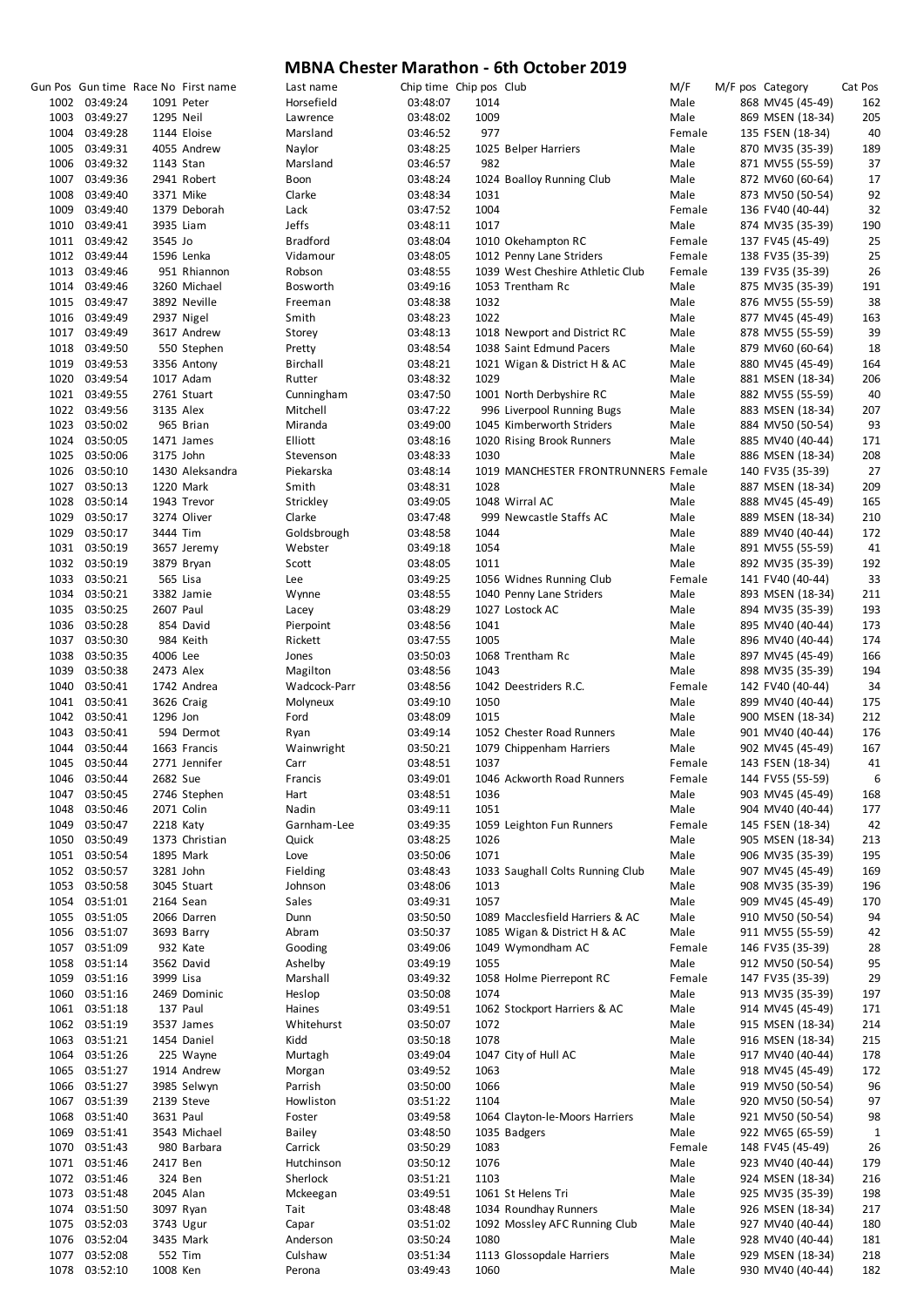|               |           | Gun Pos Gun time Race No First name | Last name       | Chip time Chip pos Club |      |                                             | M/F    | M/F pos Category | Cat Pos      |
|---------------|-----------|-------------------------------------|-----------------|-------------------------|------|---------------------------------------------|--------|------------------|--------------|
| 1079 03:52:11 | 2517 Tom  |                                     | Perkins         | 03:50:00                |      | 1067 Farsley Flyers                         | Male   | 931 MSEN (18-34) | 219          |
|               |           |                                     |                 |                         |      |                                             |        |                  |              |
| 1080 03:52:12 | 1369 John |                                     | Parry           | 03:50:25                | 1081 |                                             | Male   | 932 MSEN (18-34) | 220          |
| 1081 03:52:14 | 1870 Nick |                                     | Harrison        | 03:50:39                | 1086 |                                             | Male   | 933 MV35 (35-39) | 199          |
| 1082 03:52:14 |           | 947 Mark                            | Widdowson       | 03:50:52                |      | 1090 Redhill Road Runners                   | Male   | 934 MV45 (45-49) | 173          |
|               |           |                                     |                 |                         |      |                                             |        |                  |              |
| 1083 03:52:15 |           | 1392 Christopher                    | Green           | 03:51:27                |      | 1109 Wigan & District H & AC                | Male   | 935 MV35 (35-39) | 200          |
| 1084 03:52:16 |           | 3262 Matthew                        | Woolley         | 03:50:26                |      | 1082 South Cheshire Harriers                | Male   | 936 MV45 (45-49) | 174          |
| 1085 03:52:19 |           | 467 Craig                           | Curtis          | 03:50:07                |      | 1073 Holme Pierrepont RC                    | Male   | 937 MV40 (40-44) | 183          |
|               |           |                                     |                 |                         |      |                                             |        |                  |              |
| 1086 03:52:20 |           | 3416 Robert                         | McArdle         | 03:51:42                |      | 1118 Grantham Running Club                  | Male   | 938 MV60 (60-64) | 19           |
| 1087 03:52:25 |           | 1279 Mike                           | Scott           | 03:51:08                |      | 1098 Lymm Runners                           | Male   | 939 MSEN (18-34) | 221          |
| 1088 03:52:31 |           | 3379 Robert                         | Smith           | 03:50:05                |      | 1070 Cobra Running & Triathlon Club Male    |        | 940 MV40 (40-44) | 184          |
| 1089 03:52:35 |           |                                     |                 |                         |      |                                             |        |                  | 27           |
|               |           | 1236 Catherine                      | O'Shaughnessy   | 03:51:09                |      | 1099 Stainland Lions Running Club           | Female | 149 FV45 (45-49) |              |
| 1090 03:52:45 |           | 3653 Mark                           | Jackson         | 03:50:09                |      | 1075 Burnden Road Runners                   | Male   | 941 MV35 (35-39) | 201          |
| 1091 03:52:45 |           | 1573 Lawrence                       | Foster          | 03:51:13                |      | 1100 East London Runners                    | Male   | 942 MV55 (55-59) | 43           |
| 1092 03:52:46 |           | 2949 Nikki                          | Hitchcock       | 03:51:06                |      | 1094 NORTH COTSWOLD TRI & RUN               | Female | 150 FV50 (50-54) | 12           |
|               |           |                                     |                 |                         |      |                                             |        |                  |              |
| 1093 03:52:51 |           | 2501 Michael                        | Armstrong       | 03:50:42                |      | 1088 Peel Road Runners                      | Male   | 943 MV45 (45-49) | 175          |
| 1094 03:52:52 |           | 3155 Mike                           | <b>Ellis</b>    | 03:52:16                | 1129 |                                             | Male   | 944 MV40 (40-44) | 185          |
| 1095 03:52:52 |           | 3224 Bonnie                         | Seabridge       | 03:51:00                |      | 1091 Stone Master Marathoners               | Female | 151 FV40 (40-44) | 35           |
|               |           |                                     |                 |                         |      |                                             |        |                  |              |
| 1096 03:52:53 | 1694 Rhys |                                     | Davies          | 03:51:21                | 1102 |                                             | Male   | 945 MSEN (18-34) | 222          |
| 1097 03:52:58 |           | 561 Alan                            | Squire          | 03:52:39                |      | 1139 Horsforth Harriers                     | Male   | 946 MV50 (50-54) | 99           |
| 1098 03:52:58 |           | 425 Lee                             | Birchall        | 03:51:26                |      | 1108 South Cheshire Harriers                | Male   | 947 MV35 (35-39) | 202          |
| 1099 03:53:00 | 3848 Ken  |                                     | Lamb            | 03:51:03                |      | 1093 Glaxo Hoad Hill Harriers               | Male   | 948 MV55 (55-59) | 44           |
|               |           |                                     |                 |                         |      |                                             |        |                  |              |
| 1100 03:53:07 | 4068 Alan |                                     | Swannock        | 03:51:07                | 1095 |                                             | Male   | 949 MV40 (40-44) | 186          |
| 1101 03:53:08 | 3057 John |                                     | Stone           | 03:51:31                | 1112 |                                             | Male   | 950 MV50 (50-54) | 100          |
| 1102 03:53:08 |           | 244 Dean                            | Hawkridge       | 03:51:38                |      | 1116 Poplar Running Club                    | Male   | 951 MSEN (18-34) | 223          |
|               |           |                                     |                 |                         |      |                                             |        |                  |              |
| 1103 03:53:09 |           | 2573 David                          | Kim             | 03:47:59                | 1007 |                                             | Male   | 952 MV45 (45-49) | 176          |
| 1104 03:53:09 |           | 2688 Chris                          | McEnaney        | 03:51:16                | 1101 |                                             | Male   | 953 MV35 (35-39) | 203          |
| 1105 03:53:10 |           | 801 Nicola                          | Davies          | 03:51:29                |      | 1110 South West Road Runners                | Female | 152 FV45 (45-49) | 28           |
|               |           |                                     |                 |                         |      |                                             |        |                  |              |
| 1106 03:53:12 |           | 3570 Claire                         | Wyn-Jones       | 03:51:56                |      | 1122 Ellesmere Port RC                      | Female | 153 FSEN (18-34) | 43           |
| 1107 03:53:14 |           | 4109 Damian                         | McIntyre        | 03:47:52                |      | 1003 North East Marathon Club               | Male   | 954 MV45 (45-49) | 177          |
| 1108 03:53:14 | 4094 Joe  |                                     | Buck            | 03:49:59                | 1065 |                                             | Male   | 955 MV35 (35-39) | 204          |
|               |           |                                     |                 |                         |      |                                             |        |                  |              |
| 1109 03:53:14 |           | 238 Martin                          | Witty           | 03:50:12                |      | 1077 Deestriders R.C.                       | Male   | 956 MV50 (50-54) | 101          |
| 1110 03:53:15 |           | 1363 Charles                        | Coates          | 03:51:29                | 1111 |                                             | Male   | 957 MSEN (18-34) | 224          |
| 1111 03:53:15 |           | 2059 Richard                        | Yeeles          | 03:50:42                | 1087 |                                             | Male   | 958 MV45 (45-49) | 178          |
|               |           |                                     |                 |                         |      |                                             |        |                  |              |
| 1112 03:53:17 |           | 819 Jayne                           | Finch           | 03:51:36                | 1114 |                                             | Female | 154 FV60 (60-64) | $\mathbf{1}$ |
| 1113 03:53:20 |           | 3240 Rachel                         | Temple-Fry      | 03:51:22                |      | 1105 Daventry Road Runners                  | Female | 155 FSEN (18-34) | 44           |
| 1114 03:53:25 |           | 3804 Melonie                        | Crompton        | 03:52:13                |      | 1128 Lostock AC                             | Female | 156 FV40 (40-44) | 36           |
| 1115 03:53:36 |           | 1440 Laura May                      | Davis           | 03:51:08                | 1097 |                                             | Female | 157 FSEN (18-34) | 45           |
|               |           |                                     |                 |                         |      |                                             |        |                  |              |
| 1116 03:53:36 |           | 1767 Damien                         | Carten          | 03:51:43                | 1119 |                                             | Male   | 959 MV40 (40-44) | 187          |
| 1117 03:53:37 |           | 2548 Jason                          | Callaghan       | 03:51:57                | 1123 |                                             | Male   | 960 MV35 (35-39) | 205          |
| 1118 03:53:38 |           | 2109 Andy                           | Jackson         | 03:52:04                |      | 1126 Beeston AC                             | Male   | 961 MV45 (45-49) | 179          |
|               |           |                                     |                 |                         |      |                                             |        |                  |              |
| 1119 03:53:39 |           | 1397 James                          | Miller          | 03:50:31                | 1084 |                                             | Male   | 962 MSEN (18-34) | 225          |
| 1120 03:53:40 |           | 3204 Matthew                        | Gray            | 03:52:37                |      | 1135 Mynyddwyr De Cymru                     | Male   | 963 MV40 (40-44) | 188          |
| 1121 03:53:42 | 2169 Ann  |                                     | Hillary         | 03:52:03                |      | 1125 NORTH COTSWOLD TRI & RUN               | Female | 158 FV40 (40-44) | 37           |
|               |           |                                     |                 |                         |      |                                             |        |                  |              |
| 1122 03:53:43 |           | 3121 Elaine                         | MacDonald       | 03:51:48                |      | 1121 Stockport Harriers & AC                | Female | 159 FSEN (18-34) | 46           |
| 1123 03:53:48 |           | 3773 Matt                           | Helme           | 03:52:58                |      | 1147 Liverpool Running Club                 | Male   | 964 MV55 (55-59) | 45           |
| 1124 03:53:50 |           | 1667 Paula                          | Jennings        | 03:51:36                |      | 1115 Huncote Harriers                       | Female | 160 FV40 (40-44) | 38           |
|               |           |                                     | <b>Jeffries</b> |                         | 1120 |                                             |        | 965 MV50 (50-54) |              |
| 1125 03:53:50 |           | 182 Stephen                         |                 | 03:51:44                |      |                                             | Male   |                  | 102          |
| 1126 03:53:52 | 1456 Ben  |                                     | Hudson          | 03:51:07                |      | 1096 North Wales Road Runners               | Male   | 966 MV40 (40-44) | 189          |
| 1127 03:53:53 | 3901 Paul |                                     | Cormack         | 03:53:01                | 1149 |                                             | Male   | 967 MV45 (45-49) | 180          |
| 1128 03:54:01 |           | 3079 Tracey                         | <b>Brenton</b>  | 03:52:47                |      | 1141 Severn AC                              | Female | 161 FV45 (45-49) | 29           |
|               |           |                                     |                 |                         |      |                                             |        |                  |              |
| 1129 03:54:05 | 3994 Ray  |                                     | Randall         | 03:52:50                |      | 1144 Smalley Road Runners                   | Male   | 968 MV45 (45-49) | 181          |
| 1130 03:54:07 | 3361 Cem  |                                     | Azakli          | 03:52:37                | 1137 |                                             | Male   | 969 MV50 (50-54) | 103          |
| 1131 03:54:07 |           | 3713 Simon                          | Hutchinson      | 03:52:20                |      | 1130 Derwent Valley Running Club            | Male   | 970 MV50 (50-54) | 104          |
|               |           |                                     |                 |                         |      |                                             |        |                  |              |
| 1132 03:54:12 |           | 1204 Victor                         | Milman          | 03:52:34                | 1134 |                                             | Male   | 971 MV55 (55-59) | 46           |
| 1133 03:54:12 |           | 3548 Colin                          | Way             | 03:53:01                |      | 1150 Kings Heath RC - The Lions             | Male   | 972 MV55 (55-59) | 47           |
| 1134 03:54:14 |           | 2598 Sallyann                       | O'Neil          | 03:52:30                |      | 1133 Deestriders R.C.                       | Female | 162 FV40 (40-44) | 39           |
|               |           |                                     | White           |                         |      | 1106 UKRunChat Running Club                 | Female | 163 FV35 (35-39) |              |
| 1135 03:54:15 |           | 1127 Charlotte                      |                 | 03:51:24                |      |                                             |        |                  | 30           |
| 1136 03:54:16 |           | 1839 Helen                          | Sieracki        | 03:53:07                | 1154 |                                             | Female | 164 FV55 (55-59) | 7            |
| 1137 03:54:17 |           | 261 Chris                           | Newnham         | 03:53:05                |      | 1153 Ampthill & Flitwick Flyers RC          | Male   | 973 MV55 (55-59) | 48           |
| 1138 03:54:19 |           | 3362 Mark                           | Lloyd           | 03:53:36                | 1162 |                                             | Male   | 974 MV45 (45-49) | 182          |
|               |           |                                     |                 |                         |      |                                             |        |                  |              |
| 1139 03:54:21 |           | 2951 Olivia                         | Gittins         | 03:52:05                | 1127 |                                             | Female | 165 FSEN (18-34) | 47           |
| 1140 03:54:22 |           | 2709 Oonagh                         | Jaquest         | 03:52:39                |      | 1140 Penny Lane Striders                    | Female | 166 FV40 (40-44) | 40           |
| 1141 03:54:25 |           | 4047 Bartosz                        | Krasowski       | 03:52:37                |      | 1136 Poplar Running Club                    | Male   | 975 MV40 (40-44) | 190          |
|               |           |                                     |                 |                         |      |                                             |        |                  |              |
| 1142 03:54:27 |           | 2978 Oliver                         | Smeed           | 03:52:22                |      | 1131 Tunbridge Wells Harriers               | Male   | 976 MSEN (18-34) | 226          |
| 1143 03:54:30 |           | 3883 Jonathan                       | Davies          | 03:50:04                | 1069 |                                             | Male   | 977 MV50 (50-54) | 105          |
| 1144 03:54:36 | 3218 Jon  |                                     | Baldwin         | 03:53:00                | 1148 |                                             | Male   | 978 MV35 (35-39) | 206          |
|               |           |                                     |                 |                         |      |                                             |        |                  |              |
| 1145 03:54:40 |           | 2039 Mark                           | Downie          | 03:52:01                | 1124 |                                             | Male   | 979 MV45 (45-49) | 183          |
| 1146 03:54:48 |           | 2898 Olivia                         | Davies          | 03:52:39                | 1138 |                                             | Female | 167 FSEN (18-34) | 48           |
| 1147 03:54:48 | 1601 Tom  |                                     | Miller          | 03:54:10                |      | 1180 Northbrook Athletic Club               | Male   | 980 MV55 (55-59) | 49           |
|               |           |                                     |                 |                         |      |                                             |        |                  |              |
| 1148 03:54:50 | 3169 Paul |                                     | Searle          | 03:52:24                | 1132 |                                             | Male   | 981 MSEN (18-34) | 227          |
| 1149 03:54:55 |           | 309 Mark                            | Davies          | 03:54:14                |      | 1183 West Cheshire Athletic Club            | Male   | 982 MV40 (40-44) | 191          |
| 1149 03:54:55 |           | 4010 Courtney                       | Depala          | 03:53:42                |      | 1166 Leamington Cycling and Athletic Female |        | 168 FV35 (35-39) | 31           |
|               |           |                                     |                 |                         |      |                                             |        |                  |              |
| 1151 03:54:56 |           | 3078 Mark                           | Pugh            | 03:51:25                | 1107 |                                             | Male   | 983 MV50 (50-54) | 106          |
| 1152 03:54:58 |           | 2759 Alan                           | Edwards         | 03:52:49                | 1142 |                                             | Male   | 984 MV50 (50-54) | 107          |
| 1153 03:55:00 |           | 2757 Clare                          | Woodall         | 03:53:02                | 1151 |                                             | Female | 169 FSEN (18-34) | 49           |
| 1154 03:55:02 |           | 868 Matthew                         | Jones           | 03:53:45                |      | 1169 Rochdale Harriers & AC                 | Male   | 985 MV40 (40-44) | 192          |
|               |           |                                     |                 |                         |      |                                             |        |                  |              |
| 1155 03:55:03 | 1345 Neil |                                     | Runagall        | 03:53:23                |      | 1159 Team Balancise RC                      | Male   | 986 MV40 (40-44) | 193          |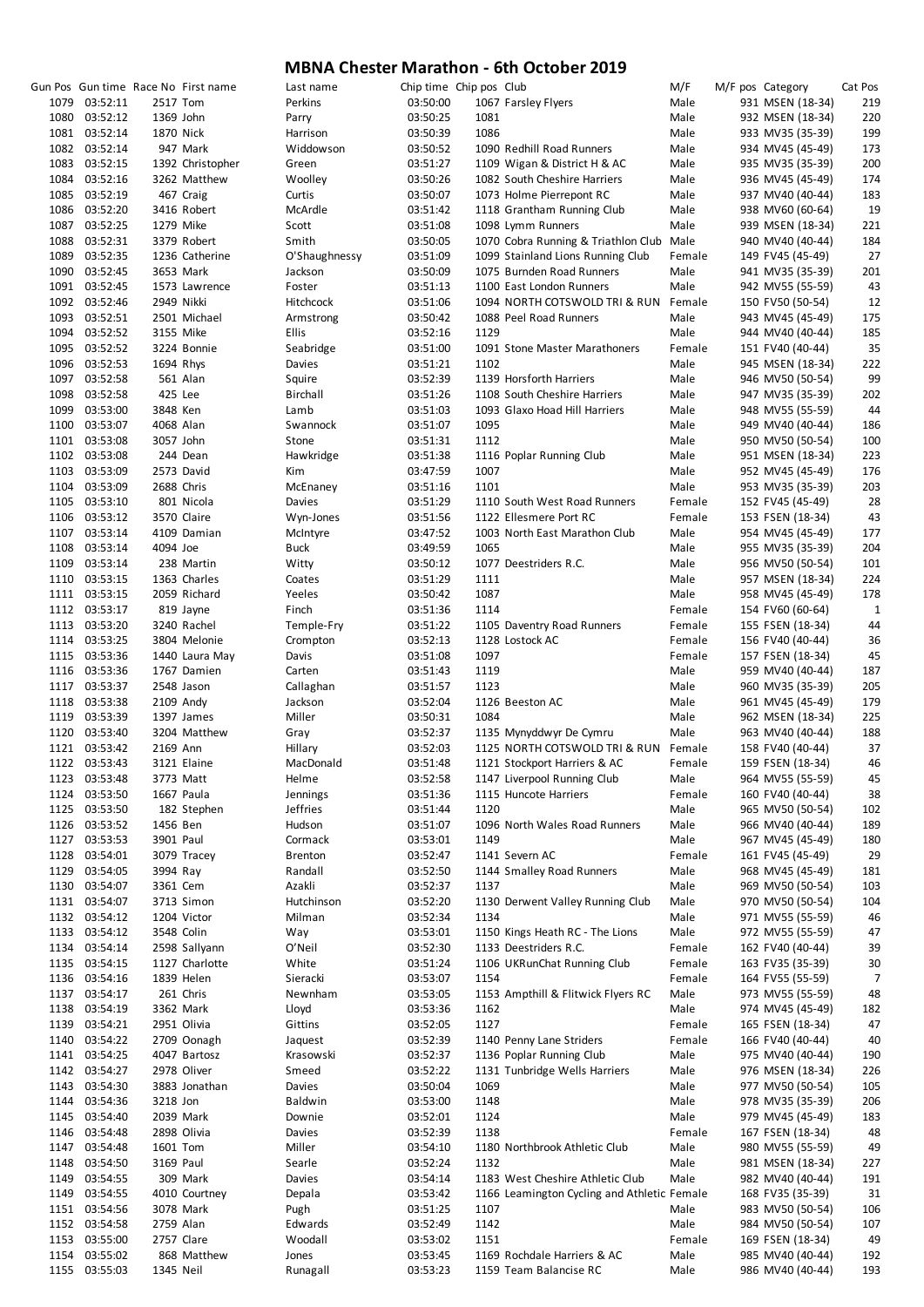|      |               |           | Gun Pos Gun time Race No First name | Last name       | Chip time Chip pos Club |            |                                             | M/F    | M/F pos Category  | Cat Pos |
|------|---------------|-----------|-------------------------------------|-----------------|-------------------------|------------|---------------------------------------------|--------|-------------------|---------|
|      | 1156 03:55:03 | 3133 lain |                                     | Hargreaves      | 03:53:45                | 1170       |                                             | Male   | 987 MV50 (50-54)  | 108     |
|      | 1157 03:55:04 |           | 2742 Paula                          | Askew           | 03:53:38                | 1164       |                                             | Female | 170 FV40 (40-44)  | 41      |
|      | 1158 03:55:12 |           | 879 Rebecca                         | Cooper          | 03:53:10                | 1155       |                                             | Female | 171 FV40 (40-44)  | 42      |
|      | 1159 03:55:12 |           | 3478 James                          | Abram           | 03:53:17                | 1157       |                                             | Male   | 988 MSEN (18-34)  | 228     |
|      | 1160 03:55:16 |           | 2422 Mark                           | Leadbeater      | 03:53:31                |            | 1161 Ackworth Road Runners                  | Male   | 989 MV50 (50-54)  | 109     |
|      | 1161 03:55:18 |           | 3438 Stephen                        | Cook            | 03:53:59                | 1175       |                                             | Male   | 990 MV45 (45-49)  | 184     |
|      | 1162 03:55:18 |           | 3331 Chloe                          | Smith           | 03:54:00                | 1176       |                                             | Female | 172 FV35 (35-39)  | 32      |
|      | 1163 03:55:22 |           | 512 George                          | Arbuckle        | 03:52:49                |            | 1143 Ealing Eagles Running Club             | Male   | 991 MV45 (45-49)  | 185     |
|      | 1164 03:55:26 |           | 1657 Robert                         | O'Shea          | 03:54:15                |            | 1184 St Helens Tri                          | Male   | 992 MSEN (18-34)  | 229     |
|      | 1165 03:55:26 |           | 1450 Francis                        | Hourigan        | 03:55:04                |            | 1212 Widnes Running Club                    | Male   | 993 MV40 (40-44)  | 194     |
|      | 1166 03:55:27 | 3184 Amy  |                                     | Trobridge       | 03:53:20                | 1158       |                                             | Female | 173 FSEN (18-34)  | 50      |
|      | 1167 03:55:29 |           | 1721 David                          | Castro Pardo    | 03:54:37                |            | 1198 Kenilworth Runners                     | Male   | 994 MV40 (40-44)  | 195     |
|      | 1168 03:55:33 |           | 2724 Pedro                          | Lima            | 03:53:53                |            | 1171 Ivanhoe Runners                        | Male   | 995 MV40 (40-44)  | 196     |
|      | 1169 03:55:33 |           | 917 Scott                           | McNicol         | 03:53:55                | 1173       |                                             | Male   | 996 MSEN (18-34)  | 230     |
|      | 1170 03:55:37 |           | 3584 Darren                         | Booth           | 03:52:51                |            | 1145 Run Sandymoor                          | Male   | 997 MV40 (40-44)  | 197     |
|      | 1171 03:55:37 |           | 2998 Michael                        | Scowcroft       | 03:52:51                |            | 1146 Run Sandymoor                          | Male   | 998 MV40 (40-44)  | 198     |
|      | 1172 03:55:41 | 4105 Dan  |                                     | Perry           | 03:53:15                |            | 1156 100 Marathon Club                      | Male   | 999 MV40 (40-44)  | 199     |
|      | 1173 03:55:43 |           | 1324 Darren                         | Gibson          | 03:54:52                |            | 1206 Team Balancise RC                      | Male   | 1000 MV45 (45-49) | 186     |
|      | 1174 03:55:48 |           | 3736 Hannah                         | Roberts         | 03:53:56                | 1174       |                                             | Female | 174 FSEN (18-34)  | 51      |
|      | 1175 03:55:52 |           | 935 Alan                            | <b>Booth</b>    | 03:54:14                | 1182       |                                             | Male   | 1001 MV50 (50-54) | 110     |
|      | 1176 03:55:56 |           | 168 David                           | Vaughan         | 03:51:40                |            | 1117 Chester Triathlon Club                 | Male   | 1002 MV45 (45-49) | 187     |
|      | 1177 03:55:56 |           | 498 Richard                         | Bunn            | 03:53:43                | 1168       |                                             | Male   | 1003 MV40 (40-44) | 200     |
|      | 1178 03:55:56 |           | 499 Tricia                          | Bunn            | 03:53:43                |            | 1167 UKnetrunner.co.UK                      | Female | 175 FV40 (40-44)  | 43      |
|      | 1179 03:56:01 |           | 1582 David                          | Rollings        | 03:54:22                |            | 1192 Lincoln & District Runners             | Male   | 1004 MV45 (45-49) | 188     |
|      | 1180 03:56:01 | 1411 Paul |                                     | Brownson        | 03:53:41                | 1165       |                                             | Male   | 1005 MSEN (18-34) | 231     |
|      | 1181 03:56:02 |           | 4065 Joanna                         | Loughton        | 03:54:15                | 1185       |                                             | Female | 176 FSEN (18-34)  | 52      |
|      | 1182 03:56:05 | 3098 John |                                     | Owen            | 03:53:37                |            | 1163 Barnet & District AC                   | Male   | 1006 MV75 (75-79) | 1       |
|      | 1183 03:56:08 | 3635 Lucy |                                     | Vamplew         | 03:54:23                |            | 1193 Ackworth Road Runners                  | Female | 177 FV35 (35-39)  | 33      |
|      | 1184 03:56:12 |           | 1865 Rachel                         | Drummond        | 03:54:44                |            | 1202 POLICE SCOTLAND                        | Female | 178 FV35 (35-39)  | 34      |
|      | 1185 03:56:13 |           | 3008 Darren                         | Rider           | 03:53:27                |            | 1160 Redway Runners                         | Male   | 1007 MV35 (35-39) | 207     |
|      | 1186 03:56:14 |           | 968 Lindsay                         | McGowan         | 03:54:32                | 1195       |                                             | Female | 179 FV50 (50-54)  | 13      |
|      | 1187 03:56:17 |           | 1291 Tony                           | Wolstenholme    | 03:54:17                | 1191       |                                             | Male   | 1008 MV45 (45-49) | 189     |
|      | 1188 03:56:18 |           | 502 Adrian                          | Doig            | 03:54:29                | 1194       |                                             | Male   | 1009 MV45 (45-49) | 190     |
| 1189 | 03:56:19      |           | 2073 Therese                        | Sheehan         | 03:54:17                |            | 1190 Kirkstall Harriers                     | Female | 180 FSEN (18-34)  | 53      |
|      | 1190 03:56:22 |           | 1147 Tammy                          | Gaines          | 03:54:38                |            | 1200 Ackworth Road Runners                  | Female | 181 FV35 (35-39)  | 35      |
|      | 1191 03:56:22 |           | 1149 Stuart                         | Sykes           | 03:54:37                |            | 1199 Ackworth Road Runners                  | Male   | 1010 MV50 (50-54) | 111     |
|      | 1192 03:56:26 |           | 2813 Graeme                         | Eddie           | 03:54:52                |            | 1207 Lonely Goat RC                         | Male   | 1011 MV40 (40-44) | 201     |
|      | 1193 03:56:27 |           | 2896 Andrew                         | Napper          | 03:55:41                |            | 1229 Mersey Tri                             | Male   | 1012 MV45 (45-49) | 191     |
|      | 1194 03:56:29 | 3467 Amy  |                                     | Linley          | 03:54:12                |            | 1181 Dewsbury Road Runners                  | Female | 182 FSEN (18-34)  | 54      |
|      | 1195 03:56:29 |           | 2645 Abigail                        | Marmont         | 03:54:01                | 1177       |                                             | Female | 183 FV45 (45-49)  | 30      |
|      | 1196 03:56:30 | 3787 Tim  |                                     | Sewell          | 03:54:05                | 1178       |                                             | Male   | 1013 MV45 (45-49) | 192     |
|      | 1197 03:56:31 |           | 3566 Mark                           | Dowse           | 03:56:31                | 1264       |                                             | Male   | 1014 MSEN (18-34) | 232     |
|      | 1198 03:56:31 | 3857 Lizy |                                     | Dowse           | 03:53:55                | 1172       |                                             | Female | 184 FSEN (18-34)  | 55      |
|      | 1199 03:56:32 |           | 4083 Bryony                         | Shaw            | 03:54:16                | 1187       |                                             | Female | 185 FV40 (40-44)  | 44      |
|      | 1200 03:56:32 |           | 2138 Janine                         | Barrowcliffe    | 03:54:06                | 1179       |                                             | Female | 186 FV50 (50-54)  | 14      |
|      | 1201 03:56:35 |           | 3851 Christian                      | Monaghan        | 03:53:03                | 1152       |                                             | Male   | 1015 MSEN (18-34) | 233     |
|      | 1202 03:56:40 |           | 4093 Mark                           | Dean            | 03:54:17                | 1189       |                                             | Male   | 1016 MSEN (18-34) | 234     |
|      | 1203 03:56:42 | 3630 Rob  |                                     | Manning         | 03:55:10                |            | 1214 Ramsbottom Running Club                | Male   | 1017 MV40 (40-44) | 202     |
|      | 1204 03:56:44 |           | 2910 Jonathan                       | Cohen           | 03:55:48                | 1233       |                                             | Male   | 1018 MV35 (35-39) | 208     |
|      | 1205 03:56:44 |           | 1679 Anthony                        | Dunn            | 03:54:57                |            | 1210 Kenilworth Runners                     | Male   | 1019 MV50 (50-54) | 112     |
|      | 1206 03:56:46 |           | 3606 Goncalo                        | Alves           | 03:54:46                | 1203       |                                             | Male   | 1020 MSEN (18-34) | 235     |
|      | 1207 03:56:47 |           | 3581 Chelle                         | Scorr           | 03:54:37                | 1197       |                                             | Female | 187 FSEN (18-34)  | 56      |
|      | 1208 03:56:51 | 2070 Luke |                                     | Alldritt        | 03:54:36                | 1196       |                                             | Male   | 1021 MSEN (18-34) | 236     |
|      | 1209 03:56:53 | 1882 Jack |                                     | Cummins         | 03:56:09                |            | 1251 Matlock Athletic Club                  | Male   | 1022 MSEN (18-34) | 237     |
|      | 1210 03:56:54 |           | 3194 Craig                          | Gilchrist       | 03:55:48                | 1232       |                                             | Male   | 1023 MV35 (35-39) | 209     |
|      | 1211 03:56:56 |           | 4016 Chris                          | Marritt         | 03:55:39                |            | 1228 Altrincham & District Athletic CluMale |        | 1024 MV40 (40-44) | 203     |
|      | 1212 03:56:58 |           | 702 Anthony                         | Wright-Mullaney | 03:54:16                |            | 1186 Long Eaton Running Club                | Male   | 1025 MV35 (35-39) | 210     |
|      | 1213 03:57:00 |           | 2156 Michael                        | Counsell-Thomas | 03:55:39                |            | 1227 Blackburn Road Runners                 | Male   | 1026 MV45 (45-49) | 193     |
|      | 1214 03:57:01 |           | 1885 Sohail                         | Siddigi         | 03:54:41                | 1201       |                                             | Male   | 1027 MV40 (40-44) | 204     |
|      | 1215 03:57:01 |           | 3759 Susannah                       | Duerden         | 03:54:54                |            | 1208 Lonely Goat RC                         | Female | 188 FV40 (40-44)  | 45      |
|      | 1216 03:57:01 | 2626 Jan  |                                     | Baltruschat     | 03:55:29                |            | 1221 New Eltham Joggers                     | Male   | 1028 MV55 (55-59) | 50      |
|      | 1217 03:57:05 |           | 569 Julian                          | Lewis           | 03:54:48                | 1204 Trots |                                             | Male   | 1029 MV40 (40-44) | 205     |
|      | 1218 03:57:07 |           | 3640 Terry                          | Owen            | 03:55:16                | 1215       |                                             | Male   | 1030 MV40 (40-44) | 206     |
|      | 1219 03:57:14 |           | 3995 Krisztian                      | Turjanyi        | 03:55:16                | 1216       |                                             | Male   | 1031 MSEN (18-34) | 238     |
|      | 1220 03:57:17 |           | 3397 Liam                           | McLoughlin      | 03:55:05                | 1213       |                                             | Male   | 1032 MSEN (18-34) | 239     |
|      | 1221 03:57:19 | 1043 Noel |                                     | O'Connor        | 03:56:06                | 1247       |                                             | Male   | 1033 MV50 (50-54) | 113     |
|      | 1222 03:57:21 |           | 520 Adelle                          | Worsley         | 03:54:55                | 1209       |                                             | Female | 189 FV35 (35-39)  | 36      |
|      | 1223 03:57:22 |           | 3210 Emma                           | Bartolo         | 03:55:18                |            | 1217 Tri Surrey Triathlon Club              | Female | 190 FV35 (35-39)  | 37      |
|      | 1224 03:57:23 |           | 2756 Andy                           | Roberts         | 03:56:06                | 1246       |                                             | Male   | 1034 MV35 (35-39) | 211     |
|      | 1225 03:57:24 |           | 1946 David                          | Pettigrew       | 03:56:18                | 1257       |                                             | Male   |                   | 212     |
|      | 1226 03:57:32 |           |                                     |                 |                         | 1234       |                                             | Male   | 1035 MV35 (35-39) |         |
|      |               |           | 78 Niall                            | Murtagh         | 03:55:51                |            |                                             | Male   | 1036 MV35 (35-39) | 213     |
|      | 1227 03:57:32 | 3544 Paul |                                     | Cain            | 03:55:36                | 1225       |                                             |        | 1037 MV50 (50-54) | 114     |
|      | 1228 03:57:32 | 2234 Phil |                                     | Rickett         | 03:55:58                | 1240       |                                             | Male   | 1038 MV40 (40-44) | 207     |
|      | 1229 03:57:34 |           | 866 Jason                           | Hart            | 03:55:57                |            | 1238 Glossopdale Harriers                   | Male   | 1039 MV45 (45-49) | 194     |
|      | 1230 03:57:36 |           | 3212 Joseph                         | Thompson        | 03:56:21                | 1261       |                                             | Male   | 1040 MSEN (18-34) | 240     |
|      | 1231 03:57:38 |           | 485 Agnieszka                       | <b>Bycina</b>   | 03:55:27                |            | 1220 Buckley RC                             | Female | 191 FV35 (35-39)  | 38      |
|      | 1232 03:57:38 |           | 1010 James                          | Leverett        | 03:56:01                | 1243       |                                             | Male   | 1041 MSEN (18-34) | 241     |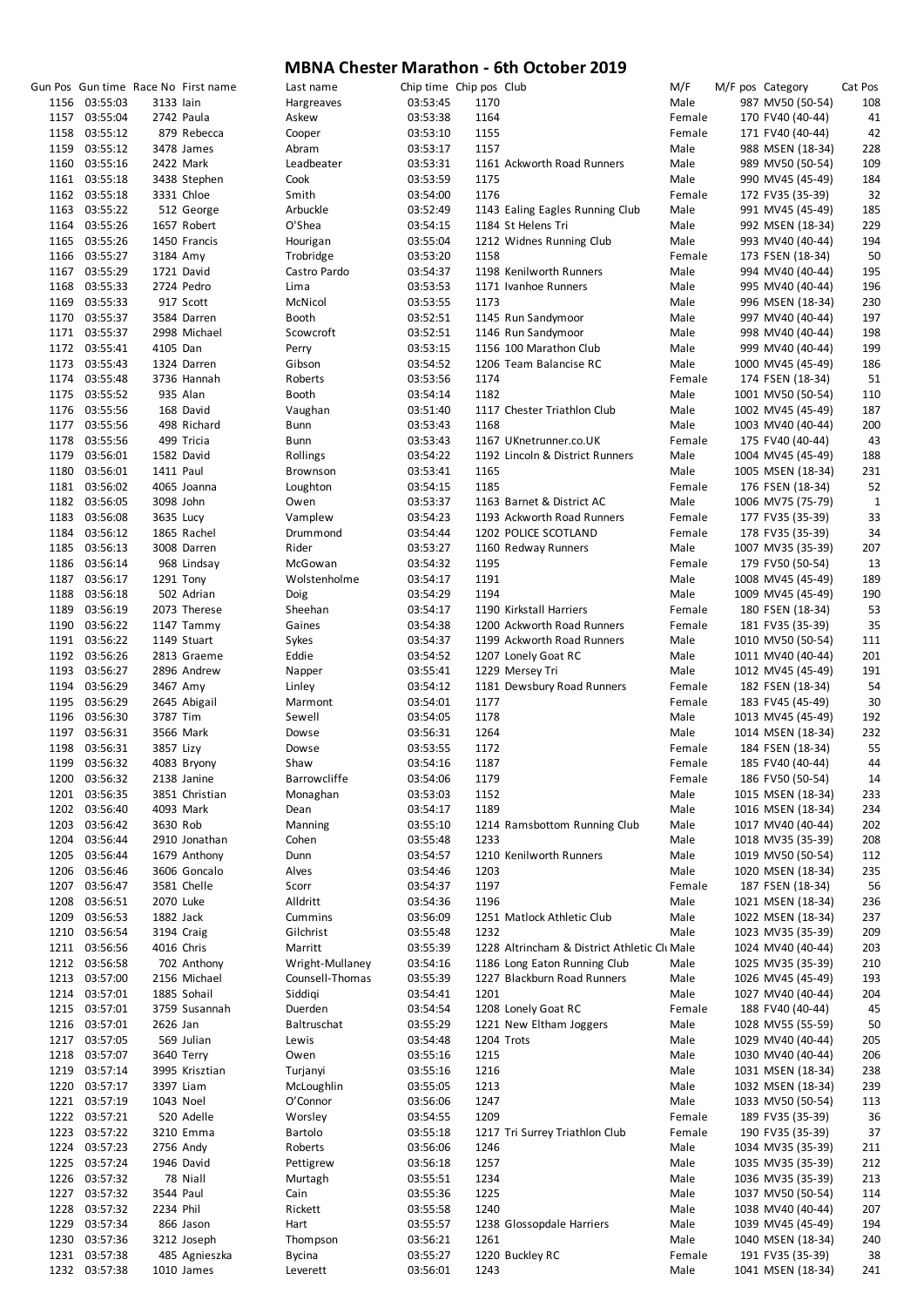|      |               |           | Gun Pos Gun time Race No First name | Last name          | Chip time Chip pos Club |      |                                              | M/F    | M/F pos Category  | Cat Pos |
|------|---------------|-----------|-------------------------------------|--------------------|-------------------------|------|----------------------------------------------|--------|-------------------|---------|
|      | 1233 03:57:39 |           | <b>506 Paul</b>                     | Ruscoe             | 03:55:34                |      | 1223 Telford Harriers                        | Male   | 1042 MV50 (50-54) | 115     |
|      | 1234 03:57:43 |           | 2732 Peter                          | Johnson            | 03:56:02                | 1244 |                                              | Male   | 1043 MV45 (45-49) | 195     |
|      | 1235 03:57:45 |           | 1643 Rebecca                        | Johnson            | 03:55:26                |      | 1219 Ealing Eagles Running Club              | Female | 192 FV45 (45-49)  | 31      |
|      | 1236 03:57:45 | 3661 Lee  |                                     | Allsop             | 03:57:02                | 1280 |                                              | Male   | 1044 MV35 (35-39) | 214     |
|      | 1237 03:57:46 |           | 1139 Graham                         | Parsons            | 03:55:00                | 1211 |                                              | Male   | 1045 MV50 (50-54) | 116     |
|      | 1238 03:57:51 |           | 709 Eddie                           | Murphy             | 03:55:52                |      | 1235 Kettering Town Harriers                 | Male   | 1046 MV55 (55-59) | 51      |
|      |               |           |                                     |                    |                         |      |                                              |        |                   |         |
|      | 1239 03:57:55 |           | 2298 Rache                          | Stone              | 03:56:12                | 1255 |                                              | Female | 193 FV40 (40-44)  | 46      |
|      | 1240 03:57:57 |           | 763 Tanya                           | Folliot            | 03:56:12                |      | 1254 Kenilworth Runners                      | Female | 194 FV40 (40-44)  | 47      |
|      | 1240 03:57:57 |           | 764 Chris                           | Tock               | 03:56:12                |      | 1253 Kenilworth Runners                      | Male   | 1047 MV40 (40-44) | 208     |
|      | 1242 03:57:58 |           | 3583 Martin                         | Stocks             | 03:56:05                | 1245 |                                              | Male   | 1048 MV55 (55-59) | 52      |
|      | 1243 03:57:59 | 2240 Lee  |                                     | Jervis             | 03:55:37                | 1226 |                                              | Male   | 1049 MSEN (18-34) | 242     |
|      | 1244 03:57:59 |           | 1176 Nathan                         | Limbach            | 03:56:10                | 1252 |                                              | Male   | 1050 MSEN (18-34) | 243     |
|      | 1245 03:58:01 |           | 785 Veronica                        | Singleton-Lawley   | 03:55:53                |      | 1236 Bedford Harriers AC                     | Female | 195 FV55 (55-59)  | 8       |
|      | 1246 03:58:01 |           | 2591 Matthew                        | Nash               | 03:56:42                | 1268 |                                              | Male   | 1051 MSEN (18-34) | 244     |
|      | 1247 03:58:03 |           | 834 Wig                             | Grace              | 03:55:45                | 1230 |                                              | Male   | 1052 MV60 (60-64) | 20      |
|      | 1248 03:58:04 | 570 Yizi  |                                     | Walls              | 03:56:41                |      | 1267 Shropshire Shufflers                    | Female | 196 FV35 (35-39)  | 39      |
|      | 1249 03:58:04 |           | 2810 Andy                           |                    | 03:55:31                | 1222 |                                              | Male   | 1053 MV40 (40-44) | 209     |
|      |               |           |                                     | Ronga              |                         |      |                                              |        |                   |         |
|      | 1250 03:58:05 |           | 3554 Andrew                         | Bowen              | 03:57:15                | 1288 |                                              | Male   | 1054 MV40 (40-44) | 210     |
|      | 1251 03:58:06 |           | 1267 Matthew                        | Edmonds            | 03:55:34                | 1224 |                                              | Male   | 1055 MSEN (18-34) | 245     |
|      | 1252 03:58:07 |           | 2255 Alastair                       | Cameron            | 03:54:49                |      | 1205 Redway Runners                          | Male   | 1056 MV35 (35-39) | 215     |
|      | 1253 03:58:07 |           | 994 Stuart                          | Gaylard-Rees       | 03:55:23                | 1218 |                                              | Male   | 1057 MV35 (35-39) | 216     |
|      | 1254 03:58:11 | 2406 Neil |                                     | Waite              | 03:55:47                | 1231 |                                              | Male   | 1058 MV35 (35-39) | 217     |
|      | 1254 03:58:11 |           | 562 Stephen                         | Pugh               | 03:56:19                | 1259 |                                              | Male   | 1058 MSEN (18-34) | 246     |
|      | 1256 03:58:12 |           | 1952 Chris                          | Salkeld            | 03:56:07                | 1248 |                                              | Male   | 1060 MV45 (45-49) | 196     |
|      | 1257 03:58:14 |           | 2333 Isaac                          | Arnold             | 03:55:58                | 1239 |                                              | Male   | 1061 MSEN (18-34) | 247     |
|      | 1258 03:58:17 |           | 616 Ged                             | Howard             | 03:56:08                | 1249 |                                              | Male   | 1062 MSEN (18-34) | 248     |
|      | 1259 03:58:20 |           | 900 Craig                           | Whiteley           | 03:57:43                |      | 1312 Rothwell Harriers & AC                  | Male   | 1063 MV55 (55-59) | 53      |
|      | 1260 03:58:22 |           |                                     |                    |                         |      |                                              |        |                   |         |
|      |               |           | 246 Paul                            | <b>Burns</b>       | 03:56:16                | 1256 |                                              | Male   | 1064 MV45 (45-49) | 197     |
|      | 1261 03:58:23 |           | 622 James                           | Clarke             | 03:56:00                |      | 1242 Chorley Athletic and Triathlon Cli Male |        | 1065 MSEN (18-34) | 249     |
|      | 1262 03:58:27 |           | 3785 Andrew                         | Dowdeswell         | 03:57:24                |      | 1296 Widnes Running Club                     | Male   | 1066 MSEN (18-34) | 250     |
|      | 1263 03:58:28 |           | 1973 Alexandra                      | Jakeman            | 03:56:48                | 1272 |                                              | Female | 197 FV35 (35-39)  | 40      |
|      | 1264 03:58:28 |           | 956 Gary                            | Prescott           | 03:56:08                | 1250 |                                              | Male   | 1067 MSEN (18-34) | 251     |
|      | 1265 03:58:28 | 3201 Paul |                                     | Chapple            | 03:56:19                | 1258 |                                              | Male   | 1068 MV40 (40-44) | 211     |
|      | 1266 03:58:29 |           | 1816 Emily                          | Dodds              | 03:54:17                |      | 1188 Ravens City of London Running C Female  |        | 198 FV40 (40-44)  | 48      |
|      | 1267 03:58:30 |           | 1488 Andy                           | Riley              | 03:56:47                | 1270 |                                              | Male   | 1069 MV40 (40-44) | 212     |
|      | 1268 03:58:30 | 1802 Lee  |                                     | Cryer              | 03:56:47                | 1271 |                                              | Male   | 1070 MV45 (45-49) | 198     |
|      | 1269 03:58:33 |           | 1361 Simon                          | Storey             | 03:57:19                |      | 1291 North East Marathon Club                | Male   | 1071 MV50 (50-54) | 117     |
|      | 1270 03:58:34 | 1315 Phil |                                     | Horner             | 03:55:56                |      |                                              | Male   |                   | 199     |
|      |               |           |                                     |                    |                         |      | 1237 Garstang Running Club                   |        | 1072 MV45 (45-49) |         |
|      | 1271 03:58:34 |           | 3221 Anna                           | Robinson           | 03:56:48                |      | 1273 Stone Master Marathoners                | Female | 199 FV45 (45-49)  | 32      |
|      | 1272 03:58:36 |           | 3392 Mark                           | Parker             | 03:56:37                |      | 1265 Northbrook Athletic Club                | Male   | 1073 MV40 (40-44) | 213     |
|      | 1273 03:58:36 |           | 3797 Gary                           | Shaw               | 03:56:41                | 1266 |                                              | Male   | 1074 MV50 (50-54) | 118     |
|      | 1274 03:58:37 | 2731 Tim  |                                     | O'Neill            | 03:57:14                | 1286 |                                              | Male   | 1075 MSEN (18-34) | 252     |
|      | 1275 03:58:38 | 2825 John |                                     | Griffin            | 03:57:13                | 1283 |                                              | Male   | 1076 MV60 (60-64) | 21      |
|      | 1276 03:58:41 | 3536 Tom  |                                     | Lagan              | 03:57:14                |      | 1285 Chester Road Runners                    | Male   | 1077 MV35 (35-39) | 218     |
|      | 1277 03:58:43 |           | 3303 Chris                          | Bainbridge         | 03:56:27                | 1263 |                                              | Male   | 1078 MV45 (45-49) | 200     |
|      | 1278 03:58:47 |           | 293 Patrick                         | Norris             | 03:56:20                |      | 1260 100 Marathon Club                       | Male   | 1079 MV50 (50-54) | 119     |
|      | 1279 03:58:54 |           | 350 Shaun                           | Chambers           | 03:57:39                |      | 1309 Salford Harriers & AC                   | Male   | 1080 MV50 (50-54) | 120     |
|      | 1280 03:58:54 |           | 3869 Peter                          | Gough              | 03:57:38                | 1306 |                                              | Male   | 1081 MV50 (50-54) | 121     |
|      |               |           |                                     |                    |                         |      |                                              |        |                   |         |
|      | 1280 03:58:54 |           | 2997 Craig                          | Banks              | 03:57:39                |      | 1310 Stockport Harriers & AC                 | Male   | 1081 MV40 (40-44) | 214     |
|      | 1282 03:58:54 |           | 424 Liam                            | Mellon             | 03:57:38                |      | 1307 Hyde Village Striders                   | Male   | 1083 MSEN (18-34) | 253     |
|      | 1283 03:58:55 | 3103 Carl |                                     | Pratt              | 03:56:00                | 1241 |                                              | Male   | 1084 MV35 (35-39) | 219     |
|      | 1284 03:58:55 |           | 503 Claire                          | <b>Bracegirdle</b> | 03:57:53                | 1325 |                                              | Female | 200 FV45 (45-49)  | 33      |
|      | 1285 03:58:56 |           | 3026 Chris                          | Hallsworth         | 03:57:24                | 1295 |                                              | Male   | 1085 MV40 (40-44) | 215     |
|      | 1286 03:58:59 |           | 3474 Mark                           | Graham             | 03:56:49                | 1274 |                                              | Male   | 1086 MV45 (45-49) | 201     |
|      | 1287 03:58:59 |           | 283 Mumtaz                          | Patel              | 03:56:22                |      | 1262 Burnden Road Runners                    | Female | 201 FV45 (45-49)  | 34      |
|      | 1288 03:59:07 | 3231 Zak  |                                     | Finnigan           | 03:58:07                | 1333 |                                              | Male   | 1087 MSEN (18-34) | 254     |
|      | 1289 03:59:10 |           | 3732 Dewi                           | Williams           | 03:57:17                | 1289 |                                              | Male   | 1088 MV45 (45-49) | 202     |
|      | 1290 03:59:10 |           | 2024 Heidi                          | Quigley            | 03:57:35                |      | 1302 Barnsley Athletic Club                  | Female | 202 FV40 (40-44)  | 49      |
|      |               |           |                                     |                    |                         |      |                                              |        |                   |         |
|      | 1291 03:59:14 |           | 4054 Mark                           | Arrowsmith         | 03:57:56                | 1329 |                                              | Male   | 1089 MV35 (35-39) | 220     |
|      | 1292 03:59:14 |           | 3181 Peter                          | Farnsworth         | 03:57:20                |      | 1293 chaselife                               | Male   | 1090 MV35 (35-39) | 221     |
|      | 1293 03:59:15 |           | 651 Adrian                          | Leigh              | 03:56:56                | 1278 |                                              | Male   | 1091 MV40 (40-44) | 216     |
|      | 1294 03:59:16 | 2034 lan  |                                     | Molyneux           | 03:56:54                | 1276 |                                              | Male   | 1092 MV55 (55-59) | 54      |
|      | 1295 03:59:17 |           | 4084 Peter                          | Robinson           | 03:57:52                | 1323 |                                              | Male   | 1093 MV60 (60-64) | 22      |
|      | 1296 03:59:20 |           | 3618 Andrew                         | Brownsword         | 03:57:10                |      | 1281 Newcastle Staffs AC                     | Male   | 1094 MV40 (40-44) | 217     |
|      | 1297 03:59:21 |           | 1339 Michael                        | <b>Barton</b>      | 03:59:13                | 1379 |                                              | Male   | 1095 MV35 (35-39) | 222     |
|      | 1298 03:59:21 |           | 3514 Helen                          | Bury               | 03:56:44                | 1269 |                                              | Female | 203 FV35 (35-39)  | 41      |
|      | 1299 03:59:21 | 1777 John |                                     | Naylor             | 03:58:36                |      | 1354 Red Rose Road Runners                   | Male   | 1096 MV35 (35-39) | 223     |
|      | 1300 03:59:22 |           | 1375 Robert                         |                    | 03:57:11                | 1282 |                                              | Male   | 1097 MV50 (50-54) | 122     |
|      |               |           |                                     | Skeggs             |                         |      |                                              |        |                   |         |
|      | 1301 03:59:23 | 1402 Ted  |                                     | Cockett            | 03:58:13                | 1339 |                                              | Male   | 1098 MSEN (18-34) | 255     |
|      | 1302 03:59:24 | 1401 Alex |                                     | Hoyle              | 03:58:14                | 1341 |                                              | Male   | 1099 MV35 (35-39) | 224     |
|      | 1303 03:59:27 |           | 2021 Laura                          | Dennis             | 03:57:25                |      | 1297 Arunners RC                             | Female | 204 FSEN (18-34)  | 57      |
|      | 1304 03:59:28 |           | 1169 Mike                           | Duncombe           | 03:57:15                |      | 1287 Altrincham & District Athletic Clu Male |        | 1100 MV60 (60-64) | 23      |
|      | 1305 03:59:29 |           | 912 Sandra                          | Griffiths          | 03:57:00                | 1279 |                                              | Female | 205 FV35 (35-39)  | 42      |
|      | 1306 03:59:33 |           | 3930 Chris                          | Lawson             | 03:57:43                | 1313 |                                              | Male   | 1101 MV45 (45-49) | 203     |
|      | 1307 03:59:34 |           | 423 Michael                         | Webb               | 03:57:30                |      | 1298 Telford Harriers                        | Male   | 1102 MV40 (40-44) | 218     |
|      | 1308 03:59:39 |           | 3970 Mark                           | Mills              | 03:57:20                | 1292 |                                              | Male   | 1103 MV45 (45-49) | 204     |
| 1309 | 03:59:39      |           | 3979 Isobelle                       | Morgan             | 03:57:46                |      | 1318 Bristol and West AC                     | Female | 206 FSEN (18-34)  | 58      |
|      |               |           |                                     |                    |                         |      |                                              |        |                   |         |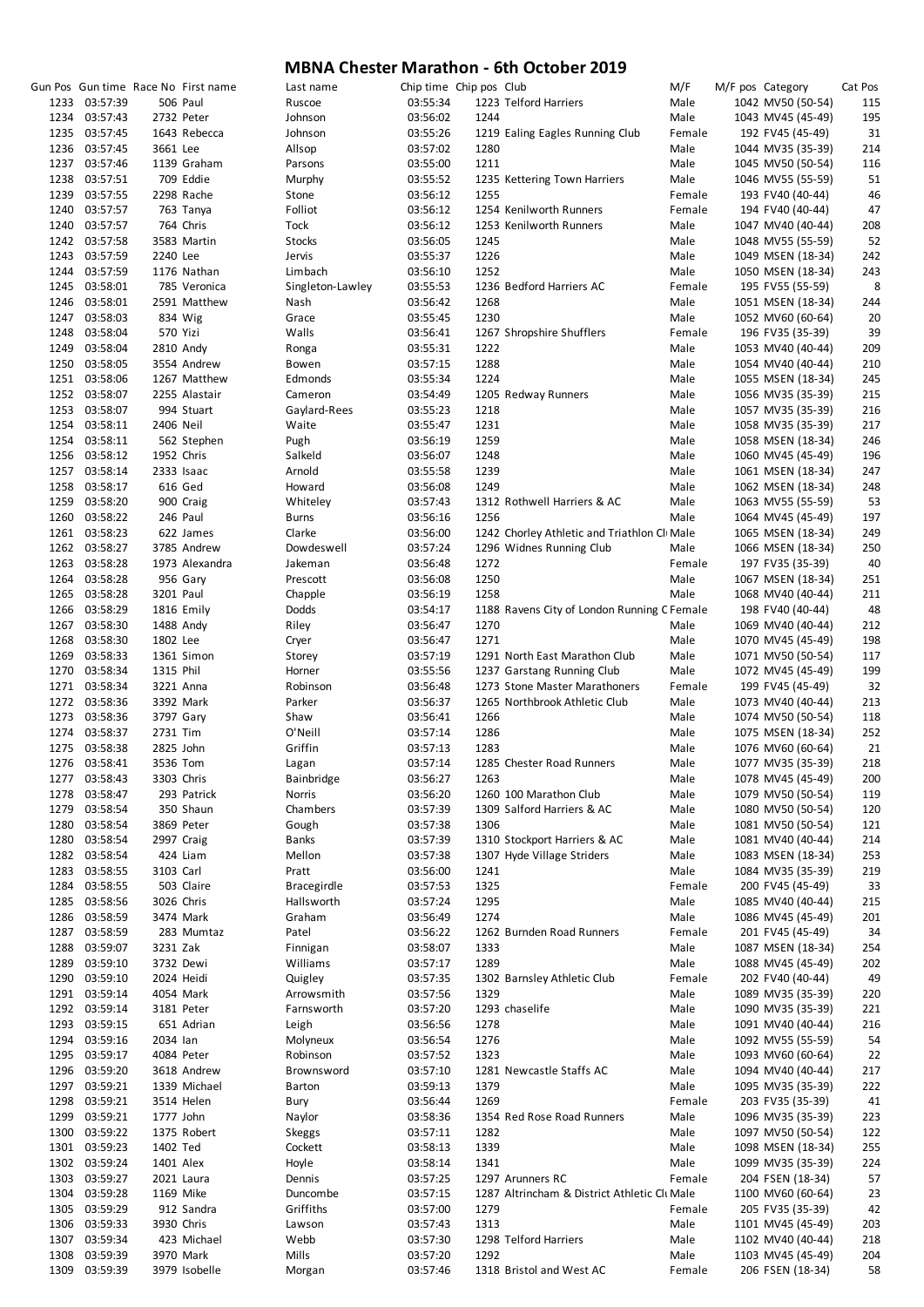|      |               |            | Gun Pos Gun time Race No First name | Last name       | Chip time Chip pos Club |      |                                  | M/F    | M/F pos Category  | Cat Pos        |
|------|---------------|------------|-------------------------------------|-----------------|-------------------------|------|----------------------------------|--------|-------------------|----------------|
|      | 1310 03:59:40 |            | 2101 Emily                          | Relton          | 03:57:46                |      | 1317 Guildford & Godalming AC    | Female | 207 FSEN (18-34)  | 59             |
|      | 1311 03:59:41 |            | 718 Marie                           | Carter          | 03:57:22                | 1294 |                                  | Female | 208 FV35 (35-39)  | 43             |
|      | 1312 03:59:42 |            | 2248 Elliot                         | <b>Bartlett</b> | 03:57:45                | 1315 |                                  | Male   | 1104 MSEN (18-34) | 256            |
|      | 1313 03:59:43 |            | 4107 Darren                         | Thompson        | 03:57:47                |      |                                  | Male   | 1105 MV50 (50-54) | 123            |
|      |               |            |                                     |                 |                         |      | 1320 Prestatyn RC                |        |                   |                |
|      | 1314 03:59:43 |            | 519 Adam                            | Romain          | 03:57:35                | 1301 |                                  | Male   | 1106 MV40 (40-44) | 219            |
|      | 1315 03:59:44 |            | 3145 Christopher                    | Jones           | 03:57:36                |      | 1304 Swansea Harriers            | Male   | 1107 MV45 (45-49) | 205            |
|      | 1316 03:59:44 |            | 1331 Gemma                          | Wheway          | 03:58:32                | 1352 |                                  | Female | 209 FSEN (18-34)  | 60             |
|      | 1317 03:59:49 |            | 618 Fraser                          | Munro           | 03:59:12                | 1378 |                                  | Male   | 1108 MV35 (35-39) | 225            |
|      | 1318 03:59:51 | 3085 lan   |                                     | Colwill         | 03:57:56                | 1328 |                                  | Male   | 1109 MV35 (35-39) | 226            |
|      | 1319 03:59:55 |            | 548 Kate                            | Waddicor        | 03:58:16                |      | 1344 Sheffield RC                | Female | 210 FV60 (60-64)  | $\overline{2}$ |
|      | 1320 03:59:55 |            | 402 Thomas Edward                   | Boden           | 03:58:51                |      | 1364 Stilton Striders            | Male   | 1110 MV35 (35-39) | 227            |
|      | 1321 03:59:55 |            | 308 Steven                          | Roberts         | 03:57:13                |      | 1284 North Wales Road Runners    | Male   | 1111 MV50 (50-54) | 124            |
|      | 1322 03:59:57 | 1900 Roy   |                                     | Pennington      | 03:58:08                | 1335 |                                  | Male   | 1112 MV50 (50-54) | 125            |
|      | 1323 03:59:58 |            | 438 Antony                          | Woodall         | 03:59:32                |      | 1387 West Cheshire Athletic Club | Male   | 1113 MV45 (45-49) | 206            |
|      | 1324 03:59:58 | 237 lan    |                                     | Mackay          | 03:58:18                |      | 1345 Chester Triathlon Club      | Male   | 1114 MV45 (45-49) | 207            |
|      |               |            |                                     |                 |                         |      |                                  |        |                   |                |
|      | 1325 03:59:59 |            | 1272 Jonathan                       | Parkhouse       | 03:57:38                | 1308 |                                  | Male   | 1115 MV45 (45-49) | 208            |
|      | 1326 03:59:59 |            | 2028 James                          | Attree          | 03:57:47                | 1319 |                                  | Male   | 1116 MSEN (18-34) | 257            |
|      | 1327 04:00:01 |            | 1982 Peter                          | Burford         | 03:58:58                |      | 1367 Peter Burford               | Male   | 1117 MV60 (60-64) | 24             |
| 1328 | 04:00:02      |            | 2151 Alastair                       | Gilchrist       | 03:58:12                |      | 1338 Mickleover Running Club     | Male   | 1118 MV45 (45-49) | 209            |
|      | 1329 04:00:08 | 1384 John  |                                     | Miles           | 03:57:31                | 1299 |                                  | Male   | 1119 MV40 (40-44) | 220            |
|      | 1330 04:00:08 |            | 2867 David                          | Mcstay          | 03:57:48                | 1321 |                                  | Male   | 1120 MSEN (18-34) | 258            |
|      | 1331 04:00:09 |            | 3862 Simon                          | Loten           | 03:58:26                | 1348 |                                  | Male   | 1121 MV45 (45-49) | 210            |
|      | 1332 04:00:10 | 2288 Mike  |                                     | Hewitt-Symonds  | 03:57:55                | 1327 |                                  | Male   | 1122 MV55 (55-59) | 55             |
|      | 1333 04:00:10 | 3470 Sam   |                                     | Baker           | 03:57:37                | 1305 |                                  | Male   | 1123 MSEN (18-34) | 259            |
|      | 1334 04:00:16 |            | 3227 Brian                          | Orme            | 03:58:00                | 1331 |                                  | Male   | 1124 MSEN (18-34) | 260            |
|      | 1335 04:00:17 |            | 2838 Richard                        |                 |                         | 1351 |                                  | Male   |                   |                |
|      |               |            |                                     | Guest           | 03:58:30                |      |                                  |        | 1125 MV65 (65-59) | $\overline{2}$ |
|      | 1336 04:00:20 |            | 1688 Jonathan                       | Fisher          | 03:57:35                | 1303 |                                  | Male   | 1126 MV35 (35-39) | 228            |
|      | 1337 04:00:21 |            | 4014 Mark                           | Taylor          | 03:58:30                |      | 1350 Darwen Dashers RC           | Male   | 1127 MV40 (40-44) | 221            |
|      | 1338 04:00:22 |            | 1872 Lewis                          | McAfee          | 03:57:46                |      | 1316 Lytham St Annes RR Club     | Male   | 1128 MV35 (35-39) | 229            |
|      | 1339 04:00:23 |            | 1827 Daniel                         | Plant           | 03:57:57                |      | 1330 Lonely Goat RC              | Male   | 1129 MV35 (35-39) | 230            |
| 1340 | 04:00:24      | 2386 Jack  |                                     | Bozson          | 03:57:53                | 1326 |                                  | Male   | 1130 MSEN (18-34) | 261            |
|      | 1341 04:00:25 | 3512 Paul  |                                     | Brown           | 03:58:44                |      | 1357 Liverpool Running Club      | Male   | 1131 MV40 (40-44) | 222            |
|      | 1342 04:00:26 |            | 1001 Emma                           | Beal            | 03:58:56                |      | 1366 Steel City Striders RC      | Female | 211 FV35 (35-39)  | 44             |
|      | 1343 04:00:27 | 1229 Ben   |                                     | Parkin          | 03:57:44                | 1314 |                                  | Male   | 1132 MV35 (35-39) | 231            |
|      | 1344 04:00:28 | 2205 lan   |                                     | Murray          | 03:58:09                | 1336 |                                  | Male   | 1133 MSEN (18-34) | 262            |
|      | 1345 04:00:30 |            | 3425 Charlie                        | Croasdale       | 03:59:11                | 1377 |                                  | Male   | 1134 MSEN (18-34) | 263            |
|      |               |            |                                     |                 |                         |      |                                  |        |                   |                |
|      | 1346 04:00:30 |            | 3784 Simon                          | Woodfield       | 03:56:49                | 1275 |                                  | Male   | 1135 MV45 (45-49) | 211            |
|      | 1347 04:00:31 |            | 3685 Richard                        | Freeman         | 03:58:11                | 1337 |                                  | Male   | 1136 MV55 (55-59) | 56             |
| 1348 | 04:00:32      | 1138 Jilly |                                     | Patel           | 03:57:41                |      | 1311 Ware Joggers                | Female | 212 FV50 (50-54)  | 15             |
|      | 1349 04:00:32 | 3842 Neil  |                                     | Rowley          | 03:58:48                | 1361 |                                  | Male   | 1137 MV40 (40-44) | 223            |
|      | 1350 04:00:33 |            | 258 Steve                           | May             | 03:58:08                |      | 1334 100 Marathon Club           | Male   | 1138 MV50 (50-54) | 126            |
|      | 1351 04:00:34 |            | 3028 Angela                         | Letman          | 03:58:13                |      | 1340 Ellesmere Port RC           | Female | 213 FV50 (50-54)  | 16             |
|      | 1352 04:00:36 |            | 538 Adrian                          | Foster          | 03:58:21                | 1346 |                                  | Male   | 1139 MV35 (35-39) | 232            |
|      | 1353 04:00:37 |            | 1133 Arwel                          | Jones           | 03:58:27                | 1349 |                                  | Male   | 1140 MV35 (35-39) | 233            |
| 1354 | 04:00:41      |            | 3451 James                          | Layton          | 03:58:45                | 1358 |                                  | Male   | 1141 MSEN (18-34) | 264            |
| 1355 | 04:00:43      | 3297 lan   |                                     | Ogden           | 03:59:44                |      | 1403 Spenborough & Dist AC       | Male   | 1142 MV45 (45-49) | 212            |
| 1356 | 04:00:44      | 855 Ian    |                                     | Jones           | 03:59:01                | 1370 |                                  | Male   | 1143 MV40 (40-44) | 224            |
|      |               |            |                                     |                 |                         |      |                                  |        |                   |                |
|      | 1357 04:00:46 |            | 224 Christopher                     | Caufield        | 03:58:45                | 1359 |                                  | Male   | 1144 MV35 (35-39) | 234            |
| 1358 | 04:00:47      |            | 869 Alison                          | Smyth           | 03:56:54                | 1277 |                                  | Female | 214 FV35 (35-39)  | 45             |
| 1359 | 04:00:50      |            | 754 Robert                          | Mossop          | 03:58:34                |      | 1353 Buckley RC                  | Male   | 1145 MV70 (70-74) | $\overline{2}$ |
| 1360 | 04:00:53      | 2042 Lisa  |                                     | Downie          | 03:58:15                | 1342 |                                  | Female | 215 FV40 (40-44)  | 50             |
| 1361 | 04:00:54      |            | 1599 Andrew                         | Coates          | 03:59:52                | 1410 |                                  | Male   | 1146 MSEN (18-34) | 265            |
|      | 1362 04:00:55 |            | 2307 Christopher                    | Collins         | 03:58:43                | 1356 |                                  | Male   | 1147 MSEN (18-34) | 266            |
| 1363 | 04:00:56      |            | 1868 Steven                         | Laurie          | 04:00:25                |      | 1442 POLICE SCOTLAND             | Male   | 1148 MV45 (45-49) | 213            |
| 1364 | 04:00:57      |            | 1542 Aaron                          | Laws            | 03:59:10                | 1374 |                                  | Male   | 1149 MSEN (18-34) | 267            |
| 1365 | 04:00:57      |            | 4035 Sydney                         | Worthington     | 03:59:33                | 1388 |                                  | Male   | 1150 MSEN (18-34) | 268            |
| 1366 | 04:01:00      |            | 2837 Marc                           | Essex           | 03:59:10                |      | 1373 Mickleover Running Club     | Male   | 1151 MV40 (40-44) | 225            |
|      |               |            |                                     |                 |                         |      | 1322 Newcastle Staffs AC         |        |                   | 46             |
|      | 1367 04:01:03 |            | 2212 Sarah                          | Hibbitts        | 03:57:50                |      |                                  | Female | 216 FV35 (35-39)  |                |
| 1368 | 04:01:05      | 1631 Paul  |                                     | Winstanley      | 03:58:24                | 1347 |                                  | Male   | 1152 MV40 (40-44) | 226            |
| 1369 | 04:01:06      | 3052 Rob   |                                     | McMurdo         | 04:00:02                | 1418 |                                  | Male   | 1153 MSEN (18-34) | 269            |
| 1370 | 04:01:07      |            | 1062 Emma                           | Stephens        | 03:59:41                |      | 1394 Bodmin Road Runners         | Female | 217 FSEN (18-34)  | 61             |
|      | 1371 04:01:08 |            | 1784 Mark                           | Gallagher       | 03:59:28                |      | 1385 West Cheshire Athletic Club | Male   | 1154 MV35 (35-39) | 235            |
|      | 1372 04:01:08 |            | 2899 Mark                           | Jones           | 03:59:04                | 1371 |                                  | Male   | 1155 MV35 (35-39) | 236            |
| 1373 | 04:01:09      |            | 2687 Natalie                        | Anders          | 03:58:46                | 1360 |                                  | Female | 218 FSEN (18-34)  | 62             |
|      | 1374 04:01:11 |            | 400 Ryan                            | Fulford         | 03:59:15                | 1381 |                                  | Male   | 1156 MV45 (45-49) | 214            |
|      | 1375 04:01:12 |            | 3792 Robert                         | Doloughan       | 03:59:45                | 1404 |                                  | Male   | 1157 MV35 (35-39) | 237            |
|      | 1376 04:01:12 |            | 3531 Stephen                        | Bailey          | 04:00:35                | 1446 |                                  | Male   | 1158 MV50 (50-54) | 127            |
|      | 1377 04:01:13 | 3143 Jon   |                                     | Bradshaw        | 03:58:59                | 1368 |                                  | Male   | 1159 MV40 (40-44) |                |
|      |               |            |                                     |                 |                         |      |                                  |        |                   | 227            |
| 1378 | 04:01:13      |            | 726 Wieslaw                         | Drozdziel       | 03:59:51                | 1407 |                                  | Male   | 1160 MV45 (45-49) | 215            |
| 1379 | 04:01:14      |            | 3165 Matt                           | Simpson         | 03:59:37                | 1391 |                                  | Male   | 1161 MV40 (40-44) | 228            |
| 1380 | 04:01:14      | 3144 Sam   |                                     | Bradshaw        | 03:59:00                | 1369 |                                  | Female | 219 FV35 (35-39)  | 47             |
|      | 1381 04:01:17 | 4025 Paul  |                                     | Turner          | 03:58:16                | 1343 |                                  | Male   | 1162 MV45 (45-49) | 216            |
|      | 1382 04:01:19 |            | 116 Gary                            | Wood            | 03:59:10                |      | 1375 Cirencester AC              | Male   | 1163 MV45 (45-49) | 217            |
| 1383 | 04:01:23      | 2192 Brad  |                                     | Stoker          | 03:59:54                |      | 1412 Leven Valley AC             | Male   | 1164 MV45 (45-49) | 218            |
| 1384 | 04:01:26      |            | 2270 Jason                          | George          | 03:57:18                |      | 1290 Stockport Harriers & AC     | Male   | 1165 MV45 (45-49) | 219            |
| 1385 | 04:01:28      |            | 1638 Matt                           | <b>Belford</b>  | 03:58:04                |      | 1332 Sandbach Striders           | Male   | 1166 MV40 (40-44) | 229            |
| 1386 | 04:01:28      |            | 3624 Carolina                       | McFadyen        | 03:59:14                | 1380 |                                  | Female | 220 FV45 (45-49)  | 35             |
|      |               |            |                                     |                 |                         |      |                                  |        |                   |                |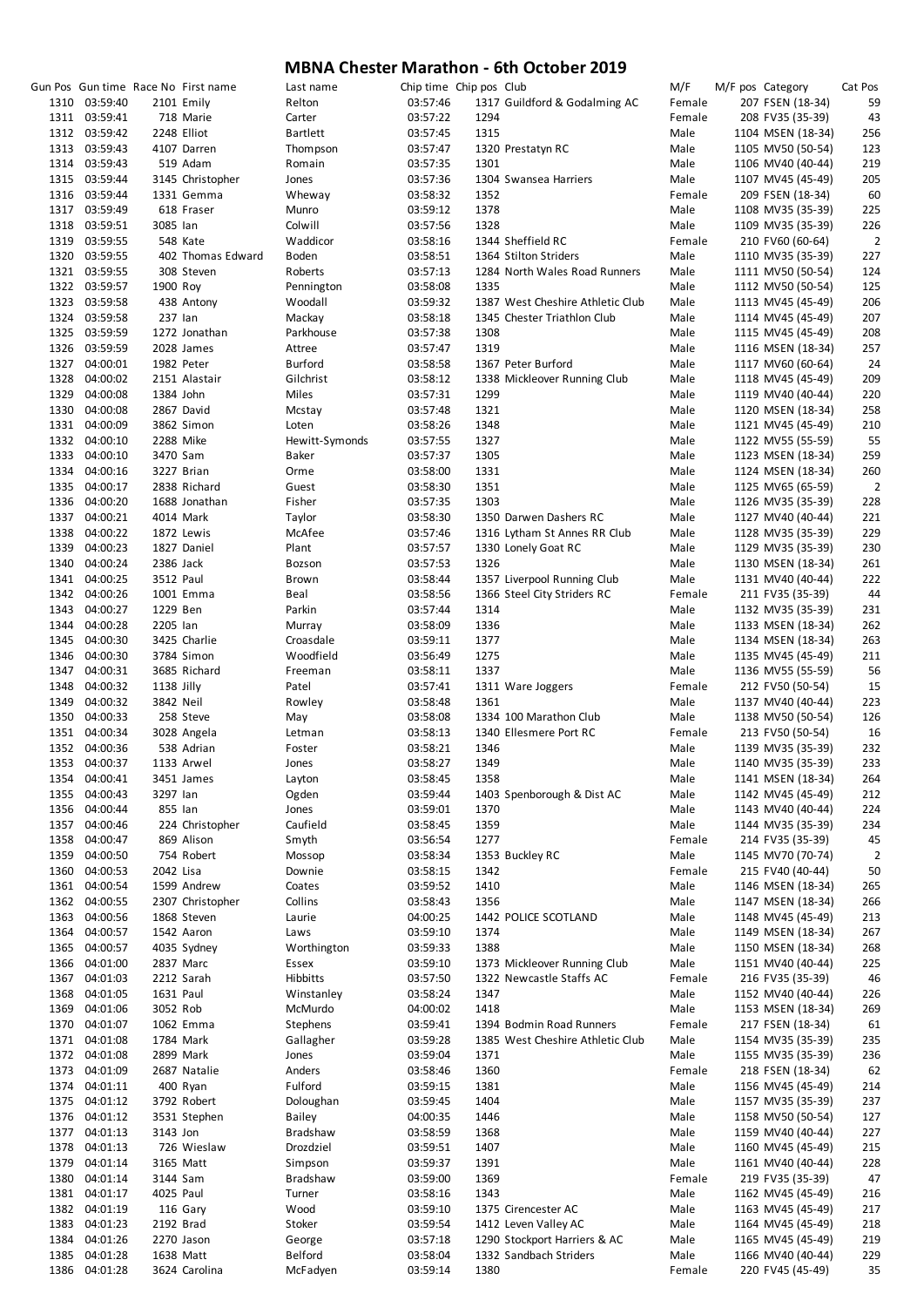|               |           | Gun Pos Gun time Race No First name | Last name      | Chip time Chip pos Club |           |                                           | M/F    | M/F pos Category  | Cat Pos |
|---------------|-----------|-------------------------------------|----------------|-------------------------|-----------|-------------------------------------------|--------|-------------------|---------|
| 1387 04:01:29 |           | 840 Paul                            | Burchell       | 03:58:51                |           | 1363 Long Eaton Running Club              | Male   | 1167 MV60 (60-64) | 25      |
| 1388 04:01:30 |           | 94 Robert                           | Helm           | 03:59:52                | 1409      |                                           | Male   | 1168 MV60 (60-64) | 26      |
| 1389 04:01:30 |           | 3354 Mike                           | Roberts        | 03:59:09                | 1372      |                                           | Male   | 1169 MV45 (45-49) | 220     |
| 1390 04:01:32 |           | 3063 Samantha                       | Slater         | 03:59:59                |           | 1416 Lonely Goat RC                       | Female | 221 FV45 (45-49)  | 36      |
| 1391 04:01:34 |           | 2504 Lucinda                        | <b>Birtles</b> | 03:59:36                | 1390      |                                           | Female | 222 FSEN (18-34)  | 63      |
|               |           |                                     |                |                         |           |                                           |        |                   |         |
| 1392 04:01:35 |           | 609 Tim                             | <b>Bullock</b> | 03:59:17                | 1382      |                                           | Male   | 1170 MV40 (40-44) | 230     |
| 1393 04:01:37 |           | 2832 Stuart                         | Culverhouse    | 03:58:55                |           | 1365 North Wales Road Runners             | Male   | 1171 MV45 (45-49) | 221     |
| 1394 04:01:38 |           | 2547 Bruce                          | Pittman        | 03:57:34                |           | 1300 Mere runners                         | Male   | 1172 MV40 (40-44) | 231     |
| 1395 04:01:39 | 3105 lan  |                                     | Upton          | 03:59:26                | 1383      |                                           | Male   | 1173 MV50 (50-54) | 128     |
| 1396 04:01:39 |           | 2481 Russel                         | Turner         | 03:58:48                |           | 1362 Derwent Runners (Derby)              | Male   | 1174 MV35 (35-39) | 238     |
| 1397 04:01:39 |           | 3401 Tommy                          | Short          | 03:59:58                | 1415      |                                           | Male   | 1175 MSEN (18-34) | 270     |
| 1397 04:01:39 | 2886 Ben  |                                     | Kerr-Shaw      | 04:00:13                | 1426      |                                           | Male   | 1175 MV35 (35-39) | 239     |
| 1399 04:01:40 |           | 567 Tim                             | Howard         | 03:59:44                | 1402      |                                           | Male   | 1177 MV35 (35-39) | 240     |
| 1399 04:01:40 | 2168 Bob  |                                     | Pritchard      | 04:00:00                |           | 1417 The BDC                              | Male   | 1177 MV35 (35-39) | 240     |
| 1401 04:01:40 |           | 2570 Ryan                           | Grainger       | 03:57:53                | 1324      |                                           | Male   | 1179 MSEN (18-34) | 271     |
|               |           |                                     |                |                         |           |                                           | Female |                   |         |
| 1402 04:01:44 | 3530 Lisa |                                     | Murphy         | 04:00:34                |           | 1445 Kings Heath RC - The Lions           |        | 223 FV50 (50-54)  | 17      |
| 1403 04:01:44 |           | 2006 Edge                           | Watchorn       | 03:59:52                | 1408      |                                           | Female | 224 FV40 (40-44)  | 51      |
| 1404 04:01:45 |           | 206 Bhavna                          | Mistry         | 03:59:53                |           | 1411 Kirkby Milers AC                     | Female | 225 FV45 (45-49)  | 37      |
| 1405 04:01:47 |           | 1341 Samantha                       | Jackson        | 04:00:11                |           | 1424 St Theresa's A.C.                    | Female | 226 FV35 (35-39)  | 48      |
| 1406 04:01:50 |           | 864 Nusara                          | Lloyd          | 04:00:22                | 1436      |                                           | Female | 227 FV40 (40-44)  | 52      |
| 1407 04:01:50 |           | 1701 Charlotte                      | Ford           | 03:59:39                | 1393      |                                           | Female | 228 FV35 (35-39)  | 49      |
| 1408 04:01:51 | 2778 Tim  |                                     | Howell         | 04:00:08                | 1422      |                                           | Male   | 1180 MV50 (50-54) | 129     |
| 1409 04:01:52 |           | 1785 Barry                          | O'Connor       | 03:59:42                |           | 1396 Ware Joggers                         | Male   | 1181 MV35 (35-39) | 242     |
| 1410 04:01:53 |           | 4090 Peter                          | Moville        | 03:59:43                |           | 1399 St Helens Striders                   | Male   | 1182 MV60 (60-64) | 27      |
| 1411 04:01:54 |           | 98 Caroline                         | Vaughan        | 03:59:41                |           | 1394 Vegan Runners UK                     | Female | 229 FV40 (40-44)  | 53      |
| 1412 04:01:56 |           | 1325 Michael                        |                |                         | 1397      |                                           |        |                   |         |
|               |           |                                     | Vaughan        | 03:59:42                |           |                                           | Male   | 1183 MV40 (40-44) | 232     |
| 1413 04:01:56 |           | 777 Simon                           | Gore           | 03:59:51                |           | 1406 Belper Harriers                      | Male   | 1184 MV45 (45-49) | 222     |
| 1414 04:01:57 |           | 3860 Craig                          | Mitchley       | 04:01:14                | 1458      |                                           | Male   | 1185 MV35 (35-39) | 243     |
| 1415 04:01:58 |           | 2628 Amey                           | Davies         | 03:59:38                | 1392      |                                           | Female | 230 FV35 (35-39)  | 50      |
| 1416 04:01:58 |           | 2460 Felicity                       | Nelson         | 03:59:44                | 1401      |                                           | Female | 231 FSEN (18-34)  | 64      |
| 1417 04:01:59 | 2879 John |                                     | Berry          | 03:59:46                | 1405      |                                           | Male   | 1186 MV50 (50-54) | 130     |
| 1418 04:02:04 |           | 3124 Lindsay                        | Murphy         | 04:00:21                | 1435      |                                           | Female | 232 FSEN (18-34)  | 65      |
| 1419 04:02:05 | 3677 Tim  |                                     | Price          | 04:00:22                | 1437      |                                           | Male   | 1187 MSEN (18-34) | 272     |
| 1420 04:02:06 |           | 1089 Mark                           | Hastings       | 04:00:19                | 1431      |                                           | Male   | 1188 MSEN (18-34) | 273     |
| 1421 04:02:06 |           | 1090 Kevin                          | McHugh         | 04:00:19                | 1433      |                                           | Male   | 1189 MV45 (45-49) | 223     |
| 1422 04:02:06 | 3476 Zoe  |                                     | Hall           | 03:58:36                | 1355      |                                           | Female | 233 FV35 (35-39)  | 51      |
|               |           |                                     |                |                         |           |                                           |        |                   |         |
| 1423 04:02:07 |           | 981 Jonathan                        | Tinsley        | 03:59:28                | 1386      |                                           | Male   | 1190 MV45 (45-49) | 224     |
| 1424 04:02:08 |           | 3109 Matthew                        | O'Sullivan     | 03:59:43                | 1398      |                                           | Male   | 1191 MV35 (35-39) | 244     |
| 1425 04:02:12 | 3031 lan  |                                     | Davis          | 04:00:17                | 1429      |                                           | Male   | 1192 MV35 (35-39) | 245     |
| 1426 04:02:13 |           | 371 Gus                             | Erlandson      | 04:00:08                |           | 1423 Telford Harriers                     | Male   | 1193 MV60 (60-64) | 28      |
| 1427 04:02:14 |           | 3032 Robert                         | Green          | 04:00:19                | 1432      |                                           | Male   | 1194 MV35 (35-39) | 246     |
| 1428 04:02:16 |           | 1046 James                          | Manford        | 04:00:53                | 1450      |                                           | Male   | 1195 MSEN (18-34) | 274     |
| 1429 04:02:18 |           | 281 Paul                            | Lewtey         | 04:00:33                |           | 1444 Deestriders R.C.                     | Male   | 1196 MV40 (40-44) | 233     |
| 1430 04:02:18 |           | 2835 Amanda                         | Lee            | 04:00:25                |           | 1443 Kirkby Milers AC                     | Female | 234 FV45 (45-49)  | 38      |
| 1431 04:02:18 | 44 Jon    |                                     | Evans          | 04:00:06                |           | 1420 North Wales Road Runners             | Male   | 1197 MV50 (50-54) | 131     |
| 1432 04:02:20 | 4051 Karl |                                     | Shirley        | 04:00:40                |           | 1448 Harborough AC                        | Male   | 1198 MV50 (50-54) | 132     |
|               |           |                                     |                |                         |           |                                           |        | 1199 MV35 (35-39) |         |
| 1433 04:02:20 |           | 3650 Alasdair                       | Harper         | 04:00:39                | 1447      |                                           | Male   |                   | 247     |
| 1434 04:02:20 |           | 4004 Chris                          | Saul           | 04:00:18                | 1430      |                                           | Male   | 1200 MV65 (65-59) | 3       |
| 1435 04:02:21 |           | 2634 James                          | Aylett         | 04:00:23                | 1440      |                                           | Male   | 1201 MV40 (40-44) | 234     |
| 1436 04:02:21 |           | 3557 Andrew                         | Hunt           | 04:00:14                | 1427      |                                           | Male   | 1202 MV35 (35-39) | 248     |
| 1437 04:02:21 |           | 43 Duane                            | Roberts        | 04:00:11                | 1425      |                                           | Male   | 1203 MV55 (55-59) | 57      |
| 1438 04:02:22 | 2609 Sam  |                                     | Entwistle      | 04:00:04                | 1419      |                                           | Male   | 1204 MSEN (18-34) | 275     |
| 1439 04:02:22 | 2136 Sam  |                                     | Ward           | 04:00:23                |           | 1441 Sphinx AC                            | Male   | 1205 MSEN (18-34) | 276     |
| 1440 04:02:23 |           | 2995 Roberto                        | Nerici         | 03:59:35                |           | 1389 Fetch Everyone                       | Male   | 1206 MV45 (45-49) | 225     |
| 1441 04:02:24 |           | 1421 Robert                         | Baker          | 04:00:07                |           | 1421 South Cheshire Harriers              | Male   | 1207 MV40 (40-44) | 235     |
| 1442 04:02:25 | 1576 Jo   |                                     | Paul           | 04:00:22                | 1438      |                                           | Female | 235 FV45 (45-49)  | 39      |
| 1443 04:02:26 | 2644 Alex |                                     |                |                         | 1414      |                                           | Female |                   |         |
|               |           |                                     | Mayor          | 03:59:57                |           |                                           |        | 236 FV35 (35-39)  | 52      |
| 1444 04:02:26 |           | 1466 Mathew                         | Shelley        | 03:59:26                | 1383      |                                           | Male   | 1208 MSEN (18-34) | 277     |
| 1445 04:02:32 |           | 3656 Suzanne                        | Harrison       | 03:59:43                |           | 1400 South Cheshire Harriers              | Female | 237 FV55 (55-59)  | 9       |
| 1446 04:02:33 |           | 45 David                            | Fawkner        | 04:00:23                |           | 1439 Massey Ferguson RC                   | Male   | 1209 MV45 (45-49) | 226     |
| 1447 04:02:35 |           | 2695 Mike                           | Cox            | 04:01:19                |           | 1459 Spa Striders                         | Male   | 1210 MV55 (55-59) | 58      |
| 1448 04:02:38 |           | 3524 Janet                          | Lawn           | 03:59:11                |           | 1376 Smalley Road Runners                 | Female | 238 FV50 (50-54)  | 18      |
| 1449 04:02:46 |           | 525 Tracie                          | Trueman        | 04:01:55                |           | 1466 Lawley Running Club                  | Female | 239 FV50 (50-54)  | 19      |
| 1450 04:02:47 |           | 811 Richard                         | Clarke         | 04:01:02                |           | 1453 Kenilworth Runners                   | Male   | 1211 MV35 (35-39) | 249     |
| 1451 04:02:50 |           | 186 James                           | Brooker        | 04:02:15                |           | 1474 Southport Waterloo AC                | Male   | 1212 MV40 (40-44) | 236     |
| 1452 04:02:54 |           | 315 Jackie                          | Oakes          | 04:00:17                |           | 1428 Burnden Road Runners                 | Female | 240 FV45 (45-49)  | 40      |
|               |           |                                     |                |                         |           |                                           |        |                   |         |
| 1453 04:03:03 |           | 3459 Victor                         | Thomson        | 04:02:03                |           | 1471 Rising Brook Runners                 | Male   | 1213 MV45 (45-49) | 227     |
| 1454 04:03:08 |           | 3571 Niall                          | McDonnell      | 04:01:36                | 1463      |                                           | Male   | 1214 MSEN (18-34) | 278     |
| 1455 04:03:11 |           | 3455 Claire                         | Goult          | 04:01:24                |           | 1461 Kenilworth Runners                   | Female | 241 FV40 (40-44)  | 54      |
| 1456 04:03:14 | 1020 Jon  |                                     | Armour         | 03:59:57                | 1413      |                                           | Male   | 1215 MV50 (50-54) | 133     |
| 1457 04:03:18 |           | 909 Karen                           | Frissen        | 04:00:58                |           | 1452 Torbay aac                           | Female | 242 FV55 (55-59)  | 10      |
| 1458 04:03:19 |           | 1111 Matthew                        | Hackett        | 04:01:59                | 1469      |                                           | Male   | 1216 MSEN (18-34) | 279     |
| 1459 04:03:21 |           | 4032 Elliot                         | Richardson     | 04:00:20                | 1434 none |                                           | Male   | 1217 MSEN (18-34) | 280     |
| 1460 04:03:21 |           | 2927 Charlotte                      | Smith          | 04:01:29                |           | 1462 Kirkby Milers AC                     | Female | 243 FV35 (35-39)  | 53      |
| 1461 04:03:25 |           | 1081 Michael                        | Hocking        | 04:00:45                | 1449      |                                           | Male   | 1218 MSEN (18-34) | 281     |
| 1462 04:03:34 |           | 893 Gary                            | Firth          | 04:01:02                |           | 1454 Astley & Tyldesley Road Runners Male |        | 1219 MV45 (45-49) | 228     |
|               |           |                                     |                |                         |           |                                           |        |                   |         |
| 1463 04:03:36 |           | 393 Jonas                           | Tattersall     | 04:01:44                | 1465      |                                           | Male   | 1220 MSEN (18-34) | 282     |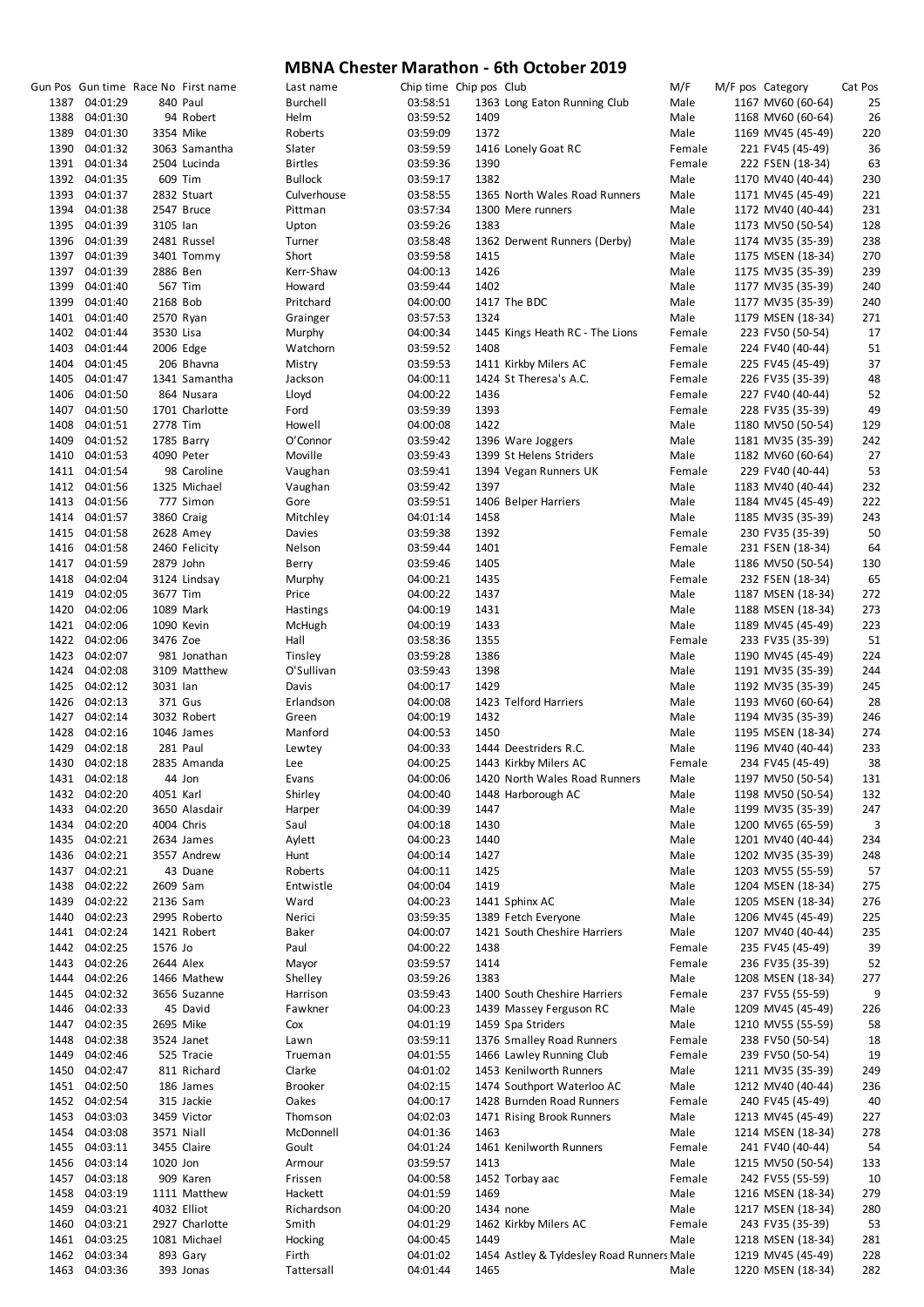|      |                                |           | Gun Pos Gun time Race No First name | Last name           | Chip time Chip pos Club |      |                                           | M/F    | M/F pos Category  | Cat Pos |
|------|--------------------------------|-----------|-------------------------------------|---------------------|-------------------------|------|-------------------------------------------|--------|-------------------|---------|
|      | 1464 04:03:42                  |           | 1538 Mark                           | Garner              | 04:02:14                |      | 1473 Radcliffe ac                         | Male   | 1221 MV45 (45-49) | 229     |
|      | 1465 04:03:45                  |           | 916 Finn                            | Brassington-Edwards | 04:00:57                |      | 1451 Derwent Runners (Derby)              | Male   | 1222 MSEN (18-34) | 283     |
|      | 1466 04:03:48                  | $114$ lan |                                     | Warrell             | 04:02:13                | 1472 |                                           | Male   | 1223 MV55 (55-59) | 59      |
|      | 1467 04:03:51                  |           | 326 Will                            | <b>Bardin</b>       | 04:01:22                |      | 1460 St Helens Tri                        | Male   | 1224 MV40 (40-44) | 237     |
|      | 1468 04:03:57                  |           | 640 Hazel                           | <b>Brennan</b>      | 04:02:30                |      | 1476 Knowsley Harriers                    | Female | 244 FV40 (40-44)  | 55      |
|      | 1469 04:04:01                  |           | 3114 Dave                           | Edwards             | 04:01:06                | 1456 |                                           | Male   | 1225 MV50 (50-54) | 134     |
|      | 1470 04:04:04                  |           | 2665 Marc                           | Taylor              | 04:01:56                | 1467 |                                           | Male   | 1226 MV40 (40-44) | 238     |
|      | 1471 04:04:04                  | 2662 Dan  |                                     | Allen               | 04:01:56                | 1468 |                                           | Male   | 1227 MV40 (40-44) | 239     |
|      | 1472 04:04:07                  |           | 3007 Anthony                        | Johnson             | 04:02:54                |      | 1481 Glossopdale Harriers                 | Male   | 1228 MV50 (50-54) | 135     |
|      | 1473 04:04:09                  |           | 1051 George                         | Jackson             | 04:02:34                | 1477 |                                           | Male   | 1229 MSEN (18-34) | 284     |
|      | 1474 04:04:16                  |           | 634 David                           | Nixon               | 04:01:02                | 1455 |                                           | Male   | 1230 MV50 (50-54) | 136     |
|      | 1475 04:04:20                  |           | 753 Shaun                           | <b>Burgess</b>      | 04:02:50                |      | 1479 Whitchurch Whippets                  | Male   | 1231 MV50 (50-54) | 137     |
|      | 1476 04:04:24                  |           | 1607 Hannah                         | West                | 04:01:07                | 1457 |                                           | Female | 245 FV35 (35-39)  | 54      |
|      | 1477 04:04:25                  |           | 1054 Scott                          | Kellard             | 04:01:41                | 1464 |                                           | Male   | 1232 MSEN (18-34) | 285     |
|      | 1478 04:04:26                  |           | 828 Andrew                          | Thomas              | 04:03:01                | 1485 |                                           | Male   | 1233 MV50 (50-54) | 138     |
|      | 1479 04:04:38                  |           | 1480 Christopher                    | Lyon-Dalberg-Acton  | 04:03:04                | 1487 |                                           | Male   | 1234 MV40 (40-44) | 240     |
|      | 1480 04:04:39                  |           | 140 Stephen                         | Cole                | 04:03:25                |      | 1489 Stockport Harriers & AC              | Male   | 1235 MV45 (45-49) | 230     |
|      | 1481 04:04:46                  |           | 1855 Aoifinn                        | Devitt              | 04:03:03                | 1486 |                                           | Female | 246 FV45 (45-49)  | 41      |
|      | 1482 04:04:48                  |           | 1354 Danielle                       | Robarts             | 04:02:55                |      | 1484 Rochford Running Club                | Female | 247 FSEN (18-34)  | 66      |
|      |                                |           |                                     |                     | 04:02:53                |      |                                           |        | 1236 MV55 (55-59) |         |
|      | 1483 04:04:58<br>1484 04:05:06 |           | 3923 Tony                           | Privitera           |                         |      | 1480 Lonely Goat RC                       | Male   |                   | 60      |
|      |                                |           | 2611 Vikki                          | Courtman            | 04:02:00                | 1470 |                                           | Female | 248 FSEN (18-34)  | 67      |
|      | 1485 04:05:07                  |           | 340 Robert                          | Williams            | 04:02:19                |      | 1475 Wrekin Road Runners                  | Male   | 1237 MV45 (45-49) | 231     |
|      | 1486 04:05:11                  |           | 2300 Justin                         | Green               | 04:03:26                | 1490 |                                           | Male   | 1238 MV40 (40-44) | 241     |
|      | 1487 04:05:14                  | 2718 Dan  |                                     | Farnworth           | 04:02:54                | 1482 |                                           | Male   | 1239 MV35 (35-39) | 250     |
|      | 1488 04:05:17                  |           | 1843 David                          | Evans               | 04:02:38                | 1478 |                                           | Male   | 1240 MV50 (50-54) | 139     |
|      | 1489 04:05:29                  |           | 4031 Ross                           | Edgar               | 04:02:54                | 1483 |                                           | Male   | 1241 MV50 (50-54) | 140     |
|      | 1490 04:05:32                  | 2099 Sian |                                     | Fern                | 04:03:08                |      | 1488 South Cheshire Harriers              | Female | 249 FSEN (18-34)  | 68      |
|      | 1491 04:05:35                  |           | 1846 David                          | <b>Betteley</b>     | 04:03:59                |      | 1495 South Cheshire Harriers              | Male   | 1242 MV50 (50-54) | 141     |
|      | 1492 04:05:35                  |           | 2589 Pagan                          | Brown               | 04:04:00                | 1496 |                                           | Female | 250 FSEN (18-34)  | 69      |
|      | 1493 04:05:41                  |           | 2583 David                          | McCulloch           | 04:04:41                | 1503 |                                           | Male   | 1243 MV35 (35-39) | 251     |
|      | 1494 04:05:46                  |           | 2330 Clare                          | Robinson            | 04:03:43                | 1491 |                                           | Female | 251 FSEN (18-34)  | 70      |
|      | 1495 04:05:54                  | 3750 Rob  |                                     | Mather              | 04:04:15                |      | 1499 Red Rose Road Runners                | Male   | 1244 MV45 (45-49) | 232     |
|      | 1496 04:05:57                  |           | 2765 Kieran                         | O'Brien             | 04:04:11                |      | 1497 SOUTH LEEDS LAKERS RUNNING Male      |        | 1245 MV40 (40-44) | 242     |
|      | 1497 04:06:01                  |           | 1237 Martin                         | Moore               | 04:03:51                | 1494 |                                           | Male   | 1246 MSEN (18-34) | 286     |
|      | 1498 04:06:16                  |           | 3705 Mark                           | Reeves              | 04:05:38                | 1517 |                                           | Male   | 1247 MSEN (18-34) | 287     |
|      | 1499 04:06:26                  |           | 2622 Matthew                        | Williams            | 04:04:54                | 1507 |                                           | Male   | 1248 MSEN (18-34) | 288     |
|      | 1500 04:06:27                  |           | 672 Laura                           | Sullivan            | 04:05:03                |      | 1508 Daventry Road Runners                | Female | 252 FV50 (50-54)  | 20      |
|      | 1501 04:06:29                  | 3899 Hui  |                                     | Zhang               | 04:04:48                | 1506 |                                           | Male   | 1249 MV35 (35-39) | 252     |
|      | 1502 04:06:30                  |           | 1166 Craig                          | Nicholls            | 04:03:44                |      | 1492 Clayton-le-Moors Harriers            | Male   | 1250 MV40 (40-44) | 243     |
|      | 1503 04:06:40                  |           | 3834 Kevin                          | Hollis              | 04:05:05                |      | 1510 Merseyside Fire & Rescue Servic Male |        | 1251 MV40 (40-44) | 244     |
|      | 1504 04:06:47                  |           |                                     |                     |                         |      |                                           |        |                   | 245     |
|      |                                |           | 2345 Stephen                        | Ball<br>Chidwick    | 04:04:44                |      | 1504 West Cheshire Athletic Club          | Male   | 1252 MV40 (40-44) |         |
|      | 1505 04:06:58                  |           | 4038 James                          |                     | 04:05:22                | 1514 |                                           | Male   | 1253 MSEN (18-34) | 289     |
|      | 1506 04:07:00                  | 1751 John |                                     | Taylor              | 04:04:25                |      | 1501 Warrington Running Club              | Male   | 1254 MV45 (45-49) | 233     |
|      | 1507 04:07:01                  |           | 3722 Andrew                         | Pescod              | 04:05:28                |      | 1515 DH Runners                           | Male   | 1255 MV35 (35-39) | 253     |
|      | 1508 04:07:13                  |           | 555 Irfan                           | Qureshi             | 04:05:11                |      | 1512 Bury Athletic Club                   | Male   | 1256 MV50 (50-54) | 142     |
|      | 1509 04:07:13                  | 3223 Jon  |                                     | McCarthy            | 04:03:50                | 1493 |                                           | Male   | 1257 MV35 (35-39) | 254     |
|      | 1510 04:07:15                  |           | 587 Marion                          | Wicks               | 04:04:36                | 1502 |                                           | Female | 253 FV60 (60-64)  | 3       |
|      | 1511 04:07:20                  |           | 256 Paul                            | Owen                | 04:04:47                |      | 1505 Ampthill & Flitwick Flyers RC        | Male   | 1258 MV50 (50-54) | 143     |
|      | 1512 04:07:25                  |           | 513 Steve                           | Damms               | 04:04:17                |      | 1500 Northbrook Athletic Club             | Male   | 1259 MV50 (50-54) | 144     |
|      | 1513 04:07:27                  |           | 3822 John                           | Anderson            | 04:05:12                |      | 1513 Northwich Running Club               | Male   | 1260 MV50 (50-54) | 145     |
|      | 1514 04:07:31                  | 2297 Ros  |                                     | Johnson             | 04:05:04                |      | 1509 Derwent Runners (Derby)              | Female | 254 FV55 (55-59)  | 11      |
|      | 1515 04:07:36                  |           | 1801 Jason                          | Blount              | 04:05:07                |      | 1511 Newcastle Staffs AC                  | Male   | 1261 MV40 (40-44) | 246     |
|      | 1516 04:07:37                  |           | 1987 Stephen                        | Sadd                | 04:06:46                |      | 1531 Norfolk Gazelles AC                  | Male   | 1262 MV60 (60-64) | 29      |
|      | 1517 04:07:48                  |           | 276 Karen                           | Robinson            | 04:04:12                | 1498 |                                           | Female | 255 FV45 (45-49)  | 42      |
|      | 1518 04:07:49                  |           | 2229 James                          | Argyle              | 04:06:21                | 1527 |                                           | Male   | 1263 MV45 (45-49) | 234     |
|      | 1519 04:07:58                  | 3921 Rob  |                                     | McKay               | 04:06:58                | 1536 |                                           | Male   | 1264 MV35 (35-39) | 255     |
|      | 1520 04:08:09                  |           | 3320 Christina                      | Ball                | 04:06:15                |      | 1526 Denmead Striders                     | Female | 256 FSEN (18-34)  | 71      |
|      | 1521 04:08:13                  |           | 3246 Dean                           | Smith               | 04:05:38                |      | 1516 Rolls Royce Harriers                 | Male   | 1265 MV45 (45-49) | 235     |
|      | 1522 04:08:19                  |           | 3552 Adam                           | Walsh               | 04:06:14                |      | 1525 Telford Harriers                     | Male   | 1266 MV35 (35-39) | 256     |
|      | 1523 04:08:25                  |           | 2969 Kayleigh                       | Heap                | 04:05:49                | 1519 |                                           | Female | 257 FSEN (18-34)  | 72      |
|      | 1524 04:08:31                  |           | 2849 Kate                           | Lee                 | 04:05:48                | 1518 |                                           | Female | 258 FV35 (35-39)  | 55      |
|      | 1525 04:08:38                  |           | 939 Claire                          | Peek                | 04:05:51                | 1520 |                                           | Female | 259 FSEN (18-34)  | 73      |
|      | 1526 04:08:41                  |           | 1815 Mick                           | Crowe               | 04:07:15                | 1543 |                                           | Male   | 1267 MV50 (50-54) | 146     |
|      | 1527 04:08:43                  | 3254 Lee  |                                     | Wilkinson           | 04:06:26                | 1528 |                                           | Male   | 1268 MV40 (40-44) | 247     |
|      | 1528 04:08:44                  |           | 3887 Mike                           | Sudbury             | 04:05:57                | 1521 |                                           | Male   | 1269 MV55 (55-59) | 61      |
|      | 1529 04:08:45                  | 3944 Edd  |                                     | Sansome             | 04:06:55                | 1532 |                                           | Male   | 1270 MSEN (18-34) | 290     |
|      |                                |           |                                     |                     |                         |      |                                           |        |                   |         |
|      | 1530 04:08:46                  |           | 2338 Stuart                         | Jones               | 04:06:55                |      | 1533 Chester Road Runners                 | Male   | 1271 MV55 (55-59) | 62      |
|      | 1531 04:08:52                  |           | 3796 Stephen                        | Suttle              | 04:07:57                |      | 1559 Thanet Roadrunners AC                | Male   | 1272 MV60 (60-64) | 30      |
|      | 1532 04:09:02                  | 2319 Gail |                                     | Greenlees           | 04:07:54                | 1557 |                                           | Female | 260 FV50 (50-54)  | 21      |
|      | 1532 04:09:02                  | 2318 Neil |                                     | Greenlees           | 04:07:54                | 1556 |                                           | Male   | 1273 MV50 (50-54) | 147     |
|      | 1534 04:09:07                  |           | 1309 Deborah                        | Jewson              | 04:06:03                |      | 1523 Trail Running Association            | Female | 261 FV55 (55-59)  | 12      |
|      | 1535 04:09:09                  | 3897 Alex |                                     | Dow                 | 04:07:29                | 1548 |                                           | Male   | 1274 MSEN (18-34) | 291     |
|      | 1536 04:09:10                  |           | 1551 David                          | Turner              | 04:07:23                | 1546 |                                           | Male   | 1275 MV35 (35-39) | 257     |
|      | 1537 04:09:12                  |           | 1371 Robert                         | Chalmers            | 04:07:48                |      | 1555 Pensby Runners                       | Male   | 1276 MV40 (40-44) | 248     |
|      | 1538 04:09:12                  |           | 667 Rachel                          | Armstrong           | 04:07:11                |      | 1541 Kenilworth Runners                   | Female | 262 FV35 (35-39)  | 56      |
| 1539 | 04:09:14                       |           | 74 Julie                            | Pont                | 04:07:18                | 1545 |                                           | Female | 263 FSEN (18-34)  | 74      |
|      | 1540 04:09:15                  |           | 826 Michael                         | Raynor              | 04:06:28                |      | 1530 Glossopdale Harriers                 | Male   | 1277 MV45 (45-49) | 236     |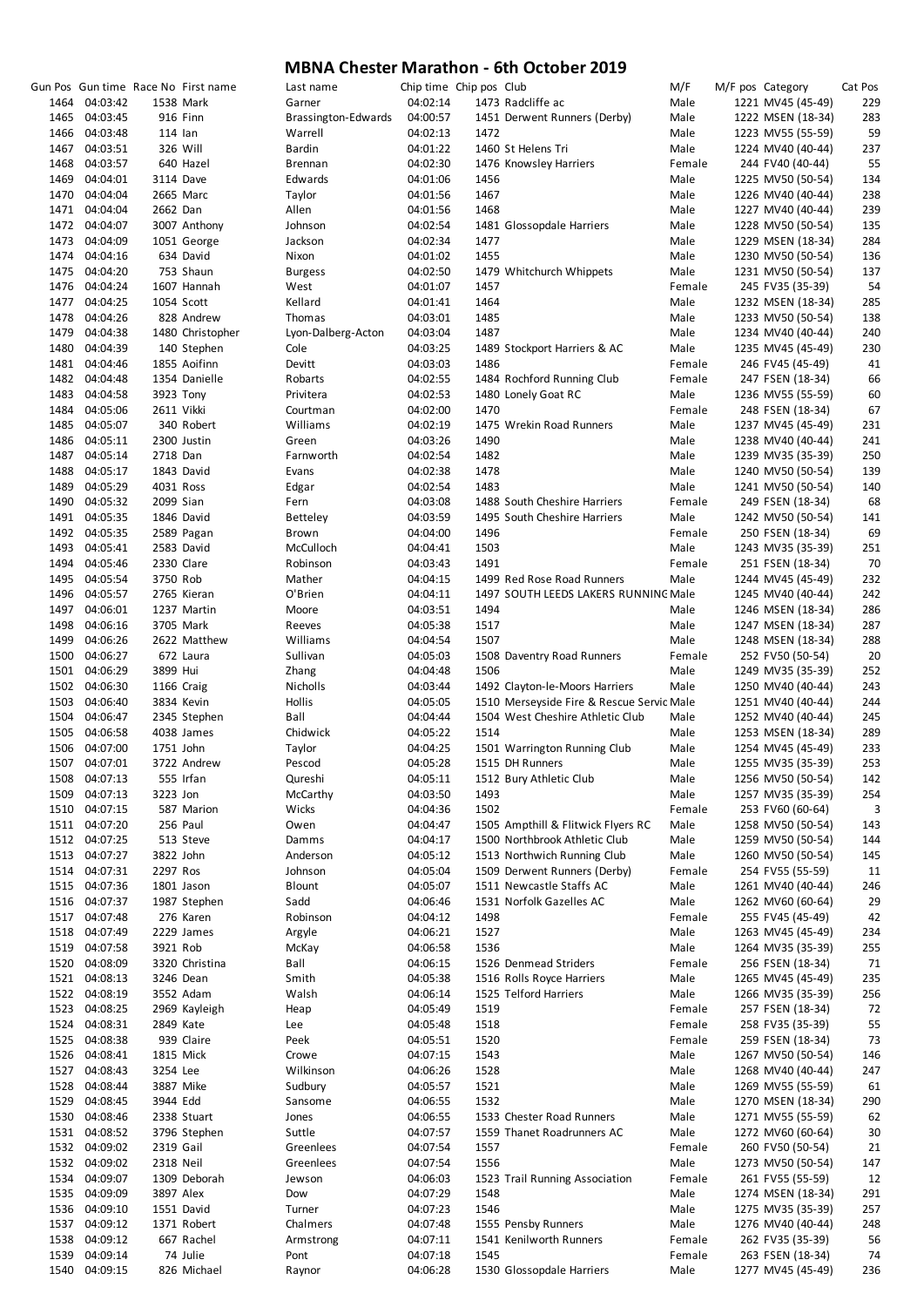|      |               |           | Gun Pos Gun time Race No First name | Last name    | Chip time Chip pos Club |      |                                    | M/F    | M/F pos Category  | Cat Pos |
|------|---------------|-----------|-------------------------------------|--------------|-------------------------|------|------------------------------------|--------|-------------------|---------|
|      | 1541 04:09:19 |           | 645 David                           | Kivlin       | 04:07:03                |      | 1539 South Cheshire Harriers       | Male   | 1278 MV40 (40-44) | 249     |
|      | 1542 04:09:21 | 3934 Oli  |                                     | Keeble       | 04:07:13                | 1542 |                                    | Male   | 1279 MSEN (18-34) | 292     |
|      | 1543 04:09:21 |           | 2356 Stephen                        | Kinsella     | 04:07:26                | 1547 |                                    | Male   | 1280 MV40 (40-44) | 250     |
|      |               |           |                                     |              |                         |      |                                    |        |                   |         |
|      | 1544 04:09:23 |           | 1615 Stephen                        | Barker       | 04:05:58                | 1522 |                                    | Male   | 1281 MV45 (45-49) | 237     |
|      | 1545 04:09:31 |           | 959 Paul                            | Ritchie      | 04:07:16                | 1544 |                                    | Male   | 1282 MV45 (45-49) | 238     |
|      | 1546 04:09:31 | 1057 John |                                     | Simms        | 04:08:11                | 1566 |                                    | Male   | 1283 MV50 (50-54) | 148     |
|      |               |           |                                     |              |                         |      |                                    |        |                   |         |
|      | 1547 04:09:32 |           | 338 Mark                            | Billington   | 04:06:59                |      | 1537 Ampthill & Flitwick Flyers RC | Male   | 1284 MV55 (55-59) | 63      |
|      | 1548 04:09:35 |           | 3150 Chris                          | Taberner     | 04:07:32                | 1550 |                                    | Male   | 1285 MV60 (60-64) | 31      |
|      | 1549 04:09:37 |           | 422 Mark                            | Rouse        | 04:06:56                |      | 1534 Ampthill & Flitwick Flyers RC | Male   | 1286 MV45 (45-49) | 239     |
|      | 1550 04:09:37 |           |                                     | Chidlow      | 04:08:51                |      |                                    | Male   |                   | 293     |
|      |               |           | 3683 Matt                           |              |                         |      | 1582 Pearl Lane Sprint Club        |        | 1287 MSEN (18-34) |         |
|      | 1551 04:09:37 |           | 3829 Geoff                          | Dignan       | 04:08:14                | 1568 |                                    | Male   | 1288 MSEN (18-34) | 294     |
|      | 1552 04:09:39 |           | 3555 Sharon                         | Westwood     | 04:06:58                | 1535 |                                    | Female | 264 FV40 (40-44)  | 56      |
|      | 1553 04:09:43 |           | 2580 Michael                        | Spriggs      | 04:08:06                | 1563 |                                    | Male   | 1289 MSEN (18-34) | 295     |
|      |               |           |                                     |              |                         |      |                                    |        |                   |         |
|      | 1554 04:09:43 |           | 3835 Daniel                         | Hall         | 04:07:32                | 1549 |                                    | Male   | 1290 MSEN (18-34) | 296     |
|      | 1555 04:09:44 |           | 3116 Matthew                        | Knight       | 04:07:35                | 1552 |                                    | Male   | 1291 MSEN (18-34) | 297     |
|      | 1556 04:09:44 |           | 3113 Rebecca                        | Glover       | 04:07:37                | 1553 |                                    | Female | 265 FSEN (18-34)  | 75      |
|      | 1557 04:09:54 |           | 1235 Emma                           | Stevens      | 04:08:01                | 1560 |                                    | Female | 266 FSEN (18-34)  | 76      |
|      |               |           |                                     |              |                         |      |                                    |        |                   |         |
|      | 1558 04:09:54 | 2696 Roy  |                                     | Stevens      | 04:08:01                |      | 1561 Lytham St Annes RR Club       | Male   | 1292 MV65 (65-59) | 4       |
|      | 1559 04:09:58 |           | 4003 Brett                          | Johnson      | 04:06:09                | 1524 |                                    | Male   | 1293 MV40 (40-44) | 251     |
|      | 1560 04:09:58 | 2877 Lee  |                                     | Nelson       | 04:06:28                | 1529 |                                    | Male   | 1294 MSEN (18-34) | 298     |
|      |               |           |                                     |              |                         |      |                                    |        |                   |         |
|      | 1561 04:10:01 |           | 1300 Aoife                          | Ryan         | 04:07:05                | 1540 |                                    | Female | 267 FSEN (18-34)  | 77      |
|      | 1562 04:10:04 |           | 815 Nick                            | Denton       | 04:07:48                | 1554 |                                    | Male   | 1295 MV50 (50-54) | 149     |
|      | 1563 04:10:05 |           | 2311 Matt                           | Lewis        | 04:08:30                |      | 1574 Chester Road Runners          | Male   | 1296 MV35 (35-39) | 258     |
|      | 1564 04:10:10 |           | 1723 Mark                           | Horan        | 04:07:55                | 1558 |                                    | Male   | 1297 MV40 (40-44) | 252     |
|      |               |           |                                     |              |                         |      |                                    |        |                   |         |
|      | 1565 04:10:12 |           | 3006 Oliver                         | Johnson      | 04:09:41                | 1602 |                                    | Male   | 1298 MSEN (18-34) | 299     |
|      | 1566 04:10:22 | 1372 Sam  |                                     | Hughes       | 04:08:08                | 1565 |                                    | Male   | 1299 MV35 (35-39) | 259     |
|      | 1567 04:10:24 |           | 1060 Mark                           | Mascarello   | 04:08:39                | 1576 |                                    | Male   | 1300 MV45 (45-49) | 240     |
|      |               |           |                                     |              |                         |      |                                    |        |                   |         |
|      | 1568 04:10:27 |           | 3465 Arwel                          | Roberts      | 04:08:59                |      | 1589 Chester Triathlon Club        | Male   | 1301 MV45 (45-49) | 241     |
|      | 1569 04:10:27 | 3858 Paul |                                     | <b>Booth</b> | 04:08:30                |      | 1573 St Helens Striders            | Male   | 1302 MV35 (35-39) | 260     |
|      | 1570 04:10:32 |           | 484 David                           | Williams     | 04:08:07                | 1564 |                                    | Male   | 1303 MV55 (55-59) | 64      |
|      | 1571 04:10:37 |           | 985 Robert                          | Clarke       | 04:08:17                | 1569 |                                    | Male   |                   | 261     |
|      |               |           |                                     |              |                         |      |                                    |        | 1304 MV35 (35-39) |         |
|      | 1572 04:10:44 |           | 1580 Alexandra                      | Galloway     | 04:08:42                |      | 1578 The Stragglers Running Club   | Female | 268 FV40 (40-44)  | 57      |
|      | 1573 04:10:44 |           | 723 Katie                           | Alexander    | 04:08:41                |      | 1577 7 Hills Harriers              | Female | 269 FV35 (35-39)  | 57      |
|      | 1574 04:10:44 | 4011 Ben  |                                     | Walsh        | 04:07:00                | 1538 |                                    | Male   | 1305 MSEN (18-34) | 300     |
|      |               |           |                                     |              |                         |      |                                    |        |                   |         |
|      | 1575 04:10:50 |           | 2438 Andy                           | Kehoe        | 04:08:22                | 1570 |                                    | Male   | 1306 MV45 (45-49) | 242     |
|      | 1576 04:10:56 |           | 910 Paul                            | Frissen      | 04:08:37                |      | 1575 Torbay aac                    | Male   | 1307 MV50 (50-54) | 150     |
|      | 1577 04:11:03 |           | 3991 Laura                          | Newton       | 04:09:14                |      | 1592 Beaumont RC                   | Female | 270 FV40 (40-44)  | 58      |
|      | 1578 04:11:08 |           | 3494 Rachael                        | Povey        | 04:08:13                | 1567 |                                    | Female | 271 FV35 (35-39)  | 58      |
|      |               |           |                                     |              |                         |      |                                    |        |                   |         |
|      | 1579 04:11:09 | 1360 Carl |                                     | Vibrans      | 04:09:21                | 1594 |                                    | Male   | 1308 MSEN (18-34) | 301     |
|      | 1579 04:11:09 | 2666 Lucy |                                     | Capel        | 04:09:09                |      | 1591 Black Pear Joggers            | Female | 272 FV35 (35-39)  | 59      |
|      | 1581 04:11:10 |           | 2833 Emile                          | Di Marco     | 04:09:48                | 1608 |                                    | Male   | 1309 MV35 (35-39) | 262     |
|      |               |           |                                     |              |                         |      |                                    |        |                   |         |
|      | 1582 04:11:17 |           | 1609 James                          | Taylor       | 04:09:58                | 1612 |                                    | Male   | 1310 MV40 (40-44) | 253     |
|      | 1583 04:11:18 |           | 3519 Aaron                          | Goodier      | 04:08:53                | 1585 |                                    | Male   | 1311 MV35 (35-39) | 263     |
|      | 1584 04:11:22 |           | 3576 William                        | McAuliffe    | 04:09:29                |      | 1599 Stone Master Marathoners      | Male   | 1312 MV55 (55-59) | 65      |
|      |               |           |                                     |              |                         |      |                                    |        |                   | 60      |
| 1585 | 04:11:23      |           | 1347 Rachael                        | Shelton      | 04:08:51                |      | 1583 Badgers                       | Female | 273 FV35 (35-39)  |         |
|      | 1586 04:11:26 |           | 1027 Craig                          | Tessyman     | 04:08:49                |      | 1581 Liverpool Running Bugs        | Male   | 1313 MV35 (35-39) | 264     |
|      | 1587 04:11:26 |           | 1120 Martin                         | Rowles       | 04:10:15                | 1617 |                                    | Male   | 1314 MV35 (35-39) | 265     |
|      | 1588 04:11:26 |           | 4087 Gareth                         | Powell       | 04:09:44                | 1604 |                                    | Male   | 1315 MV40 (40-44) | 254     |
|      |               |           |                                     |              |                         |      |                                    |        |                   |         |
|      | 1589 04:11:28 |           | 3782 Daniel                         | Bailey       | 04:08:52                |      | 1584 Thunder Runners               | Male   | 1316 MSEN (18-34) | 302     |
|      | 1590 04:11:28 |           | 2160 Andrew                         | Boczek       | 04:09:57                | 1610 |                                    | Male   | 1317 MSEN (18-34) | 303     |
|      | 1591 04:11:36 | 1645 Tim  |                                     | Roberts      | 04:08:44                | 1579 |                                    | Male   | 1318 MV35 (35-39) | 266     |
|      | 1592 04:11:36 |           | 1285 Ricky                          | Goddard      | 04:07:35                | 1551 |                                    | Male   | 1319 MSEN (18-34) | 304     |
|      |               |           |                                     |              |                         |      |                                    |        |                   |         |
|      | 1593 04:11:38 |           | 447 Simon                           | Mara         | 04:09:23                |      | 1595 Buckley RC                    | Male   | 1320 MV35 (35-39) | 267     |
|      | 1594 04:11:40 |           | 83 Sarah                            | Wright       | 04:08:57                |      | 1588 Bitton Road Runners           | Female | 274 FV50 (50-54)  | 22      |
|      | 1595 04:11:45 | 213 Ian   |                                     | Orton        | 04:09:25                |      | 1597 Badgers                       | Male   | 1321 MV35 (35-39) | 268     |
|      | 1596 04:11:49 |           | 2015 Patrick                        | Ward         | 04:09:18                | 1593 |                                    | Male   | 1322 MV45 (45-49) | 243     |
|      |               |           |                                     |              |                         |      |                                    |        |                   |         |
|      | 1597 04:11:49 |           | 906 Trevor                          | Foster       | 04:09:25                | 1596 |                                    | Male   | 1323 MV40 (40-44) | 255     |
|      | 1598 04:11:52 | 2396 Ella |                                     | Neil         | 04:09:44                | 1603 |                                    | Female | 275 FSEN (18-34)  | 78      |
|      | 1599 04:11:56 | 3232 Carl |                                     | Horth        | 04:09:31                |      | 1600 City of Hull AC               | Male   | 1324 MV35 (35-39) | 269     |
|      |               |           |                                     |              |                         |      |                                    |        |                   |         |
|      | 1600 04:12:00 |           | 1061 Jonathan                       | Evans        | 04:08:26                | 1571 |                                    | Male   | 1325 MSEN (18-34) | 305     |
|      | 1601 04:12:03 |           | 1297 Peter                          | James        | 04:09:47                | 1606 |                                    | Male   | 1326 MV45 (45-49) | 244     |
|      | 1602 04:12:04 | 3187 John |                                     | Ewbank       | 04:10:37                | 1628 |                                    | Male   | 1327 MV40 (40-44) | 256     |
|      |               |           |                                     |              |                         |      |                                    |        |                   |         |
|      | 1603 04:12:09 | 351 lan   |                                     | Watkins      | 04:09:04                |      | 1590 Lingfield RC                  | Male   | 1328 MV55 (55-59) | 66      |
|      | 1604 04:12:11 |           | 90 Darren                           | Huggins      | 04:11:07                |      | 1636 Droitwich AC                  | Male   | 1329 MV45 (45-49) | 245     |
|      | 1605 04:12:12 |           | 285 Mike                            | Jones        | 04:11:12                |      | 1639 Caistor Running Club          | Male   | 1330 MV50 (50-54) | 151     |
|      | 1606 04:12:16 |           | 1269 Carly                          | Rees         | 04:08:55                |      | 1586 Time2Run Events               | Female | 276 FSEN (18-34)  | 79      |
|      |               |           |                                     |              |                         |      |                                    |        |                   |         |
|      | 1607 04:12:17 |           | 1813 Patrick                        | Flanagan     | 04:08:05                |      | 1562 RunThrough                    | Male   | 1331 MV40 (40-44) | 257     |
|      | 1608 04:12:19 |           | 4020 Cornel                         | Simons       | 04:10:24                |      | 1623 Vegan Runners UK              | Male   | 1332 MV45 (45-49) | 246     |
|      | 1609 04:12:23 |           | 343 Emma                            | White        | 04:10:20                |      | 1619 Massey Ferguson RC            | Female | 277 FV45 (45-49)  | 43      |
|      |               |           |                                     |              |                         |      |                                    |        |                   |         |
|      | 1610 04:12:25 |           | 656 Bryan                           | Harrod       | 04:10:23                |      | 1621 Barnsley Harriers             | Male   | 1333 MV45 (45-49) | 247     |
|      | 1611 04:12:25 |           | 3385 Nikki                          | Ritchie      | 04:09:37                | 1601 |                                    | Female | 278 FV40 (40-44)  | 59      |
|      | 1612 04:12:25 |           | 517 Anthony                         | O'Keefe      | 04:10:22                | 1620 |                                    | Male   | 1334 MSEN (18-34) | 306     |
|      | 1613 04:12:26 |           | 2957 Laura                          | Jenkins      | 04:08:29                | 1572 |                                    | Female | 279 FSEN (18-34)  | 80      |
|      |               |           |                                     |              |                         |      |                                    |        |                   |         |
|      | 1614 04:12:27 | 3307 Joel |                                     | May          | 04:09:49                | 1609 |                                    | Male   | 1335 MV35 (35-39) | 270     |
|      | 1615 04:12:30 | 389 Igs   |                                     | Robun        | 04:10:58                |      | 1632 Saltaire Striders             | Male   | 1336 MV40 (40-44) | 258     |
|      | 1616 04:12:33 |           | 271 Mark                            | Derbyshire   | 04:08:56                |      | 1587 Deestriders R.C.              | Male   | 1337 MV35 (35-39) | 271     |
|      |               |           |                                     |              |                         |      |                                    |        |                   |         |
|      | 1617 04:12:34 | 3517 Alex |                                     | Hughes       | 04:11:12                | 1640 |                                    | Male   | 1338 MSEN (18-34) | 307     |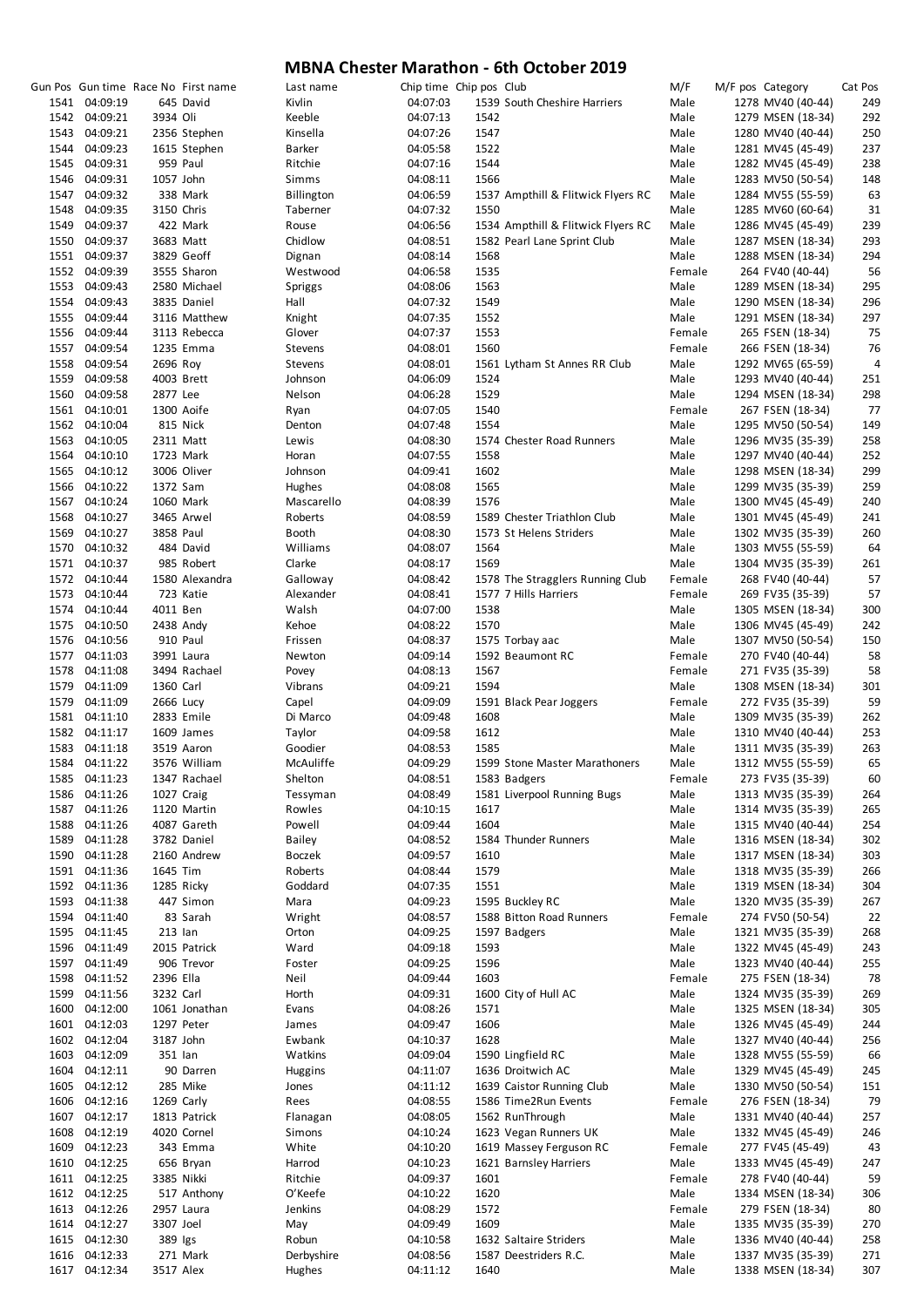|               |           | Gun Pos Gun time Race No First name | Last name         | Chip time Chip pos Club |      |                                           | M/F    | M/F pos Category  | Cat Pos |
|---------------|-----------|-------------------------------------|-------------------|-------------------------|------|-------------------------------------------|--------|-------------------|---------|
| 1618 04:12:38 | 2693 Josh |                                     | Fairhurst         | 04:10:36                | 1627 |                                           | Male   | 1339 MSEN (18-34) | 308     |
| 1619 04:12:41 |           | 3511 Evan                           | Richardson        | 04:10:27                | 1624 |                                           | Male   | 1340 MSEN (18-34) | 309     |
| 1620 04:12:42 |           | 3534 Thomas                         | Clarke            | 04:11:42                |      | 1650 East Cheshire Harriers & Tamesi Male |        | 1341 MV45 (45-49) | 248     |
| 1621 04:12:46 |           | 2041 Andrew                         | Haworth           | 04:11:51                | 1653 |                                           | Male   | 1342 MV40 (40-44) | 259     |
| 1622 04:12:49 |           | 2737 Graham                         | Brownsmith        | 04:10:40                |      | 1630 Lancashire Constabulary AC           | Male   | 1343 MV45 (45-49) | 249     |
| 1623 04:12:52 | 2744 Bob  |                                     | <b>Barlow</b>     | 04:09:46                | 1605 |                                           | Male   | 1344 MV55 (55-59) | 67      |
|               |           |                                     |                   |                         |      |                                           |        |                   |         |
| 1624 04:12:59 |           | 1878 Mark                           | Rothero           | 04:10:14                |      | 1616 Penyffordd Run Club                  | Male   | 1345 MV45 (45-49) | 250     |
| 1625 04:12:59 |           | 2467 Jonty                          | Norris            | 04:11:33                | 1646 |                                           | Male   | 1346 MSEN (18-34) | 310     |
| 1626 04:13:01 |           | 3881 Dave                           | McDermaid         | 04:08:46                | 1580 |                                           | Male   | 1347 MV45 (45-49) | 251     |
| 1627 04:13:06 |           | 1674 Richard                        | Smith             | 04:10:24                |      | 1622 Lonely Goat RC                       | Male   | 1348 MV45 (45-49) | 252     |
| 1628 04:13:07 |           | 643 Darren                          | Gillman           | 04:09:58                | 1611 |                                           | Male   | 1349 MV45 (45-49) | 253     |
| 1629 04:13:10 |           | 4039 David                          | Clarke            | 04:11:10                | 1638 |                                           | Male   | 1350 MSEN (18-34) | 311     |
| 1630 04:13:11 |           | 3907 Helen                          | Kelsall           | 04:11:43                |      | 1651 Kirkby Milers AC                     | Female | 280 FV35 (35-39)  | 61      |
| 1631 04:13:15 |           | 2230 Giles                          | <b>Bresnen</b>    | 04:11:22                | 1641 |                                           | Male   | 1351 MV50 (50-54) | 152     |
| 1632 04:13:19 |           | 249 Tim                             | <b>Betteridge</b> | 04:09:29                | 1598 |                                           | Male   | 1352 MV35 (35-39) | 272     |
| 1633 04:13:19 |           | 4040 Jemma                          | Holcroft          | 04:09:47                | 1607 |                                           | Female | 281 FSEN (18-34)  | 81      |
|               |           |                                     |                   |                         |      |                                           |        |                   |         |
| 1634 04:13:24 | 3952 Guy  |                                     | Thomas            | 04:10:07                | 1613 |                                           | Male   | 1353 MV50 (50-54) | 153     |
| 1635 04:13:29 |           | 3391 Richie                         | Carman            | 04:11:25                |      | 1643 Vegan Runners UK                     | Male   | 1354 MV40 (40-44) | 260     |
| 1636 04:13:29 |           | 522 Sian                            | Dickinson         | 04:12:28                |      | 1672 Rotherham Harriers and AC            | Female | 282 FV35 (35-39)  | 62      |
| 1637 04:13:32 |           | 1921 Tollo                          | Talib             | 04:12:15                |      | 1666 Chorlton Runners                     | Male   | 1355 MV35 (35-39) | 273     |
| 1638 04:13:33 |           | 1610 Barry                          | Mcgrath           | 04:10:10                | 1615 |                                           | Male   | 1356 MV50 (50-54) | 154     |
| 1639 04:13:33 |           | 3403 Kate                           | Heathcock         | 04:11:33                |      | 1647 Mow cop runners                      | Female | 283 FV50 (50-54)  | 23      |
| 1640 04:13:37 |           | 1252 Teresa                         | Oakes             | 04:11:09                |      | 1637 Southville Running Club              | Female | 284 FV55 (55-59)  | 13      |
| 1641 04:13:48 |           | 266 Graham                          | Dewar             | 04:10:33                | 1626 |                                           | Male   | 1357 MV50 (50-54) | 155     |
| 1642 04:13:56 | 3777 Gaz  |                                     | Byrne             | 04:11:46                | 1652 |                                           | Male   | 1358 MV35 (35-39) | 274     |
| 1643 04:13:56 |           | 944 Benjamin                        | Kapur             | 04:11:05                | 1635 |                                           | Male   | 1359 MSEN (18-34) | 312     |
|               |           |                                     |                   |                         |      |                                           |        |                   |         |
| 1644 04:13:57 |           | 1965 Maria                          | Goodby            | 04:10:38                |      | 1629 Bungay Black Dog RC                  | Female | 285 FV50 (50-54)  | 24      |
| 1645 04:14:03 |           | 134 Neil                            | Mottram           | 04:10:30                | 1625 |                                           | Male   | 1360 MSEN (18-34) | 313     |
| 1646 04:14:03 | 1270 Tim  |                                     | Green             | 04:11:26                |      | 1644 North Bolton Runners                 | Male   | 1361 MSEN (18-34) | 314     |
| 1647 04:14:03 |           | 2550 Richard                        | Harcombe          | 04:11:56                | 1656 |                                           | Male   | 1362 MSEN (18-34) | 315     |
| 1648 04:14:05 |           | 911 Steven                          | Chapman           | 04:11:36                | 1649 |                                           | Male   | 1363 MV35 (35-39) | 275     |
| 1649 04:14:07 |           | 533 Stewart                         | Foster            | 04:11:00                |      | 1633 Wallasey Athletic Club               | Male   | 1364 MV55 (55-59) | 68      |
| 1650 04:14:09 |           | 2296 Yvonne                         | Faulkner          | 04:10:10                |      | 1614 Badgers                              | Female | 286 FV40 (40-44)  | 60      |
| 1651 04:14:14 |           | 2803 Clive                          | Smallwood         | 04:11:03                | 1634 |                                           | Male   | 1365 MV35 (35-39) | 276     |
| 1652 04:14:14 |           | 3932 Julie                          | Holloway          | 04:10:41                | 1631 |                                           | Female | 287 FV45 (45-49)  | 44      |
| 1653 04:14:17 |           | 760 Andy                            | Patching          | 04:11:32                |      | 1645 Sittingbourne Striders               | Male   | 1366 MV65 (65-59) | 5       |
| 1654 04:14:18 |           |                                     |                   |                         |      |                                           | Male   |                   |         |
|               | 1575 Neil |                                     | Bray              | 04:11:22                | 1642 |                                           |        | 1367 MV35 (35-39) | 277     |
| 1655 04:14:23 |           | 586 Nicholas                        | Hunt              | 04:11:55                | 1654 |                                           | Male   | 1368 MSEN (18-34) | 316     |
| 1656 04:14:24 |           | 3621 Ricardo                        | Dagge             | 04:12:24                | 1670 |                                           | Male   | 1369 MSEN (18-34) | 317     |
| 1657 04:14:25 |           | 91 Matt                             | Trill             | 04:13:09                |      | 1692 Ipswich Jaffa RC                     | Male   | 1370 MV40 (40-44) | 261     |
| 1658 04:14:26 |           | 945 David                           | Sowden            | 04:12:29                | 1673 |                                           | Male   | 1371 MV45 (45-49) | 254     |
| 1659 04:14:28 |           | 1453 Michael                        | Hartley           | 04:10:18                |      | 1618 Dewsbury Road Runners                | Male   | 1372 MV45 (45-49) | 255     |
| 1660 04:14:30 |           | 2707 Robert                         | Mullen            | 04:11:56                | 1655 |                                           | Male   | 1373 MV45 (45-49) | 256     |
| 1661 04:14:42 |           | 4069 Ricky                          | Aggarwal          | 04:14:38                |      | 1731 Wigston Phoenix RC                   | Male   | 1374 MV35 (35-39) | 278     |
| 1662 04:14:45 |           | 894 Andrew                          | Jones             | 04:12:14                | 1665 |                                           | Male   | 1375 MV50 (50-54) | 156     |
| 1663 04:14:46 | 1548 Paul |                                     | Crook             | 04:13:06                |      | 1690 Team Balancise RC                    | Male   | 1376 MV45 (45-49) | 257     |
| 1664 04:14:46 |           |                                     | Roden             | 04:13:26                | 1699 |                                           | Male   | 1377 MSEN (18-34) | 318     |
|               |           | 2184 Gareth                         |                   |                         |      |                                           |        |                   |         |
| 1665 04:14:47 |           | 1377 Harriet                        | Atkin             | 04:12:02                |      | 1658 Manchester Road Runners              | Female | 288 FSEN (18-34)  | 82      |
| 1666 04:14:52 |           | 919 Phil                            | Wallis            | 04:12:15                | 1667 |                                           | Male   | 1378 MV50 (50-54) | 157     |
| 1667 04:14:56 | 3902 Rui  |                                     | Silva             | 04:12:03                | 1659 |                                           | Male   | 1379 MV50 (50-54) | 158     |
| 1668 04:14:57 |           | 2385 Kathy                          | Mair              | 04:12:26                |      | 1671 Chester Road Runners                 | Female | 289 FV35 (35-39)  | 63      |
| 1669 04:14:58 |           | 2303 Garry                          | Evans             | 04:12:30                | 1675 |                                           | Male   | 1380 MV40 (40-44) | 262     |
| 1670 04:14:58 |           | 2690 Tom                            | White             | 04:12:30                | 1676 |                                           | Male   | 1381 MV40 (40-44) | 263     |
| 1671 04:14:59 |           | 1382 Grace                          | Corey             | 04:12:11                | 1664 |                                           | Female | 290 FV35 (35-39)  | 64      |
| 1672 04:14:59 |           | 2552 Imogen                         | Barton-Wells      | 04:11:34                | 1648 |                                           | Female | 291 FSEN (18-34)  | 83      |
| 1673 04:15:01 |           | 3286 Glyn                           | Cotton            | 04:12:16                | 1668 |                                           | Male   | 1382 MV45 (45-49) | 258     |
| 1674 04:15:03 |           | 2503 Lynne                          | Delaney           | 04:12:00                |      | 1657 North Derbyshire RC                  | Female | 292 FV45 (45-49)  | 45      |
|               |           |                                     |                   |                         |      |                                           |        |                   |         |
| 1675 04:15:04 |           | 378 Christine                       | Sharman           | 04:12:30                |      | 1677 Ampthill & Flitwick Flyers RC        | Female | 293 FV50 (50-54)  | 25      |
| 1676 04:15:11 |           | 3529 Natalie                        | Page              | 04:12:23                | 1669 |                                           | Female | 294 FSEN (18-34)  | 84      |
| 1677 04:15:14 |           | 1880 Gareth                         | Wilkinson         | 04:12:33                | 1679 |                                           | Male   | 1383 MV35 (35-39) | 279     |
| 1678 04:15:14 |           | 1378 Clark                          | Crosby            | 04:12:34                | 1680 |                                           | Male   | 1384 MV35 (35-39) | 280     |
| 1679 04:15:18 |           | 1861 Lucy                           | Wilding           | 04:13:01                |      | 1688 Croft Ambrey RC                      | Female | 295 FSEN (18-34)  | 85      |
| 1680 04:15:31 |           | 1184 Jonathan                       | Pierce            | 04:14:20                |      | 1723 Newport and District RC              | Male   | 1385 MV55 (55-59) | 69      |
| 1681 04:15:33 |           | 2584 Julie                          | Greenwood         | 04:12:39                |      | 1681 Royton Road Runners                  | Female | 296 FV50 (50-54)  | 26      |
| 1682 04:15:37 | 2148 Judi |                                     | Ingham            | 04:12:45                |      | 1684 Red Rose Road Runners                | Female | 297 FV45 (45-49)  | 46      |
| 1683 04:15:39 |           | 3648 Chris                          | Huss              | 04:13:37                |      | 1705 Shropshire Shufflers                 | Male   | 1386 MV60 (60-64) | 32      |
|               |           |                                     |                   |                         |      |                                           |        |                   |         |
| 1684 04:15:41 |           | 158 Ruby                            | Enion             | 04:13:20                | 1696 |                                           | Female | 298 FV40 (40-44)  | 61      |
| 1685 04:15:43 | 4049 Ben  |                                     | Weatherburn       | 04:12:08                | 1662 |                                           | Male   | 1387 MSEN (18-34) | 319     |
| 1686 04:15:52 |           | 118 Jonah                           | Leake             | 04:12:44                | 1683 |                                           | Male   | 1388 MSEN (18-34) | 320     |
| 1687 04:15:53 |           | 1209 Mike                           | Beamish           | 04:14:04                | 1713 |                                           | Male   | 1389 MV40 (40-44) | 264     |
| 1688 04:15:56 |           | 1727 Donna                          | Cross             | 04:13:32                | 1701 |                                           | Female | 299 FV40 (40-44)  | 62      |
| 1689 04:15:57 |           | 2705 Stephen                        | Price             | 04:12:58                |      | 1687 Liverpool Running Club               | Male   | 1390 MV60 (60-64) | 33      |
| 1690 04:15:58 |           | 1653 Andy                           | Redmond           | 04:13:35                | 1702 |                                           | Male   | 1391 MV50 (50-54) | 159     |
| 1691 04:15:58 |           | 3061 Abbie                          | Dunne             | 04:12:05                | 1661 |                                           | Female | 300 FSEN (18-34)  | 86      |
| 1692 04:15:59 |           | 3060 Kelly                          | Garner            | 04:12:05                | 1660 |                                           | Female | 301 FV40 (40-44)  | 63      |
|               |           |                                     |                   |                         |      |                                           |        |                   |         |
| 1693 04:16:05 |           | 349 Paul                            | Smith             | 04:15:54                |      | 1763 Crook & Dist Sports AC               | Male   | 1392 MV55 (55-59) | 70      |
| 1694 04:16:13 |           | 4050 Hideo                          | Takano            | 04:13:09                |      | 1693 Dorking & Mole Valley AC             | Male   | 1393 MV50 (50-54) | 160     |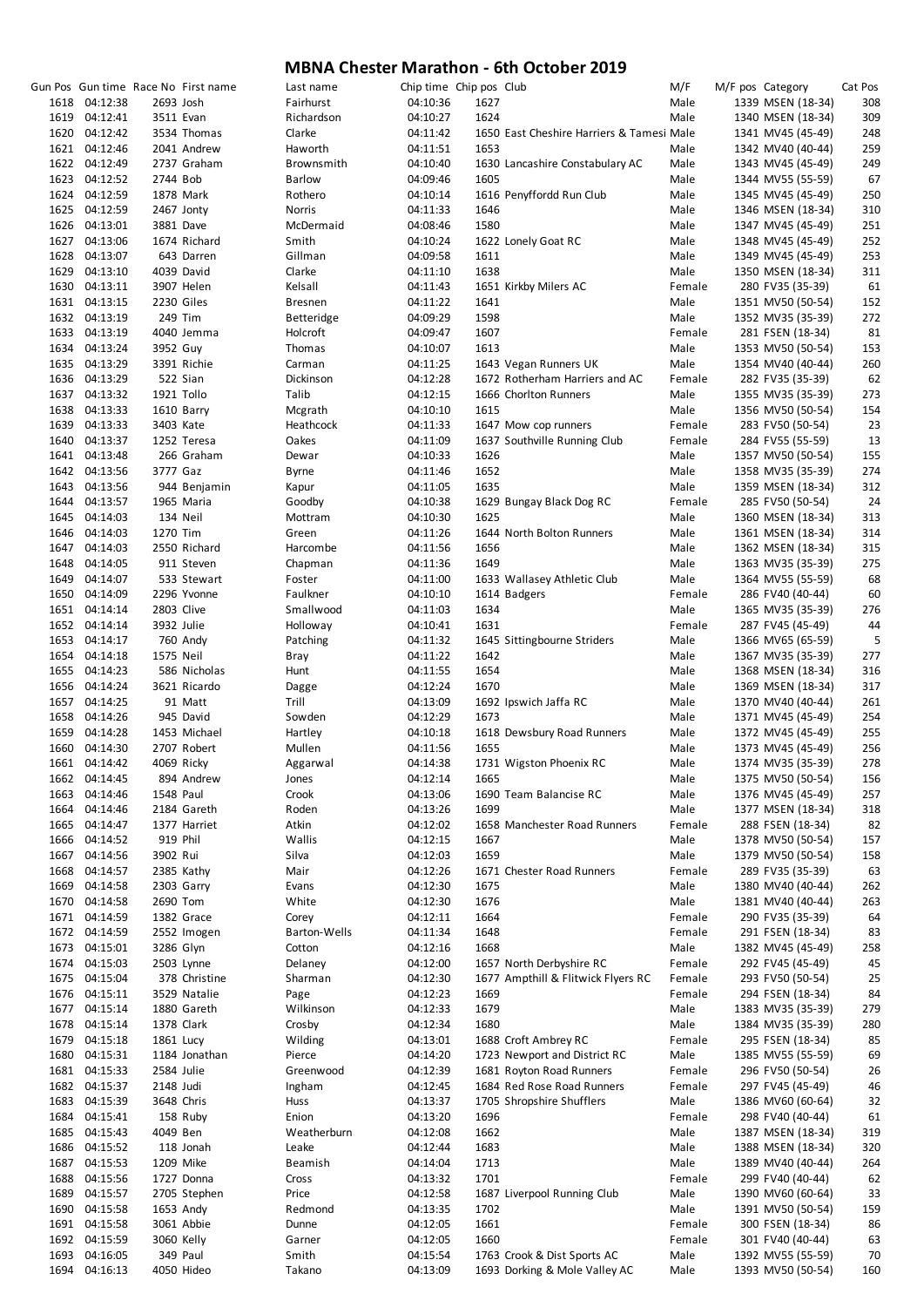|      |               |            | Gun Pos Gun time Race No First name | Last name     | Chip time Chip pos Club |      |                                             | M/F    | M/F pos Category  | Cat Pos      |
|------|---------------|------------|-------------------------------------|---------------|-------------------------|------|---------------------------------------------|--------|-------------------|--------------|
|      | 1695 04:16:14 |            | 1031 Nicholas                       | Gardner       | 04:12:42                | 1682 |                                             | Male   | 1394 MV40 (40-44) | 265          |
|      | 1696 04:16:18 | 2453 Kate  |                                     | Thompson      | 04:13:03                | 1689 |                                             | Female | 302 FSEN (18-34)  | 87           |
|      | 1697 04:16:20 |            | 3359 Helen                          | Somers        | 04:13:20                | 1697 |                                             | Female | 303 FV40 (40-44)  | 64           |
|      | 1698 04:16:22 |            | 2044 Robert                         | Gormley       | 04:12:10                | 1663 |                                             | Male   | 1395 MV35 (35-39) | 281          |
|      | 1699 04:16:23 |            | 1065 Andy                           | Coward        | 04:13:57                |      | 1711 Pershore Plum Plodders                 | Male   | 1396 MV55 (55-59) | 71           |
|      | 1700 04:16:23 |            |                                     |               |                         | 1695 |                                             |        |                   | 65           |
|      |               | 387 Jo     |                                     | Harrison      | 04:13:19                |      |                                             | Female | 304 FV35 (35-39)  |              |
|      | 1700 04:16:23 |            | 358 Steve                           | <b>Brew</b>   | 04:13:18                | 1694 |                                             | Male   | 1397 MV50 (50-54) | 161          |
|      | 1702 04:16:24 |            | 117 Paul                            | Bradley       | 04:13:28                | 1700 |                                             | Male   | 1398 MV50 (50-54) | 162          |
|      | 1703 04:16:29 |            | 1255 Dean                           | Ward          | 04:12:53                | 1686 |                                             | Male   | 1399 MV35 (35-39) | 282          |
|      | 1704 04:16:30 |            | 3249 Benjamin                       | Tumilty       | 04:13:37                |      | 1704 Helsby Running Club                    | Male   | 1400 MSEN (18-34) | 321          |
|      | 1705 04:16:31 | 768 Mal    |                                     | Nicholson     | 04:15:09                | 1743 |                                             | Male   | 1401 MV45 (45-49) | 259          |
|      | 1706 04:16:37 | 2475 Dave  |                                     | Shaw          | 04:12:30                | 1674 |                                             | Male   | 1402 MV45 (45-49) | 260          |
|      | 1707 04:16:48 |            | 1760 David                          | Pugh          | 04:13:38                | 1708 |                                             | Male   | 1403 MV55 (55-59) | 72           |
|      |               |            |                                     |               |                         |      |                                             |        |                   |              |
|      | 1708 04:16:50 |            | 2656 Catherine                      | Worsley       | 04:13:08                |      | 1691 Astley & Tyldesley Road Runners Female |        | 305 FV45 (45-49)  | 47           |
|      | 1709 04:16:51 |            | 2404 Karen                          | Head          | 04:14:37                |      | 1730 Rothwell Harriers & AC                 | Female | 306 FV45 (45-49)  | 48           |
|      | 1710 04:16:51 |            | 3527 Allan                          | Harle         | 04:14:30                |      | 1726 Darwen Dashers RC                      | Male   | 1404 MV45 (45-49) | 261          |
|      | 1711 04:16:52 | 3964 Ben   |                                     | Janes         | 04:14:27                | 1725 |                                             | Male   | 1405 MSEN (18-34) | 322          |
|      | 1712 04:16:53 |            | 3049 Terence                        | Ong           | 04:13:40                | 1709 |                                             | Male   | 1406 MV35 (35-39) | 283          |
|      | 1713 04:16:54 | 1640 Vikki |                                     | Jackson       | 04:14:10                | 1716 |                                             | Female | 307 FV45 (45-49)  | 49           |
|      | 1714 04:16:55 | 957 Dan    |                                     | Prescott      | 04:14:35                | 1729 |                                             | Male   | 1407 MSEN (18-34) | 323          |
|      | 1715 04:16:56 |            |                                     |               |                         | 1710 |                                             | Male   |                   |              |
|      |               | 1181 Dan   |                                     | <b>Burton</b> | 04:13:52                |      |                                             |        | 1408 MSEN (18-34) | 324          |
|      | 1716 04:16:56 |            | 1032 Steven                         | Mills         | 04:14:34                | 1728 |                                             | Male   | 1409 MSEN (18-34) | 325          |
|      | 1717 04:16:57 |            | 2943 David                          | Bulmer        | 04:13:37                | 1706 |                                             | Male   | 1410 MV55 (55-59) | 73           |
|      | 1718 04:16:59 |            | 3009 David                          | Roberts       | 04:14:16                | 1720 |                                             | Male   | 1411 MV35 (35-39) | 284          |
|      | 1719 04:17:00 |            | 607 John                            | Tierney       | 04:13:38                | 1707 |                                             | Male   | 1412 MV55 (55-59) | 74           |
|      | 1720 04:17:04 |            | 1044 Shaun James                    | Bevan         | 04:15:14                | 1745 |                                             | Male   | 1413 MV45 (45-49) | 262          |
|      | 1721 04:17:05 |            | 4030 Sarah                          | Thorne        | 04:14:39                |      | 1732 Newcastle (Staffs) Tri Club            | Female | 308 FV45 (45-49)  | 50           |
|      | 1722 04:17:06 |            |                                     |               |                         |      |                                             |        |                   |              |
|      |               |            | 3768 Michael                        | <b>Burns</b>  | 04:14:07                | 1715 |                                             | Male   | 1414 MV35 (35-39) | 285          |
|      | 1723 04:17:06 |            | 2276 Fergus                         | Sykes         | 04:14:23                | 1724 |                                             | Male   | 1415 MSEN (18-34) | 326          |
|      | 1724 04:17:07 |            | 889 Jonathan                        | Fenton        | 04:12:33                |      | 1678 Valley Hill runners                    | Male   | 1416 MV45 (45-49) | 263          |
|      | 1725 04:17:08 | 4021 Lucy  |                                     | O'Melia       | 04:13:22                | 1698 |                                             | Female | 309 FV35 (35-39)  | 66           |
|      | 1726 04:17:09 |            | 310 Julian                          | Boon          | 04:16:02                |      | 1768 Forest of Dean AC                      | Male   | 1417 MV50 (50-54) | 163          |
|      | 1727 04:17:11 |            | 2346 Jackie                         | Evans         | 04:13:59                |      | 1712 Swindon Striders                       | Female | 310 FV55 (55-59)  | 14           |
|      | 1728 04:17:15 |            | 873 Sarah                           | Minchin       | 04:14:10                |      | 1717 Ealing Eagles Running Club             | Female | 311 FSEN (18-34)  | 88           |
|      |               |            |                                     |               |                         |      |                                             |        |                   |              |
|      | 1729 04:17:17 |            | 3458 Annabelle                      | Harper        | 04:14:49                | 1736 |                                             | Female | 312 FSEN (18-34)  | 89           |
|      | 1730 04:17:17 |            | 2202 James                          | Macdonald     | 04:14:49                | 1737 |                                             | Male   | 1418 MSEN (18-34) | 327          |
|      | 1731 04:17:19 |            | 742 Stephen                         | Martin        | 04:14:48                |      | 1734 Newark Striders Running Club           | Male   | 1419 MV55 (55-59) | 75           |
|      | 1732 04:17:20 |            | 2113 Jonathan                       | Parry         | 04:15:34                | 1751 |                                             | Male   | 1420 MV40 (40-44) | 266          |
|      | 1733 04:17:21 | 3183 Rob   |                                     | Trobridge     | 04:15:13                |      | 1744 Sherfield Park Runners                 | Male   | 1421 MSEN (18-34) | 328          |
|      | 1734 04:17:22 |            | 3163 Anne                           | Ashton        | 04:14:18                |      | 1721 Hinckley Running Club                  | Female | 313 FV65 (65-59)  | $\mathbf{1}$ |
|      | 1735 04:17:22 | 2054 Clair |                                     | Henderson     | 04:14:15                | 1719 |                                             | Female | 314 FV35 (35-39)  | 67           |
|      |               |            |                                     | Wilkinson     |                         |      |                                             |        |                   |              |
|      | 1736 04:17:23 |            | 531 John                            |               | 04:14:14                | 1718 |                                             | Male   | 1422 MV45 (45-49) | 264          |
|      | 1737 04:17:24 |            | 2062 Mark                           | Price         | 04:14:18                | 1722 |                                             | Male   | 1423 MV50 (50-54) | 164          |
|      | 1738 04:17:27 | 3794 Jane  |                                     | Nicholson     | 04:13:36                |      | 1703 Penny Lane Striders                    | Female | 315 FV55 (55-59)  | 15           |
|      | 1739 04:17:27 |            | 2351 Mark                           | McLean        | 04:16:53                |      | 1789 Leven Las Vegas                        | Male   | 1424 MV50 (50-54) | 165          |
|      | 1740 04:17:29 |            | 2878 Dominic                        | Shaw          | 04:14:51                | 1738 |                                             | Male   | 1425 MV40 (40-44) | 267          |
|      | 1741 04:17:30 |            | 825 Michael                         | Powell        | 04:15:42                |      | 1756 Ellesmere Port RC                      | Male   | 1426 MSEN (18-34) | 329          |
|      | 1742 04:17:32 |            | 507 Daniel                          | Mather        | 04:15:46                | 1758 |                                             | Male   | 1427 MSEN (18-34) | 330          |
|      |               |            |                                     |               |                         |      |                                             |        |                   |              |
|      | 1743 04:17:33 |            | 2105 Daniel                         | Perez         | 04:16:40                | 1782 |                                             | Male   | 1428 MSEN (18-34) | 331          |
| 1744 | 04:17:34      |            | 693 Alexander                       | Manning       | 04:15:36                | 1753 |                                             | Male   | 1429 MV50 (50-54) | 166          |
|      | 1745 04:17:36 | 2982 lan   |                                     | <b>Bitcon</b> | 04:14:30                |      | 1727 Stadium Runners                        | Male   | 1430 MV50 (50-54) | 167          |
|      | 1746 04:17:38 |            | 2251 Justin                         | Crook         | 04:15:19                |      | 1746 Olney Runners AC                       | Male   | 1431 MV40 (40-44) | 268          |
|      | 1747 04:17:39 |            | 3419 Grant                          | Smith         | 04:15:47                | 1761 |                                             | Male   | 1432 MSEN (18-34) | 332          |
| 1747 | 04:17:39      |            | 3326 Gareth                         | Nicholson     | 04:15:47                | 1759 |                                             | Male   | 1432 MSEN (18-34) | 332          |
| 1749 | 04:17:41      | 3670 Paul  |                                     | <b>Bevers</b> | 04:15:38                | 1754 |                                             | Male   | 1434 MV50 (50-54) | 168          |
|      | 1750 04:17:42 | 2970 Russ  |                                     | Vilcans       | 04:15:24                |      | 1748 Vegan Runners UK                       | Male   | 1435 MSEN (18-34) | 334          |
|      | 1751 04:17:47 |            | 3772 Katrina                        |               | 04:16:18                |      |                                             | Female |                   | 68           |
|      |               |            |                                     | Lodge         |                         |      | 1769 Selby Striders                         |        | 316 FV35 (35-39)  |              |
|      | 1752 04:17:48 |            | 1047 Kevin                          | Mighall       | 04:14:56                | 1740 |                                             | Male   | 1436 MV35 (35-39) | 286          |
|      | 1753 04:17:49 |            | 47 Andrew                           | Gardner       | 04:14:49                |      | 1735 Blackburn Road Runners                 | Male   | 1437 MV40 (40-44) | 269          |
|      | 1754 04:17:49 |            | 1241 Sophia                         | Robinson      | 04:14:07                | 1714 |                                             | Female | 317 FV45 (45-49)  | 51           |
|      | 1754 04:17:49 | 1523 Jon   |                                     | Hickman       | 04:15:34                | 1750 |                                             | Male   | 1438 MV40 (40-44) | 270          |
|      | 1756 04:17:50 |            | 46 Gary                             | Blackburn     | 04:14:47                |      | 1733 Blackburn Road Runners                 | Male   | 1439 MSEN (18-34) | 335          |
|      | 1757 04:17:51 |            | 1290 Miranda                        | Long          | 04:15:01                |      | 1742 Penyffordd Run Club                    | Female | 318 FV35 (35-39)  | 69           |
|      | 1758 04:17:51 |            | 2562 Kerry                          | Hewitt        | 04:16:01                | 1766 |                                             | Male   | 1440 MV45 (45-49) | 265          |
|      |               |            |                                     |               |                         |      |                                             |        |                   |              |
| 1759 | 04:17:56      |            | 961 Steven                          | Ross          | 04:15:57                |      | 1764 Sheffield RC                           | Male   | 1441 MV35 (35-39) | 287          |
|      | 1760 04:17:59 |            | 411 Bethan                          | Smedley       | 04:14:54                | 1739 |                                             | Female | 319 FV40 (40-44)  | 65           |
|      | 1761 04:17:59 | 1303 Neil  |                                     | Miller        | 04:16:24                | 1773 |                                             | Male   | 1442 MV50 (50-54) | 169          |
|      | 1762 04:18:02 |            | 3960 Pierre                         | Baudet        | 04:16:26                | 1776 |                                             | Male   | 1443 MV35 (35-39) | 288          |
|      | 1763 04:18:02 |            | 3849 David                          | Cheeseman     | 04:15:01                |      | 1741 NEJ Running Club                       | Male   | 1444 MV50 (50-54) | 170          |
|      | 1764 04:18:04 |            | 100 Brian                           | Thurogood     | 04:15:45                |      | 1757 100 Marathon Club                      | Male   | 1445 MV55 (55-59) | 76           |
|      | 1765 04:18:12 |            | 849 David                           | Meehan        | 04:15:25                | 1749 |                                             | Male   | 1446 MV35 (35-39) | 289          |
| 1766 | 04:18:22      | 3864 Kate  |                                     |               | 04:12:50                |      | 1685 UKnetrunner.co.UK                      | Female |                   |              |
|      |               |            |                                     | Jayden        |                         |      |                                             |        | 320 FSEN (18-34)  | 90           |
|      | 1767 04:18:32 |            | 2259 Gareth                         | Jones         | 04:17:26                | 1805 |                                             | Male   | 1447 MV35 (35-39) | 290          |
|      | 1768 04:18:33 |            | 3800 Rachel                         | Murray        | 04:15:34                |      | 1752 Kirkby Milers AC                       | Female | 321 FV40 (40-44)  | 66           |
| 1769 | 04:18:42      |            | 668 Evelyn                          | Aindow        | 04:16:28                |      | 1779 Buckley RC                             | Female | 322 FV50 (50-54)  | 27           |
| 1770 | 04:18:43      |            | 2854 David                          | Langrish      | 04:17:35                |      | 1807 Sunderland Strollers                   | Male   | 1448 MV65 (65-59) | 6            |
| 1771 | 04:18:44      | 2112 Vikki |                                     | McAuley       | 04:16:24                |      | 1772 Steel City Striders RC                 | Female | 323 FV50 (50-54)  | 28           |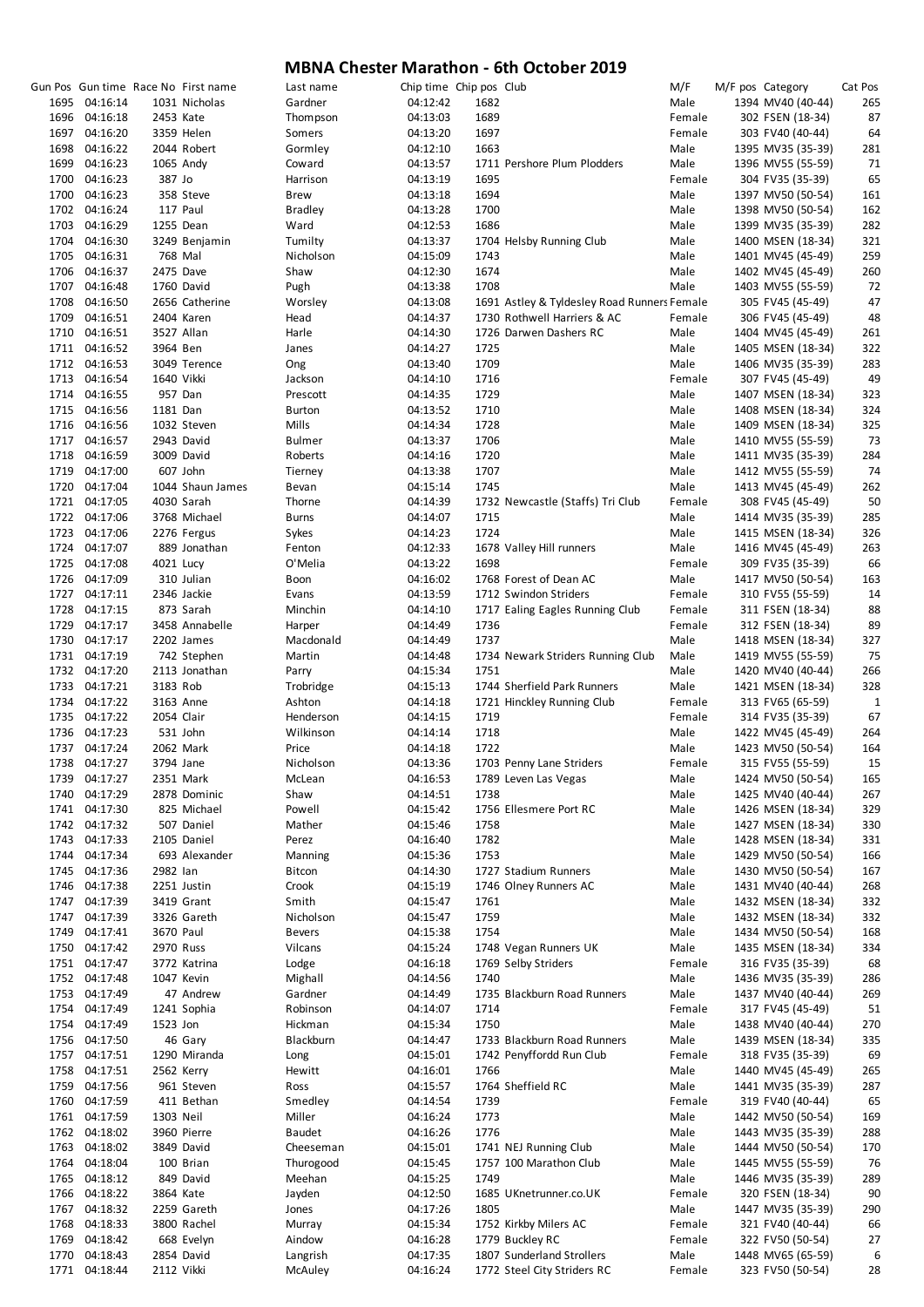|      |               |            | Gun Pos Gun time Race No First name | Last name       | Chip time Chip pos Club |          |                                              | M/F    | M/F pos Category |                   | Cat Pos |
|------|---------------|------------|-------------------------------------|-----------------|-------------------------|----------|----------------------------------------------|--------|------------------|-------------------|---------|
|      | 1772 04:18:46 |            | 2378 Julian                         | Evitts          | 04:16:44                |          | 1785 Chester Triathlon Club                  | Male   |                  | 1449 MV40 (40-44) | 271     |
|      | 1773 04:18:48 |            | 982 Kirsten                         | Hughes          | 04:16:43                |          | 1784 Aberystwyth AC                          | Female |                  | 324 FV35 (35-39)  | 70      |
|      | 1774 04:18:49 |            | 628 Kevin                           | Munro           | 04:16:27                |          | 1778 Chorley Athletic and Triathlon Cli Male |        |                  | 1450 MV45 (45-49) | 266     |
|      | 1775 04:18:51 |            | 1308 Ernie                          | Jewson          | 04:15:47                |          | 1760 Trail Running Association               | Male   |                  | 1451 MV60 (60-64) | 34      |
|      | 1776 04:18:52 |            | 226 Samantha                        | Chapman         | 04:16:47                |          | 1786 London Heathside                        | Female |                  | 325 FV45 (45-49)  | 52      |
|      | 1777 04:19:03 |            | 443 Angela                          | Roberts         | 04:16:01                | 1765     |                                              | Female |                  | 326 FV55 (55-59)  | 16      |
| 1778 | 04:19:06      | 1068 Lee   |                                     | Owen            | 04:16:02                |          | 1767 Deestriders R.C.                        | Male   |                  | 1452 MV45 (45-49) | 267     |
|      | 1779 04:19:13 | 1011 Alex  |                                     | Leverett        | 04:17:36                | 1808     |                                              | Male   |                  | 1453 MSEN (18-34) | 336     |
| 1780 | 04:19:13      | 3295 Chris |                                     | Pritchard       | 04:16:50                | 1788     |                                              | Male   |                  | 1454 MV35 (35-39) | 291     |
|      | 1781 04:19:18 | 3802 John  |                                     | Myatt           | 04:17:24                | 1803     |                                              | Male   |                  | 1455 MV50 (50-54) | 171     |
|      | 1782 04:19:18 |            | 1033 Martin                         | Spencer         | 04:16:24                |          | 1774 Holme Pierrepont RC                     | Male   |                  | 1456 MV50 (50-54) | 172     |
|      | 1783 04:19:19 |            | 2984 Tobias                         | Wardrop         | 04:17:04                | 1794     |                                              | Male   |                  | 1457 MV35 (35-39) | 292     |
|      | 1784 04:19:19 |            | 3841 Wendy                          | Woodhead        | 04:15:24                |          | 1747 Manchester Harriers & AC                | Female |                  | 327 FV35 (35-39)  | 71      |
|      | 1785 04:19:20 |            | 3947 Craig                          | Jackson         | 04:16:20                | 1770     |                                              | Male   |                  | 1458 MV50 (50-54) | 173     |
|      | 1786 04:19:21 | 3598 Paul  |                                     | <b>Bradley</b>  | 04:17:31                | 1806     |                                              | Male   |                  | 1459 MV35 (35-39) | 293     |
|      | 1787 04:19:29 |            | 2372 Michelle                       | Farrell         | 04:16:27                |          | 1777 GOG Triathlon Club                      | Female |                  | 328 FV35 (35-39)  | 72      |
| 1788 | 04:19:33      |            | 2629 Suzanne                        | Rowlands        | 04:17:15                |          | 1800 Maldwyn Harriers                        | Female |                  | 329 FV40 (40-44)  | 67      |
|      | 1789 04:19:39 | 3112 John  |                                     | Houghton        | 04:17:20                |          | 1802 Run Sandymoor                           | Male   |                  | 1460 MV60 (60-64) | 35      |
|      | 1790 04:19:41 | 3230 Lucy  |                                     | Greenwood       | 04:16:50                | 1787     |                                              | Female |                  | 330 FSEN (18-34)  | 91      |
|      | 1791 04:19:41 |            | 2399 Peter                          | Lawton          | 04:16:38                |          | 1781 Birchfield Harriers                     | Male   |                  | 1461 MV60 (60-64) | 36      |
|      | 1792 04:19:45 |            | 218 Leanne                          | Doswell         | 04:17:11                | 1799     |                                              | Female |                  | 331 FV35 (35-39)  | 73      |
|      | 1793 04:19:46 | 1646 Rob   |                                     | Jackson         | 04:17:02                | 1792     |                                              | Male   |                  | 1462 MV45 (45-49) | 268     |
|      | 1794 04:19:48 |            | 1076 Rosie                          | <b>Bristow</b>  | 04:15:41                |          | 1755 Pegasus Running Club                    | Female |                  | 332 FV40 (40-44)  | 68      |
|      | 1795 04:19:49 |            | 2061 Hattie                         | Cowling         | 04:18:35                | 1829     |                                              | Female |                  | 333 FSEN (18-34)  | 92      |
|      | 1796 04:19:50 |            | 1504 Pamela-jane                    | Feeney          | 04:17:03                | 1793     |                                              | Female |                  | 334 FV50 (50-54)  | 29      |
|      | 1797 04:19:54 |            | 3725 Sarah                          | Rhodes          | 04:17:10                |          | 1797 South Derbyshire Road Runners Female    |        |                  | 335 FV45 (45-49)  | 53      |
| 1798 | 04:19:57      | 4008 Ben   |                                     | Lyons           | 04:19:01                | 1842     |                                              | Male   |                  | 1463 MV40 (40-44) | 272     |
|      | 1799 04:20:00 |            | 67 Terry                            | Poole           | 04:18:40                |          | 1832 Thornton Cleveleys Running Club Male    |        |                  | 1464 MV60 (60-64) | 37      |
| 1800 | 04:20:00      |            | 2182 Louise                         | Tidbury         | 04:19:18                | 1847     |                                              | Female |                  | 336 FV40 (40-44)  | 69      |
| 1801 | 04:20:01      |            | 1690 Verity                         | Scott           | 04:16:55                | 1790     |                                              | Female |                  | 337 FSEN (18-34)  | 93      |
|      | 1802 04:20:09 |            | 604 Andre                           | Ferri           | 04:17:00                |          | 1791 Chirnside Chasers                       | Male   |                  | 1465 MV55 (55-59) | 77      |
| 1803 | 04:20:11      | 2812 Alby  |                                     | Dermott         | 04:17:11                |          | 1798 Liverpool Running Club                  | Male   |                  | 1466 MV35 (35-39) | 294     |
|      | 1804 04:20:13 |            | 472 Andy                            | Wood            | 04:16:20                |          | 1771 Belle Vue Racers                        | Male   |                  | 1467 MV55 (55-59) | 78      |
|      | 1805 04:20:14 |            | 2098 Jonathan                       | Gratton         | 04:18:02                |          | 1812 Kingstone Runners Barnsley              | Male   |                  | 1468 MV45 (45-49) | 269     |
| 1806 | 04:20:23      |            | 1628 Nicky                          | Moran           | 04:16:25                |          | 1775 Run Sandymoor                           | Female |                  | 338 FSEN (18-34)  | 94      |
|      | 1807 04:20:27 | 3080 Paul  |                                     | Hill            | 04:18:21                |          | 1820 Southport Waterloo AC                   | Male   |                  | 1469 MV50 (50-54) | 174     |
| 1808 | 04:20:31      |            | 2653 Jessica                        | Ward            | 04:17:08                | 1795     |                                              | Female |                  | 339 FSEN (18-34)  | 95      |
| 1809 | 04:20:31      | 1887 Kris  |                                     | Inskip          | 04:18:01                | 1811     |                                              | Male   |                  | 1470 MV40 (40-44) | 273     |
|      | 1810 04:20:31 | 2652 John  |                                     | Ward            | 04:17:08                | 1796     |                                              | Male   |                  | 1471 MV50 (50-54) | 175     |
|      | 1811 04:20:33 |            | 3122 Stephen                        | Hunt            | 04:18:34                |          | 1826 Kingston upon Hull AC                   | Male   |                  | 1472 MV45 (45-49) | 270     |
|      | 1812 04:20:35 | 2734 Dan   |                                     | Donovan         | 04:17:45                |          | 1809 Derwent Runners (Derby)                 | Male   |                  | 1473 MV40 (40-44) | 274     |
|      | 1813 04:20:35 |            | 2402 Jessica                        | Collier         | 04:17:45                |          | 1810 Derwent Runners (Derby)                 | Female |                  | 340 FSEN (18-34)  | 96      |
|      | 1814 04:20:39 | 4061 Rory  |                                     | McKenna         | 04:18:28                | 1825     |                                              | Male   |                  | 1474 MSEN (18-34) | 337     |
|      | 1815 04:20:41 |            | 734 Richard                         | Wroe            | 04:18:57                | 1839     |                                              | Male   |                  | 1475 MV40 (40-44) | 275     |
|      | 1815 04:20:41 | 4046 Carl  |                                     | Savage          | 04:16:41                |          | 1783 Badgers                                 | Male   |                  | 1475 MSEN (18-34) | 338     |
|      | 1817 04:20:44 |            | 452 Marc                            | Dunmore         | 04:16:30                | 1780     |                                              | Male   |                  | 1477 MV40 (40-44) | 276     |
| 1818 | 04:20:48      | 1332 Sam   |                                     | Lawrence        | 04:19:35                | 1852     |                                              | Male   |                  | 1478 MSEN (18-34) | 339     |
|      | 1819 04:20:48 | 3185 John  |                                     | Andrews         | 04:18:48                | 1835     |                                              | Male   |                  | 1479 MV40 (40-44) | 277     |
|      | 1820 04:20:50 |            | 192 Carl                            | Morgan          | 04:18:55                | 1838     |                                              | Male   |                  | 1480 MV40 (40-44) | 278     |
| 1821 | 04:20:50      |            | 3625 Emily                          | Vaughan         | 04:18:27                |          | 1822 Oswestry Olympians                      | Female |                  | 341 FV45 (45-49)  | 54      |
|      | 1822 04:20:54 |            | 304 Richard                         | Williams        | 04:18:19                |          | 1819 Vegetarian Cycling & AC                 | Male   |                  | 1481 MV40 (40-44) | 279     |
|      | 1823 04:20:59 |            | 3836 Lucia                          | Gregorova       | 04:18:39                | 1831     |                                              | Female |                  | 342 FSEN (18-34)  | 97      |
|      | 1824 04:21:01 |            | 2254 Denise                         | Fulton          | 04:19:15                | 1845     |                                              | Female |                  | 343 FV55 (55-59)  | 17      |
|      | 1825 04:21:03 |            | 3500 Dawn                           | Hunt            | 04:15:51                |          | 1762 100 Marathon Club                       | Female |                  | 344 FV50 (50-54)  | 30      |
|      | 1826 04:21:04 |            | 3791 John Mark                      | Richards        | 04:18:40                |          | 1833 Bramhall Runners                        | Male   |                  | 1482 MV40 (40-44) | 280     |
|      | 1827 04:21:05 |            | 1758 Darren                         | Winrow          | 04:18:11                | 1815     |                                              | Male   |                  | 1483 MV45 (45-49) | 271     |
|      | 1828 04:21:07 |            | 1989 Rachael                        | Green           | 04:18:45                |          | 1834 Stratford Upon Avon AC                  | Female |                  | 345 FV45 (45-49)  | 55      |
| 1829 | 04:21:15      |            | 2561 Dominic                        | <b>Byrne</b>    | 04:20:09                | 1860     |                                              | Male   |                  | 1484 MV40 (40-44) | 281     |
|      | 1830 04:21:16 |            | 2568 Peter                          | Cane            | 04:18:17                | 1818 NEJ |                                              | Male   |                  | 1485 MV60 (60-64) | 38      |
|      | 1831 04:21:21 |            | 943 John                            | Ridley          | 04:18:09                | 1814     |                                              | Male   |                  | 1486 MV35 (35-39) | 295     |
|      | 1832 04:21:23 |            | 450 Debbie                          | Millington      | 04:18:50                |          | 1836 Warrington Running Club                 | Female |                  | 346 FV35 (35-39)  | 74      |
|      | 1833 04:21:23 |            | 3093 Alison                         | Cormack         | 04:18:27                |          | 1823 Lymm Runners                            | Female |                  | 347 FV35 (35-39)  | 75      |
|      | 1834 04:21:23 |            | 2764 Christopher                    | Downes          | 04:17:25                | 1804     |                                              | Male   |                  | 1487 MV35 (35-39) | 296     |
|      | 1835 04:21:26 |            | 2619 Louise                         | Williams        | 04:18:28                | 1824     |                                              | Female |                  | 348 FV40 (40-44)  | 70      |
|      | 1836 04:21:27 |            | 3389 Stephen                        | Wakeford        | 04:18:16                |          | 1817 Deal Tri Club                           | Male   |                  | 1488 MV60 (60-64) | 39      |
|      | 1837 04:21:27 | 3310 John  |                                     | Pallant         | 04:17:15                | 1801     |                                              | Male   |                  | 1489 MV40 (40-44) | 282     |
| 1838 | 04:21:29      | 3978 Luca  |                                     | Naclerio        | 04:19:53                |          | 1856 Bristol and West AC                     | Male   |                  | 1490 MSEN (18-34) | 340     |
| 1839 | 04:21:31      | 2239 Tony  |                                     | Usher           | 04:19:00                | 1841     |                                              | Male   |                  | 1491 MV45 (45-49) | 272     |
|      | 1840 04:21:33 |            | 3447 Amanda                         | Anderson-Holton | 04:19:50                |          | 1855 Knutsford Tri Club                      | Female |                  | 349 FV40 (40-44)  | 71      |
|      | 1841 04:21:36 |            | 3158 Robert                         | Beech           | 04:21:26                |          | 1890 100 Marathon Club                       | Male   |                  | 1492 MSEN (18-34) | 341     |
|      | 1842 04:21:37 | 3305 Rob   |                                     | Morley          | 04:20:15                | 1866     |                                              | Male   |                  | 1493 MV50 (50-54) | 176     |
| 1843 | 04:21:41      |            | 2865 Joanne                         | Gibson          | 04:19:38                |          | 1853 Astley & Tyldesley Road Runners Female  |        |                  | 350 FV35 (35-39)  | 76      |
| 1844 | 04:21:42      |            | 1263 Christopher                    | Collings        | 04:19:11                | 1844     |                                              | Male   |                  | 1494 MSEN (18-34) | 342     |
|      | 1845 04:21:44 | 1019 Jon   |                                     | Davis           | 04:21:00                |          | 1879 Oswestry Olympians                      | Male   |                  | 1495 MV45 (45-49) | 273     |
| 1846 | 04:21:52      | 2274 Nick  |                                     | Durrant         | 04:20:15                | 1864     |                                              | Male   |                  | 1496 MV35 (35-39) | 297     |
|      | 1847 04:21:53 |            | 421 Piers                           | Keenleyside     | 04:19:34                |          | 1851 Ealing Eagles Running Club              | Male   |                  | 1497 MV60 (60-64) | 40      |
|      | 1848 04:21:54 |            | 3324 Michael                        | Redburn         | 04:19:42                | 1854     |                                              | Male   |                  | 1498 MV55 (55-59) | 79      |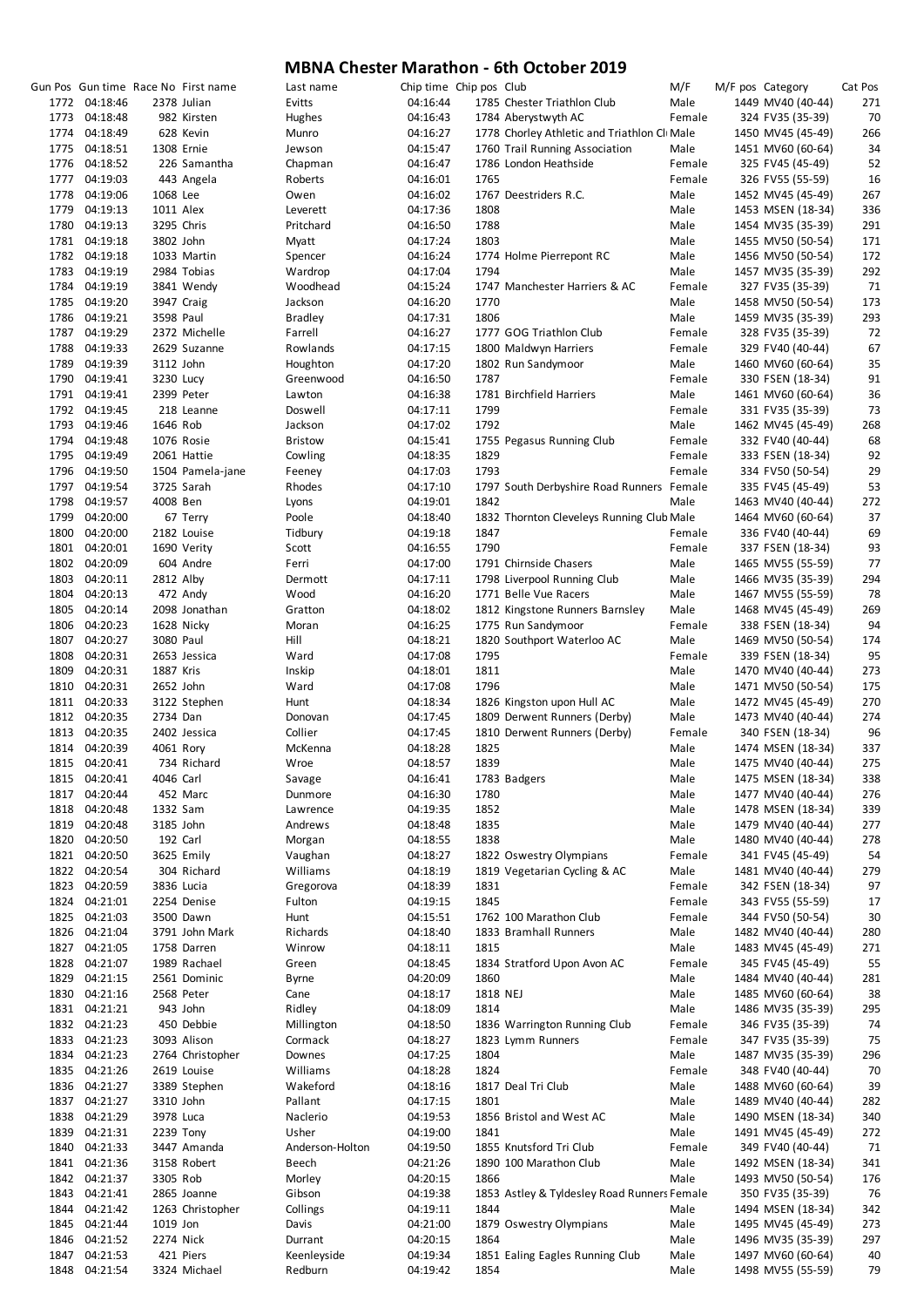|               |           | Gun Pos Gun time Race No First name | Last name        | Chip time Chip pos Club |      |                                   | M/F    | M/F pos Category  | Cat Pos |
|---------------|-----------|-------------------------------------|------------------|-------------------------|------|-----------------------------------|--------|-------------------|---------|
| 1849 04:21:58 |           | 3806 Alan                           | Lacey            | 04:21:03                |      | 1881 Lawley Running Club          | Male   | 1499 MV35 (35-39) | 298     |
| 1850 04:22:02 |           | 3654 Rachel                         | Wild             | 04:18:58                | 1840 |                                   | Female | 351 FV35 (35-39)  | 77      |
| 1851 04:22:11 | 2502 Lee  |                                     | Martin           | 04:19:10                | 1843 |                                   | Male   | 1500 MSEN (18-34) | 343     |
| 1852 04:22:14 |           | 3192 Rebecca                        | McKenna          | 04:18:05                | 1813 |                                   | Female | 352 FV35 (35-39)  | 78      |
| 1853 04:22:14 |           | 782 Jake                            | Warwick          | 04:20:02                |      | 1857 Derwent Runners (Derby)      | Male   | 1501 MV35 (35-39) | 299     |
| 1854 04:22:21 |           | 2095 Andrew                         | Case             | 04:20:23                | 1869 |                                   | Male   | 1502 MV55 (55-59) | 80      |
|               |           |                                     |                  |                         |      |                                   |        |                   |         |
| 1855 04:22:21 |           | 3983 Matthew                        | Elson            | 04:19:27                | 1849 |                                   | Male   | 1503 MSEN (18-34) | 344     |
| 1856 04:22:21 |           | 180 Samantha                        | Dutton           | 04:18:34                |      | 1827 Buckley RC                   | Female | 353 FV35 (35-39)  | 79      |
| 1857 04:22:22 |           | 177 Anne-Marie                      | Andrews          | 04:18:34                | 1828 |                                   | Female | 354 FSEN (18-34)  | 98      |
| 1858 04:22:30 | 2246 Paul |                                     | Gough            | 04:20:15                | 1865 |                                   | Male   | 1504 MV45 (45-49) | 274     |
| 1859 04:22:30 | 2420 Joe  |                                     | Muir             | 04:18:24                | 1821 |                                   | Male   | 1505 MSEN (18-34) | 345     |
| 1860 04:22:31 |           | 1087 Andrew                         | Dalton           | 04:20:21                | 1868 |                                   | Male   | 1506 MV50 (50-54) | 177     |
| 1861 04:22:31 |           | 637 Casper                          | Holland          | 04:19:16                | 1846 |                                   | Male   | 1507 MV45 (45-49) | 275     |
| 1862 04:22:39 |           | 741 Alan                            | Young            | 04:18:15                |      | 1816 100 Marathon Club            | Male   | 1508 MV60 (60-64) | 41      |
|               |           |                                     |                  |                         |      |                                   | Female |                   |         |
| 1863 04:22:47 |           | 2458 Janine                         | Fortune          | 04:19:21                | 1848 |                                   |        | 355 FV45 (45-49)  | 56      |
| 1864 04:22:47 |           | 3363 Bobby                          | Edmondson        | 04:19:30                | 1850 |                                   | Male   | 1509 MSEN (18-34) | 346     |
| 1865 04:22:50 | 3818 Ash  |                                     | Green            | 04:18:54                | 1837 |                                   | Male   | 1510 MV40 (40-44) | 283     |
| 1866 04:22:52 |           | 2472 Philip                         | Gretton          | 04:21:05                | 1883 |                                   | Male   | 1511 MSEN (18-34) | 347     |
| 1867 04:22:53 | 771 Abi   |                                     | Morton           | 04:20:02                |      | 1858 Spa Striders                 | Female | 356 FV40 (40-44)  | 72      |
| 1868 04:22:59 |           | 1350 Andrew                         | Jennings         | 04:20:09                | 1861 |                                   | Male   | 1512 MV45 (45-49) | 276     |
| 1869 04:23:00 |           | 3084 Matthew                        | Hargreaves       | 04:20:04                |      | 1859 Cheshire Hash House Harriers | Male   | 1513 MV45 (45-49) | 277     |
| 1870 04:23:05 |           | 3296 Joseph                         | Halsall          | 04:18:38                | 1830 |                                   | Male   | 1514 MSEN (18-34) | 348     |
| 1871 04:23:08 | 1358 Paul |                                     | Downey           | 04:20:49                | 1875 |                                   | Male   | 1515 MSEN (18-34) | 349     |
|               |           |                                     |                  |                         |      |                                   |        |                   |         |
| 1872 04:23:16 |           | 3586 Laura                          | McKenzie         | 04:20:19                |      | 1867 Betsi Runaways               | Female | 357 FV40 (40-44)  | 73      |
| 1873 04:23:19 |           | 1380 Edward                         | Christie         | 04:21:07                | 1884 |                                   | Male   | 1516 MSEN (18-34) | 350     |
| 1874 04:23:21 |           | 2905 Mark                           | Foley            | 04:20:58                | 1878 |                                   | Male   | 1517 MSEN (18-34) | 351     |
| 1875 04:23:22 |           | 2284 Judith                         | Dyer             | 04:20:14                |      | 1863 Penny Lane Striders          | Female | 358 FV50 (50-54)  | 31      |
| 1876 04:23:26 |           | 141 Dave                            | Lawrence         | 04:20:24                | 1870 |                                   | Male   | 1518 MSEN (18-34) | 352     |
| 1877 04:23:28 |           | 1221 Sophie                         | Grainger         | 04:20:55                | 1877 |                                   | Female | 359 FV35 (35-39)  | 80      |
| 1878 04:23:37 |           | 3448 Stephen                        | Carr             | 04:22:32                |      | 1907 Worksop Harriers             | Male   | 1519 MV35 (35-39) | 300     |
| 1879 04:23:38 |           | 3886 Hannah                         | Roche            | 04:20:14                | 1862 |                                   | Female | 360 FSEN (18-34)  | 99      |
| 1880 04:23:39 | 3350 Jack |                                     | Edwards          | 04:21:15                | 1886 |                                   | Male   | 1520 MSEN (18-34) | 353     |
|               |           |                                     |                  |                         |      |                                   |        |                   |         |
| 1881 04:23:44 |           | 3216 Dominic                        | Doran            | 04:20:37                | 1873 |                                   | Male   | 1521 MV50 (50-54) | 178     |
| 1882 04:23:46 |           | 3689 Dom                            | Gandy            | 04:22:53                | 1914 |                                   | Male   | 1522 MSEN (18-34) | 354     |
| 1883 04:23:50 |           | 2391 Michael                        | Caesar-Homden    | 04:20:31                | 1872 |                                   | Male   | 1523 MV55 (55-59) | 81      |
| 1884 04:23:51 |           | 2390 Julie                          | Whitehouse-Jones | 04:20:31                | 1871 |                                   | Female | 361 FV50 (50-54)  | 32      |
| 1885 04:23:53 |           | 3038 Deividas                       | Radzevicius      | 04:22:01                | 1897 |                                   | Male   | 1524 MV40 (40-44) | 284     |
| 1886 04:23:56 |           | 761 Matthew                         | Williams         | 04:21:39                |      | 1892 Trots                        | Male   | 1525 MV40 (40-44) | 285     |
| 1887 04:24:00 |           | 60 Leif                             | Karlsson         | 04:21:16                | 1887 |                                   | Male   | 1526 MV55 (55-59) | 82      |
| 1888 04:24:03 |           | 1210 Caroline                       | Howles           | 04:20:44                | 1874 |                                   | Female | 362 FV40 (40-44)  | 74      |
| 1889 04:24:09 |           | 129 Richard                         | Cherrington      | 04:22:17                | 1900 |                                   | Male   | 1527 MV40 (40-44) | 286     |
| 1890 04:24:12 |           | 1439 Kevin                          | Allen            | 04:24:05                | 1941 |                                   | Male   | 1528 MV40 (40-44) | 287     |
|               |           |                                     |                  | 04:21:21                |      |                                   |        |                   |         |
| 1891 04:24:14 |           | 2916 Daniel                         | Ince             |                         | 1888 |                                   | Male   | 1529 MSEN (18-34) | 355     |
| 1892 04:24:19 |           | 4075 Anthony                        | Hilton           | 04:22:54                |      | 1915 Lymm Runners                 | Male   | 1530 MV45 (45-49) | 278     |
| 1893 04:24:20 |           | 103 Philip                          | Townley          | 04:22:33                |      | 1908 Lancaster Runners            | Male   | 1531 MV50 (50-54) | 179     |
| 1894 04:24:22 |           | 1552 Kevin                          | Gilbert          | 04:20:55                |      | 1876 Smalley Road Runners         | Male   | 1532 MSEN (18-34) | 356     |
| 1895 04:24:23 |           | 2424 Allison                        | Brown            | 04:22:27                | 1903 |                                   | Female | 363 FSEN (18-34)  | 100     |
| 1896 04:24:25 |           | 3005 Heidi                          | Haigh            | 04:22:45                |      | 1912 Lytham St Annes RR Club      | Female | 364 FV45 (45-49)  | 57      |
| 1897 04:24:30 |           | 2220 Stephen                        | Hulse            | 04:22:54                | 1916 |                                   | Male   | 1533 MSEN (18-34) | 357     |
| 1898 04:24:37 | 2780 Paul |                                     | Povey            | 04:21:50                |      | 1894 Penyffordd Run Club          | Male   | 1534 MV40 (40-44) | 288     |
| 1899 04:24:39 |           | 2703 Wioleta                        | Wydrych          | 04:22:42                |      | 1911 Glossopdale Harriers         | Female | 365 FSEN (18-34)  | 101     |
| 1900 04:24:41 |           | 3101 Steven                         | Woodbridge       | 04:22:27                | 1904 |                                   | Male   | 1535 MSEN (18-34) | 358     |
| 1901 04:24:43 |           |                                     |                  |                         | 1882 |                                   | Male   |                   |         |
|               |           | 1063 Andrew                         | Oldham           | 04:21:04                |      |                                   |        | 1536 MV35 (35-39) | 301     |
| 1902 04:24:45 |           | 1730 Ashley                         | <b>Barwick</b>   | 04:22:30                |      | 1905 Rother Valley Swallows       | Male   | 1537 MV50 (50-54) | 180     |
| 1903 04:24:46 |           | 3600 Richard                        | Gledhill         | 04:21:23                | 1889 |                                   | Male   | 1538 MV60 (60-64) | 42      |
| 1904 04:24:46 |           | 86 Nicola                           | York             | 04:21:12                | 1885 |                                   | Female | 366 FV35 (35-39)  | 81      |
| 1905 04:25:00 |           | 2019 John                           | Healey           | 04:21:55                | 1895 |                                   | Male   | 1539 MV50 (50-54) | 181     |
| 1906 04:25:04 |           | 774 Andy                            | McCleary         | 04:22:15                | 1899 |                                   | Male   | 1540 MSEN (18-34) | 359     |
| 1907 04:25:04 |           | 3608 Karen                          | Thompson         | 04:21:02                |      | 1880 Badgers                      | Female | 367 FV35 (35-39)  | 82      |
| 1908 04:25:05 |           | 2384 David                          | Fradgley         | 04:23:09                | 1927 |                                   | Male   | 1541 MV35 (35-39) | 302     |
| 1909 04:25:13 |           | 3915 Nicki                          | Cartwright       | 04:23:00                |      | 1922 Stadium Runners              | Female | 368 FV40 (40-44)  | 75      |
| 1910 04:25:21 |           | 3498 Nathan                         | Nicholls         | 04:23:48                | 1935 |                                   | Male   | 1542 MSEN (18-34) | 360     |
|               |           |                                     |                  |                         |      |                                   |        |                   |         |
| 1911 04:25:23 |           | 2921 Suha                           | Lagu             | 04:24:54                |      | 1958 Ealing Eagles Running Club   | Female | 369 FV35 (35-39)  | 83      |
| 1912 04:25:23 |           | 3682 Cameron                        | Ashworth         | 04:22:17                | 1901 |                                   | Male   | 1543 MSEN (18-34) | 361     |
| 1913 04:25:31 |           | 3665 Katie                          | Hutton           | 04:23:47                |      | 1934 Torbay Tri Club              | Female | 370 FV45 (45-49)  | 58      |
| 1914 04:25:32 |           | 252 John                            | Stroulger        | 04:23:27                |      | 1930 Tipton Harriers              | Male   | 1544 MV65 (65-59) | 7       |
| 1915 04:25:34 |           | 3267 Danny                          | Lawson           | 04:24:04                |      | 1940 Wallasey Athletic Club       | Male   | 1545 MSEN (18-34) | 362     |
| 1916 04:25:37 |           | 3040 Louise                         | McQuade          | 04:22:18                |      | 1902 Long Eaton Running Club      | Female | 371 FV50 (50-54)  | 33      |
| 1917 04:25:43 |           | 3812 Kevin                          | Ankers           | 04:24:27                |      | 1951 Ellesmere Port RC            | Male   | 1546 MV40 (40-44) | 289     |
| 1918 04:25:43 |           | 1140 Kevin                          | Terry            | 04:22:58                | 1918 |                                   | Male   | 1547 MV55 (55-59) | 83      |
| 1919 04:25:48 |           | 3559 Bethan                         | Young            | 04:23:08                |      | 1925 Buckley RC                   | Female | 372 FSEN (18-34)  | 102     |
| 1920 04:25:49 |           | 1978 Rebecca                        | Bradshaw         | 04:21:50                |      | 1893 Clayton-le-Moors Harriers    | Female | 373 FSEN (18-34)  | 103     |
|               |           |                                     |                  |                         |      |                                   |        |                   |         |
| 1921 04:25:52 |           | 580 Sarah                           | Simmons          | 04:22:34                | 1909 |                                   | Female | 374 FV45 (45-49)  | 59      |
| 1922 04:25:56 |           | 165 Colin                           | Jones            | 04:23:58                | 1938 |                                   | Male   | 1548 MV60 (60-64) | 43      |
| 1923 04:25:57 |           | 3384 Rebecca                        | Whitmarsh        | 04:23:06                | 1924 |                                   | Female | 375 FV40 (40-44)  | 76      |
| 1924 04:26:05 |           | 2578 Jackie                         | Riley            | 04:21:56                | 1896 |                                   | Female | 376 FV55 (55-59)  | 18      |
| 1925 04:26:16 |           | 3430 Richard                        | Henry            | 04:22:41                | 1910 |                                   | Male   | 1549 MV50 (50-54) | 182     |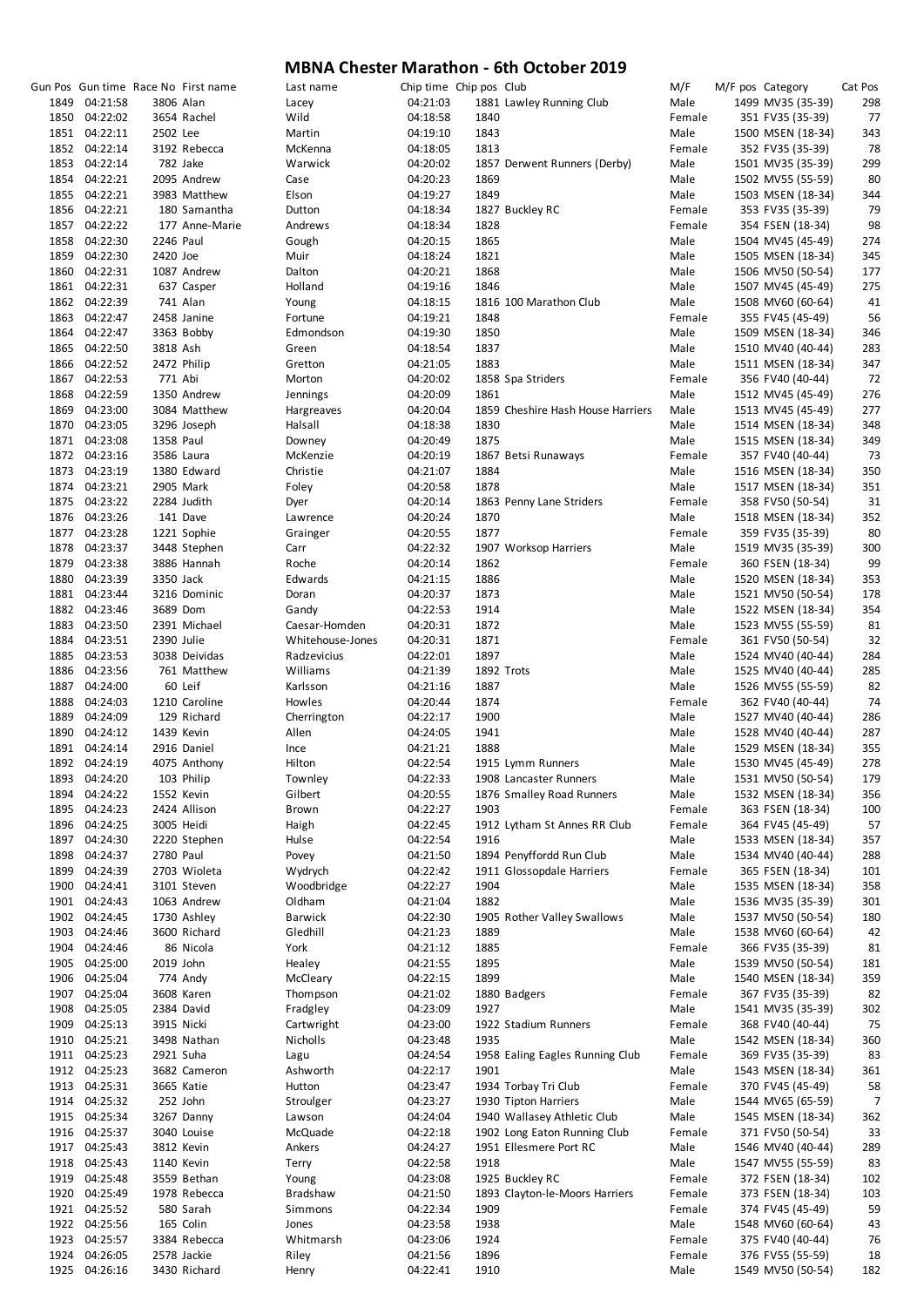|               |           | Gun Pos Gun time Race No First name | Last name        | Chip time Chip pos Club |      |                                            | M/F    | M/F pos Category |                   | Cat Pos |
|---------------|-----------|-------------------------------------|------------------|-------------------------|------|--------------------------------------------|--------|------------------|-------------------|---------|
| 1926 04:26:17 |           | 1668 Chris                          | Leigh            | 04:21:39                | 1891 |                                            | Male   |                  | 1550 MV55 (55-59) | 84      |
| 1927 04:26:21 |           | 2610 Christopher                    | Ball             | 04:24:10                | 1945 |                                            | Male   |                  | 1551 MV50 (50-54) | 183     |
| 1928 04:26:23 |           | 892 Lucie                           | Goddard          | 04:23:18                |      | 1928 Buckley RC                            | Female |                  | 377 FSEN (18-34)  | 104     |
| 1929 04:26:33 |           | 626 David                           | Rivers           | 04:24:33                |      | 1953 Kingston upon Hull AC                 | Male   |                  | 1552 MV50 (50-54) | 184     |
| 1930 04:26:35 |           | 3383 Richard                        | Williams         | 04:24:15                | 1948 |                                            | Male   |                  | 1553 MV40 (40-44) | 290     |
| 1931 04:26:35 |           | 1554 Jason                          | Hughes           | 04:23:08                |      | 1926 Smalley Road Runners                  | Male   |                  | 1554 MV45 (45-49) | 279     |
| 1932 04:26:37 |           | 832 Stephen                         | Aird             | 04:23:29                |      | 1931 Wallsend Harriers & AC                | Male   |                  | 1555 MV45 (45-49) | 280     |
| 1933 04:26:42 |           | 2456 Daniel                         | Parsons          | 04:24:12                | 1946 |                                            | Male   |                  | 1556 MV40 (40-44) | 291     |
| 1934 04:26:50 |           | 3894 David                          | Lowndes          | 04:23:00                | 1923 |                                            | Male   |                  | 1557 MV50 (50-54) | 185     |
| 1935 04:26:50 |           | 800 Michael                         | Cook             | 04:22:14                | 1898 |                                            | Male   |                  | 1558 MV35 (35-39) | 303     |
| 1936 04:26:53 |           | 2491 Philip                         | Ainley           | 04:25:21                |      | 1964 Chorlton Runners                      | Male   |                  | 1559 MV45 (45-49) | 281     |
| 1937 04:26:56 |           | 3041 Mark                           | Taylor           | 04:22:58                | 1920 |                                            | Male   |                  | 1560 MV50 (50-54) | 186     |
| 1938 04:26:57 |           | 1595 Robert                         | Kaczmarek        | 04:22:32                | 1906 |                                            | Male   |                  | 1561 MSEN (18-34) | 363     |
| 1939 04:26:58 |           | 603 Andrew                          | Crozier          | 04:24:40                | 1954 |                                            | Male   |                  | 1562 MV40 (40-44) | 292     |
| 1940 04:26:58 |           | 812 John                            | Meenaghan        | 04:23:35                | 1932 |                                            | Male   |                  | 1563 MV45 (45-49) | 282     |
| 1941 04:27:00 |           | 397 Timo                            | Nieminen         | 04:25:31                | 1968 |                                            | Male   |                  | 1564 MV60 (60-64) | 44      |
| 1942 04:27:00 |           | 3699 Karen                          | Vernon           | 04:23:57                | 1936 |                                            | Female |                  | 378 FV45 (45-49)  | 60      |
| 1943 04:27:01 |           | 267 Jamie                           | Bale             | 04:23:58                | 1937 |                                            | Male   |                  | 1565 MV35 (35-39) | 304     |
| 1944 04:27:15 |           | 3471 Richard                        | Fine             |                         | 1917 |                                            | Male   |                  |                   | 283     |
| 1945 04:27:15 |           |                                     |                  | 04:22:58                | 1919 |                                            | Female |                  | 1566 MV45 (45-49) | 84      |
|               |           | 3472 Ashley                         | Harbour          | 04:22:58                |      | 1921 Sutton in Ashfield Harriers & AC Male |        |                  | 379 FV35 (35-39)  | 305     |
| 1946 04:27:17 |           | 733 Barry                           | Whitehead        | 04:22:58                |      |                                            |        |                  | 1567 MV35 (35-39) |         |
| 1947 04:27:18 |           | 205 Stephen                         | Head             | 04:24:45                | 1955 |                                            | Male   |                  | 1568 MV60 (60-64) | 45      |
| 1948 04:27:20 |           | 2466 Andrew                         | Thompson         | 04:22:47                | 1913 |                                            | Male   |                  | 1569 MV55 (55-59) | 85      |
| 1949 04:27:20 |           | 4022 Malky                          | Fraser           | 04:24:20                | 1950 |                                            | Male   |                  | 1570 MV35 (35-39) | 306     |
| 1950 04:27:21 |           | 3506 Danielle                       | Docherty         | 04:23:38                |      | 1933 Run Sandymoor                         | Female |                  | 380 FSEN (18-34)  | 105     |
| 1951 04:27:28 |           | 3066 Aiden                          | Ryan             | 04:26:02                | 1980 |                                            | Male   |                  | 1571 MSEN (18-34) | 364     |
| 1952 04:27:33 |           | 145 Lisa                            | Scholes          | 04:24:18                |      | 1949 Fylde Coast Runners                   | Female |                  | 381 FV40 (40-44)  | 77      |
| 1953 04:27:36 |           | 3596 Wesley                         | Ogden            | 04:23:25                |      | 1929 Malvern Buzzards Running Club Male    |        |                  | 1572 MV50 (50-54) | 187     |
| 1954 04:27:38 |           | 3711 Daniel                         | <b>Briney</b>    | 04:25:01                | 1960 |                                            | Male   |                  | 1573 MSEN (18-34) | 365     |
| 1955 04:27:39 |           | 2320 Daniel                         | McCormack        | 04:25:50                | 1976 |                                            | Male   |                  | 1574 MSEN (18-34) | 366     |
| 1956 04:27:40 |           | 2920 Lawrence                       | Lawlor           | 04:24:29                | 1952 |                                            | Male   |                  | 1575 MV45 (45-49) | 284     |
| 1957 04:27:48 |           | 1476 David                          | Parrington       | 04:25:34                |      | 1969 Halifax Harriers & AC                 | Male   |                  | 1576 MV45 (45-49) | 285     |
| 1958 04:27:48 |           | 2009 Richard                        | Gough            | 04:25:36                | 1971 |                                            | Male   |                  | 1577 MV45 (45-49) | 286     |
| 1959 04:27:54 |           | 241 Emma                            | Parlato          | 04:24:15                | 1947 |                                            | Female |                  | 382 FV40 (40-44)  | 78      |
| 1960 04:27:56 | 3003 Paul |                                     | Carlin           | 04:24:09                |      | 1944 Southport Waterloo AC                 | Male   |                  | 1578 MV45 (45-49) | 287     |
| 1961 04:27:56 | 2492 Tom  |                                     | Brookshaw        | 04:25:45                | 1975 |                                            | Male   |                  | 1579 MV35 (35-39) | 307     |
| 1962 04:27:59 |           | 2735 Beth                           | Hewitt           | 04:24:53                | 1957 |                                            | Female |                  | 383 FSEN (18-34)  | 106     |
| 1963 04:28:00 |           | 2919 Charlotte                      | West             | 04:26:00                | 1979 |                                            | Female |                  | 384 FSEN (18-34)  | 107     |
| 1964 04:28:01 |           | 494 Judy                            | Parkes           | 04:23:59                |      | 1939 Badgers                               | Female |                  | 385 FV50 (50-54)  | 34      |
| 1965 04:28:01 |           | 885 Darren                          | Hughes           | 04:24:06                | 1942 |                                            | Male   |                  | 1580 MV50 (50-54) | 188     |
|               |           |                                     |                  |                         | 1943 |                                            |        |                  | 1581 MV45 (45-49) | 288     |
| 1966 04:28:01 |           | 888 Neil                            | Capper           | 04:24:07                |      |                                            | Male   |                  |                   |         |
| 1967 04:28:02 |           | 2890 David                          | McCreavy         | 04:25:24                | 1966 |                                            | Male   |                  | 1582 MV50 (50-54) | 189     |
| 1968 04:28:03 |           | 1546 Alejandro                      | Rodriguez-Rancel | 04:24:57                | 1959 |                                            | Male   |                  | 1583 MV45 (45-49) | 289     |
| 1969 04:28:12 |           | 1677 Simon                          | Turton           | 04:24:48                | 1956 |                                            | Male   |                  | 1584 MV50 (50-54) | 190     |
| 1969 04:28:12 |           | 922 Moyna                           | Richey           | 04:25:22                |      | 1965 Shropshire Shufflers                  | Female |                  | 386 FV45 (45-49)  | 61      |
| 1971 04:28:21 |           | 1029 Ashley                         | Wolfendale       | 04:25:31                | 1967 |                                            | Male   |                  | 1585 MSEN (18-34) | 367     |
| 1972 04:28:36 |           | 1037 Jennifer                       | Edwards          | 04:25:35                |      | 1970 South Cheshire Harriers               | Female |                  | 387 FV55 (55-59)  | 19      |
| 1973 04:28:42 | 1211 Paul |                                     | Howles           | 04:26:20                | 1988 |                                            | Male   |                  | 1586 MV40 (40-44) | 293     |
| 1974 04:28:45 |           | 3087 Anthony                        | Ackers           | 04:27:09                | 2008 |                                            | Male   |                  | 1587 MV35 (35-39) | 308     |
| 1975 04:28:47 |           | 3333 Clare                          | O'Leary          | 04:25:10                | 1961 |                                            | Female |                  | 388 FSEN (18-34)  | 108     |
| 1976 04:28:48 |           | 978 John                            | Kennedy          | 04:25:43                |      | 1974 Sowerby Bridge Snails Running (Male   |        |                  | 1588 MV55 (55-59) | 86      |
| 1977 04:28:53 |           | 339 Bob                             | English          | 04:26:32                | 1990 |                                            | Male   |                  | 1589 MV55 (55-59) | 87      |
| 1978 04:28:54 |           | 1726 Penny                          | Rusbridge        | 04:25:39                |      | 1972 Kenilworth Runners                    | Female |                  | 389 FV40 (40-44)  | 79      |
| 1979 04:28:54 |           | 142 Sam                             | Lawrence         | 04:25:52                | 1977 |                                            | Female |                  | 390 FSEN (18-34)  | 109     |
| 1980 04:29:01 |           | 2161 James                          | Collinson        | 04:25:14                | 1962 |                                            | Male   |                  | 1590 MV40 (40-44) | 294     |
| 1981 04:29:21 |           | 1477 Mick                           | Green            | 04:27:10                | 2009 |                                            | Male   |                  | 1591 MV55 (55-59) | 88      |
| 1982 04:29:22 |           | 490 Tracy                           | Rogers           | 04:25:56                |      | 1978 Buckley RC                            | Female |                  | 391 FSEN (18-34)  | 110     |
| 1983 04:29:26 |           | 3582 Anne                           | Scott            | 04:27:16                |      | 2013 Dolly Mixtures                        | Female |                  | 392 FV45 (45-49)  | 62      |
| 1984 04:29:27 |           | 1495 Stephanie                      | Street           | 04:27:01                |      | 2004 Steel City Striders RC                | Female |                  | 393 FV60 (60-64)  | 4       |
| 1985 04:29:28 |           | 1909 Kieron                         | Wicks            | 04:25:18                |      | 1963 Derwent Runners (Derby)               | Male   |                  | 1592 MV40 (40-44) | 295     |
| 1986 04:29:29 |           | 1732 Joanne                         | McGarvey         | 04:26:58                | 2001 |                                            | Female |                  | 394 FV45 (45-49)  | 63      |
| 1987 04:29:30 |           | 2575 Chris                          | Davies           | 04:27:11                |      | 2010 Chester Road Runners                  | Male   |                  | 1593 MV40 (40-44) | 296     |
| 1988 04:29:30 | 434 Jill  |                                     | Nickson          | 04:25:40                | 1973 |                                            | Female |                  | 395 FV50 (50-54)  | 35      |
| 1989 04:29:31 |           | 2392 Simon                          | Gifford          | 04:26:09                |      | 1983 Chester Road Runners                  | Male   |                  | 1594 MV50 (50-54) | 191     |
| 1990 04:29:32 |           | 886 Andrew                          | Crowther         | 04:26:07                | 1982 |                                            | Male   |                  | 1595 MV50 (50-54) | 192     |
| 1991 04:29:36 |           | 112 Lisa                            | Thompson         | 04:26:15                | 1985 |                                            | Female |                  | 396 FV40 (40-44)  | 80      |
|               |           |                                     |                  |                         |      |                                            |        |                  |                   |         |
| 1992 04:29:39 |           | 2577 Chris                          | Alexander        | 04:27:17                |      | 2014 Kirkby Milers AC                      | Male   |                  | 1596 MSEN (18-34) | 368     |
| 1993 04:29:39 | 3655 Kim  |                                     | Lee              | 04:27:05                |      | 2007 Stratford Upon Avon AC                | Female |                  | 397 FV35 (35-39)  | 85      |
| 1994 04:29:39 |           | 2714 Mary                           | Ross             | 04:26:36                |      | 1993 Birchfield Harriers                   | Female |                  | 398 FV60 (60-64)  | 5       |
| 1995 04:29:42 |           | 2149 Emily                          | Ingham           | 04:26:50                |      | 1996 Red Rose Road Runners                 | Female |                  | 399 FSEN (18-34)  | 111     |
| 1996 04:29:48 |           | 3522 Wayne                          | Conway           | 04:29:02                | 2068 |                                            | Male   |                  | 1597 MSEN (18-34) | 369     |
| 1997 04:29:50 |           | 3375 David                          | Robinson         | 04:26:15                | 1986 |                                            | Male   |                  | 1598 MV45 (45-49) | 290     |
| 1998 04:29:50 | 3358 Tim  |                                     | Sturla           | 04:26:16                |      | 1987 Ivanhoe Runners                       | Male   |                  | 1599 MV45 (45-49) | 291     |
| 1999 04:29:57 |           | 2431 Keith                          | Nightingale      | 04:26:14                |      | 1984 Telford Harriers                      | Male   |                  | 1600 MV55 (55-59) | 89      |
| 2000 04:29:59 |           | 332 Steve                           | Kennedy          | 04:26:24                |      | 1989 Lonely Goat RC                        | Male   |                  | 1601 MV55 (55-59) | 90      |
| 2001 04:29:59 |           | 1707 Catherine                      | McDonald         | 04:27:00                | 2003 |                                            | Female |                  | 400 FV40 (40-44)  | 81      |
| 2002 04:30:00 |           | 3719 Donal                          | Murphy           | 04:27:27                | 2018 |                                            | Male   |                  | 1602 MV50 (50-54) | 193     |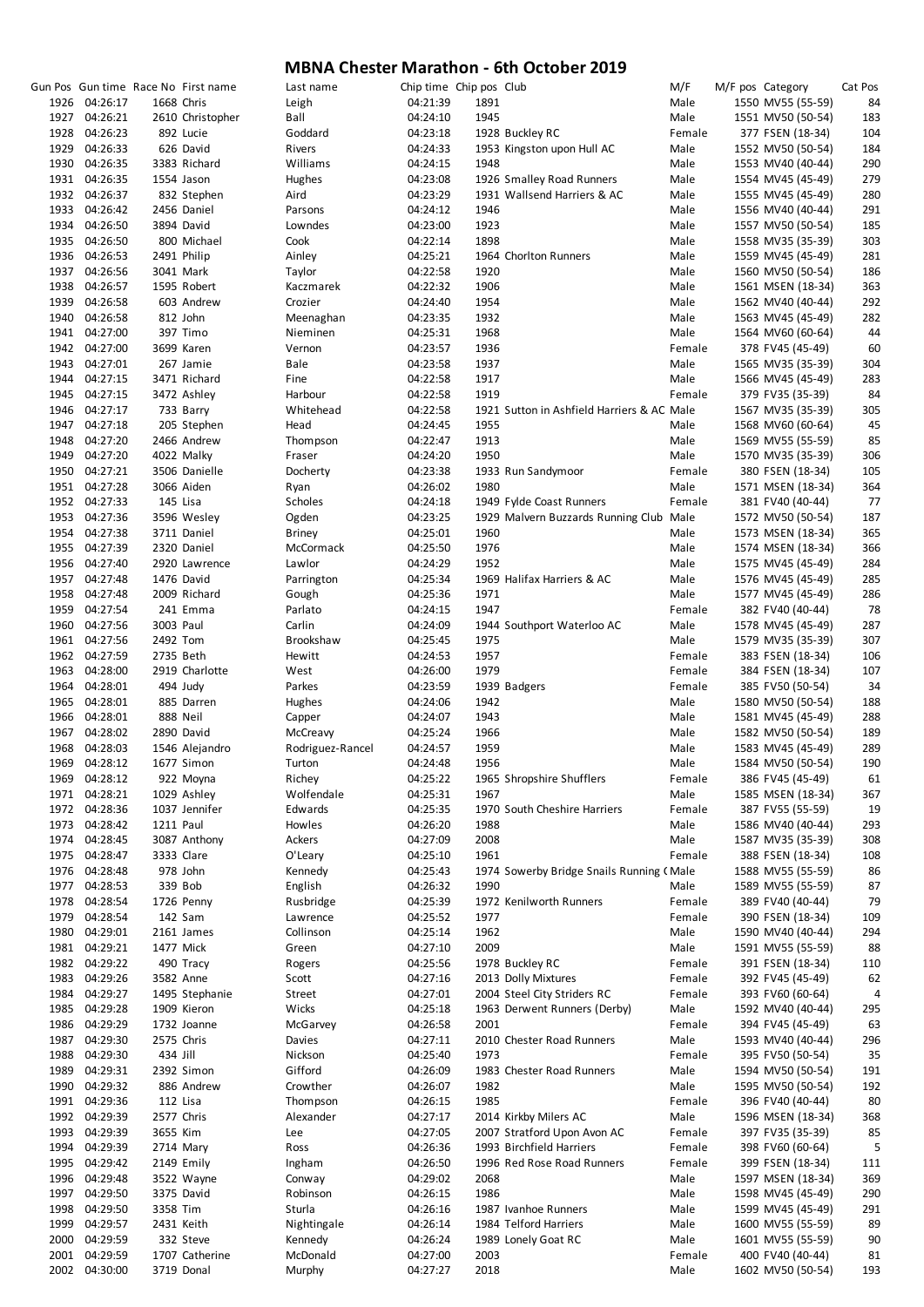|               |           | Gun Pos Gun time Race No First name | Last name      | Chip time Chip pos Club |      |                                    | M/F    | M/F pos Category  | Cat Pos        |
|---------------|-----------|-------------------------------------|----------------|-------------------------|------|------------------------------------|--------|-------------------|----------------|
| 2003 04:30:06 |           | 3658 Conrad                         | Morris         | 04:27:55                | 2029 |                                    | Male   | 1603 MV55 (55-59) | 91             |
| 2004 04:30:07 |           | 2055 Antony                         | Jones          | 04:28:34                | 2053 |                                    | Male   | 1604 MSEN (18-34) | 370            |
|               |           |                                     |                |                         |      |                                    |        |                   |                |
| 2005 04:30:08 |           | 3477 Richard                        | Hadley         | 04:27:19                | 2015 |                                    | Male   | 1605 MV35 (35-39) | 309            |
| 2006 04:30:10 |           | 2369 Shaun                          | Goodger        | 04:27:27                |      | 2019 Lonely Goat RC                | Male   | 1606 MV45 (45-49) | 292            |
| 2007 04:30:12 | 4095 Erik |                                     | Lawrence       | 04:26:57                | 1999 |                                    | Male   | 1607 MV45 (45-49) | 293            |
| 2008 04:30:16 |           | 179 Gemma                           | Gillespie      | 04:27:04                | 2006 |                                    | Female | 401 FV35 (35-39)  | 86             |
| 2009 04:30:20 |           | 460 Paul                            | Masters        | 04:26:07                | 1981 |                                    | Male   | 1608 MV40 (40-44) | 297            |
| 2010 04:30:21 |           | 3903 Lawrie                         | Dow            | 04:28:40                | 2057 |                                    | Male   | 1609 MSEN (18-34) | 371            |
|               |           |                                     |                |                         |      |                                    |        |                   |                |
| 2011 04:30:21 | 3816 John |                                     | Fitzgerald     | 04:26:33                |      | 1991 Mersey Tri                    | Male   | 1610 MV60 (60-64) | 46             |
| 2012 04:30:21 | 3399 Joe  |                                     | Stephenson     | 04:27:02                | 2005 |                                    | Male   | 1611 MV35 (35-39) | 310            |
| 2013 04:30:22 |           | 454 Julie                           | Cooper         | 04:28:18                |      | 2042 North Derbyshire RC           | Female | 402 FV40 (40-44)  | 82             |
| 2014 04:30:26 |           | 2051 Claire                         | Aberdeen       | 04:26:34                |      | 1992 Widnes Running Club           | Female | 403 FV50 (50-54)  | 36             |
| 2015 04:30:30 |           | 1505 Jeremy                         | Cole           | 04:29:07                | 2071 |                                    | Male   | 1612 MV55 (55-59) | 92             |
| 2016 04:30:31 | 4044 Alex |                                     | Ross           | 04:28:24                | 2045 |                                    | Male   | 1613 MSEN (18-34) | 372            |
|               |           |                                     |                |                         |      |                                    |        |                   |                |
| 2017 04:30:33 |           | 259 Jeremy                          | Day            | 04:29:12                | 2073 |                                    | Male   | 1614 MV55 (55-59) | 93             |
| 2018 04:30:34 |           | 3047 Martin                         | Lees           | 04:28:04                |      | 2032 Ampthill & Flitwick Flyers RC | Male   | 1615 MV50 (50-54) | 194            |
| 2019 04:30:36 |           | 3744 Michelle                       | Dombrowsky     | 04:26:37                | 1994 |                                    | Female | 404 FV35 (35-39)  | 87             |
| 2020 04:30:36 |           | 1871 Kirsty                         | Wareing        | 04:26:57                | 1999 |                                    | Female | 405 FSEN (18-34)  | 112            |
| 2021 04:30:37 |           | 1357 Janet                          | Hill           | 04:26:59                |      | 2002 Springfield Striders RC       | Female | 406 FV65 (65-59)  | $\overline{2}$ |
| 2022 04:30:41 |           | 2089 Brad                           | Wright         | 04:29:28                | 2083 |                                    | Male   | 1616 MV40 (40-44) | 298            |
|               |           |                                     |                |                         |      |                                    |        |                   |                |
| 2023 04:30:41 |           | 1109 Vicky                          | Weaver         | 04:26:55                | 1998 |                                    | Female | 407 FV45 (45-49)  | 64             |
| 2024 04:30:46 |           | 3918 Barry                          | Standen        | 04:28:30                | 2048 |                                    | Male   | 1617 MV45 (45-49) | 294            |
| 2025 04:30:49 |           | 1095 Peter                          | Crawshaw       | 04:28:22                | 2044 |                                    | Male   | 1618 MV35 (35-39) | 311            |
| 2026 04:30:50 |           | 437 Robert                          | Pullen         | 04:28:32                |      | 2049 Wrecsam Tri                   | Male   | 1619 MV50 (50-54) | 195            |
| 2027 04:30:50 |           | 2733 Catherine                      | Bell           | 04:27:25                | 2016 |                                    | Female | 408 FV45 (45-49)  | 65             |
| 2028 04:30:52 |           | 2477 Lynsey                         | Hunt           | 04:27:11                | 2011 |                                    | Female | 409 FSEN (18-34)  | 113            |
|               |           |                                     |                |                         |      |                                    |        |                   |                |
| 2029 04:30:53 |           | 3976 Sarah                          | Francis        | 04:28:13                |      | 2039 Lliswerry Runners             | Female | 410 FV40 (40-44)  | 83             |
| 2030 04:30:54 |           | 1971 Nicola                         | Sinclair       | 04:28:12                |      | 2037 Lliswerry Runners             | Female | 411 FV40 (40-44)  | 84             |
| 2031 04:30:54 | 1702 Lee  |                                     | McDermott      | 04:28:54                | 2066 |                                    | Male   | 1620 MV40 (40-44) | 299            |
| 2032 04:30:55 |           | 273 Helen                           | Pugh           | 04:27:33                |      | 2021 Spa Striders                  | Female | 412 FSEN (18-34)  | 114            |
| 2033 04:30:59 | 160 lan   |                                     | McCullough     | 04:27:33                | 2020 |                                    | Male   | 1621 MV50 (50-54) | 196            |
|               |           |                                     |                |                         |      |                                    |        |                   |                |
| 2034 04:31:00 |           | 2275 Molly                          | Newman         | 04:28:17                | 2040 |                                    | Female | 413 FSEN (18-34)  | 115            |
| 2035 04:31:00 |           | 1515 Steven                         | Chester        | 04:27:13                | 2012 |                                    | Male   | 1622 MV40 (40-44) | 300            |
| 2036 04:31:05 | 1889 Amy  |                                     | McDermott      | 04:26:51                | 1997 |                                    | Female | 414 FSEN (18-34)  | 116            |
| 2037 04:31:06 | 1825 Lee  |                                     | Glennan        | 04:27:57                |      | 2030 Spenborough & Dist AC         | Male   | 1623 MV50 (50-54) | 197            |
| 2038 04:31:07 |           | 2211 Nicola-Jane                    | Adamson        | 04:26:41                | 1995 |                                    | Female | 415 FV35 (35-39)  | 88             |
| 2039 04:31:12 |           | 710 Joshua                          | McGovern       | 04:28:35                |      | 2054 Liverpool Running Bugs        | Male   | 1624 MSEN (18-34) | 373            |
|               |           |                                     |                |                         |      |                                    |        |                   |                |
| 2040 04:31:17 |           | 2602 Claire                         | Wragg          | 04:28:21                | 2043 |                                    | Female | 416 FV40 (40-44)  | 85             |
| 2041 04:31:20 |           | 1470 Mike                           | Pink           | 04:28:52                |      | 2063 UTS Running Club              | Male   | 1625 MV55 (55-59) | 94             |
| 2042 04:31:22 | 2620 Ben  |                                     | Wakefield      | 04:27:25                | 2017 |                                    | Male   | 1626 MSEN (18-34) | 374            |
| 2043 04:31:23 |           | 2704 Rameesa                        | King           | 04:27:38                |      | 2024 Stone Master Marathoners      | Female | 417 FSEN (18-34)  | 117            |
| 2044 04:31:24 | 1983 Alan |                                     | Newell         | 04:29:27                |      | 2081 Abergele Harriers             | Male   | 1627 MV50 (50-54) | 198            |
| 2045 04:31:24 |           | 1503 Richard                        | Kewin          | 04:28:10                |      | 2035 Chester Road Runners          | Male   | 1628 MV35 (35-39) | 312            |
|               |           | 2011 Debbie                         |                | 04:29:00                |      |                                    |        |                   |                |
| 2046 04:31:26 |           |                                     | Smith          |                         |      | 2067 Black Pear Joggers            | Female | 418 FV35 (35-39)  | 89             |
| 2047 04:31:29 | 557 Zoe   |                                     | Mcinnes        | 04:28:13                |      | 2038 Chirnside Chasers             | Female | 419 FV45 (45-49)  | 66             |
| 2048 04:31:29 |           | 217 Jack                            | Weatherburn    | 04:27:54                | 2028 |                                    | Male   | 1629 MSEN (18-34) | 375            |
| 2049 04:31:31 |           | 3312 Alastair                       | Melton         | 04:29:36                |      | 2088 Sandbach Striders             | Male   | 1630 MV40 (40-44) | 301            |
| 2050 04:31:34 |           | 2056 Joanne                         | Lee            | 04:28:11                | 2036 |                                    | Female | 420 FV40 (40-44)  | 86             |
| 2051 04:31:36 |           | 2857 Matthew                        | Gilbertson     | 04:28:29                | 2047 |                                    | Male   | 1631 MSEN (18-34) | 376            |
|               |           |                                     |                |                         |      |                                    |        |                   |                |
| 2052 04:31:38 |           | 1637 Nathan                         | Cameron        | 04:31:13                |      | 2133 Sale Harriers Manchester      | Male   | 1632 MV40 (40-44) | 302            |
| 2053 04:31:39 |           | 1808 Andy                           | Hill           | 04:29:40                |      | 2093 Chester Road Runners          | Male   | 1633 MSEN (18-34) | 377            |
| 2054 04:31:40 |           | 2096 Beth                           | Greenwood      | 04:27:36                | 2022 |                                    | Female | 421 FSEN (18-34)  | 118            |
| 2055 04:31:40 |           | 699 Arnold                          | Gad-Briggs     | 04:29:39                | 2091 |                                    | Male   | 1634 MV35 (35-39) | 313            |
| 2056 04:31:42 |           | 3351 Sandy                          | Williams       | 04:28:08                |      | 2034 Helsby Running Club           | Female | 422 FV40 (40-44)  | 87             |
| 2057 04:31:45 | 2936 Bret |                                     | Matthews       | 04:27:38                | 2025 |                                    | Male   | 1635 MV55 (55-59) | 95             |
|               | 2935 Jane |                                     | Markby         | 04:27:39                | 2026 |                                    | Female |                   | 37             |
| 2058 04:31:45 |           |                                     |                |                         |      |                                    |        | 423 FV50 (50-54)  |                |
| 2059 04:31:46 |           | 2302 Emma                           | Walker         | 04:28:25                |      | 2046 Burnden Road Runners          | Female | 424 FV45 (45-49)  | 67             |
| 2060 04:31:47 |           | 3813 Amanda                         | Lee            | 04:27:36                | 2023 |                                    | Female | 425 FV45 (45-49)  | 68             |
| 2061 04:31:49 |           | 719 Barry                           | Carter         | 04:28:43                | 2059 |                                    | Male   | 1636 MV40 (40-44) | 303            |
| 2062 04:31:51 |           | 554 Barry                           | Jones          | 04:28:08                | 2033 |                                    | Male   | 1637 MV45 (45-49) | 295            |
| 2063 04:31:53 |           | 61 Bengt                            | Lindgren       | 04:28:34                | 2050 |                                    | Male   | 1638 MV70 (70-74) | 3              |
|               |           |                                     |                |                         |      |                                    |        |                   |                |
| 2064 04:31:53 |           | 2447 Jenny                          | Cotterell      | 04:28:41                |      | 2058 UTS Running Club              | Female | 426 FV35 (35-39)  | 90             |
| 2065 04:32:04 |           | 1306 Andrew                         | Pearce         | 04:29:09                | 2072 |                                    | Male   | 1639 MSEN (18-34) | 378            |
| 2066 04:32:05 |           | 251 Hannah                          | Dunn           | 04:28:40                | 2056 |                                    | Female | 427 FSEN (18-34)  | 119            |
| 2067 04:32:06 | 3885 Rob  |                                     | Peacock        | 04:28:53                | 2064 |                                    | Male   | 1640 MV45 (45-49) | 296            |
| 2068 04:32:08 |           | 376 Phil                            | Lynn           | 04:30:30                | 2115 |                                    | Male   | 1641 MV40 (40-44) | 304            |
| 2069 04:32:10 |           | 1329 Michelle                       | Weir           | 04:28:49                | 2060 |                                    | Female | 428 FV40 (40-44)  | 88             |
|               |           |                                     |                |                         |      |                                    |        |                   |                |
| 2070 04:32:11 |           | 1622 Robert                         | Wattam         | 04:29:28                |      | 2084 Long Eaton Running Club       | Male   | 1642 MV45 (45-49) | 297            |
| 2071 04:32:12 |           | 3612 Andrew                         | Walker         | 04:27:50                | 2027 |                                    | Male   | 1643 MV45 (45-49) | 298            |
| 2072 04:32:17 |           | 3781 Bethan                         | Kwiatkowski    | 04:29:42                |      | 2096 Hatton Darts                  | Female | 429 FV40 (40-44)  | 89             |
| 2073 04:32:19 | 2314 Alex |                                     | Vogt           | 04:29:40                | 2094 |                                    | Male   | 1644 MV35 (35-39) | 314            |
| 2074 04:32:20 |           | 3162 Graham                         | <b>Barrett</b> | 04:28:54                | 2065 |                                    | Male   | 1645 MV45 (45-49) | 299            |
| 2075 04:32:24 |           | 526 Matthew                         | Neal           | 04:28:17                |      | 2041 Fen Edge Runners              | Male   | 1646 MV45 (45-49) | 300            |
|               |           |                                     |                |                         |      |                                    |        |                   |                |
| 2076 04:32:24 |           | 3733 Andrea                         | Scott          | 04:29:39                | 2092 |                                    | Female | 430 FV35 (35-39)  | 91             |
| 2077 04:32:28 |           | 4108 James                          | <b>Barnes</b>  | 04:29:42                | 2095 |                                    | Male   | 1647 MSEN (18-34) | 379            |
| 2078 04:32:32 | 2373 John |                                     | Farrell        | 04:29:30                |      | 2086 GOG Triathlon Club            | Male   | 1648 MV55 (55-59) | 96             |
| 2079 04:32:34 |           | 344 David                           | Jenkinson      | 04:28:34                |      | 2052 Badgers                       | Male   | 1649 MV45 (45-49) | 301            |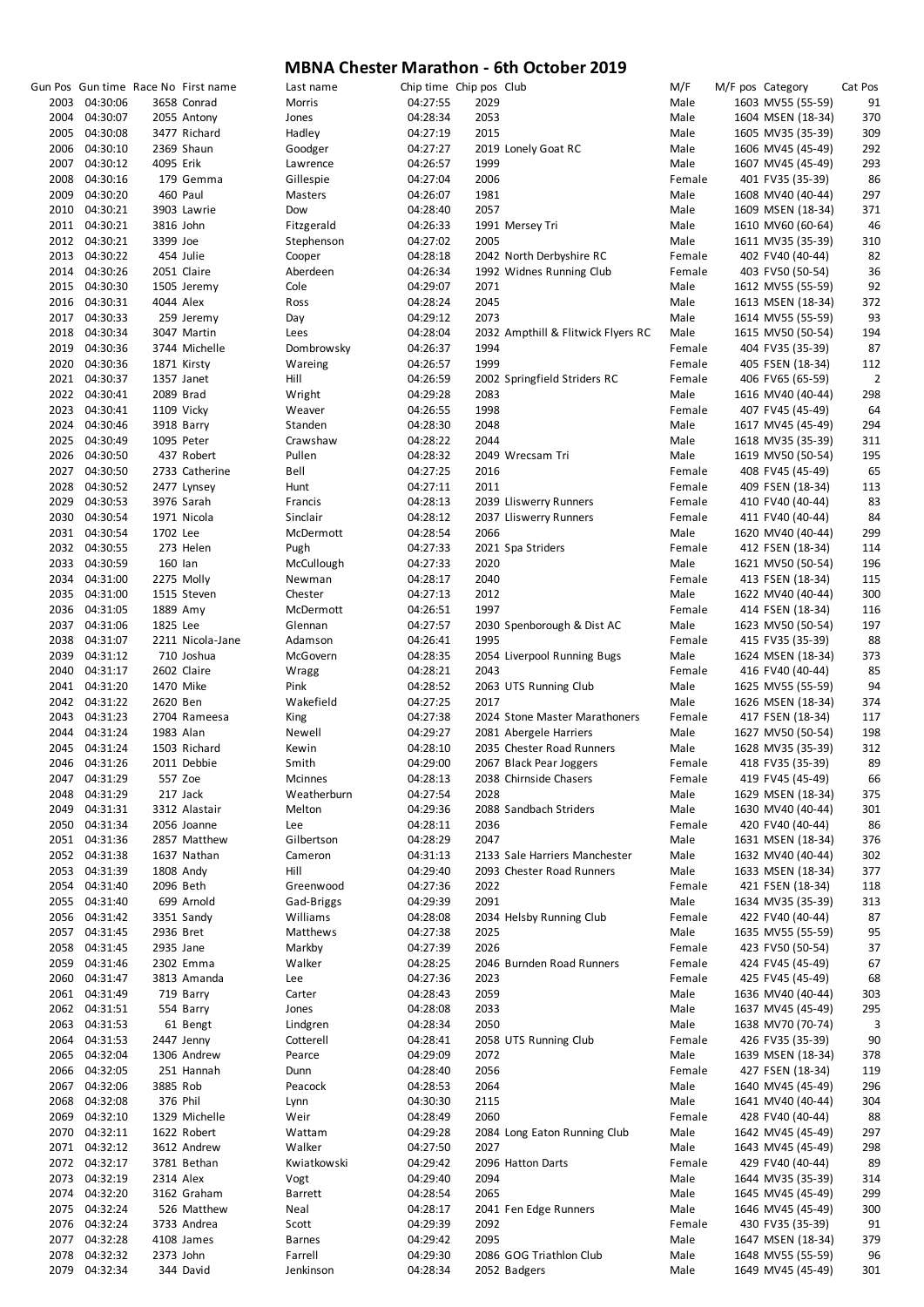|               |           | Gun Pos Gun time Race No First name | Last name       | Chip time Chip pos Club |      |                                    | M/F    | M/F pos Category |                   | Cat Pos |
|---------------|-----------|-------------------------------------|-----------------|-------------------------|------|------------------------------------|--------|------------------|-------------------|---------|
| 2079 04:32:34 |           | 342 Helena                          | Rean            | 04:28:34                |      | 2051 Badgers                       | Female |                  | 431 FV60 (60-64)  | 6       |
| 2081 04:32:35 | 2301 Ben  |                                     | Serle           | 04:30:05                | 2103 |                                    | Male   |                  | 1650 MSEN (18-34) | 380     |
| 2082 04:32:35 |           | 2137 Harry                          | Delves          | 04:30:04                | 2102 |                                    | Male   |                  | 1651 MSEN (18-34) | 381     |
| 2083 04:32:37 |           | 3400 Nick                           | Pavard          | 04:29:43                | 2097 |                                    | Male   |                  | 1652 MV40 (40-44) | 305     |
| 2084 04:32:40 |           | 3330 Nataliya                       | Monastyretska   | 04:29:51                |      | 2100 Northwich Running Club        | Female |                  | 432 FV40 (40-44)  | 90      |
| 2085 04:32:40 |           | 3859 Dale                           | Fidler          | 04:29:38                | 2090 |                                    | Male   |                  | 1653 MSEN (18-34) | 382     |
| 2086 04:32:40 |           | 1948 Allie                          | <b>Bywaters</b> | 04:29:19                | 2078 |                                    | Female |                  | 433 FV35 (35-39)  | 92      |
| 2087 04:32:41 |           | 904 Claudia                         | Mendes          | 04:28:03                |      | 2031 City of Birmingham Striders   | Female |                  | 434 FV40 (40-44)  | 91      |
| 2088 04:32:41 |           | 3809 Rachel                         | Rick            | 04:28:51                |      | 2062 Penny Lane Striders           | Female |                  | 435 FV60 (60-64)  | 7       |
| 2089 04:32:42 |           | 1070 Andy                           | Miah            | 04:29:13                | 2075 |                                    | Male   |                  | 1654 MV40 (40-44) | 306     |
| 2090 04:32:42 |           | 1071 Naomi                          | Simmons         | 04:29:12                | 2074 |                                    | Female |                  | 436 FV35 (35-39)  | 93      |
| 2091 04:32:45 | 3077 Elsa |                                     | Suryaningsih    | 04:29:14                | 2077 |                                    | Female |                  | 437 FSEN (18-34)  | 120     |
| 2092 04:32:45 |           | 4080 Caroline                       | Hall            | 04:29:45                |      | 2098 Wirral AC                     | Female |                  | 438 FV45 (45-49)  | 69      |
| 2093 04:32:46 |           | 2678 Suzanne                        | Gregory         | 04:29:06                | 2069 |                                    | Female |                  | 439 FV50 (50-54)  | 38      |
| 2094 04:32:48 |           | 518 Paul                            | Barton          | 04:30:22                |      | 2112 Ampthill & Flitwick Flyers RC | Male   |                  | 1655 MV40 (40-44) | 307     |
| 2095 04:32:49 |           | 1875 Lucy                           | Parsonage       | 04:29:27                | 2082 |                                    | Female |                  | 440 FSEN (18-34)  | 121     |
| 2096 04:32:51 |           | 3763 Judith                         | Tinsley         | 04:29:30                | 2085 |                                    | Female |                  | 441 FV60 (60-64)  | 8       |
| 2097 04:32:57 |           | 3727 Dennis                         | Yarwood         | 04:29:13                |      | 2076 Spectrum Striders             |        |                  |                   | 199     |
|               |           |                                     |                 |                         |      |                                    | Male   |                  | 1656 MV50 (50-54) |         |
| 2098 04:33:12 |           | 3987 Peter                          | Soper           | 04:29:33                | 2087 |                                    | Male   |                  | 1657 MV45 (45-49) | 302     |
| 2099 04:33:14 |           | 2004 Andrew                         | Berkley         | 04:28:40                |      | 2055 Middleton Harriers AC         | Male   |                  | 1658 MV45 (45-49) | 303     |
| 2100 04:33:16 |           | 3340 Sally                          | Phillips        | 04:29:38                |      | 2089 Tri Surrey Triathlon Club     | Female |                  | 442 FV35 (35-39)  | 94      |
| 2101 04:33:18 |           | 187 Karla                           | Graham          | 04:30:07                |      | 2105 Fareham Crusaders             | Female |                  | 443 FV45 (45-49)  | 70      |
| 2102 04:33:19 |           | 298 David                           | Jobburns        | 04:30:25                | 2113 |                                    | Male   |                  | 1659 MV40 (40-44) | 308     |
| 2102 04:33:19 |           | 48 Nathalie                         | Rees            | 04:29:50                |      | 2099 Chester Road Runners          | Female |                  | 444 FV45 (45-49)  | 71      |
| 2104 04:33:20 |           | 860 Stephen                         | Haughton        | 04:31:53                | 2146 |                                    | Male   |                  | 1660 MSEN (18-34) | 383     |
| 2105 04:33:25 |           | 2442 Kerry                          | Graves          | 04:29:24                | 2080 |                                    | Female |                  | 445 FV50 (50-54)  | 39      |
| 2106 04:33:25 |           | 377 Rose                            | Rowson          | 04:28:50                |      | 2061 Middleton Harriers AC         | Female |                  | 446 FV60 (60-64)  | 9       |
| 2107 04:33:28 |           | 468 Rob                             | Ashcroft        | 04:30:37                |      | 2119 Stainland Lions Running Club  | Male   |                  | 1661 MV55 (55-59) | 97      |
| 2108 04:33:29 |           | 3460 Martyn                         | Jones           | 04:31:11                | 2132 |                                    | Male   |                  | 1662 MV40 (40-44) | 309     |
| 2109 04:33:38 |           | 2437 Annmarie                       | Williams        | 04:31:42                |      | 2142 Penny Lane Striders           | Female |                  | 447 FV45 (45-49)  | 72      |
| 2110 04:33:39 |           | 2529 Mark                           | Wylie           | 04:29:21                | 2079 |                                    | Male   |                  | 1663 MSEN (18-34) | 384     |
| 2111 04:33:40 |           | 2711 Gavin                          | Winter          | 04:30:31                | 2116 |                                    | Male   |                  | 1664 MV35 (35-39) | 315     |
| 2112 04:33:41 |           | 1733 Natalie                        | Travis          | 04:29:07                | 2070 |                                    | Female |                  | 448 FV35 (35-39)  | 95      |
| 2113 04:33:43 |           | 1417 Daniel                         | Dobbin          | 04:30:54                | 2124 |                                    | Male   |                  | 1665 MV35 (35-39) | 316     |
|               |           |                                     |                 |                         |      |                                    |        |                  |                   |         |
| 2114 04:33:44 | 3493 lan  |                                     | Humphreys       | 04:30:14                |      | 2109 Macclesfield Harriers & AC    | Male   |                  | 1666 MV50 (50-54) | 200     |
| 2115 04:33:47 |           | 3357 Nick                           | Trueman         | 04:30:38                | 2120 |                                    | Male   |                  | 1667 MV40 (40-44) | 310     |
| 2116 04:33:47 |           | 2692 Frank                          | McKeown         | 04:30:09                |      | 2106 Glaxo Hoad Hill Harriers      | Male   |                  | 1668 MV50 (50-54) | 201     |
| 2117 04:33:49 |           | 3480 Adrian                         | Lee             | 04:32:31                | 2161 |                                    | Male   |                  | 1669 MV45 (45-49) | 304     |
| 2118 04:33:49 |           | 49 Delroy                           | Taylor          | 04:30:21                |      | 2111 Massey Ferguson RC            | Male   |                  | 1670 MV40 (40-44) | 311     |
| 2119 04:33:54 |           | 3961 Gareth                         | Ellis           | 04:30:28                | 2114 |                                    | Male   |                  | 1671 MSEN (18-34) | 385     |
| 2120 04:33:56 |           | 2572 Caroline                       | Day             | 04:30:54                |      | 2125 Roundhay Runners              | Female |                  | 449 FSEN (18-34)  | 122     |
| 2121 04:33:56 |           | 1569 Richard                        | <b>Myers</b>    | 04:31:54                |      | 2147 Smalley Road Runners          | Male   |                  | 1672 MV40 (40-44) | 312     |
| 2122 04:34:00 |           | 3106 Joanne                         | Sutherland      | 04:30:10                |      | 2107 Penny Lane Striders           | Female |                  | 450 FV40 (40-44)  | 92      |
| 2123 04:34:05 |           | 3016 Stephen                        | Lloyd           | 04:30:01                |      | 2101 Mere runners                  | Male   |                  | 1673 MV55 (55-59) | 98      |
| 2124 04:34:08 |           | 119 Sarah                           | Matthews        | 04:30:17                |      | 2110 Widnes Running Club           | Female |                  | 451 FV35 (35-39)  | 96      |
| 2125 04:34:11 |           | 3377 Jason                          | Fance           | 04:31:00                | 2127 |                                    | Male   |                  | 1674 MV45 (45-49) | 305     |
| 2126 04:34:12 |           | 4045 Alan                           | Argyle          | 04:30:06                |      | 2104 Badgers                       | Male   |                  | 1675 MV65 (65-59) | 8       |
| 2127 04:34:14 |           | 3442 Clare                          | Allen           | 04:31:03                |      | 2129 Victoria park running club    | Female |                  | 452 FV40 (40-44)  | 93      |
| 2128 04:34:16 |           | 3422 Sarah                          | Lunt            | 04:30:35                |      | 2118 Stainland Lions Running Club  | Female |                  | 453 FV45 (45-49)  | 73      |
| 2129 04:34:17 |           | 1151 Oliver                         | Brook           | 04:32:21                | 2159 |                                    | Male   |                  | 1676 MSEN (18-34) | 386     |
| 2130 04:34:18 |           | 1338 Rebecca                        | Sherrard        | 04:31:59                | 2152 |                                    | Female |                  | 454 FSEN (18-34)  | 123     |
| 2131 04:34:18 |           | 2856 Diane                          | Whorton         | 04:30:58                |      | 2126 Royal Navy Athletics Club     | Female |                  | 455 FV35 (35-39)  | 97      |
| 2132 04:34:19 |           | 625 Caroline                        | Winsper         | 04:31:06                |      | 2130 Ellesmere Port RC             | Female |                  | 456 FV35 (35-39)  | 98      |
| 2133 04:34:21 | 3284 Phil |                                     | Holden          | 04:30:12                |      | 2108 Time2Run Events               | Male   |                  | 1677 MV55 (55-59) | 99      |
| 2134 04:34:23 |           |                                     | Goldsworthy     |                         |      |                                    | Male   |                  |                   | 313     |
|               |           | 1110 Craig                          |                 | 04:31:58                | 2151 |                                    |        |                  | 1678 MV40 (40-44) |         |
| 2135 04:34:25 |           | 1713 Elaine                         | Kaye            | 04:30:42                | 2121 |                                    | Female |                  | 457 FV50 (50-54)  | 40      |
| 2136 04:34:34 |           | 408 Anthi                           | Tsortanidou     | 04:30:50                | 2122 |                                    | Female |                  | 458 FV45 (45-49)  | 74      |
| 2137 04:34:35 |           | 444 John                            | Owen            | 04:31:01                |      | 2128 Deestriders R.C.              | Male   |                  | 1679 MV50 (50-54) | 202     |
| 2138 04:34:41 |           | 1606 Emma                           | Watson          | 04:31:54                |      | 2148 Hazlemere Runners             | Female |                  | 459 FV35 (35-39)  | 99      |
| 2139 04:34:42 |           | 1675 Stephen                        | Lloyd           | 04:31:57                | 2150 |                                    | Male   |                  | 1680 MV40 (40-44) | 314     |
| 2140 04:34:44 |           | 3840 Graham                         | Wilson          | 04:31:16                | 2134 |                                    | Male   |                  | 1681 MV50 (50-54) | 203     |
| 2141 04:34:53 |           | 3888 Clare                          | Marsh           | 04:32:08                |      | 2155 South Cheshire Harriers       | Female |                  | 460 FV40 (40-44)  | 94      |
| 2142 04:34:57 |           | 3068 Matthew                        | Rawlings        | 04:33:06                | 2168 |                                    | Male   |                  | 1682 MSEN (18-34) | 387     |
| 2143 04:34:58 |           | 3339 Andrew                         | Bridson         | 04:30:53                |      | 2123 Southport Waterloo AC         | Male   |                  | 1683 MV35 (35-39) | 317     |
| 2144 04:35:04 | 3388 Neil |                                     | Fenton          | 04:32:29                | 2160 |                                    | Male   |                  | 1684 MV50 (50-54) | 204     |
| 2145 04:35:05 |           | 1163 Victoria                       | Berrington      | 04:31:19                | 2137 |                                    | Female |                  | 461 FV35 (35-39)  | 100     |
| 2146 04:35:06 |           | 1431 Helen                          | Counsell        | 04:31:39                | 2141 |                                    | Female |                  | 462 FV40 (40-44)  | 95      |
| 2147 04:35:07 |           | 419 Andy                            | Hughes          | 04:32:42                |      | 2162 South Cheshire Harriers       | Male   |                  | 1685 MV40 (40-44) | 315     |
| 2148 04:35:14 | 1426 Rik  |                                     | Turnbull        | 04:31:32                | 2139 |                                    | Male   |                  | 1686 MV45 (45-49) | 306     |
| 2149 04:35:17 | 2851 Jay  |                                     | Johnson         | 04:33:29                |      | 2176 Vegan Runners UK              | Male   |                  | 1687 MSEN (18-34) | 388     |
| 2150 04:35:20 |           | 827 Dan                             | Webster         | 04:31:45                | 2144 |                                    | Male   |                  | 1688 MV45 (45-49) | 307     |
| 2151 04:35:24 | 1086 Ann  |                                     | Kisluk          | 04:30:35                |      | 2117 Eccleshill Road Runners       | Female |                  | 463 FV50 (50-54)  | 41      |
|               |           |                                     |                 |                         |      |                                    |        |                  |                   |         |
| 2152 04:35:30 |           | 2979 David                          | Allison         | 04:31:37                |      | 2140 Ackworth Road Runners         | Male   |                  | 1689 MV35 (35-39) | 318     |
| 2153 04:35:38 |           | 1146 Gary                           | Megson          | 04:31:44                | 2143 |                                    | Male   |                  | 1690 MV55 (55-59) | 100     |
| 2154 04:35:38 |           | 101 Rebecca                         | Cusato          | 04:31:17                |      | 2135 Ellesmere Port RC             | Female |                  | 464 FSEN (18-34)  | 124     |
| 2155 04:35:38 |           | 2225 Emir                           | Hakman          | 04:31:56                | 2149 |                                    | Male   |                  | 1691 MSEN (18-34) | 389     |
| 2156 04:35:47 |           | 1544 Chris                          | Sutcliffe       | 04:32:43                |      | 2163 Team Balancise RC             | Male   |                  | 1692 MV40 (40-44) | 316     |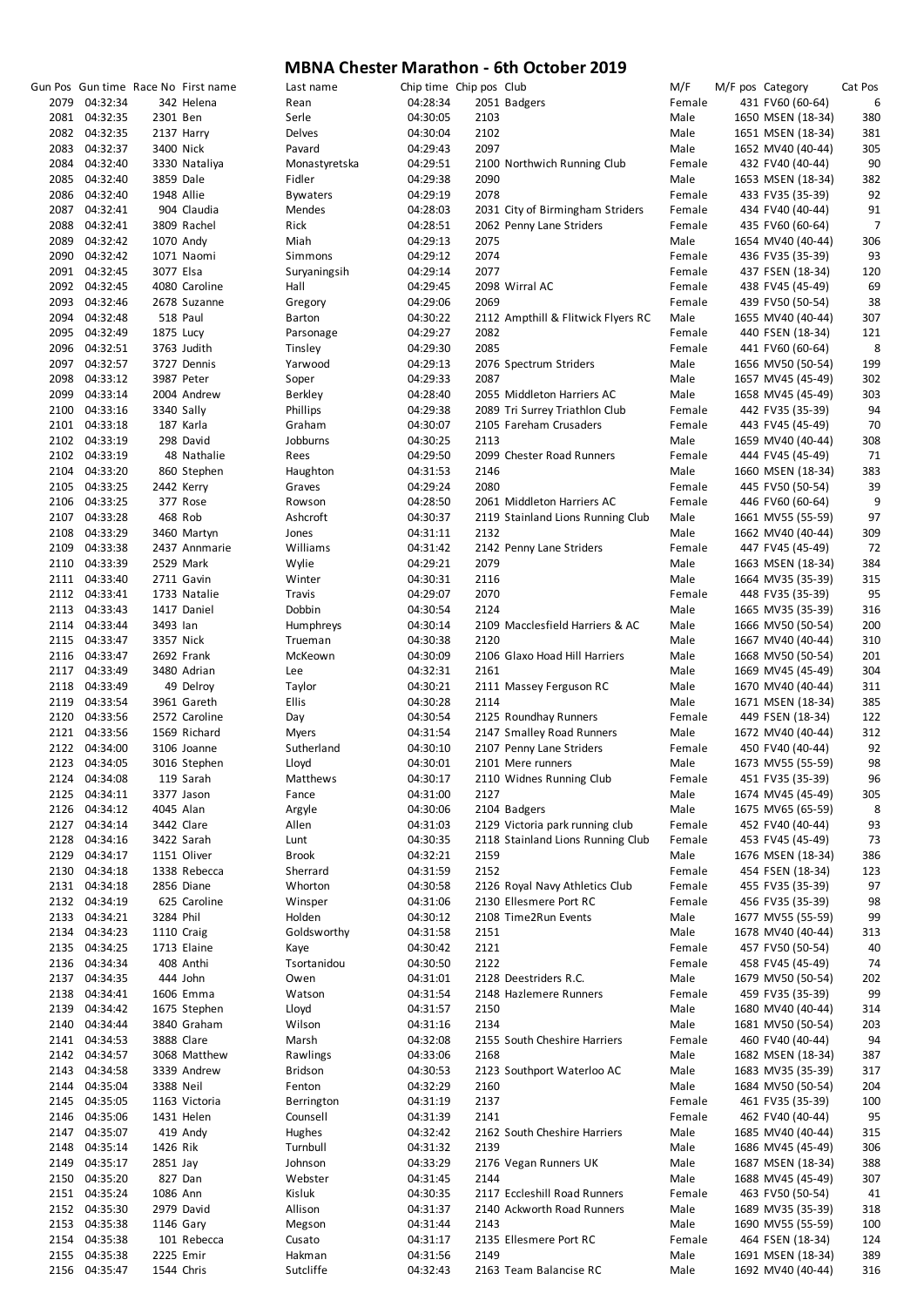|      |               |           | Gun Pos Gun time Race No First name | Last name         | Chip time Chip pos Club |      |                                               | M/F    | M/F pos Category  | Cat Pos |
|------|---------------|-----------|-------------------------------------|-------------------|-------------------------|------|-----------------------------------------------|--------|-------------------|---------|
|      | 2157 04:35:49 |           | 1540 Chi Hung                       | Sung              | 04:32:08                | 2156 |                                               | Male   | 1693 MV45 (45-49) | 308     |
|      |               |           |                                     |                   |                         |      |                                               |        |                   |         |
|      | 2158 04:35:52 |           | 4099 Simon                          | Calvert           | 04:31:10                | 2131 |                                               | Male   | 1694 MSEN (18-34) | 390     |
|      | 2159 04:35:53 | 3754 Paul |                                     | Hadnum            | 04:32:18                | 2157 |                                               | Male   | 1695 MV40 (40-44) | 317     |
|      | 2160 04:36:04 |           | 1387 Alison                         | Mitchell          | 04:31:27                | 2138 |                                               | Female | 465 FV45 (45-49)  | 75      |
|      | 2161 04:36:05 |           | 3852 Glen                           | Butler            | 04:32:49                | 2164 |                                               | Male   | 1696 MV45 (45-49) | 309     |
|      | 2162 04:36:07 |           | 76 Micaela                          | Weije             | 04:32:06                | 2154 |                                               | Female | 466 FSEN (18-34)  | 125     |
|      | 2163 04:36:09 |           | 679 Paul                            | Cherry            | 04:31:47                | 2145 |                                               | Male   | 1697 MV50 (50-54) | 205     |
|      |               |           | 598 Scarlett                        |                   |                         |      |                                               |        |                   |         |
|      | 2164 04:36:14 |           |                                     | Peacock           | 04:32:04                |      | 2153 Dewsbury Road Runners                    | Female | 467 FSEN (18-34)  | 126     |
|      | 2165 04:36:14 | 1080 Pam  |                                     | Eynon             | 04:32:19                | 2158 |                                               | Female | 468 FV50 (50-54)  | 42      |
|      | 2166 04:36:21 |           | 704 Jacqueline                      | Reid              | 04:35:05                |      | 2213 Metropolitan Police AC                   | Female | 469 FV50 (50-54)  | 43      |
|      | 2167 04:36:22 |           | 3017 Gareth                         | Hughes            | 04:33:11                | 2172 |                                               | Male   | 1698 MV35 (35-39) | 319     |
|      | 2168 04:36:23 |           | 1759 Kerrie                         | Grix              | 04:34:08                | 2187 |                                               | Female | 470 FSEN (18-34)  | 127     |
|      | 2169 04:36:30 |           | 4052 Michelle                       | Bird              | 04:31:18                |      | 2136 100 Marathon Club                        | Female | 471 FV45 (45-49)  | 76      |
|      |               |           |                                     |                   |                         |      |                                               |        |                   |         |
|      | 2170 04:36:31 |           | 3059 Andy                           | Nicol             | 04:33:08                | 2171 |                                               | Male   | 1699 MV45 (45-49) | 310     |
|      | 2171 04:36:31 |           | 3082 Jakub                          | Schmidt           | 04:33:06                | 2169 |                                               | Male   | 1700 MV35 (35-39) | 320     |
|      | 2172 04:36:31 |           | 3058 Adam                           | Moran             | 04:33:08                | 2170 |                                               | Male   | 1701 MV40 (40-44) | 318     |
|      | 2173 04:36:37 | 2464 Tim  |                                     | Egan              | 04:34:55                | 2207 |                                               | Male   | 1702 MV35 (35-39) | 321     |
|      | 2174 04:36:42 |           | 3663 Sean                           | Loughran          | 04:33:23                |      | 2173 Kirkby Milers AC                         | Male   | 1703 MV55 (55-59) | 101     |
|      |               |           |                                     |                   |                         |      |                                               |        |                   |         |
|      | 2175 04:36:43 |           | 3854 Amena                          | Madden            | 04:33:43                |      | 2178 Liverpool Running Club                   | Female | 472 FV45 (45-49)  | 77      |
|      | 2176 04:36:44 |           | 87 Stuart                           | Kibble            | 04:34:27                |      | 2195 Cr@p Tri                                 | Male   | 1704 MV40 (40-44) | 319     |
|      | 2177 04:37:00 |           | 207 Kirsty                          | Millard           | 04:33:04                |      | 2166 Lonely Goat RC                           | Female | 473 FV35 (35-39)  | 101     |
|      | 2178 04:37:00 |           | 202 Andy                            | Palmer            | 04:33:04                |      | 2165 Haverhill Running Club                   | Male   | 1705 MV55 (55-59) | 102     |
| 2179 | 04:37:04      |           | 2411 Jonathan                       | Ghosh             | 04:33:39                | 2177 |                                               | Male   | 1706 MV45 (45-49) | 311     |
|      | 2180 04:37:08 |           |                                     |                   |                         |      |                                               |        |                   |         |
|      |               |           | 1612 Serena                         | Baker             | 04:33:05                |      | 2167 Badgers                                  | Female | 474 FV40 (40-44)  | 96      |
|      | 2181 04:37:14 |           | 2974 Rebecca                        | Loton             | 04:35:24                |      | 2216 Sandbach Striders                        | Female | 475 FSEN (18-34)  | 128     |
|      | 2182 04:37:18 |           | 3318 Colin                          | Longworth         | 04:34:22                | 2192 |                                               | Male   | 1707 MV65 (65-59) | 9       |
|      | 2183 04:37:19 |           | 2677 Richard                        | Warner            | 04:33:48                | 2180 |                                               | Male   | 1708 MV35 (35-39) | 322     |
|      | 2184 04:37:23 |           | 3055 Joanna                         | Herlihy           | 04:34:18                | 2191 |                                               | Female | 476 FSEN (18-34)  | 129     |
|      | 2185 04:37:30 |           | 439 Richard                         |                   |                         | 2183 |                                               | Male   |                   | 206     |
|      |               |           |                                     | Bennett           | 04:33:49                |      |                                               |        | 1709 MV50 (50-54) |         |
|      | 2186 04:37:33 |           | 2116 Simon                          | Duncan            | 04:33:53                | 2186 |                                               | Male   | 1710 MV50 (50-54) | 207     |
|      | 2187 04:37:39 |           | 477 Paul                            | Blakey            | 04:33:51                |      | 2185 North East Veterans AC                   | Male   | 1711 MV55 (55-59) | 103     |
|      | 2188 04:37:40 |           | 66 Katarzyna                        | Jedrzejczyk       | 04:34:32                | 2198 |                                               | Female | 477 FSEN (18-34)  | 130     |
|      | 2189 04:37:42 |           | 918 Paul                            | <b>Blatch</b>     | 04:34:33                | 2200 |                                               | Male   | 1712 MV35 (35-39) | 323     |
|      | 2190 04:37:44 |           | 1597 Susan                          | Green             | 04:34:26                | 2194 |                                               | Female | 478 FV45 (45-49)  | 78      |
|      |               |           |                                     |                   |                         |      |                                               |        |                   |         |
|      | 2191 04:37:45 |           | 3265 Colin                          | Gray              | 04:33:49                | 2184 |                                               | Male   | 1713 MSEN (18-34) | 391     |
|      | 2192 04:37:54 | 2263 Nick |                                     | Airey             | 04:33:27                | 2175 |                                               | Male   | 1714 MSEN (18-34) | 392     |
|      | 2193 04:37:54 |           | 1881 Andrea                         | Jones             | 04:34:50                | 2204 |                                               | Female | 479 FV40 (40-44)  | 97      |
|      | 2194 04:37:59 |           | 843 Naomi                           | Ward              | 04:34:29                |      | 2196 Manchester Road Runners                  | Female | 480 FSEN (18-34)  | 131     |
|      | 2195 04:38:07 |           | 3671 Mike                           | Briers            | 04:34:15                | 2189 |                                               | Male   | 1715 MV70 (70-74) | 4       |
|      | 2196 04:38:08 | 3102 Lucy |                                     | Hallmark          | 04:34:58                | 2209 |                                               | Female | 481 FSEN (18-34)  | 132     |
|      |               |           |                                     |                   |                         |      |                                               |        |                   |         |
|      | 2197 04:38:15 | 2444 Lee  |                                     | Ford              | 04:33:47                |      | 2179 Trawden Athletic Club                    | Male   | 1716 MV45 (45-49) | 312     |
|      | 2198 04:38:17 |           | 1995 Claire                         | Roots             | 04:35:23                | 2215 |                                               | Female | 482 FV40 (40-44)  | 98      |
|      | 2199 04:38:19 |           | 3255 Darren                         | Sweeney           | 04:35:01                | 2212 |                                               | Male   | 1717 MV35 (35-39) | 324     |
|      | 2200 04:38:21 |           | 216 Sarah                           | Simons            | 04:34:30                |      | 2197 Penny Lane Striders                      | Female | 483 FSEN (18-34)  | 133     |
|      | 2201 04:38:23 | 3687 Gill |                                     | Mcallister-Parkes | 04:34:24                |      | 2193 Run Sandymoor                            | Female | 484 FV40 (40-44)  | 99      |
|      |               |           |                                     |                   |                         |      |                                               |        |                   |         |
|      | 2202 04:38:24 |           | 1179 Andrew                         | Sumner            | 04:36:33                | 2232 |                                               | Male   | 1718 MV45 (45-49) | 313     |
| 2203 | 04:38:25      |           | 2808 Ananth                         | Krishnan          | 04:34:59                | 2210 |                                               | Male   | 1719 MV40 (40-44) | 320     |
|      | 2204 04:38:30 |           | 3369 Michael                        | Lenihan           | 04:36:21                |      | 2228 Ellesmere Port RC                        | Male   | 1720 MV45 (45-49) | 314     |
|      | 2205 04:38:32 |           | 1247 Lamyong                        | Evans             | 04:35:00                | 2211 |                                               | Female | 485 FV40 (40-44)  | 100     |
| 2206 | 04:38:35      |           | 3906 Katie                          | Thompson          | 04:34:14                | 2188 |                                               | Female | 486 FSEN (18-34)  | 134     |
|      |               |           |                                     |                   |                         |      |                                               |        |                   |         |
|      | 2207 04:38:35 |           | 380 Ling                            | Phang             | 04:33:48                | 2181 |                                               | Female | 487 FSEN (18-34)  | 135     |
|      | 2208 04:38:35 |           | 381 Dat                             | Phang             | 04:33:49                | 2182 |                                               | Male   | 1721 MSEN (18-34) | 393     |
| 2209 | 04:38:37      |           | 1327 Caroline                       | Jones             | 04:34:18                |      | 2190 Stadium Runners                          | Female | 488 FV55 (55-59)  | 20      |
|      | 2210 04:38:40 |           | 3481 Kevin                          | Peace             | 04:35:28                |      | 2217 Bournville Harriers                      | Male   | 1722 MV60 (60-64) | 47      |
|      | 2211 04:38:40 |           | 2525 Karen                          | <b>Bradley</b>    | 04:34:54                |      | 2206 UKnetrunner.co.UK                        | Female | 489 FV45 (45-49)  | 79      |
|      | 2212 04:38:43 | 1452 Paul |                                     | Needham           | 04:34:32                |      | 2199 Dewsbury Road Runners                    | Male   | 1723 MV55 (55-59) | 104     |
|      |               |           |                                     |                   |                         |      |                                               |        |                   |         |
|      | 2213 04:38:45 |           | 403 Glyn                            | Lancefield        | 04:33:26                | 2174 |                                               | Male   | 1724 MV35 (35-39) | 325     |
|      | 2214 04:38:46 |           | 296 Steve                           | McCartney         | 04:35:35                | 2220 |                                               | Male   | 1725 MV50 (50-54) | 208     |
|      | 2215 04:38:48 | 1164 Luke |                                     | Goddard           | 04:34:47                | 2203 |                                               | Male   | 1726 MSEN (18-34) | 394     |
|      | 2216 04:38:48 |           | 3108 Daniel                         | Birchall          | 04:35:55                | 2222 |                                               | Male   | 1727 MV35 (35-39) | 326     |
|      | 2217 04:38:50 |           | 2863 Ranjit                         | Uppal             | 04:37:16                |      | 2239 Stainland Lions Running Club             | Male   | 1728 MV45 (45-49) | 315     |
|      |               |           |                                     |                   |                         |      |                                               |        |                   |         |
| 2218 | 04:38:51      |           | 872 Kate                            | Plowright         | 04:35:33                | 2219 |                                               | Female | 490 FV45 (45-49)  | 80      |
|      | 2219 04:38:51 |           | 664 Lucy                            | Jones             | 04:34:42                | 2202 |                                               | Female | 491 FSEN (18-34)  | 136     |
|      | 2220 04:39:08 |           | 2930 Josie                          | Davies            | 04:35:13                |      | 2214 North Wales Road Runners                 | Female | 492 FV55 (55-59)  | 21      |
|      | 2221 04:39:11 |           | 3911 Theo                           | Wiley             | 04:35:35                | 2221 |                                               | Male   | 1729 MSEN (18-34) | 395     |
|      | 2222 04:39:13 | 3950 Karl |                                     | Buck              | 04:34:53                | 2205 |                                               | Male   | 1730 MV45 (45-49) | 316     |
|      | 2223 04:39:13 |           |                                     |                   |                         | 2234 |                                               |        | 1731 MSEN (18-34) |         |
|      |               |           | 724 Karl                            | Rixham            | 04:36:57                |      |                                               | Male   |                   | 396     |
|      | 2224 04:39:16 |           | 1275 Mark                           | Holcroft          | 04:34:58                | 2208 |                                               | Male   | 1732 MV50 (50-54) | 209     |
|      | 2225 04:39:22 |           | 272 James                           | Harvey            | 04:36:08                |      | 2225 Ellesmere Port RC                        | Male   | 1733 MV40 (40-44) | 321     |
|      | 2226 04:39:23 |           | 3161 Patrick                        | Hannon            | 04:36:26                | 2229 |                                               | Male   | 1734 MV70 (70-74) | 5       |
|      | 2227 04:39:49 | 3969 Alex |                                     | Rowlands          | 04:34:39                | 2201 |                                               | Male   | 1735 MV35 (35-39) | 327     |
| 2228 | 04:39:54      |           | 4029 Sarah                          | Walton            | 04:37:33                |      | 2240 Chorley Athletic and Triathlon CliFemale |        | 493 FV35 (35-39)  | 102     |
|      |               |           |                                     |                   |                         |      |                                               |        |                   |         |
| 2229 | 04:39:56      |           | 3540 Thomas                         | Aldridge          | 04:38:28                | 2255 |                                               | Male   | 1736 MSEN (18-34) | 397     |
|      | 2230 04:40:00 |           | 2633 Anke                           | Sterk             | 04:36:12                | 2226 |                                               | Female | 494 FSEN (18-34)  | 137     |
|      | 2231 04:40:00 | 1896 Abi  |                                     | Lewis             | 04:35:30                | 2218 |                                               | Female | 495 FV45 (45-49)  | 81      |
| 2232 | 04:40:07      |           | 1457 Harry                          | Shatwell          | 04:37:09                | 2238 |                                               | Male   | 1737 MSEN (18-34) | 398     |
|      | 2233 04:40:08 |           | 123 Jane                            | Davies            | 04:36:31                | 2230 |                                               | Female | 496 FV45 (45-49)  | 82      |
|      |               |           |                                     |                   |                         |      |                                               |        |                   |         |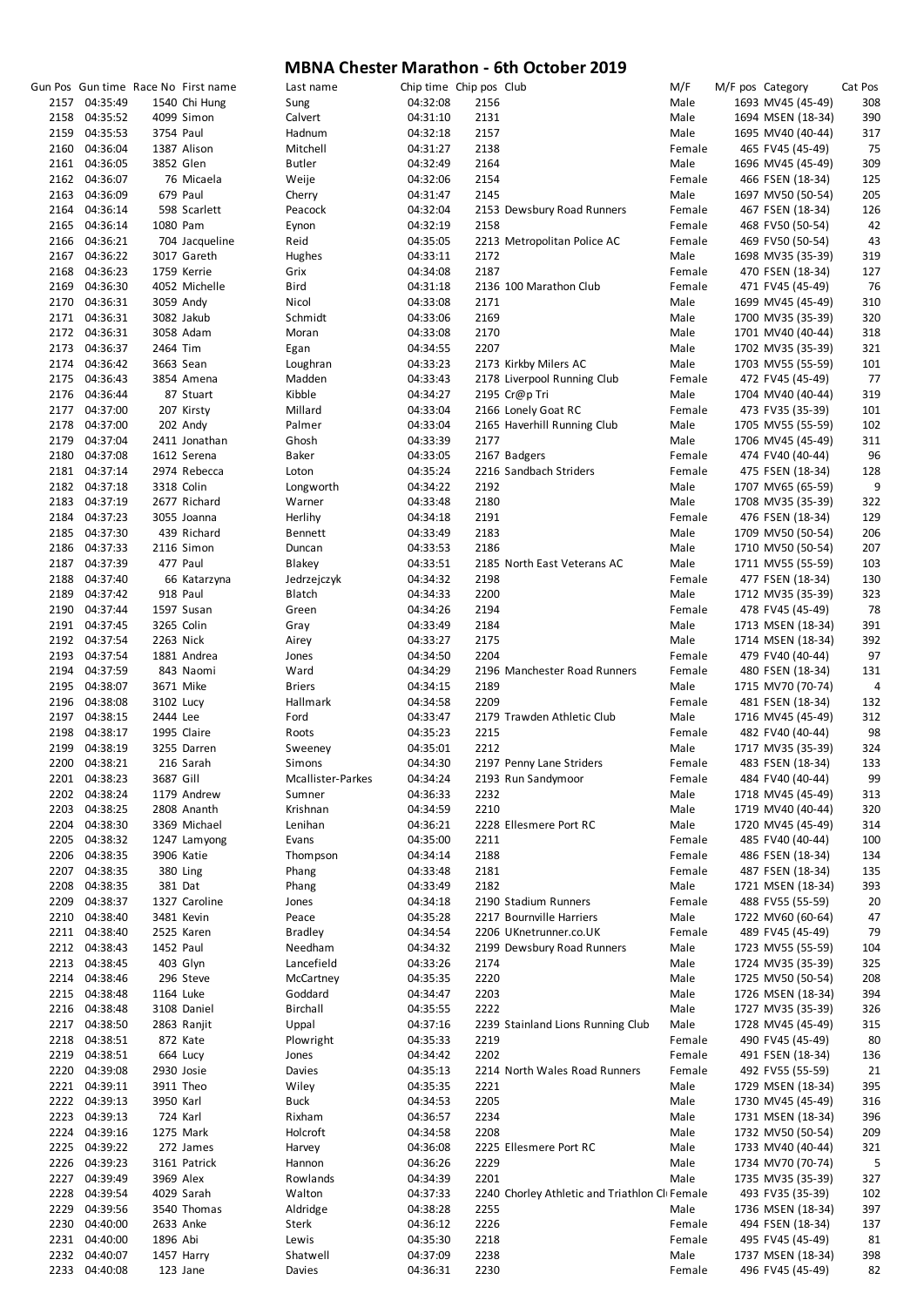|      |               |            | Gun Pos Gun time Race No First name | Last name        | Chip time Chip pos Club |      |                                         | M/F    | M/F pos Category  | Cat Pos |
|------|---------------|------------|-------------------------------------|------------------|-------------------------|------|-----------------------------------------|--------|-------------------|---------|
|      | 2234 04:40:13 |            | 823 Mark                            | Darby            | 04:36:06                | 2224 |                                         | Male   | 1738 MV50 (50-54) | 210     |
|      |               |            |                                     |                  |                         |      |                                         |        |                   |         |
|      | 2235 04:40:14 |            | 1685 Simon                          | Gaier            | 04:38:29                | 2257 |                                         | Male   | 1739 MV40 (40-44) | 322     |
|      | 2236 04:40:18 |            | 3945 Antony                         | Davies           | 04:37:09                | 2237 |                                         | Male   | 1740 MV50 (50-54) | 211     |
|      | 2237 04:40:23 |            | 3110 Dave                           | Strype           | 04:37:55                | 2244 |                                         | Male   | 1741 MV45 (45-49) | 317     |
|      | 2238 04:40:27 |            | 2706 Bryan                          | Mckeown          | 04:36:31                | 2231 |                                         | Male   | 1742 MV35 (35-39) | 328     |
|      | 2239 04:40:38 |            | 4063 Rafal                          | Dusza            | 04:35:57                | 2223 |                                         | Male   | 1743 MV40 (40-44) | 323     |
| 2240 | 04:40:39      | 1974 Siraj |                                     | Kazi             | 04:36:13                | 2227 |                                         | Male   | 1744 MV40 (40-44) | 324     |
|      |               |            |                                     |                  |                         |      |                                         |        |                   |         |
|      | 2241 04:40:42 |            | 2669 Isobel                         | Foden            | 04:37:01                | 2236 |                                         | Female | 497 FV35 (35-39)  | 103     |
|      | 2242 04:40:52 |            | 1479 Maddy                          | Chippendale      | 04:39:22                | 2278 |                                         | Female | 498 FV35 (35-39)  | 104     |
|      | 2243 04:40:53 |            | 534 Rachel                          | Rawsthorne       | 04:37:45                | 2241 |                                         | Female | 499 FV35 (35-39)  | 105     |
|      | 2244 04:40:55 |            | 1207 Keith                          | Martin           | 04:37:49                | 2242 |                                         | Male   | 1745 MV35 (35-39) | 329     |
|      | 2245 04:40:57 |            | 3014 Robert                         | Boston           | 04:37:57                |      | 2245 New Eltham Joggers                 | Male   | 1746 MV45 (45-49) | 318     |
|      | 2246 04:40:58 |            | 2853 Carole                         | Wilson           | 04:36:37                | 2233 |                                         | Female | 500 FSEN (18-34)  | 138     |
|      |               |            |                                     |                  |                         |      |                                         |        |                   |         |
|      | 2247 04:41:12 | 1773 Neri  |                                     | Villegas         | 04:39:48                | 2288 |                                         | Male   | 1747 MV45 (45-49) | 319     |
|      | 2248 04:41:13 |            | 3496 Nicola                         | Williams         | 04:37:01                | 2235 |                                         | Female | 501 FSEN (18-34)  | 139     |
|      | 2249 04:41:18 |            | 3484 Scott                          | Taylor-McCormick | 04:38:00                | 2246 |                                         | Male   | 1748 MSEN (18-34) | 399     |
|      | 2250 04:41:36 | 1936 Kyle  |                                     | Trevor           | 04:38:52                | 2264 |                                         | Male   | 1749 MSEN (18-34) | 400     |
|      | 2251 04:41:39 | 2922 Paul  |                                     | Crimes           | 04:41:39                | 2315 |                                         | Male   | 1750 MV35 (35-39) | 330     |
|      | 2252 04:41:39 |            | 2869 Peter                          | Grime            | 04:41:39                | 2316 |                                         | Male   | 1751 MV35 (35-39) | 331     |
|      |               |            |                                     |                  |                         |      |                                         |        |                   |         |
|      | 2253 04:41:49 |            | 79 Anja                             | Gore             | 04:38:15                | 2250 |                                         | Female | 502 FV40 (40-44)  | 101     |
|      | 2254 04:41:55 |            | 2748 Hedvika                        | Fountain         | 04:39:23                | 2279 |                                         | Female | 503 FV35 (35-39)  | 106     |
|      | 2255 04:41:55 |            | 2749 Mark                           | Fountain         | 04:39:23                | 2280 |                                         | Male   | 1752 MV40 (40-44) | 325     |
|      | 2256 04:41:55 | 2855 Tom   |                                     | Grant            | 04:39:41                | 2287 |                                         | Male   | 1753 MV40 (40-44) | 326     |
|      | 2257 04:41:57 |            | 3795 Peter                          | Heron            | 04:38:38                |      | 2260 Mersey Tri                         | Male   | 1754 MV55 (55-59) | 105     |
|      | 2258 04:41:58 |            | 3293 Louise                         | Hall             | 04:38:25                | 2254 |                                         | Female |                   | 107     |
|      |               |            |                                     |                  |                         |      |                                         |        | 504 FV35 (35-39)  |         |
|      | 2259 04:42:00 |            | 2141 Catherine                      | Every            | 04:38:29                |      | 2258 LEDBURY & DISTRICT HARRIERS Female |        | 505 FV40 (40-44)  | 102     |
|      | 2260 04:42:01 |            | 867 Catherine                       | Atkinson         | 04:39:12                |      | 2270 Kenilworth Runners                 | Female | 506 FV45 (45-49)  | 83      |
|      | 2261 04:42:01 |            | 762 Adele                           | <b>Hutchings</b> | 04:39:11                |      | 2267 Kenilworth Runners                 | Female | 507 FV35 (35-39)  | 108     |
|      | 2262 04:42:02 |            | 1251 Emily                          | Lomax            | 04:39:12                |      | 2271 Kenilworth Runners                 | Female | 508 FSEN (18-34)  | 140     |
|      | 2263 04:42:02 |            | 1405 John                           | Powell           | 04:38:47                | 2262 |                                         | Male   | 1755 MSEN (18-34) | 401     |
|      |               |            |                                     |                  |                         |      |                                         |        |                   |         |
|      | 2264 04:42:03 |            | 2613 Simon                          | Howe             | 04:38:32                | 2259 |                                         | Male   | 1756 MV45 (45-49) | 320     |
|      | 2265 04:42:06 |            | 2468 Emma                           | Stephenson       | 04:38:51                | 2263 |                                         | Female | 509 FSEN (18-34)  | 141     |
|      | 2266 04:42:10 |            | 2371 Claire                         | Whittle          | 04:37:53                | 2243 |                                         | Female | 510 FSEN (18-34)  | 142     |
|      | 2267 04:42:17 |            | 870 Tony                            | Haynes           | 04:39:15                |      | 2272 Wellingborough & District AC       | Male   | 1757 MSEN (18-34) | 402     |
| 2268 | 04:42:18      |            | 2078 Daniel                         | <b>Bromilow</b>  | 04:38:17                | 2251 |                                         | Male   | 1758 MSEN (18-34) | 403     |
|      | 2269 04:42:18 |            | 2079 Liam                           | Canning          | 04:38:17                | 2252 |                                         | Male   | 1759 MSEN (18-34) | 404     |
|      |               |            |                                     |                  |                         |      |                                         |        |                   |         |
|      | 2270 04:42:18 |            | 1877 Morna                          | Fleming          | 04:40:13                |      | 2294 Pitreavie AAC                      | Female | 511 FV65 (65-59)  | 3       |
|      | 2271 04:42:23 |            | 875 Louise                          | Gaskell          | 04:39:06                | 2266 |                                         | Female | 512 FV40 (40-44)  | 103     |
|      | 2272 04:42:24 |            | 1565 Alison                         | Pescod           | 04:38:02                |      | 2248 DH Runners                         | Female | 513 FV40 (40-44)  | 104     |
|      | 2273 04:42:26 |            | 2012 Amanda                         | <b>Burchett</b>  | 04:38:01                | 2247 |                                         | Female | 514 FV40 (40-44)  | 105     |
|      | 2274 04:42:26 |            | 1234 Richard                        | Hart             | 04:39:23                | 2281 |                                         | Male   | 1760 MV45 (45-49) | 321     |
|      | 2275 04:42:28 |            |                                     | Abbott           | 04:39:18                | 2276 |                                         | Female |                   | 22      |
|      |               |            | 792 Mary                            |                  |                         |      |                                         |        | 515 FV55 (55-59)  |         |
|      | 2276 04:42:30 |            | 2914 Gareth                         | Williams         | 04:38:09                | 2249 |                                         | Male   | 1761 MV40 (40-44) | 327     |
|      | 2277 04:42:34 | 1192 Isla  |                                     | Linton           | 04:39:29                | 2283 |                                         | Female | 516 FSEN (18-34)  | 143     |
|      | 2278 04:42:36 |            | 972 Andy                            | Reynolds         | 04:39:26                | 2282 |                                         | Male   | 1762 MV35 (35-39) | 332     |
|      | 2279 04:42:36 |            | 2476 Emma                           | Shaw             | 04:38:28                | 2256 |                                         | Female | 517 FV45 (45-49)  | 84      |
| 2280 | 04:42:43      |            | 3429 Mark                           | Acton            | 04:40:27                | 2300 |                                         | Male   | 1763 MV45 (45-49) | 322     |
|      | 2281 04:42:45 |            |                                     | Lowe             | 04:38:40                | 2261 |                                         | Male   |                   | 323     |
|      |               |            | 3914 Adrian                         |                  |                         |      |                                         |        | 1764 MV45 (45-49) |         |
|      | 2282 04:42:52 |            | 2243 Holly                          | McAdam           | 04:40:48                | 2307 |                                         | Female | 518 FSEN (18-34)  | 144     |
| 2283 | 04:42:52      | 1888 Kate  |                                     | Berry            | 04:40:00                | 2290 |                                         | Female | 519 FSEN (18-34)  | 145     |
| 2284 | 04:43:02      |            | 1692 Robert                         | Read             | 04:41:13                | 2311 |                                         | Male   | 1765 MV45 (45-49) | 324     |
| 2285 | 04:43:03      |            | 2660 Robin                          | Judson           | 04:39:17                | 2273 |                                         | Male   | 1766 MSEN (18-34) | 405     |
| 2286 | 04:43:03      |            | 2661 Sophie                         | Judson           | 04:39:18                | 2274 |                                         | Female | 520 FSEN (18-34)  | 146     |
| 2287 | 04:43:03      |            | 2381 Peter                          | Weir             | 04:40:10                | 2291 |                                         | Male   | 1767 MV40 (40-44) | 328     |
|      |               |            |                                     |                  |                         |      |                                         |        |                   |         |
| 2288 | 04:43:03      |            | 3893 Simon                          | Taylor           | 04:40:10                | 2292 |                                         | Male   | 1768 MV40 (40-44) | 329     |
| 2289 | 04:43:03      |            | 4106 Simon                          | Ripoll           | 04:39:18                | 2275 |                                         | Male   | 1769 MV40 (40-44) | 330     |
|      | 2290 04:43:03 |            | 3241 Shab                           | Razavi           | 04:39:18                | 2277 |                                         | Male   | 1770 MV40 (40-44) | 331     |
|      | 2291 04:43:04 |            | 2048 Helen                          | Kelly            | 04:38:56                |      | 2265 Dudley Kingswinford RC             | Female | 521 FV45 (45-49)  | 85      |
|      | 2292 04:43:05 | 2844 Phil  |                                     | Jones            | 04:39:30                | 2284 |                                         | Male   | 1771 MV55 (55-59) | 106     |
|      | 2293 04:43:15 |            | 1752 James                          | McBowen          |                         | 2325 |                                         | Male   |                   |         |
|      |               |            |                                     |                  | 04:41:54                |      |                                         |        | 1772 MSEN (18-34) | 406     |
|      | 2294 04:43:22 |            | 817 Trevor                          | Denton           | 04:38:18                | 2253 |                                         | Male   | 1773 MV55 (55-59) | 107     |
|      | 2295 04:43:25 |            | 1670 Alison                         | Hickie           | 04:39:36                | 2286 |                                         | Female | 522 FV40 (40-44)  | 106     |
|      | 2296 04:43:26 |            | 1390 Martin                         | Mead             | 04:40:21                | 2296 |                                         | Male   | 1774 MSEN (18-34) | 407     |
|      | 2297 04:43:29 |            | 1731 Karen                          | Warner           | 04:40:58                | 2308 |                                         | Female | 523 FV45 (45-49)  | 86      |
|      | 2298 04:43:35 |            | 1937 Ruth                           | Thomas           | 04:40:12                | 2293 |                                         | Female | 524 FV35 (35-39)  | 109     |
|      | 2299 04:43:41 |            |                                     |                  |                         |      |                                         |        |                   | 23      |
|      |               |            | 2508 Rachel                         | Hirst            | 04:39:11                |      | 2268 Bungay Black Dog RC                | Female | 525 FV55 (55-59)  |         |
|      | 2300 04:43:46 |            | 2604 Anna                           | Singleton        | 04:40:15                | 2295 |                                         | Female | 526 FSEN (18-34)  | 147     |
|      | 2301 04:43:48 |            | 146 Derrick                         | Harris           | 04:40:27                | 2301 |                                         | Male   | 1775 MV50 (50-54) | 212     |
|      | 2302 04:43:52 |            | 2754 Mary                           | Allieu           | 04:39:11                |      | 2269 Metropolitan Police AC             | Female | 527 FV45 (45-49)  | 87      |
|      | 2303 04:43:56 | 2100 Phill |                                     | Johnston         | 04:40:35                | 2303 |                                         | Male   | 1776 MSEN (18-34) | 408     |
|      | 2304 04:44:00 | 1015 Dale  |                                     | Donley           | 04:39:53                | 2289 |                                         | Male   | 1777 MV40 (40-44) | 332     |
| 2305 | 04:44:03      |            | 1834 Alison                         | Parker           | 04:41:51                | 2324 |                                         | Female | 528 FSEN (18-34)  | 148     |
|      |               |            |                                     |                  |                         |      |                                         |        |                   |         |
| 2306 | 04:44:04      |            | 1067 Wendy                          | Owen             | 04:40:26                |      | 2298 Deestriders R.C.                   | Female | 529 FV40 (40-44)  | 107     |
| 2307 | 04:44:05      |            | 322 Graham                          | Evans            | 04:40:27                | 2299 |                                         | Male   | 1778 MV45 (45-49) | 325     |
| 2308 | 04:44:09      | 1246 Julie |                                     | Mcbride          | 04:40:36                | 2304 |                                         | Female | 530 FV45 (45-49)  | 88      |
| 2309 | 04:44:09      |            | 3594 Sandy                          | Workman          | 04:39:32                | 2285 |                                         | Male   | 1779 MV65 (65-59) | 10      |
|      | 2310 04:44:13 |            | 3151 Andrew                         | Taberner         | 04:42:09                | 2330 |                                         | Male   | 1780 MSEN (18-34) | 409     |
|      |               |            |                                     |                  |                         |      |                                         |        |                   |         |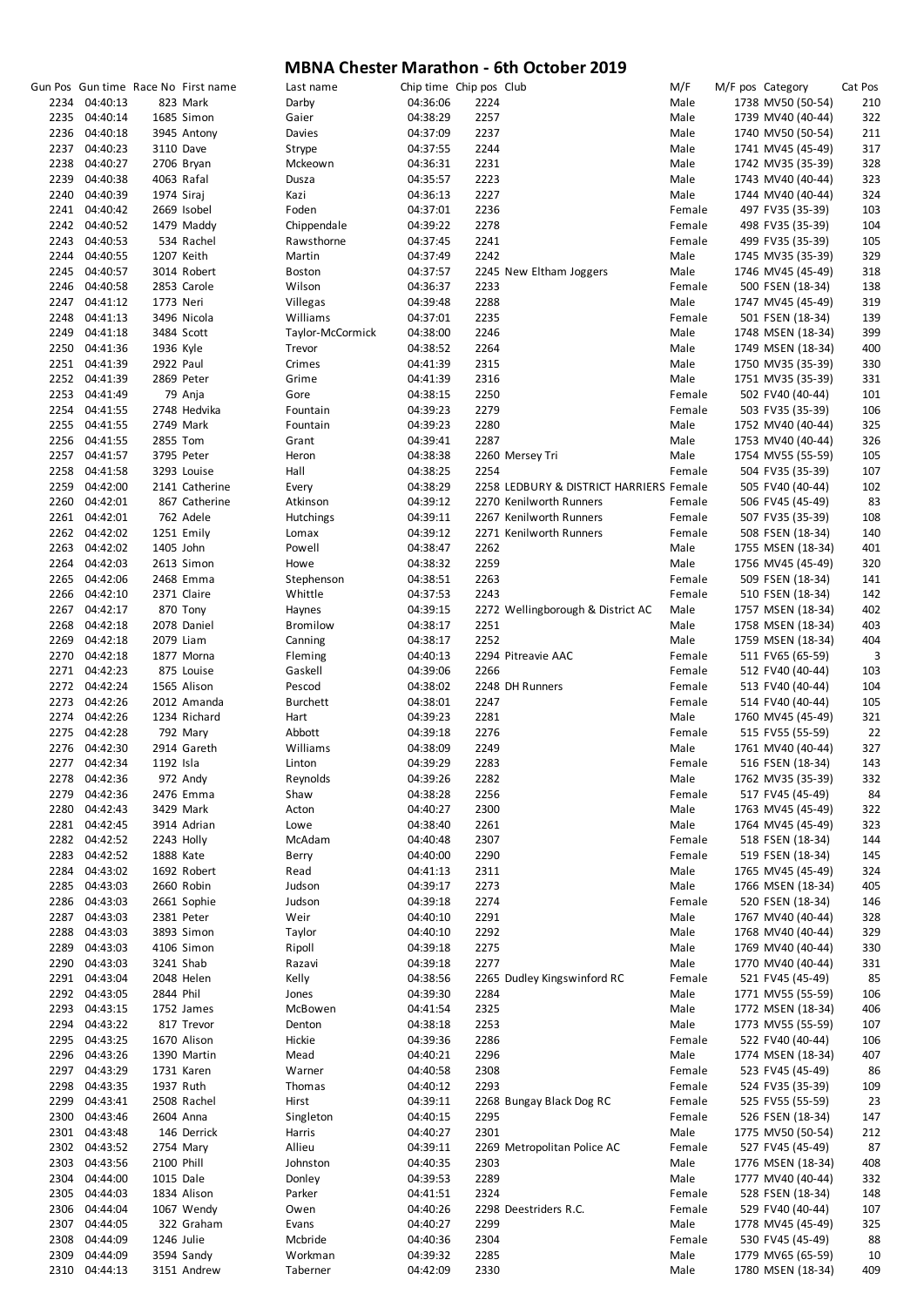|                                |            | Gun Pos Gun time Race No First name | Last name           | Chip time Chip pos Club |              |                                    | M/F            | M/F pos Category |                                        | Cat Pos    |
|--------------------------------|------------|-------------------------------------|---------------------|-------------------------|--------------|------------------------------------|----------------|------------------|----------------------------------------|------------|
| 2311 04:44:13                  |            | 1559 Giselle                        | Tomaszewska         | 04:40:28                |              | 2302 Dover Roadrunners AC          | Female         |                  | 531 FV35 (35-39)                       | 110        |
| 2312 04:44:18<br>2313 04:44:21 |            | 3413 Jason<br>2280 Stephen          | Reilly<br>Jackson   | 04:41:55<br>04:41:45    | 2326         | 2319 Cumberland AC                 | Male<br>Male   |                  | 1781 MV45 (45-49)<br>1782 MV60 (60-64) | 326<br>48  |
| 2314 04:44:38                  |            | 470 Debbie                          | Newell              | 04:42:06                |              | 2328 Ampthill & Flitwick Flyers RC | Female         |                  | 532 FV45 (45-49)                       | 89         |
| 2314 04:44:38                  |            | 661 Rebecca                         | Fleckney            | 04:42:06                |              | 2327 Ampthill & Flitwick Flyers RC | Female         |                  | 532 FV35 (35-39)                       | 111        |
| 2316 04:44:40                  |            | 3698 Claire                         | Alexander           | 04:41:33                |              | 2313 Lancaster & Morecambe AC      | Female         |                  | 534 FV50 (50-54)                       | 44         |
| 2317 04:44:40                  |            | 1806 Dean                           | James               | 04:40:42                | 2305         |                                    | Male           |                  | 1783 MV50 (50-54)                      | 213        |
| 2318 04:44:40                  |            | 3820 James                          | Macdonald           | 04:40:21                | 2297         |                                    | Male           |                  | 1784 MSEN (18-34)                      | 410        |
| 2319 04:44:56                  |            | 2360 Margaret                       | Haslam              | 04:43:11                | 2349         |                                    | Female         |                  | 535 FV50 (50-54)                       | 45         |
| 2320 04:45:06                  | 1798 Julie |                                     | James               | 04:41:09                | 2309         |                                    | Female         |                  | 536 FV50 (50-54)                       | 46         |
| 2321 04:45:15                  |            | 715 Robert                          | Paul                | 04:40:43                |              | 2306 Bungay Black Dog RC           | Male           |                  | 1785 MV65 (65-59)                      | 11         |
| 2322 04:45:16                  |            | 2145 Janet                          | Wood                | 04:41:36                | 2314         |                                    | Female         |                  | 537 FV55 (55-59)                       | 24         |
| 2323 04:45:22<br>2324 04:45:26 |            | 143 Stephanie                       | Memmory             | 04:42:34                |              | 2337 Penyffordd Run Club           | Female         |                  | 538 FV50 (50-54)                       | 47         |
| 2325 04:45:42                  |            | 4056 Adam<br>1374 Greg              | Fletcher<br>Elliott | 04:42:28<br>04:42:58    | 2336<br>2341 |                                    | Male<br>Male   |                  | 1786 MSEN (18-34)<br>1787 MV50 (50-54) | 411<br>214 |
| 2326 04:45:43                  |            | 2774 Amanda                         | Bebbington          | 04:41:41                |              | 2317 Oswestry Olympians            | Female         |                  | 539 FV40 (40-44)                       | 108        |
| 2327 04:45:43                  |            | 3441 Andrew                         | <b>Baillie</b>      | 04:41:42                | 2318         |                                    | Male           |                  | 1788 MV35 (35-39)                      | 333        |
| 2328 04:45:47                  |            | 878 Paul                            | Grist               | 04:41:49                |              | 2320 Kirkstall Harriers            | Male           |                  | 1789 MV50 (50-54)                      | 215        |
| 2329 04:45:47                  |            | 303 Elizabeth                       | Walker              | 04:41:50                |              | 2321 Kirkstall Harriers            | Female         |                  | 540 FSEN (18-34)                       | 149        |
| 2330 04:45:47                  |            | 746 Neil                            | Marshall            | 04:41:50                |              | 2323 Kirkstall Harriers            | Male           |                  | 1790 MV35 (35-39)                      | 334        |
| 2331 04:45:51                  |            | 3981 James                          | Long                | 04:43:31                | 2357         |                                    | Male           |                  | 1791 MV50 (50-54)                      | 216        |
| 2332 04:45:54                  |            | 3828 Indira                         | Natarajan           | 04:43:55                |              | 2370 Stone Master Marathoners      | Male           |                  | 1792 MV50 (50-54)                      | 217        |
| 2333 04:45:54                  | 2191 Lee   |                                     | Greatrex            | 04:43:54                |              | 2369 Stone Master Marathoners      | Male           |                  | 1793 MV45 (45-49)                      | 327        |
| 2333 04:45:54<br>2335 04:46:02 | 2031 Alex  | 1170 Rebecca                        | Yendole             | 04:42:59                |              | 2342 Stone Master Marathoners      | Male<br>Female |                  | 1793 MV45 (45-49)                      | 327<br>112 |
| 2336 04:46:09                  |            | 806 Nina                            | Johnson<br>Finch    | 04:41:28<br>04:43:35    | 2312<br>2363 |                                    | Female         |                  | 541 FV35 (35-39)<br>542 FV40 (40-44)   | 109        |
| 2337 04:46:10                  |            | 2946 Sarah                          | Galloway            | 04:43:35                | 2362         |                                    | Female         |                  | 543 FV50 (50-54)                       | 48         |
| 2338 04:46:13                  | 2368 Lisa  |                                     | Hessey              | 04:42:26                |              | 2334 Crossgates Harriers           | Female         |                  | 544 FV40 (40-44)                       | 110        |
| 2339 04:46:16                  |            | 576 Mark                            | Newland             | 04:42:16                | 2331         |                                    | Male           |                  | 1795 MV35 (35-39)                      | 335        |
| 2340 04:46:20                  |            | 1620 Valerie                        | Dawson              | 04:43:18                |              | 2352 Stopsley Striders             | Female         |                  | 545 FV50 (50-54)                       | 49         |
| 2341 04:46:24                  |            | 243 Sarah                           | Kelly               | 04:41:11                |              | 2310 Chorlton Runners              | Female         |                  | 546 FSEN (18-34)                       | 150        |
| 2342 04:46:26                  |            | 282 Darren                          | Allen               | 04:43:00                | 2344         |                                    | Male           |                  | 1796 MV45 (45-49)                      | 329        |
| 2343 04:46:29                  |            | 3845 Melanie                        | Hughes              | 04:43:00                |              | 2343 Chester Road Runners          | Female         |                  | 547 FV35 (35-39)                       | 113        |
| 2344 04:46:29                  |            | 3846 Steven                         | Hughes              | 04:43:01                |              | 2345 Chester Road Runners          | Male           |                  | 1797 MSEN (18-34)                      | 412        |
| 2345 04:46:35<br>2346 04:46:38 |            | 1365 Michael                        | Fawson              | 04:43:21                | 2355<br>2322 |                                    | Male           |                  | 1798 MSEN (18-34)                      | 413<br>218 |
| 2347 04:46:39                  |            | 1242 Andrew<br>3984 Patricia        | Pears<br>Holland    | 04:41:50<br>04:42:25    |              | 2333 Hinckley Running Club         | Male<br>Female |                  | 1799 MV50 (50-54)<br>548 FV45 (45-49)  | 90         |
| 2348 04:46:42                  |            | 75 Lisa Jane                        | Making              | 04:43:28                | 2356         |                                    | Female         |                  | 549 FV40 (40-44)                       | 111        |
| 2349 04:46:45                  | 3050 Gail  |                                     | Jamieson            | 04:43:13                |              | 2350 Tadcaster Harriers            | Female         |                  | 550 FV45 (45-49)                       | 91         |
| 2350 04:46:50                  |            | 195 Nadhim                          | Bayatti             | 04:42:06                |              | 2329 Bramhall Runners              | Male           |                  | 1800 MV45 (45-49)                      | 330        |
| 2351 04:46:50                  |            | 2465 Darren                         | Morris              | 04:44:35                | 2391         |                                    | Male           |                  | 1801 MV40 (40-44)                      | 333        |
| 2352 04:46:50                  |            | 1811 Bryony                         | Perry               | 04:42:23                | 2332         |                                    | Female         |                  | 551 FSEN (18-34)                       | 151        |
| 2353 04:46:51                  |            | 615 Samantha                        | Lloyd               | 04:42:27                |              | 2335 Yeovil Town RRC               | Female         |                  | 552 FSEN (18-34)                       | 152        |
| 2354 04:46:52                  |            | 1177 Andy                           | Elson               | 04:45:14                | 2410         |                                    | Male           |                  | 1802 MSEN (18-34)                      | 414        |
| 2355 04:46:53                  | 3360 Paul  |                                     | White               | 04:45:16                |              | 2412 Whitchurch Whippets           | Male           |                  | 1803 MV35 (35-39)                      | 336<br>92  |
| 2356 04:46:58<br>2357 04:46:59 |            | 2190 Karen<br>4012 Jacob            | Hudson<br>Evans     | 04:43:40<br>04:43:46    | 2364<br>2367 |                                    | Female<br>Male |                  | 553 FV45 (45-49)<br>1804 MSEN (18-34)  | 415        |
| 2358 04:46:59                  |            | 4077 Louise                         | <b>Baum</b>         | 04:43:20                | 2354         |                                    | Female         |                  | 554 FV35 (35-39)                       | 114        |
| 2359 04:47:00                  |            | 302 Deborah                         | Clifford            | 04:43:07                |              | 2346 Wye Valley Runners            | Female         |                  | 555 FV50 (50-54)                       | 50         |
| 2360 04:47:01                  | 3510 Sue   |                                     | Wickham             | 04:43:55                |              | 2371 Preston Harriers              | Female         |                  | 556 FV55 (55-59)                       | 25         |
| 2361 04:47:01                  |            | 1367 Helen                          | Beagan              | 04:43:34                | 2361         |                                    | Female         |                  | 557 FSEN (18-34)                       | 153        |
| 2362 04:47:02                  |            | 1343 Niall                          | Hynes               | 04:43:34                | 2360         |                                    | Male           |                  | 1805 MSEN (18-34)                      | 416        |
| 2363 04:47:06                  |            | 847 Janet                           | Kidd                | 04:42:55                | 2340         |                                    | Female         |                  | 558 FV50 (50-54)                       | 51         |
| 2364 04:47:11                  |            | 1079 Amanda                         | Davis               | 04:44:28                | 2387         |                                    | Female         |                  | 559 FV45 (45-49)                       | 93         |
| 2365 04:47:12<br>2366 04:47:20 |            | 3821 Caroline                       | James               | 04:43:33                |              | 2359 Denbigh Harriers              | Female         |                  | 560 FV40 (40-44)                       | 112        |
| 2367 04:47:22                  | 2715 Sam   | 2581 Jonathan                       | Allen<br>Lavery     | 04:43:18<br>04:44:25    | 2351<br>2385 |                                    | Male<br>Male   |                  | 1806 MV35 (35-39)<br>1807 MSEN (18-34) | 337<br>417 |
| 2367 04:47:22                  |            | 2716 Andrew                         | Hughes              | 04:44:25                | 2386         |                                    | Male           |                  | 1807 MSEN (18-34)                      | 417        |
| 2369 04:47:23                  |            | 1156 Robbo                          | Roberts             | 04:43:32                | 2358         |                                    | Male           |                  | 1809 MV55 (55-59)                      | 108        |
| 2370 04:47:23                  |            | 1150 Paula                          | Paul                | 04:42:49                |              | 2338 Sunderland Strollers          | Female         |                  | 561 FV45 (45-49)                       | 94         |
| 2371 04:47:23                  |            | 3090 Kathryn                        | Steele              | 04:43:10                | 2347         |                                    | Female         |                  | 562 FV35 (35-39)                       | 115        |
| 2372 04:47:31                  |            | 3233 Richard                        | Lewis               | 04:43:41                | 2365         |                                    | Male           |                  | 1810 MV40 (40-44)                      | 334        |
| 2373 04:47:31                  |            | 3896 Steve                          | Ruane               | 04:44:13                | 2380         |                                    | Male           |                  | 1811 MV45 (45-49)                      | 331        |
| 2374 04:47:32                  |            | 2766 Jeremy                         | Furber              | 04:45:03                |              | 2403 Southville Running Club       | Male           |                  | 1812 MV50 (50-54)                      | 219        |
| 2375 04:47:33                  |            | 1545 Maria                          | Rushton             | 04:43:45                |              | 2366 Marple Runners                | Female         |                  | 563 FV55 (55-59)                       | 26         |
| 2376 04:47:34                  |            | 3349 Adam                           | Mower               | 04:43:11                | 2348<br>2339 |                                    | Male<br>Male   |                  | 1813 MSEN (18-34)                      | 419        |
| 2377 04:47:37<br>2378 04:47:38 |            | 1536 Jonathan<br>2336 Laura         | Parker<br>Whittick  | 04:42:52<br>04:44:05    |              | 2375 Gnosall Ladies Running Club   | Female         |                  | 1814 MV50 (50-54)<br>564 FV35 (35-39)  | 220<br>116 |
| 2378 04:47:38                  |            | 2337 Caroline                       | Holroyd             | 04:44:05                | 2376         |                                    | Female         |                  | 564 FV35 (35-39)                       | 116        |
| 2380 04:47:38                  | 2335 Ellie |                                     | Clowes              | 04:44:06                | 2377         |                                    | Female         |                  | 566 FV35 (35-39)                       | 118        |
| 2381 04:47:43                  | 1321 Rob   |                                     | Rideout             | 04:44:11                | 2379         |                                    | Male           |                  | 1815 MV45 (45-49)                      | 332        |
| 2382 04:47:46                  | 3667 Lee   |                                     | Powers              | 04:43:19                | 2353         |                                    | Male           |                  | 1816 MV40 (40-44)                      | 335        |
| 2383 04:47:49                  |            | 681 Gemma                           | Illingworth         | 04:44:59                |              | 2401 Eccleshill Road Runners       | Female         |                  | 567 FV45 (45-49)                       | 95         |
| 2384 04:47:49                  | 161 Phil   |                                     | Sigley              | 04:44:36                |              | 2392 Lonely Goat RC                | Male           |                  | 1817 MV35 (35-39)                      | 338        |
| 2385 04:47:53                  |            | 3721 Shan                           | Woodward            | 04:44:01                | 2373         |                                    | Female         |                  | 568 FSEN (18-34)                       | 154        |
| 2386 04:47:53<br>2387 04:47:57 | 3323 lan   | 3251 Roxanna                        | Woodward<br>Wilson  | 04:44:01<br>04:46:46    | 2440         | 2372 Chester Road Runners          | Female<br>Male |                  | 569 FSEN (18-34)<br>1818 MV35 (35-39)  | 155<br>339 |
|                                |            |                                     |                     |                         |              |                                    |                |                  |                                        |            |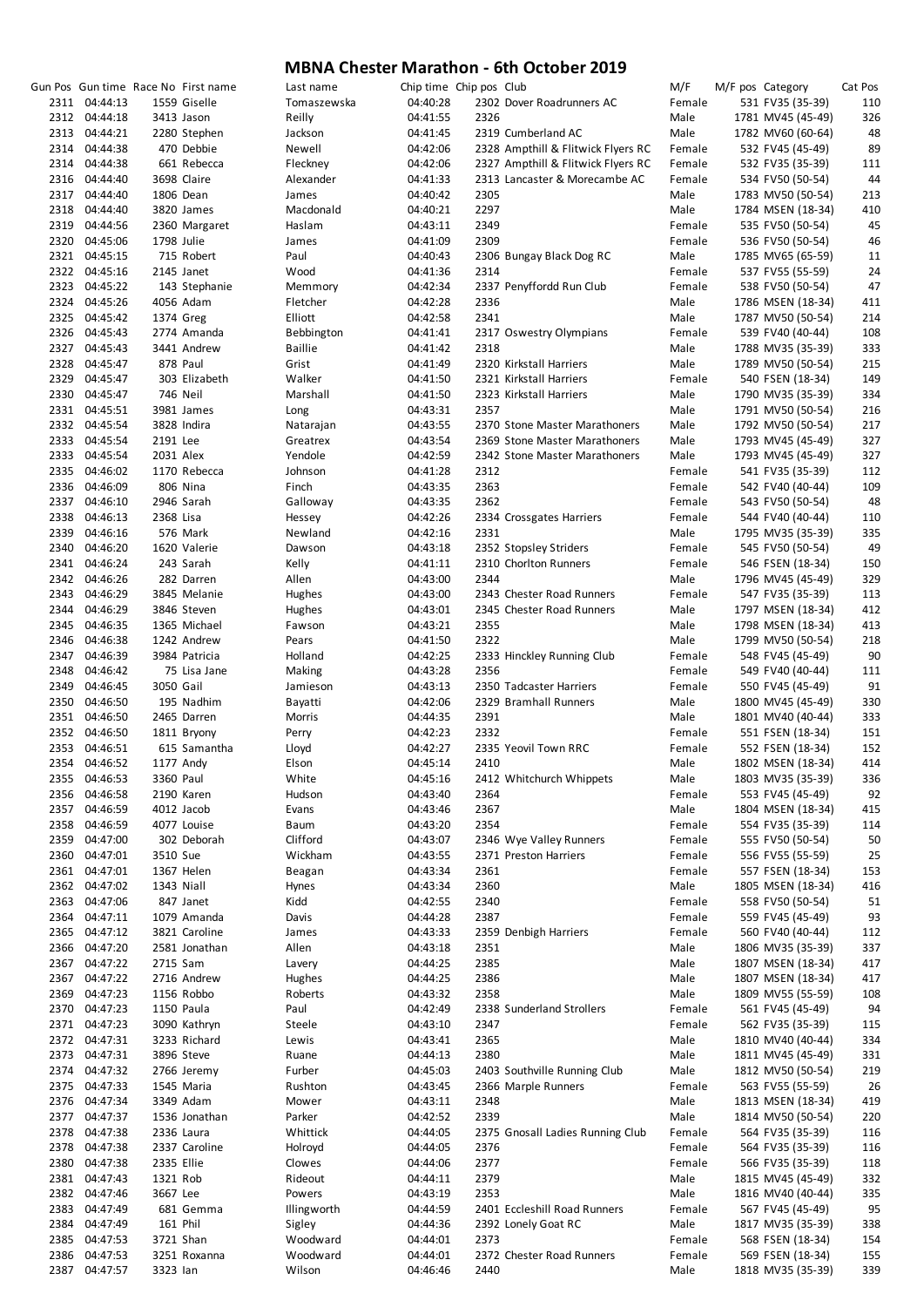|               |           | Gun Pos Gun time Race No First name | Last name      | Chip time Chip pos Club |      |                                              | M/F    | M/F pos Category  | Cat Pos      |
|---------------|-----------|-------------------------------------|----------------|-------------------------|------|----------------------------------------------|--------|-------------------|--------------|
| 2388 04:48:00 |           | 3865 Andrew                         | Williams       | 04:43:49                | 2368 |                                              | Male   | 1819 MV50 (50-54) | 221          |
| 2389 04:48:02 |           | 2387 Suzanne                        | Davey          | 04:44:17                |      | 2383 Sunderland Strollers                    | Female | 570 FV45 (45-49)  | 96           |
| 2390 04:48:02 | 3086 Paul |                                     | Harrower       | 04:45:23                | 2414 |                                              | Male   | 1820 MSEN (18-34) | 420          |
| 2391 04:48:02 |           | 856 Anthony                         | Lord           | 04:44:21                | 2384 |                                              | Male   | 1821 MV45 (45-49) | 333          |
| 2392 04:48:05 |           | 1410 Rachel                         | Finch          | 04:44:10                |      | 2378 Warrington Running Club                 | Female | 571 FSEN (18-34)  | 156          |
|               |           |                                     |                |                         |      |                                              |        |                   |              |
| 2393 04:48:09 |           | 654 Neil                            | Jones          | 04:46:56                | 2445 |                                              | Male   | 1822 MV55 (55-59) | 109          |
| 2394 04:48:13 |           | 3244 David                          | Russan         | 04:44:50                | 2399 |                                              | Male   | 1823 MV40 (40-44) | 336          |
| 2395 04:48:14 |           | 2926 Nava                           | Couldwell      | 04:44:52                | 2400 |                                              | Female | 572 FV45 (45-49)  | 97           |
| 2396 04:48:16 |           | 767 Gary                            | Williams       | 04:44:05                | 2374 |                                              | Male   | 1824 MV55 (55-59) | 110          |
|               |           |                                     |                |                         |      |                                              |        |                   |              |
| 2397 04:48:22 |           | 2741 David                          | Wilkinson      | 04:46:16                |      | 2432 Lancaster & Morecambe AC                | Male   | 1825 MV60 (60-64) | 49           |
| 2398 04:48:23 |           | 3332 Susan                          | Richards       | 04:44:36                | 2393 |                                              | Female | 573 FV70 (70-74)  | $\mathbf{1}$ |
| 2399 04:48:27 |           | 1757 Lindsay                        | Grix           | 04:46:13                |      | 2431 Northowram Pumas Running Clu Female     |        | 574 FSEN (18-34)  | 157          |
| 2400 04:48:31 |           | 3042 Michael                        | Worthington    | 04:44:33                | 2390 |                                              | Male   | 1826 MV50 (50-54) | 222          |
|               |           |                                     |                |                         |      |                                              |        |                   |              |
| 2401 04:48:35 |           | 2290 George                         | Lewis          | 04:45:12                |      | 2409 Oswestry Olympians                      | Male   | 1827 MV50 (50-54) | 223          |
| 2402 04:48:36 |           | 3248 Soraya                         | Mason          | 04:45:03                |      | 2404 Knutsford Tri Club                      | Female | 575 FV50 (50-54)  | 52           |
| 2403 04:48:38 |           | 228 Melanie                         | Devine         | 04:45:08                |      | 2406 Chester Road Runners                    | Female | 576 FV45 (45-49)  | 98           |
| 2404 04:48:38 | 2639 Paul |                                     | Hollingsworth  | 04:45:07                | 2405 |                                              | Male   | 1828 MV50 (50-54) | 224          |
| 2405 04:48:39 |           | 420 Rob                             | Ashcroft       | 04:44:37                |      | 2395 Buckley RC                              | Male   |                   | 337          |
|               |           |                                     |                |                         |      |                                              |        | 1829 MV40 (40-44) |              |
| 2406 04:48:42 |           | 2900 Jason                          | Glover         | 04:45:33                | 2418 |                                              | Male   | 1830 MSEN (18-34) | 421          |
| 2407 04:48:46 |           | 3747 Peter                          | Steele         | 04:45:01                | 2402 |                                              | Male   | 1831 MV45 (45-49) | 334          |
| 2408 04:48:51 |           | 2708 Jacqueline                     | McCarthy       | 04:45:44                | 2420 |                                              | Female | 577 FV40 (40-44)  | 113          |
| 2409 04:48:51 | 2710 Jim  |                                     | McCarthy       | 04:45:44                | 2421 |                                              | Male   | 1832 MV55 (55-59) | 111          |
|               |           |                                     |                |                         |      |                                              |        |                   |              |
| 2410 04:48:53 |           | 1250 Hayley                         | Reynolds-Hill  | 04:46:33                | 2437 |                                              | Female | 578 FV40 (40-44)  | 114          |
| 2411 04:48:54 |           | 2107 Andre                          | <b>Bright</b>  | 04:45:48                |      | 2422 Meirionnydd Running Club                | Male   | 1833 MV35 (35-39) | 340          |
| 2412 04:48:57 | 1511 Tim  |                                     | Fisher         | 04:45:26                | 2415 |                                              | Male   | 1834 MSEN (18-34) | 422          |
| 2413 04:48:57 |           | 1746 Emma                           | Stuart         | 04:44:32                |      | 2389 Purple Patch Runners                    | Female | 579 FV50 (50-54)  | 53           |
|               |           |                                     |                |                         |      |                                              |        |                   |              |
| 2414 04:48:57 |           | 2375 Sarah                          | Connolly       | 04:44:15                |      | 2381 Vegan Runners UK                        | Female | 580 FV40 (40-44)  | 115          |
| 2415 04:48:59 |           | 3949 Joseph                         | Owen           | 04:45:49                | 2424 |                                              | Male   | 1835 MSEN (18-34) | 423          |
| 2416 04:49:02 |           | 948 Gerry                           | Sutcliffe      | 04:45:26                | 2416 |                                              | Female | 581 FV50 (50-54)  | 54           |
| 2417 04:49:02 |           | 949 Jonathan                        | Sutcliffe      | 04:45:26                | 2417 |                                              | Male   | 1836 MV50 (50-54) | 225          |
| 2418 04:49:04 |           | 1224 Marco                          | Camillo        | 04:44:48                | 2397 |                                              | Male   | 1837 MV45 (45-49) | 335          |
|               |           |                                     |                |                         |      |                                              |        |                   |              |
| 2419 04:49:05 | 1302 Fay  |                                     | Frater         | 04:44:37                | 2394 |                                              | Female | 582 FV35 (35-39)  | 119          |
| 2420 04:49:08 |           | 3604 Andrew                         | Rigby          | 04:44:16                | 2382 |                                              | Male   | 1838 MV50 (50-54) | 226          |
| 2421 04:49:09 |           | 50 Gary                             | Dixon          | 04:44:49                |      | 2398 100 Marathon Club                       | Male   | 1839 MV55 (55-59) | 112          |
| 2422 04:49:09 |           | 1130 Michael                        | Luz            | 04:46:50                | 2443 |                                              | Male   | 1840 MV45 (45-49) | 336          |
|               |           |                                     |                |                         |      |                                              |        |                   |              |
| 2423 04:49:13 |           | 907 Nicola                          | Nuttall        | 04:46:48                | 2442 |                                              | Female | 583 FV45 (45-49)  | 99           |
| 2424 04:49:13 |           | 3771 Samantha                       | Morris         | 04:44:31                | 2388 |                                              | Female | 584 FV45 (45-49)  | 100          |
| 2425 04:49:19 |           | 996 James                           | Lamb           | 04:46:12                | 2430 |                                              | Male   | 1841 MSEN (18-34) | 424          |
| 2426 04:49:23 |           | 3726 John                           | McCaffrey      | 04:45:17                |      | 2413 Knowsley Harriers                       | Male   | 1842 MV35 (35-39) | 341          |
| 2427 04:49:26 |           | 185 Glenn                           | Cayeux         | 04:45:48                | 2423 |                                              | Male   | 1843 MV40 (40-44) | 338          |
|               |           |                                     |                |                         |      |                                              |        |                   |              |
| 2428 04:49:28 |           | 51 Graham                           | Driver         | 04:45:08                |      | 2407 Spectrum Striders                       | Male   | 1844 MV50 (50-54) | 227          |
| 2429 04:49:30 |           | 108 Kevin                           | Thomas         | 04:45:16                | 2411 |                                              | Male   | 1845 MV55 (55-59) | 113          |
| 2430 04:49:32 | 3634 Tim  |                                     | Ashby          | 04:48:19                |      | 2466 Ackworth Road Runners                   | Male   | 1846 MV45 (45-49) | 337          |
| 2431 04:49:33 | 1158 lan  |                                     | Blackburn      | 04:47:05                |      | 2447 Steel City Striders RC                  | Male   | 1847 MV60 (60-64) | 50           |
|               |           |                                     |                |                         |      |                                              |        |                   |              |
| 2432 04:49:34 |           | 144 Sarmid                          | Al-Kamil       | 04:46:35                |      | 2438 Bramhall Runners                        | Male   | 1848 MV50 (50-54) | 228          |
| 2433 04:49:35 |           | 407 Andy                            | Head           | 04:44:46                | 2396 |                                              | Male   | 1849 MV45 (45-49) | 338          |
| 2434 04:49:36 |           | 3304 Simone                         | Evans          | 04:47:29                |      | 2454 Paul Popham Running Club                | Female | 585 FV45 (45-49)  | 101          |
| 2435 04:49:38 |           | 399 Maurice                         | Hill           | 04:45:10                | 2408 |                                              | Male   | 1850 MV55 (55-59) | 114          |
| 2436 04:49:41 |           | 1075 Alistair                       | Rew            | 04:49:15                |      | 2480 Human Energy AC                         | Male   |                   | 115          |
|               |           |                                     |                |                         |      |                                              |        | 1851 MV55 (55-59) |              |
| 2437 04:49:49 |           | 714 Tracey                          | <b>Brookes</b> | 04:46:02                |      | 2426 Shepshed Running Club                   | Female | 586 FV50 (50-54)  | 55           |
| 2438 04:50:00 |           | 820 Robert                          | Moore          | 04:47:16                | 2450 |                                              | Male   | 1852 MV40 (40-44) | 339          |
| 2439 04:50:05 |           | 2376 Michelle                       | Fairclough     | 04:47:25                |      | 2452 Astley & Tyldesley Road Runners Female  |        | 587 FV40 (40-44)  | 116          |
| 2440 04:50:05 |           | 3839 Joan                           | Cooke          | 04:46:23                |      | 2434 Astley & Tyldesley Road Runners Female  |        | 588 FV45 (45-49)  | 102          |
|               |           |                                     |                |                         |      |                                              |        |                   |              |
| 2441 04:50:12 |           | 417 Louise                          | Walker         | 04:46:04                | 2428 |                                              | Female | 589 FV45 (45-49)  | 103          |
| 2442 04:50:16 |           | 1930 Christian                      | Draper         | 04:46:11                | 2429 |                                              | Male   | 1853 MSEN (18-34) | 425          |
| 2443 04:50:18 |           | 2824 Matt                           | Webley         | 04:48:10                | 2462 |                                              | Male   | 1854 MSEN (18-34) | 426          |
| 2444 04:50:20 |           | 1189 Katie                          | Halsall        | 04:46:47                | 2441 |                                              | Female | 590 FSEN (18-34)  | 158          |
| 2445 04:50:21 |           | 3243 Michelle                       | Foster         | 04:47:02                |      | 2446 Hurricane Striders                      | Female | 591 FV35 (35-39)  | 120          |
|               |           |                                     |                |                         |      |                                              |        |                   |              |
| 2446 04:50:36 | 2178 Orla |                                     | Kavanagh       | 04:46:02                | 2427 |                                              | Female | 592 FSEN (18-34)  | 159          |
| 2447 04:50:37 |           | 370 Gillian                         | Mitchell       | 04:47:15                |      | 2449 Wolverhampton & Bilston                 | Female | 593 FV50 (50-54)  | 56           |
| 2448 04:50:38 |           | 732 Sarah                           | Johnson        | 04:46:18                |      | 2433 Sutton in Ashfield Harriers & AC Female |        | 594 FSEN (18-34)  | 160          |
| 2449 04:50:38 |           | 219 Michael                         | Wymer          | 04:46:25                |      | 2435 Sale Harriers Manchester                | Male   | 1855 MV45 (45-49) | 339          |
|               |           |                                     |                |                         |      |                                              |        |                   |              |
| 2450 04:50:42 |           | 3072 Johnson                        | Liu            | 04:45:42                | 2419 |                                              | Male   | 1856 MV40 (40-44) | 340          |
| 2451 04:50:50 |           | 738 John                            | Simpson        | 04:45:57                | 2425 |                                              | Male   | 1857 MV40 (40-44) | 341          |
| 2452 04:50:53 | 3547 Paul |                                     | Lal            | 04:47:24                | 2451 |                                              | Male   | 1858 MV50 (50-54) | 229          |
| 2453 04:51:04 |           | 3146 Sharon                         | Langton        | 04:46:25                |      | 2436 Picton AC                               | Female | 595 FV55 (55-59)  | 27           |
| 2454 04:51:06 |           | 363 Judith                          | Mallon         | 04:48:17                |      | 2464 Valley Hill runners                     | Female | 596 FV50 (50-54)  | 57           |
|               |           |                                     |                |                         |      |                                              |        |                   |              |
| 2454 04:51:06 |           | 334 Tina                            | Pass           | 04:48:17                |      | 2465 Valley Hill runners                     | Female | 596 FV35 (35-39)  | 121          |
| 2456 04:51:11 |           | 3710 Jackie                         | Gilbert        | 04:47:28                |      | 2453 Vegan Runners UK                        | Female | 598 FV35 (35-39)  | 122          |
| 2457 04:51:14 |           | 3688 Richard                        | Jarvis         | 04:47:06                |      | 2448 Dallam Running Club                     | Male   | 1859 MV50 (50-54) | 230          |
| 2458 04:51:25 |           | 3206 Adrian                         | Talbot         | 04:48:38                |      | 2471 Wrekin Road Runners                     | Male   | 1860 MV50 (50-54) | 231          |
| 2459 04:51:25 |           | 3299 Luke                           | Price          | 04:46:39                | 2439 |                                              | Male   |                   | 427          |
|               |           |                                     |                |                         |      |                                              |        | 1861 MSEN (18-34) |              |
| 2460 04:51:27 | 2334 Joe  |                                     | McGrath        | 04:50:27                | 2497 |                                              | Male   | 1862 MV60 (60-64) | 51           |
| 2461 04:51:32 |           | 1906 Jade                           | Teeder         | 04:48:54                |      | 2475 Liverpool Running Bugs                  | Female | 599 FSEN (18-34)  | 161          |
| 2462 04:51:44 |           | 1988 Julie                          | London         | 04:48:04                |      | 2461 Norfolk Gazelles AC                     | Female | 600 FV50 (50-54)  | 58           |
| 2463 04:52:02 |           | 3951 Tracy                          | Thomas         | 04:47:42                | 2456 |                                              | Female | 601 FV45 (45-49)  | 104          |
|               |           |                                     |                |                         |      |                                              |        |                   |              |
| 2464 04:52:03 |           | 1427 Steven                         | <b>Bussey</b>  | 04:47:42                | 2457 |                                              | Male   | 1863 MV45 (45-49) | 340          |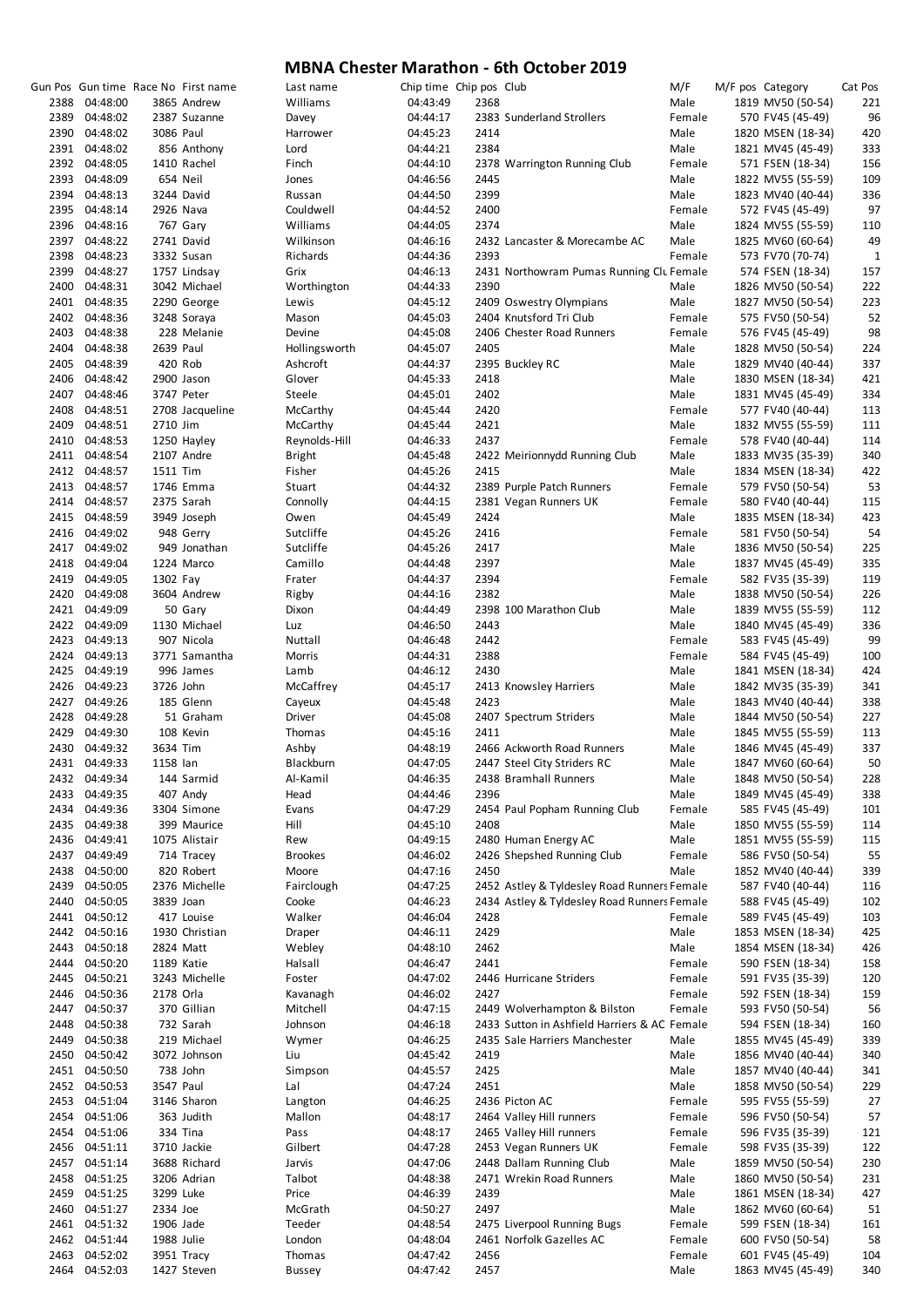|      |               |            | Gun Pos Gun time Race No First name | Last name          | Chip time Chip pos Club |      |                                | M/F    | M/F pos Category  | Cat Pos |
|------|---------------|------------|-------------------------------------|--------------------|-------------------------|------|--------------------------------|--------|-------------------|---------|
|      | 2465 04:52:04 | 3590 Alex  |                                     | Kane               | 04:47:30                | 2455 |                                | Male   | 1864 MSEN (18-34) | 428     |
|      | 2466 04:52:04 |            | 1428 Amanda                         | Ansell             | 04:47:42                | 2458 |                                | Female | 602 FV45 (45-49)  | 105     |
|      | 2467 04:52:05 | 1282 Jill  |                                     | Hooper             | 04:46:51                |      | 2444 CLC Striders              | Female | 603 FSEN (18-34)  | 162     |
|      | 2468 04:52:07 |            | 2672 Christopher Dex                | Eastwood           | 04:48:27                | 2468 |                                | Male   | 1865 MSEN (18-34) | 429     |
|      | 2469 04:52:08 |            | 1277 Faron                          | Trueman            | 04:48:56                | 2476 |                                | Male   | 1866 MV45 (45-49) | 341     |
|      |               |            |                                     |                    |                         |      |                                |        |                   |         |
|      | 2470 04:52:08 |            | 398 Lisa                            | Burtenshaw         | 04:49:47                |      | 2488 Ellesmere Port RC         | Female | 604 FV35 (35-39)  | 123     |
|      | 2471 04:52:25 |            | 125 Yvonne                          | Phoenix            | 04:47:51                |      | 2459 Mossley AFC Running Club  | Female | 605 FV40 (40-44)  | 117     |
|      | 2471 04:52:25 |            | 230 Ann                             | Holmes             | 04:47:55                |      | 2460 West Hull Ladies          | Female | 605 FV50 (50-54)  | 59      |
|      | 2473 04:52:28 | 2828 Lucy  |                                     | Scott              | 04:48:28                |      | 2469 Clayton-le-Moors Harriers | Female | 607 FSEN (18-34)  | 163     |
|      | 2474 04:52:28 | 3490 Luke  |                                     | Rowlands           | 04:48:52                | 2473 |                                | Male   | 1867 MSEN (18-34) | 430     |
|      | 2475 04:52:29 | 1651 Liam  |                                     | Mulligan           | 04:48:16                | 2463 |                                | Male   | 1868 MV35 (35-39) | 342     |
|      | 2476 04:52:31 |            | 457 Caroline                        | Fortnum            | 04:49:11                |      | 2478 Rochdale Harriers & AC    | Female | 608 FV45 (45-49)  | 106     |
|      | 2477 04:52:34 |            | 3574 Scott                          | Westwood           | 04:48:54                | 2474 |                                | Male   | 1869 MV45 (45-49) | 342     |
|      |               |            |                                     |                    |                         |      |                                |        |                   |         |
|      | 2478 04:52:36 |            | 3075 Charlie                        | Allen              | 04:48:22                | 2467 |                                | Male   | 1870 MV45 (45-49) | 343     |
|      | 2479 04:52:38 |            | 1041 Steve                          | Kirby              | 04:48:50                | 2472 |                                | Male   | 1871 MV45 (45-49) | 344     |
|      | 2480 04:52:45 |            | 2980 Allan                          | Kettlewell         | 04:49:35                | 2485 |                                | Male   | 1872 MV55 (55-59) | 116     |
|      | 2481 04:52:48 | 3147 Elle  |                                     | Tisch              | 04:50:24                | 2495 |                                | Female | 609 FV40 (40-44)  | 118     |
|      | 2482 04:52:51 | 2671 Brad  |                                     | Richards           | 04:50:23                | 2494 |                                | Male   | 1873 MV35 (35-39) | 343     |
|      | 2483 04:52:59 |            | 1240 Joanne                         | Gilchrest          | 04:49:18                | 2483 |                                | Female | 610 FV35 (35-39)  | 124     |
|      | 2484 04:53:02 | 2713 Paul  |                                     | Newman             | 04:48:30                |      | 2470 Stone Master Marathoners  | Male   | 1874 MV50 (50-54) | 232     |
|      | 2485 04:53:07 |            | 1451 Hayley                         | Hourigan           | 04:49:16                |      | 2481 Widnes Running Club       | Female | 611 FV40 (40-44)  | 119     |
|      |               |            |                                     |                    |                         | 2489 |                                |        | 1875 MV40 (40-44) |         |
|      | 2486 04:53:09 |            | 4091 Stephen                        | Satterthwaite      | 04:49:52                |      |                                | Male   |                   | 342     |
|      | 2487 04:53:30 |            | 232 Simon                           | Baker              | 04:50:00                |      | 2490 Ellesmere Port RC         | Male   | 1876 MV55 (55-59) | 117     |
|      | 2488 04:53:34 |            | 2309 Joanna                         | Kisiala            | 04:49:18                |      | 2482 Massey Ferguson RC        | Female | 612 FV45 (45-49)  | 107     |
|      | 2489 04:53:41 | 2850 Gill  |                                     | <b>Myers</b>       | 04:49:41                | 2486 |                                | Female | 613 FV40 (40-44)  | 120     |
|      | 2490 04:53:43 | 3462 lain  |                                     | McCready           | 04:49:14                |      | 2479 Sandhurst Joggers         | Male   | 1877 MV45 (45-49) | 345     |
|      | 2491 04:53:57 |            | 1260 Anna                           | Thomas             | 04:48:57                | 2477 |                                | Female | 614 FV55 (55-59)  | 28      |
|      | 2492 04:54:00 |            | 451 Sarah                           | Dunmore            | 04:49:46                | 2487 |                                | Female | 615 FV35 (35-39)  | 125     |
|      | 2493 04:54:08 |            |                                     |                    |                         |      |                                | Male   |                   | 233     |
|      |               |            | 1085 David                          | Goodyear           | 04:49:19                |      | 2484 Eccleshill Road Runners   |        | 1878 MV50 (50-54) |         |
|      | 2494 04:54:28 |            | 1537 David                          | Roberts            | 04:51:13                | 2507 |                                | Male   | 1879 MV55 (55-59) | 118     |
|      | 2495 04:54:30 |            | 367 Sonia                           | Edmonds            | 04:52:58                |      | 2527 Telford Harriers          | Female | 616 FV45 (45-49)  | 108     |
|      | 2496 04:54:31 |            | 3067 Claire                         | Dearie             | 04:50:22                |      | 2493 Dewsbury Road Runners     | Female | 617 FV45 (45-49)  | 109     |
|      | 2497 04:54:32 |            | 2102 Russell                        | Missett            | 04:50:19                |      | 2492 Morley Running Club       | Male   | 1880 MV45 (45-49) | 346     |
|      | 2498 04:54:36 |            | 3724 Martin                         | Dearie             | 04:50:26                |      | 2496 Dewsbury Road Runners     | Male   | 1881 MV45 (45-49) | 347     |
|      | 2499 04:54:39 |            | 2839 Claire                         | <b>Braithwaite</b> | 04:50:16                | 2491 |                                | Female | 618 FSEN (18-34)  | 164     |
|      | 2500 04:54:53 |            | 1493 Tracy                          | Anderton           | 04:50:32                | 2499 |                                | Female | 619 FV50 (50-54)  | 60      |
|      |               |            |                                     |                    |                         |      |                                |        |                   |         |
|      | 2501 04:54:57 |            | 465 Craig                           | Lancaster          | 04:52:08                |      | 2518 Red Rose Road Runners     | Male   | 1882 MV35 (35-39) | 344     |
|      | 2502 04:55:05 |            | 861 Gary                            | Middleton          | 04:50:50                |      | 2501 Wrekin Road Runners       | Male   | 1883 MV50 (50-54) | 234     |
|      | 2503 04:55:09 |            | 596 David                           | Hall               | 04:50:31                | 2498 |                                | Male   | 1884 MV40 (40-44) | 343     |
|      | 2504 04:55:21 |            | 1689 Claire                         | Thurgate           | 04:51:36                |      | 2511 Dover Roadrunners AC      | Female | 620 FV50 (50-54)  | 61      |
|      | 2505 04:55:25 |            | 1093 Lance                          | Ball               | 04:51:54                |      | 2516 Wrecsam Tri               | Male   | 1885 MV50 (50-54) | 235     |
|      | 2506 04:55:25 |            | 3172 Katrina                        | Milburn            | 04:51:11                | 2506 |                                | Female | 621 FSEN (18-34)  | 165     |
|      | 2507 04:55:26 |            | 964 Chris                           | Hilton             | 04:53:04                | 2528 |                                | Male   | 1886 MSEN (18-34) | 431     |
|      | 2508 04:55:36 | 1165 Jim   |                                     | Goddard            | 04:51:35                | 2510 |                                | Male   | 1887 MV50 (50-54) | 236     |
|      |               |            |                                     |                    |                         |      |                                |        |                   |         |
|      | 2509 04:55:38 |            | 3769 Elizabeth                      | Tunna              | 04:51:11                | 2505 |                                | Female | 622 FSEN (18-34)  | 166     |
|      | 2510 04:55:43 |            | 3004 Torbjorn                       | Eyre               | 04:51:04                | 2503 |                                | Male   | 1888 MV45 (45-49) | 348     |
|      | 2511 04:55:45 |            | 1353 Vince                          | Owen               | 04:52:34                | 2523 |                                | Male   | 1889 MV50 (50-54) | 237     |
|      | 2512 04:55:49 |            | 2595 Helen                          | Cann               | 04:51:18                |      | 2508 Stone Master Marathoners  | Female | 623 FV45 (45-49)  | 110     |
|      | 2513 04:55:52 |            | 3957 Andy                           | Cockrean           | 04:51:47                | 2514 |                                | Male   | 1890 MV35 (35-39) | 345     |
|      | 2514 04:55:53 | 1935 Alex  |                                     | Orange             | 04:50:48                | 2500 |                                | Male   | 1891 MV35 (35-39) | 346     |
|      | 2515 04:55:59 |            | 641 David                           | Spowart            | 04:51:03                | 2502 |                                | Male   | 1892 MV40 (40-44) | 344     |
|      | 2516 04:56:05 |            | 539 Wendy                           | Foster             |                         | 2504 |                                | Female |                   |         |
|      |               |            |                                     |                    | 04:51:10                |      |                                |        | 624 FV45 (45-49)  | 111     |
|      | 2517 04:56:07 |            | 2439 Harry                          | Pepper             | 04:51:41                |      | 2512 Mersey Tri                | Male   | 1893 MV45 (45-49) | 349     |
|      | 2518 04:56:22 |            | 1977 Steve                          | Barnfield          | 04:52:29                |      | 2521 Oswestry Olympians        | Male   | 1894 MV50 (50-54) | 238     |
|      | 2519 04:56:24 | 194 Mel    |                                     | Peaston            | 04:51:58                | 2517 |                                | Female | 625 FV60 (60-64)  | 10      |
|      | 2520 04:56:24 |            | 2527 Sunil                          | Sujera             | 04:52:11                | 2519 |                                | Male   | 1895 MV35 (35-39) | 347     |
|      | 2521 04:56:26 | 4101 Tim   |                                     | <b>Boote</b>       | 04:53:07                | 2529 |                                | Male   | 1896 MV45 (45-49) | 350     |
|      | 2522 04:56:34 | 514 lan    |                                     | Cotter             | 04:51:43                | 2513 |                                | Male   | 1897 MSEN (18-34) | 432     |
|      | 2523 04:56:41 |            | 3696 Louise                         | Williams           | 04:51:33                | 2509 |                                | Female | 626 FSEN (18-34)  | 167     |
|      | 2524 04:56:41 |            | 3884 Joanne                         | Peacock            | 04:52:22                | 2520 |                                | Female | 627 FV40 (40-44)  | 121     |
|      |               |            |                                     |                    |                         |      |                                |        |                   |         |
|      | 2525 04:56:43 |            | 1243 Sarah                          | Holden             | 04:53:11                | 2530 |                                | Female | 628 FV40 (40-44)  | 122     |
|      | 2526 04:56:48 |            | 3937 Robert                         | Davies             | 04:52:47                |      | 2524 Buckley RC                | Male   | 1898 MV60 (60-64) | 52      |
|      | 2527 04:56:50 |            | 3920 Christopher                    | Hunt               | 04:53:24                |      | 2531 Buckley RC                | Male   | 1899 MV45 (45-49) | 351     |
|      | 2528 04:57:07 | 1741 Jo    |                                     | Lawrence           | 04:53:59                | 2540 |                                | Female | 629 FSEN (18-34)  | 168     |
|      | 2529 04:57:10 |            | 2841 Richard                        | Gibbon             | 04:52:50                |      | 2525 Lichfield Running Club    | Male   | 1900 MV50 (50-54) | 239     |
|      | 2530 04:57:10 | 2842 lan   |                                     | Greaves            | 04:52:51                |      | 2526 Stratford Upon Avon AC    | Male   | 1901 MV50 (50-54) | 240     |
|      | 2531 04:57:11 | 1958 Julie |                                     | Connolly           | 04:52:32                | 2522 |                                | Female | 630 FV55 (55-59)  | 29      |
|      | 2532 04:57:26 |            |                                     |                    |                         | 2515 |                                | Male   |                   | 433     |
|      |               |            | 2876 Warren                         | Tyler              | 04:51:50                |      |                                |        | 1902 MSEN (18-34) |         |
|      | 2533 04:57:29 |            | 289 Sharon                          | White              | 04:53:42                |      | 2534 Mossley AFC Running Club  | Female | 631 FV50 (50-54)  | 62      |
|      | 2534 04:57:39 | 184 Lee    |                                     | Rising             | 04:53:48                | 2535 |                                | Male   | 1903 MV55 (55-59) | 119     |
|      | 2535 04:57:40 |            | 212 Arthur                          | Ramshaw            | 04:54:19                | 2547 |                                | Male   | 1904 MSEN (18-34) | 434     |
|      | 2536 04:57:45 | 3179 Sam   |                                     | Meadows            | 04:55:38                | 2571 |                                | Male   | 1905 MSEN (18-34) | 435     |
|      | 2537 04:57:45 |            | 1132 Jennifer                       | Jones              | 04:55:34                | 2569 |                                | Female | 632 FSEN (18-34)  | 169     |
|      | 2538 04:57:46 | 1134 Lisa  |                                     | Glyn-thomas        | 04:55:33                | 2567 |                                | Female | 633 FV35 (35-39)  | 126     |
| 2538 | 04:57:46      | 1135 Aled  |                                     | Thomas             | 04:55:33                | 2568 |                                | Male   | 1906 MV35 (35-39) | 348     |
| 2540 | 04:57:49      |            | 2278 Beth                           | Castell            | 04:54:00                | 2541 |                                | Female | 634 FSEN (18-34)  | 170     |
|      | 2541 04:57:57 |            | 3628 Chris                          | Paknik             | 04:54:40                | 2550 |                                | Male   |                   | 349     |
|      |               |            |                                     |                    |                         |      |                                |        | 1907 MV35 (35-39) |         |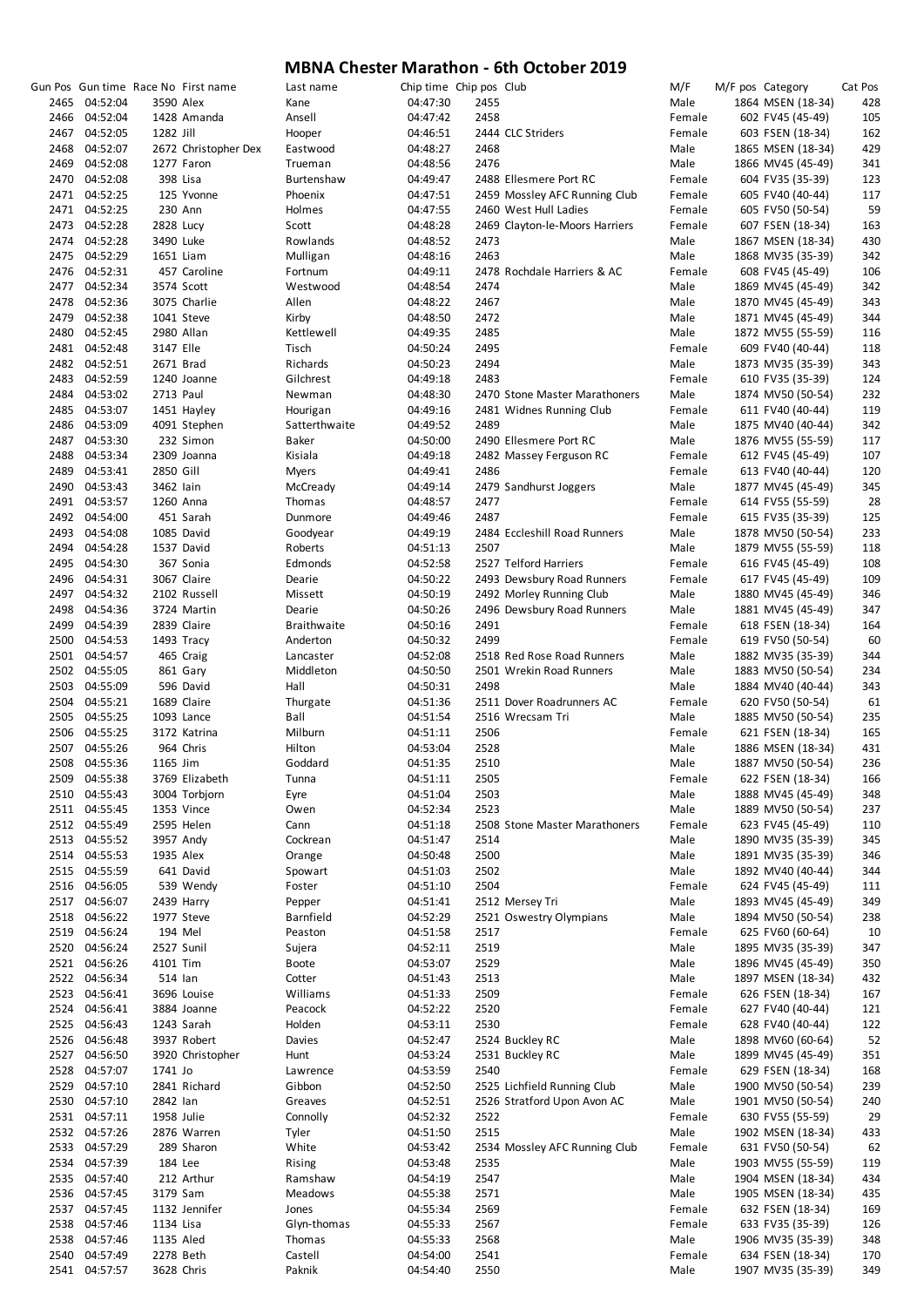|      |               |            | Gun Pos Gun time Race No First name | Last name       | Chip time Chip pos Club |      |                                   | M/F    | M/F pos Category  | Cat Pos |
|------|---------------|------------|-------------------------------------|-----------------|-------------------------|------|-----------------------------------|--------|-------------------|---------|
|      | 2542 04:57:58 |            | 1394 Dave                           | <b>Beesley</b>  | 04:53:49                | 2536 |                                   | Male   | 1908 MV55 (55-59) | 120     |
| 2543 | 04:58:00      |            | 1676 Simon                          | <b>Brooks</b>   | 04:54:55                |      | 2555 Team Balancise RC            | Male   | 1909 MV35 (35-39) | 350     |
| 2544 | 04:58:03      |            | 1585 Sarah                          | Lewarne         | 04:54:47                |      | 2552 Lostock AC                   | Female | 635 FV40 (40-44)  | 123     |
|      | 2545 04:58:07 |            |                                     |                 |                         |      |                                   | Male   |                   | 352     |
|      |               |            | 3664 Andrew                         | <b>Barnard</b>  | 04:54:06                |      | 2544 Buckley RC                   |        | 1910 MV45 (45-49) |         |
|      | 2546 04:58:20 |            | 1197 Andy                           | Moxon           | 04:55:08                | 2559 |                                   | Male   | 1911 MV45 (45-49) | 353     |
|      | 2547 04:58:20 |            | 1103 Christine                      | Moxon           | 04:55:07                | 2558 |                                   | Female | 636 FV40 (40-44)  | 124     |
| 2548 | 04:58:23      | 1555 Clair |                                     | Hughes          | 04:54:02                |      | 2542 Smalley Road Runners         | Female | 637 FV45 (45-49)  | 112     |
|      | 2549 04:58:24 |            | 3157 Melanie                        | Gaul            | 04:56:19                |      | 2581 Dyfed Powys Police           | Female | 638 FV45 (45-49)  | 113     |
|      | 2550 04:58:25 |            | 382 Richard                         | Zhao            | 04:53:38                | 2533 |                                   | Male   | 1912 MSEN (18-34) | 436     |
|      | 2551 04:58:28 | 690 lan    |                                     | Morton          | 04:54:19                | 2546 |                                   | Male   | 1913 MV55 (55-59) | 121     |
|      | 2552 04:58:32 |            | 3659 Jamie                          | Roberts         | 04:56:44                | 2590 |                                   | Male   | 1914 MSEN (18-34) | 437     |
|      | 2553 04:58:33 |            | 3134 James                          | Robinson        | 04:57:42                | 2609 |                                   | Male   | 1915 MSEN (18-34) | 438     |
|      |               |            |                                     |                 |                         |      |                                   |        |                   |         |
|      | 2554 04:58:36 |            | 1771 Mark                           | Wilde           | 04:53:57                | 2539 |                                   | Male   | 1916 MV40 (40-44) | 345     |
|      | 2555 04:58:38 |            | 2291 Chris                          | Byrom           | 04:53:29                | 2532 |                                   | Male   | 1917 MV45 (45-49) | 354     |
|      | 2556 04:58:40 |            | 584 Gary                            | Wade            | 04:53:50                |      | 2537 100 Marathon Club            | Male   | 1918 MV60 (60-64) | 53      |
|      | 2557 04:58:40 |            | 135 Sarah                           | Woolley         | 04:55:06                | 2557 |                                   | Female | 639 FSEN (18-34)  | 171     |
|      | 2558 04:58:53 |            | 2409 Rosie                          | Lockwood        | 04:56:41                | 2587 |                                   | Female | 640 FV40 (40-44)  | 125     |
|      | 2559 04:58:54 |            | 4027 Dominic                        | Farrell         | 04:53:53                | 2538 |                                   | Male   | 1919 MV35 (35-39) | 351     |
|      | 2560 04:58:56 |            | 852 Jenifer                         | Lane            | 04:55:13                |      | 2560 Shropshire Shufflers         | Female | 641 FSEN (18-34)  | 172     |
|      | 2561 04:59:02 |            | 905 Anna                            | Mosakowska      | 04:54:22                | 2548 |                                   | Female | 642 FV35 (35-39)  | 127     |
|      |               |            | 1756 Michael                        |                 |                         |      | 2551 Amman Valley Harriers        |        |                   |         |
|      | 2562 04:59:07 |            |                                     | Jones           | 04:54:42                |      |                                   | Male   | 1920 MV55 (55-59) | 122     |
|      | 2563 04:59:09 |            | 1762 Rachel                         | Rawlinson       | 04:54:03                | 2543 |                                   | Female | 643 FV45 (45-49)  | 114     |
|      | 2564 04:59:09 |            | 3790 Emma                           | Walden          | 04:54:48                | 2553 |                                   | Female | 644 FSEN (18-34)  | 173     |
|      | 2565 04:59:09 |            | 694 Karen                           | Gedge           | 04:54:38                |      | 2549 Bungay Black Dog RC          | Female | 645 FV50 (50-54)  | 63      |
|      | 2566 04:59:09 |            | 696 Robin                           | Ashe            | 04:55:24                |      | 2563 Bungay Black Dog RC          | Male   | 1921 MV65 (65-59) | 12      |
|      | 2567 04:59:12 |            | 2482 Carmel                         | <b>Barnett</b>  | 04:54:16                |      | 2545 Ellesmere Port RC            | Female | 646 FV60 (60-64)  | 11      |
| 2568 | 04:59:12      | 3373 Errol |                                     | Flynn           | 04:56:32                |      | 2583 Long Eaton Running Club      | Male   | 1922 MV40 (40-44) | 346     |
|      | 2569 04:59:14 |            |                                     |                 |                         |      |                                   |        |                   |         |
|      |               |            | 3632 Spencer                        | Joseph          | 04:56:46                |      | 2591 Southville Running Club      | Male   | 1923 MV55 (55-59) | 123     |
|      | 2570 04:59:17 |            | 3370 Stewart                        | Simpson         | 04:54:50                | 2554 |                                   | Male   | 1924 MSEN (18-34) | 439     |
|      | 2571 04:59:19 |            | 3118 Emma Jade                      | Davies          | 04:57:28                | 2603 |                                   | Female | 647 FSEN (18-34)  | 174     |
|      | 2572 04:59:20 |            | 593 Liselette                       | Adams           | 04:56:07                |      | 2578 Forest of Dean AC            | Female | 648 FV40 (40-44)  | 126     |
|      | 2573 04:59:21 |            | 509 Caroline                        | Rickards        | 04:56:07                |      | 2579 Forest of Dean AC            | Female | 649 FV40 (40-44)  | 127     |
|      | 2574 04:59:22 |            | 1518 David                          | Tierney         | 04:55:34                | 2570 |                                   | Male   | 1925 MSEN (18-34) | 440     |
|      | 2575 04:59:22 |            | 1002 Steven                         | Baker           | 04:55:44                | 2572 |                                   | Male   | 1926 MV40 (40-44) | 347     |
|      | 2576 04:59:28 |            | 564 Catherine                       | McHugh          | 04:56:37                |      | 2585 Stainland Lions Running Club | Female | 650 FV50 (50-54)  | 64      |
|      |               |            |                                     |                 |                         |      |                                   |        |                   |         |
|      | 2577 04:59:31 |            | 3734 Charlotte                      | Chadwick        | 04:55:01                | 2556 |                                   | Female | 651 FV40 (40-44)  | 128     |
|      | 2578 04:59:33 |            | 1312 Jonathan                       | Short           | 04:57:48                |      | 2610 Rushcliffe AC                | Male   | 1927 MV45 (45-49) | 355     |
|      | 2579 04:59:36 |            | 987 Mike                            | Edwards         | 04:55:13                |      | 2561 Northwich Running Club       | Male   | 1928 MSEN (18-34) | 441     |
| 2580 | 04:59:37      |            | 2911 Stephen                        | Aldred          | 04:56:44                | 2589 |                                   | Male   | 1929 MSEN (18-34) | 442     |
|      | 2581 04:59:40 |            | 1040 David                          | Cowling         | 04:56:58                | 2594 |                                   | Male   | 1930 MV60 (60-64) | 54      |
|      | 2582 05:00:00 | 2328 Alex  |                                     | Mutch           | 04:55:30                | 2565 |                                   | Male   | 1931 MV40 (40-44) | 348     |
| 2583 | 05:00:00      |            | 2536 Martyn                         | <b>Bramwell</b> | 04:55:30                | 2566 |                                   | Male   | 1932 MV40 (40-44) | 349     |
| 2584 | 05:00:14      | 3694 Sam   |                                     | Stanford        | 04:57:02                |      | 2596 Ellesmere Port RC            | Male   |                   | 443     |
|      |               |            |                                     |                 |                         |      |                                   |        | 1933 MSEN (18-34) |         |
|      | 2585 05:00:16 |            | 2564 Peter                          | Wooding         | 04:56:06                | 2577 |                                   | Male   | 1934 MV50 (50-54) | 241     |
| 2586 | 05:00:19      | 1776 Carl  |                                     | Davies          | 04:57:35                | 2605 |                                   | Male   | 1935 MV70 (70-74) | 6       |
| 2587 | 05:00:19      |            | 1775 Margaret                       | Roberts         | 04:57:36                | 2607 |                                   | Female | 652 FV50 (50-54)  | 65      |
| 2587 | 05:00:19      |            | 3936 Jordan                         | Halstead        | 04:58:11                | 2616 |                                   | Male   | 1936 MSEN (18-34) | 444     |
| 2589 | 05:00:20      |            | 3765 Sharon                         | Cooke           | 04:56:39                | 2586 |                                   | Female | 653 FV40 (40-44)  | 129     |
| 2590 | 05:00:21      |            | 2127 Katie                          | Belfort         | 04:56:51                | 2593 |                                   | Female | 654 FSEN (18-34)  | 175     |
| 2591 | 05:00:25      |            | 1910 Patrick                        | Dooley          | 04:56:05                | 2576 |                                   | Male   | 1937 MSEN (18-34) | 445     |
|      |               |            |                                     |                 |                         |      |                                   |        | 655 FV35 (35-39)  |         |
| 2592 | 05:00:25      |            | 3808 Katie                          | McBride         | 04:55:22                | 2562 |                                   | Female |                   | 128     |
| 2593 | 05:00:25      |            | 3417 Richard                        | Saul            | 04:57:04                | 2597 |                                   | Male   | 1938 MV40 (40-44) | 350     |
| 2594 | 05:00:27      |            | 2189 Wayne                          | Davies          | 04:57:13                |      | 2598 Ellesmere Port RC            | Male   | 1939 MV40 (40-44) | 351     |
|      | 2595 05:00:28 |            | 2216 Dermot                         | Norton          | 04:55:28                | 2564 |                                   | Male   | 1940 MV60 (60-64) | 55      |
|      | 2596 05:00:30 |            | 85 Helen                            | <b>Myers</b>    | 04:55:57                |      | 2573 100 Marathon Club            | Female | 656 FV45 (45-49)  | 115     |
| 2597 | 05:00:33      |            | 960 David                           | O'Connell       | 04:58:02                | 2612 |                                   | Male   | 1941 MV35 (35-39) | 352     |
| 2598 | 05:00:35      |            | 2489 Adam                           | Elliott         | 04:56:42                | 2588 |                                   | Male   | 1942 MV40 (40-44) | 352     |
| 2599 | 05:00:36      |            | 2256 Raymond                        | Papiah          | 04:56:33                | 2584 |                                   | Male   | 1943 MV40 (40-44) | 353     |
| 2600 | 05:00:39      | 2257 Tim   |                                     | Timmis          | 04:56:13                | 2580 |                                   | Male   | 1944 MV60 (60-64) | 56      |
|      | 2601 05:00:52 |            |                                     |                 |                         | 2582 |                                   | Female |                   |         |
|      |               |            | 3329 Gemma                          | Sprague         | 04:56:25                |      |                                   |        | 657 FV35 (35-39)  | 129     |
| 2602 | 05:00:55      |            | 2425 Caroline                       | McGlynn-Milner  | 04:56:51                | 2592 |                                   | Female | 658 FV40 (40-44)  | 130     |
| 2603 | 05:00:59      |            | 3366 Bethan                         | Stewart-Thomson | 04:56:03                |      | 2574 Ellesmere Port RC            | Female | 659 FV35 (35-39)  | 130     |
| 2604 | 05:01:01      |            | 559 John                            | O'hanlon        | 04:57:14                | 2599 |                                   | Male   | 1945 MSEN (18-34) | 446     |
| 2605 | 05:01:14      |            | 2474 Danny                          | Jones           | 04:57:25                |      | 2602 Telford Harriers             | Male   | 1946 MV55 (55-59) | 124     |
| 2606 | 05:01:19      | 3508 Karl  |                                     | Smith           | 04:57:36                | 2606 |                                   | Male   | 1947 MV35 (35-39) | 353     |
| 2607 | 05:01:20      | 3336 Sian  |                                     | Mansley         | 04:58:51                | 2624 |                                   | Female | 660 FSEN (18-34)  | 176     |
| 2608 | 05:01:20      |            | 475 Sally                           | Pensom          | 04:56:59                |      | 2595 ogmore phoenix runners       | Female | 661 FV45 (45-49)  | 116     |
|      |               |            |                                     |                 |                         |      |                                   |        |                   |         |
| 2609 | 05:01:36      |            | 3159 Craig                          | Christie        | 04:59:30                | 2636 |                                   | Male   | 1948 MV50 (50-54) | 242     |
|      | 2610 05:01:37 |            | 3837 Richard                        | Bradshaw        | 04:59:31                |      | 2638 Lawley Running Club          | Male   | 1949 MV45 (45-49) | 356     |
|      | 2611 05:01:46 |            | 2250 Alistair                       | Barnwell        | 04:58:05                | 2613 |                                   | Male   | 1950 MSEN (18-34) | 447     |
|      | 2612 05:01:57 |            | 3503 Eunice                         | Nopondo         | 04:58:07                |      | 2614 Penny Lane Striders          | Female | 662 FV55 (55-59)  | 30      |
|      | 2613 05:01:57 |            | 3728 Eamonn                         | <b>Brady</b>    | 04:58:09                |      | 2615 Penny Lane Striders          | Male   | 1951 MV50 (50-54) | 243     |
|      | 2614 05:02:03 | 2601 Paul  |                                     | Wragg           | 04:59:07                | 2627 |                                   | Male   | 1952 MV40 (40-44) | 354     |
|      | 2615 05:02:12 |            | 2882 Rose                           | <b>Brooke</b>   | 04:57:32                | 2604 |                                   | Female | 663 FSEN (18-34)  | 177     |
|      | 2616 05:02:13 | 1073 Phill |                                     | Ridgway         | 04:58:44                |      | 2622 Chester Road Runners         | Male   | 1953 MV50 (50-54) | 244     |
|      | 2617 05:02:15 |            | 1294 Helen                          | Dickinson       | 04:57:24                | 2601 |                                   | Female | 664 FV50 (50-54)  | 66      |
|      |               |            |                                     |                 |                         |      |                                   |        |                   |         |
|      | 2618 05:02:16 |            | 1734 Robert                         | Small           | 04:57:42                | 2608 |                                   | Male   | 1954 MV45 (45-49) | 357     |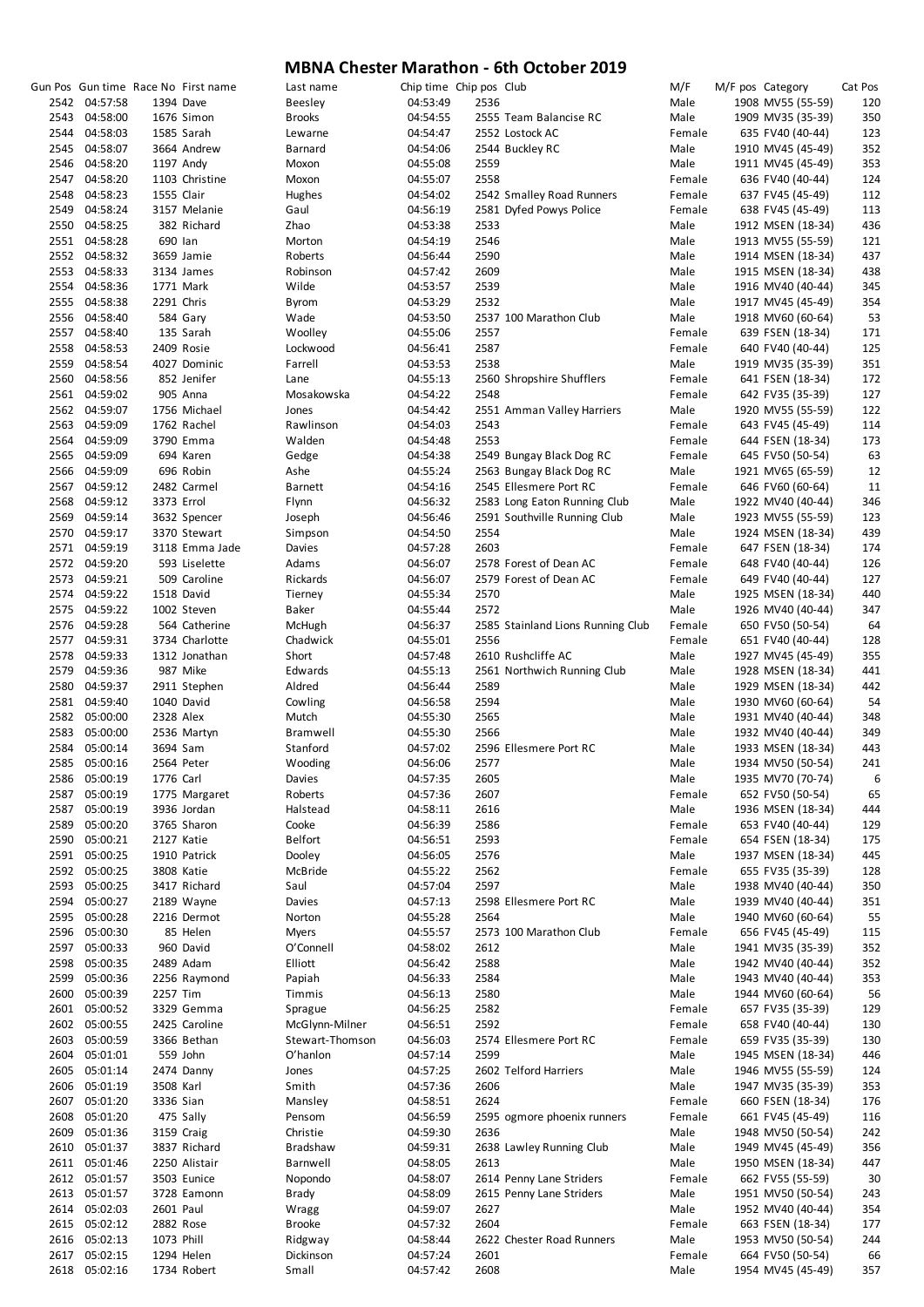|               |           | Gun Pos Gun time Race No First name | Last name         | Chip time Chip pos Club |      |                                          | M/F    | M/F pos Category  | Cat Pos |
|---------------|-----------|-------------------------------------|-------------------|-------------------------|------|------------------------------------------|--------|-------------------|---------|
| 2619 05:02:17 |           | 2557 Wayne                          | Moreton           | 04:58:13                | 2617 |                                          | Male   | 1955 MV35 (35-39) | 354     |
| 2620 05:02:21 |           | 4072 Louis                          | <b>Brierley</b>   | 04:59:08                | 2629 |                                          | Male   | 1956 MSEN (18-34) | 448     |
| 2621 05:02:23 |           | 639 Anne                            | Lowe              | 04:57:24                |      | 2600 Middleton Harriers AC               | Female | 665 FV40 (40-44)  | 131     |
| 2622 05:02:41 |           | 3825 Matthew                        | Baldwin           | 05:00:12                | 2659 |                                          | Male   | 1957 MSEN (18-34) | 449     |
| 2623 05:02:45 | 2649 Jan  |                                     | McCabe            | 04:58:46                |      | 2623 White Horse Harriers                | Female | 666 FV50 (50-54)  | 67      |
| 2624 05:03:01 |           | 2770 Holly                          | Longton           | 04:58:38                | 2620 |                                          | Female | 667 FSEN (18-34)  | 178     |
|               |           |                                     |                   |                         | 2621 |                                          |        |                   |         |
| 2625 05:03:02 |           | 2783 David                          | Schuyler          | 04:58:38                |      |                                          | Male   | 1958 MV35 (35-39) | 355     |
| 2626 05:03:03 |           | 3027 Andrew                         | Shannon           | 04:59:46                | 2647 |                                          | Male   | 1959 MV55 (55-59) | 125     |
| 2627 05:03:03 |           | 2484 Judith                         | Gibson            | 04:58:27                |      | 2618 Blythe Bridge RC                    | Female | 668 FV40 (40-44)  | 132     |
| 2628 05:03:09 |           | 1570 Rachel                         | Acamon-carbonelli | 04:59:01                |      | 2626 Great Yarmouth Road Runners         | Female | 669 FV40 (40-44)  | 133     |
| 2629 05:03:14 |           | 755 Steve                           | Doran             | 04:58:00                |      | 2611 Smalley Road Runners                | Male   | 1960 MV45 (45-49) | 358     |
| 2630 05:03:17 |           | 1104 Caty                           | Darby             | 04:59:31                | 2637 |                                          | Female | 670 FV40 (40-44)  | 134     |
| 2631 05:03:17 |           | 2985 Clare                          | Millichap         | 05:01:02                | 2670 |                                          | Female | 671 FV35 (35-39)  | 131     |
| 2632 05:03:26 |           | 660 Thomas                          | Bentham           | 04:59:42                | 2644 |                                          | Male   | 1961 MV45 (45-49) | 359     |
| 2633 05:03:28 |           | 2642 Tracey                         | Sims              | 04:59:07                |      | 2628 Poplar Running Club                 | Female | 672 FV45 (45-49)  | 117     |
| 2634 05:03:33 |           | 1320 Sharon                         | Drew              | 04:58:57                |      | 2625 Burnden Road Runners                | Female | 673 FV50 (50-54)  | 68      |
| 2635 05:03:34 |           | 301 Philip                          | Clifford          | 04:59:40                |      | 2642 Wye Valley Runners                  | Male   | 1962 MV55 (55-59) | 126     |
|               |           |                                     |                   |                         |      |                                          |        |                   |         |
| 2636 05:03:40 |           | 3643 Chris                          | Wright            | 05:00:46                | 2668 |                                          | Male   | 1963 MSEN (18-34) | 450     |
| 2637 05:03:41 |           | 2686 Sophie                         | Morgan            | 04:59:22                | 2632 |                                          | Female | 674 FSEN (18-34)  | 179     |
| 2638 05:03:41 |           | 2685 David                          | <b>Broadhurst</b> | 04:59:23                | 2633 |                                          | Male   | 1964 MV35 (35-39) | 356     |
| 2639 05:03:43 | 1056 Paul |                                     | Arnott            | 04:59:59                |      | 2657 Sunderland Strollers                | Male   | 1965 MV50 (50-54) | 245     |
| 2640 05:03:43 |           | 3486 Kelly                          | Staunton          | 04:59:38                | 2640 |                                          | Female | 675 FSEN (18-34)  | 180     |
| 2641 05:03:44 |           | 150 Stuart                          | McLean            | 04:59:29                | 2635 |                                          | Male   | 1966 MV40 (40-44) | 355     |
| 2642 05:03:46 |           | 1314 Claire                         | Horner            | 04:58:28                |      | 2619 Garstang Running Club               | Female | 676 FV45 (45-49)  | 118     |
| 2643 05:03:47 |           | 658 Andrew                          | Swindells         | 05:00:58                |      | 2669 Cobra Running & Triathlon Club Male |        | 1967 MV50 (50-54) | 246     |
| 2644 05:03:49 |           | 898 Mark                            | Shone             | 04:59:42                | 2643 |                                          | Male   | 1968 MSEN (18-34) | 451     |
| 2645 05:03:56 |           | 2799 Luisa                          | Rabanal           | 05:00:22                |      | 2662 Vegan Runners UK                    | Female | 677 FV35 (35-39)  | 132     |
| 2646 05:03:56 |           |                                     |                   |                         |      |                                          |        |                   |         |
|               | 2814 Tim  |                                     | Brown             | 05:00:23                |      | 2664 Vegan Runners UK                    | Male   | 1969 MV60 (60-64) | 57      |
| 2647 05:03:58 | 3428 Jack |                                     | Dodd              | 04:59:40                | 2641 |                                          | Male   | 1970 MSEN (18-34) | 452     |
| 2648 05:03:58 | 1208 Paul |                                     | Robinson          | 04:59:58                | 2656 |                                          | Male   | 1971 MV40 (40-44) | 356     |
| 2649 05:04:07 |           | 3912 Rhodri                         | Jones             | 05:00:20                |      | 2661 Amman Valley Harriers               | Male   | 1972 MSEN (18-34) | 453     |
| 2650 05:04:08 | 675 Jon   |                                     | Schwind           | 04:59:24                |      | 2634 UKRunChat Running Club              | Male   | 1973 MV45 (45-49) | 360     |
| 2651 05:04:09 |           | 1969 Julie                          | Dinwoodie         | 04:59:20                |      | 2631 Kirkby Milers AC                    | Female | 678 FV50 (50-54)  | 69      |
| 2652 05:04:09 | 2973 lan  |                                     | Rivers            | 05:02:17                |      | 2694 Kirkby Milers AC                    | Male   | 1974 MV50 (50-54) | 247     |
| 2653 05:04:10 |           | 2728 Lesley                         | Neary             | 04:59:19                |      | 2630 Kirkby Milers AC                    | Female | 679 FV45 (45-49)  | 119     |
| 2654 05:04:12 |           | 2571 Michael                        | Manning           | 05:01:46                |      | 2681 Prestwich AC                        | Male   | 1975 MV40 (40-44) | 357     |
| 2655 05:04:13 |           | 4064 Ashley                         | Eagles            | 04:59:33                | 2639 |                                          | Male   | 1976 MSEN (18-34) | 454     |
|               |           |                                     |                   |                         |      |                                          |        |                   |         |
| 2656 05:04:15 | 3807 Alia |                                     | Pike              | 04:59:53                |      | 2651 UKRunChat Running Club              | Female | 680 FV40 (40-44)  | 135     |
| 2657 05:04:17 | 1154 Lisa |                                     | Form              | 04:59:43                | 2646 |                                          | Female | 681 FV45 (45-49)  | 120     |
| 2657 05:04:17 | 1153 Aub  |                                     | Form              | 04:59:43                | 2645 |                                          | Male   | 1977 MV60 (60-64) | 58      |
| 2659 05:04:17 | 1714 Paul |                                     | Chamberlin        | 05:00:34                | 2667 |                                          | Male   | 1978 MV50 (50-54) | 248     |
| 2660 05:04:17 |           | 2894 Ruth                           | Amin              | 04:59:55                |      | 2653 Belle Vue Racers                    | Female | 682 FV40 (40-44)  | 136     |
| 2661 05:04:18 |           | 1633 Sarah                          | <b>Butler</b>     | 04:59:48                |      | 2649 Royton Road Runners                 | Female | 683 FV45 (45-49)  | 121     |
| 2662 05:04:25 |           | 2236 Mairead                        | Flannery          | 04:59:52                | 2650 |                                          | Female | 684 FSEN (18-34)  | 181     |
| 2663 05:04:30 |           | 2242 David                          | Sullivan          | 05:00:11                |      | 2658 Bramley Breezers                    | Male   | 1979 MV50 (50-54) | 249     |
| 2664 05:04:38 |           | 736 Phil                            | Lamb              | 04:59:47                |      | 2648 North Bolton Runners                | Male   | 1980 MV50 (50-54) | 250     |
| 2665 05:04:39 |           | 3037 Simon                          | Parry             | 05:00:32                | 2666 |                                          | Male   | 1981 MV45 (45-49) | 361     |
|               |           |                                     |                   |                         |      |                                          |        |                   |         |
| 2666 05:04:43 | 3803 Joni |                                     | Southall          | 04:59:55                | 2652 |                                          | Female | 685 FV40 (40-44)  | 137     |
| 2667 05:04:52 |           | 2232 Dermot                         | Enright           | 05:00:23                | 2663 |                                          | Male   | 1982 MV40 (40-44) | 358     |
| 2668 05:04:57 |           | 3070 Steve                          | O'Neill           | 05:01:26                |      | 2673 Trismart                            | Male   | 1983 MV45 (45-49) | 362     |
| 2669 05:05:08 |           | 401 Philip                          | Doherty           | 05:01:34                | 2675 |                                          | Male   | 1984 MV40 (40-44) | 359     |
| 2670 05:05:10 |           | 2035 Laura                          | Morle             | 05:00:14                | 2660 |                                          | Female | 686 FSEN (18-34)  | 182     |
| 2671 05:05:14 |           | 880 Fiona                           | Tormey            | 05:01:32                | 2674 |                                          | Female | 687 FSEN (18-34)  | 183     |
| 2672 05:05:15 |           | 52 Sue                              | Ledsom            | 05:00:24                |      | 2665 Ellesmere Port RC                   | Female | 688 FV50 (50-54)  | 70      |
| 2673 05:05:16 |           | 295 Laura                           | Sutherland        | 04:59:57                |      | 2655 Caistor Running Club                | Female | 689 FSEN (18-34)  | 184     |
| 2674 05:05:16 |           | 391 Nadine                          | Crump             | 04:59:56                |      | 2654 Caistor Running Club                | Female | 690 FV40 (40-44)  | 138     |
| 2675 05:05:18 |           | 1396 Dave                           | <b>Bennett</b>    | 05:01:39                |      | 2677 Stoke F.I.T                         | Male   | 1985 MV45 (45-49) | 363     |
| 2676 05:05:19 |           |                                     |                   |                         |      |                                          |        |                   |         |
|               | 1395 Lisa |                                     | <b>Bennett</b>    | 05:01:39                | 2678 |                                          | Female | 691 FV40 (40-44)  | 139     |
| 2677 05:05:31 |           | 744 Keith                           | Smith             | 05:01:52                | 2683 |                                          | Male   | 1986 MV40 (40-44) | 360     |
| 2678 05:05:32 |           | 3889 Mark                           | Harney            | 05:01:05                |      | 2671 Deestriders R.C.                    | Male   | 1987 MV55 (55-59) | 127     |
| 2679 05:05:34 |           | 556 Craig                           | Dennen            | 05:01:52                |      | 2682 Lonely Goat RC                      | Male   | 1988 MV45 (45-49) | 364     |
| 2680 05:05:35 |           | 3538 Rachel                         | Nicholson         | 05:02:11                | 2693 |                                          | Female | 692 FV40 (40-44)  | 140     |
| 2681 05:05:37 |           | 361 Gary                            | Naylor            | 05:01:54                |      | 2685 Darwen Running Group                | Male   | 1989 MV40 (40-44) | 361     |
| 2682 05:05:41 |           | 427 Marie                           | Lynch             | 05:01:36                | 2676 |                                          | Female | 693 FV45 (45-49)  | 122     |
| 2683 05:05:55 |           | 2235 Patricia                       | Flannery          | 05:01:22                | 2672 |                                          | Female | 694 FV60 (60-64)  | 12      |
| 2684 05:05:56 |           | 3464 Andrew                         | Crompton          | 05:03:24                | 2702 |                                          | Male   | 1990 MV40 (40-44) | 362     |
| 2685 05:06:00 |           | 2428 Donna                          | Lord              | 05:01:43                |      | 2680 Trawden Athletic Club               | Female | 695 FV45 (45-49)  | 123     |
|               |           |                                     |                   |                         |      |                                          |        |                   |         |
| 2686 05:06:09 |           | 2563 Graham                         | Denney            | 05:01:41                |      | 2679 Trawden Athletic Club               | Male   | 1991 MV50 (50-54) | 251     |
| 2687 05:06:09 |           | 3646 Chris                          | Hewitt            | 05:02:21                | 2695 |                                          | Male   | 1992 MV40 (40-44) | 363     |
| 2688 05:06:12 |           | 1619 Andrew                         | Blissitt          | 05:02:05                | 2691 |                                          | Male   | 1993 MSEN (18-34) | 455     |
| 2689 05:06:30 |           | 3941 Jennifer                       | Roscoe            | 05:02:44                | 2697 |                                          | Female | 696 FV35 (35-39)  | 133     |
| 2690 05:06:34 |           | 1484 Daniella                       | Peers             | 05:01:53                | 2684 |                                          | Female | 697 FSEN (18-34)  | 185     |
| 2691 05:06:40 |           | 1993 Ruth                           | Taylor            | 05:02:00                | 2690 |                                          | Female | 698 FV35 (35-39)  | 134     |
| 2692 05:06:42 |           | 3015 David                          | Stanhope          | 05:02:11                |      | 2692 Midhurst Milers                     | Male   | 1994 MV45 (45-49) | 365     |
| 2693 05:06:52 |           | 4111 Spencer                        | Payne             | 05:03:27                | 2704 |                                          | Male   | 1995 MSEN (18-34) | 456     |
| 2694 05:06:54 |           | 1218 Colin                          | Jones             | 05:01:56                | 2686 |                                          | Male   | 1996 MV50 (50-54) | 252     |
|               |           |                                     |                   |                         |      |                                          |        |                   |         |
| 2695 05:06:59 |           | 3046 Michael                        | Robins            | 05:03:50                | 2709 |                                          | Male   | 1997 MSEN (18-34) | 457     |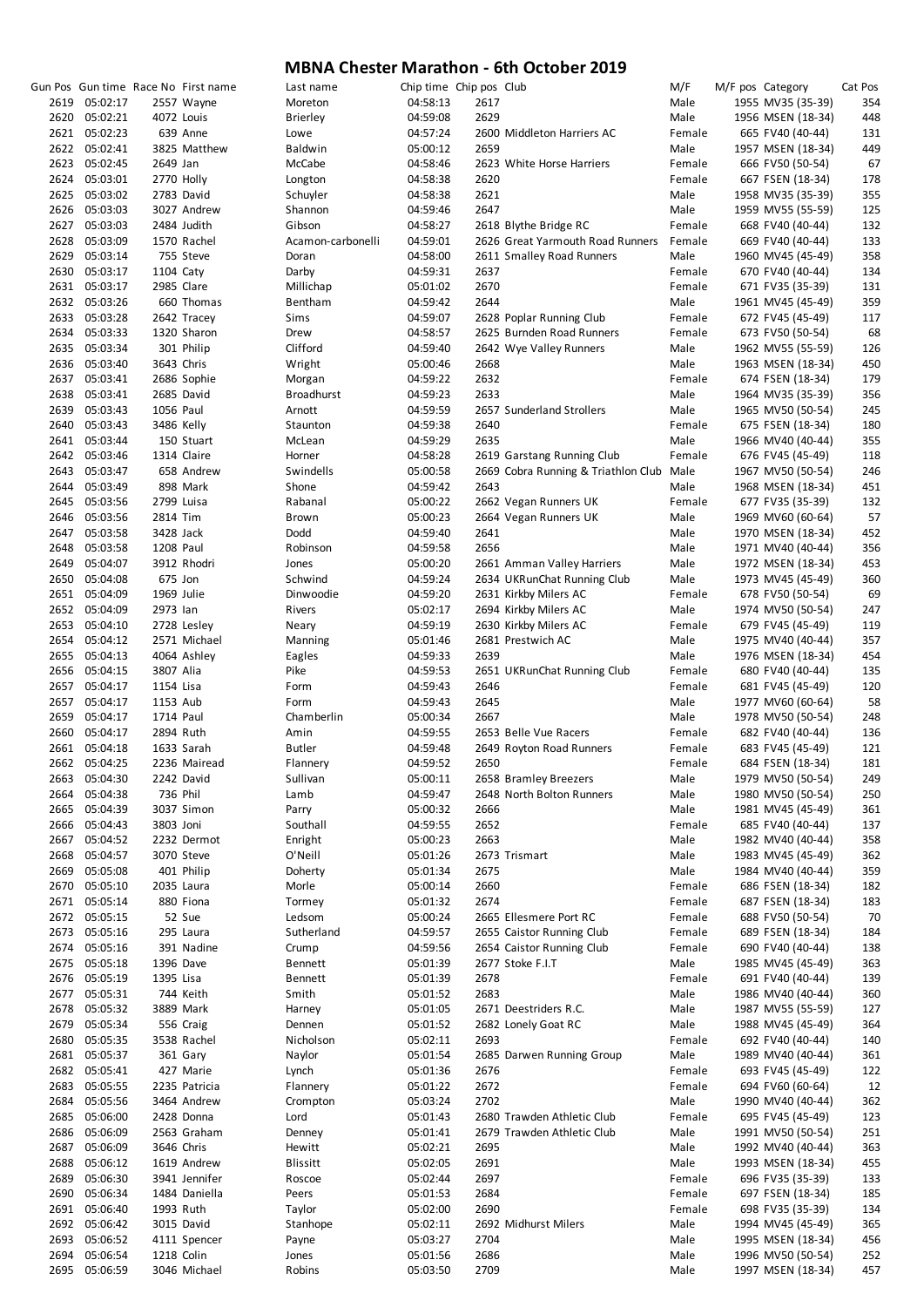|               |           | Gun Pos Gun time Race No First name | Last name       | Chip time Chip pos Club |      |                                          | M/F    | M/F pos Category |                   | Cat Pos        |
|---------------|-----------|-------------------------------------|-----------------|-------------------------|------|------------------------------------------|--------|------------------|-------------------|----------------|
| 2696 05:07:00 |           | 2801 Joanne                         | McDonnell       | 05:02:52                | 2698 |                                          | Female |                  | 699 FV40 (40-44)  | 141            |
| 2697 05:07:00 |           | 1193 Hayley                         | Batley          | 05:02:31                | 2696 |                                          | Female |                  | 700 FV35 (35-39)  | 135            |
| 2698 05:07:03 |           | 388 Marianne                        | Gibson          | 04:56:03                |      | 2575 Stockport Harriers & AC             | Female |                  | 701 FV35 (35-39)  | 136            |
| 2699 05:07:06 |           | 1414 Jack                           | Kelsall         | 05:01:58                | 2688 |                                          | Male   |                  | 1998 MSEN (18-34) | 458            |
| 2700 05:07:06 |           | 809 Katie                           | Hill            | 05:01:59                | 2689 |                                          | Female |                  | 702 FSEN (18-34)  | 186            |
| 2701 05:07:09 |           | 3499 Martin                         | Hunt            | 05:01:57                |      | 2687 100 Marathon Club                   | Male   |                  | 1999 MV50 (50-54) | 253            |
|               |           |                                     | Humphreys       | 05:04:27                | 2715 |                                          |        |                  |                   | 357            |
| 2702 05:07:17 |           | 2820 John                           |                 |                         |      |                                          | Male   |                  | 2000 MV35 (35-39) |                |
| 2703 05:07:35 |           | 220 Christopher                     | Jones           | 05:03:46                | 2706 |                                          | Male   |                  | 2001 MV35 (35-39) | 358            |
| 2704 05:07:35 |           | 190 James                           | <b>Jeffries</b> | 05:03:46                | 2707 |                                          | Male   |                  | 2002 MSEN (18-34) | 459            |
| 2705 05:07:36 |           | 1695 Sandra                         | Nightingale     | 05:03:26                | 2703 |                                          | Female |                  | 703 FV40 (40-44)  | 142            |
| 2706 05:07:45 |           | 1635 Karen                          | Menzie          | 05:03:03                |      | 2699 Lonely Goat RC                      | Female |                  | 704 FV35 (35-39)  | 137            |
| 2707 05:07:47 |           | 1141 Stephen                        | Clarke          | 05:04:42                | 2719 |                                          | Male   |                  | 2003 MV40 (40-44) | 364            |
| 2708 05:07:58 |           | 3958 Paul                           | White           | 05:05:42                | 2731 |                                          | Male   |                  | 2004 MV55 (55-59) | 128            |
| 2709 05:08:02 |           | 3783 Stuart                         | Shepherd        | 05:03:29                | 2705 |                                          | Male   |                  | 2005 MV35 (35-39) | 359            |
| 2710 05:08:05 |           | 3702 Steven                         | Wells           | 05:04:35                | 2717 |                                          | Male   |                  | 2006 MV35 (35-39) | 360            |
| 2711 05:08:13 |           | 3968 Xiaoxi                         | Zhang           | 05:03:57                | 2711 |                                          | Female |                  | 705 FSEN (18-34)  | 187            |
| 2712 05:08:16 |           | 3453 Jane                           | Bretherton      | 05:03:48                | 2708 |                                          | Female |                  | 706 FV50 (50-54)  | 71             |
|               |           |                                     |                 |                         |      |                                          |        |                  |                   |                |
| 2713 05:08:17 |           | 2180 Andrew                         | Knott           | 05:03:12                | 2701 |                                          | Male   |                  | 2007 MV40 (40-44) | 365            |
| 2714 05:08:17 |           | 68 Keith                            | Haugh           | 05:03:59                | 2712 |                                          | Male   |                  | 2008 MV40 (40-44) | 366            |
| 2715 05:08:23 |           | 291 Peter                           | <b>Barnes</b>   | 05:06:38                |      | 2739 Meirionnydd Running Club            | Male   |                  | 2009 MV55 (55-59) | 129            |
| 2716 05:08:31 |           | 3272 Lesley                         | Lavery          | 05:05:12                |      | 2726 Abbey Runners                       | Female |                  | 707 FV50 (50-54)  | 72             |
| 2717 05:08:38 |           | 461 Peter                           | Ward            | 05:03:11                |      | 2700 100 Marathon Club                   | Male   |                  | 2010 MV55 (55-59) | 130            |
| 2718 05:08:40 |           | 3352 Peter                          | Griffiths       | 05:06:05                |      | 2732 Lonely Goat RC                      | Male   |                  | 2011 MSEN (18-34) | 460            |
| 2719 05:08:44 |           | 2782 Corydon                        | Larkin          | 05:04:53                | 2721 |                                          | Male   |                  | 2012 MV40 (40-44) | 367            |
| 2720 05:08:50 |           | 3701 Steffan                        | Cooling         | 05:04:33                | 2716 |                                          | Male   |                  | 2013 MSEN (18-34) | 461            |
| 2721 05:08:50 |           | 2903 Francis                        | Field           | 05:03:51                | 2710 |                                          | Male   |                  | 2014 MV40 (40-44) | 368            |
| 2722 05:08:56 |           | 3341 Fiona                          | Leatham         | 05:04:58                |      | 2723 Whitchurch Whippets                 | Female |                  | 708 FV45 (45-49)  | 124            |
|               |           |                                     |                 |                         |      |                                          |        |                  |                   |                |
| 2723 05:09:02 |           | 1200 Nick                           | Bell            | 05:04:57                | 2722 |                                          | Male   |                  | 2015 MV45 (45-49) | 366            |
| 2724 05:09:03 |           | 2128 Charlotte                      | Davies          | 05:04:40                | 2718 |                                          | Female |                  | 709 FSEN (18-34)  | 188            |
| 2725 05:09:04 |           | 1198 Janine                         | McNeill         | 05:05:29                |      | 2727 Glaxo Hoad Hill Harriers            | Female |                  | 710 FV50 (50-54)  | 73             |
| 2726 05:09:07 |           | 53 Rachel                           | <b>Beddows</b>  | 05:04:16                |      | 2713 Ellesmere Port RC                   | Female |                  | 711 FV45 (45-49)  | 125            |
| 2727 05:09:08 |           | 2958 Mark                           | Denson          | 05:06:30                | 2738 |                                          | Male   |                  | 2016 MV55 (55-59) | 131            |
| 2728 05:09:25 |           | 537 Dawn                            | Smith           | 05:04:26                | 2714 |                                          | Female |                  | 712 FV35 (35-39)  | 138            |
| 2729 05:09:41 |           | 2222 Laura                          | Pool            | 05:07:27                |      | 2747 Northowram Pumas Running Clu Female |        |                  | 713 FV35 (35-39)  | 139            |
| 2730 05:09:47 |           | 3475 Ruth                           | Graham          | 05:04:52                | 2720 |                                          | Female |                  | 714 FV50 (50-54)  | 74             |
| 2731 05:09:56 |           | 319 Carrie                          | Davies          | 05:06:19                | 2736 |                                          | Female |                  | 715 FSEN (18-34)  | 189            |
| 2732 05:10:07 |           | 2673 Andy                           | Iredale         | 05:05:35                | 2728 |                                          | Male   |                  | 2017 MV50 (50-54) | 254            |
|               |           |                                     |                 |                         | 2729 |                                          |        |                  |                   |                |
| 2733 05:10:07 |           | 2674 Claire                         | Langford        | 05:05:35                |      |                                          | Female |                  | 716 FV45 (45-49)  | 126            |
| 2734 05:10:16 |           | 368 Dave                            | Reilly          | 05:05:00                |      | 2724 Rochdale tri Club                   | Male   |                  | 2018 MV45 (45-49) | 367            |
| 2735 05:10:20 |           | 3589 Sarah                          | Mkandawire      | 05:05:10                | 2725 |                                          | Female |                  | 717 FV40 (40-44)  | 143            |
| 2736 05:10:37 |           | 835 Nicola                          | Marshall        | 05:06:17                |      | 2734 South Cheshire Harriers             | Female |                  | 718 FV40 (40-44)  | 144            |
| 2737 05:10:46 |           | 630 Paul                            | Hadjikyriacou   | 05:05:40                | 2730 |                                          | Male   |                  | 2019 MV40 (40-44) | 369            |
| 2738 05:10:55 |           | 1225 Philippa                       | Jones           | 05:10:55                | 2773 |                                          | Female |                  | 719 FSEN (18-34)  | 190            |
| 2739 05:11:00 |           | 2763 Hayley                         | Farnworth       | 05:07:02                | 2742 |                                          | Female |                  | 720 FV45 (45-49)  | 127            |
| 2740 05:11:03 |           | 3139 Vishal                         | Chauhan         | 05:07:50                | 2751 |                                          | Male   |                  | 2020 MV35 (35-39) | 361            |
| 2741 05:11:16 |           | 545 Andrea                          | Hopwood         | 05:06:17                |      | 2735 Darwen Dashers RC                   | Female |                  | 721 FSEN (18-34)  | 191            |
| 2742 05:11:17 |           | 665 Jane                            | Hill            | 05:06:14                |      | 2733 Nidd Valley Road Runners            | Female |                  | 722 FV45 (45-49)  | 128            |
|               |           |                                     |                 |                         |      |                                          |        |                  |                   |                |
| 2743 05:11:19 |           | 1333 Darryl                         | Johnson         | 05:07:44                |      | 2749 Badgers                             | Male   |                  | 2021 MV50 (50-54) | 255            |
| 2744 05:11:23 |           | 97 Ross                             | Turner          | 05:08:03                | 2752 |                                          | Male   |                  | 2022 MV40 (40-44) | 370            |
| 2745 05:11:25 |           | 2753 Karen                          | Boulton         | 05:08:07                |      | 2753 Hurricane Striders                  | Female |                  | 723 FV55 (55-59)  | 31             |
| 2746 05:11:34 |           | 712 Rebecca                         | <b>Buscombe</b> | 05:06:24                | 2737 |                                          | Female |                  | 724 FV35 (35-39)  | 140            |
| 2747 05:11:37 |           | 2528 Chirag                         | Shah            | 05:07:25                | 2746 |                                          | Male   |                  | 2023 MV35 (35-39) | 362            |
| 2748 05:11:37 |           | 2526 Vinay                          | Gemawat         | 05:07:25                | 2745 |                                          | Male   |                  | 2024 MV35 (35-39) | 363            |
| 2749 05:11:50 |           | 3910 Anna                           | Ng              | 05:07:00                | 2741 |                                          | Female |                  | 725 FV50 (50-54)  | 75             |
| 2750 05:11:55 |           | 2954 Sally                          | Jones           | 05:07:29                | 2748 |                                          | Female |                  | 726 FV40 (40-44)  | 145            |
| 2751 05:11:57 |           | 1292 Jake                           | Champion        | 05:07:50                | 2750 |                                          | Male   |                  | 2025 MSEN (18-34) | 462            |
| 2752 05:12:09 |           | 508 Vanessa                         | Costa           | 05:06:56                |      | 2740 Fetch Everyone                      | Female |                  | 727 FV50 (50-54)  | 76             |
| 2753 05:12:29 | 3380 Paul |                                     | Barker          | 05:07:23                |      | 2744 Daventry Road Runners               | Male   |                  | 2026 MV40 (40-44) | 371            |
|               |           |                                     |                 |                         |      |                                          |        |                  |                   |                |
| 2754 05:12:29 |           | 4053 Rebecca                        | Wheaver         | 05:07:22                |      | 2743 Daventry Road Runners               | Female |                  | 728 FSEN (18-34)  | 192            |
| 2755 05:12:34 |           | 1458 Henry                          | Simpson         | 05:08:43                |      | 2758 Aldridge Rc                         | Male   |                  | 2027 MV65 (65-59) | 13             |
| 2756 05:12:39 |           | 2590 Sally                          | Sagar           | 05:08:22                | 2755 |                                          | Female |                  | 729 FV45 (45-49)  | 129            |
| 2757 05:12:44 |           | 383 Dorota                          | Balawender      | 05:11:54                | 2787 |                                          | Female |                  | 730 FV40 (40-44)  | 146            |
| 2758 05:13:03 |           | 921 Laraine                         | <b>Bailey</b>   | 05:08:11                | 2754 |                                          | Female |                  | 731 FV35 (35-39)  | 141            |
| 2759 05:13:05 |           | 967 Samuel                          | Edwards         | 05:08:40                | 2756 |                                          | Male   |                  | 2028 MSEN (18-34) | 463            |
| 2760 05:13:05 |           | 3966 William                        | <b>Brownlee</b> | 05:10:11                | 2767 |                                          | Male   |                  | 2029 MSEN (18-34) | 464            |
| 2761 05:13:10 |           | 55 Jan                              | Paraniak        | 05:11:28                | 2782 |                                          | Male   |                  | 2030 MV65 (65-59) | 14             |
| 2762 05:13:17 |           | 3029 Adhi                           | Adhiyaman       | 05:08:45                | 2760 |                                          | Male   |                  | 2031 MV50 (50-54) | 256            |
|               |           |                                     |                 |                         |      |                                          |        |                  |                   |                |
| 2763 05:13:19 | 2120 lain |                                     | Booth           | 05:08:43                |      | 2757 Rebel Runners Medway                | Male   |                  | 2032 MV50 (50-54) | 257            |
| 2764 05:13:19 |           | 1926 Jane                           | Jeffery         | 05:08:45                |      | 2759 Rebel Runners Medway                | Female |                  | 732 FV40 (40-44)  | 147            |
| 2765 05:13:22 |           | 846 Andrew                          | Hudson          | 05:10:43                | 2772 |                                          | Male   |                  | 2033 MSEN (18-34) | 465            |
| 2766 05:13:27 |           | 3094 Linda                          | Mcveigh         | 05:08:55                | 2761 |                                          | Female |                  | 733 FV50 (50-54)  | 77             |
| 2767 05:13:33 |           | 3321 Joanne                         | Thurlwell       | 05:09:24                | 2765 |                                          | Female |                  | 734 FV50 (50-54)  | 78             |
| 2768 05:13:40 |           | 3268 Clare                          | Holland         | 05:09:05                | 2762 |                                          | Female |                  | 735 FV45 (45-49)  | 130            |
| 2769 05:13:42 |           | 3749 Simon                          | Harris          | 05:10:14                | 2768 |                                          | Male   |                  | 2034 MV40 (40-44) | 372            |
| 2770 05:13:56 |           | 2907 Daniel                         | Bell            | 05:10:05                | 2766 |                                          | Male   |                  | 2035 MSEN (18-34) | 466            |
| 2771 05:14:00 |           | 2165 Jennifer                       | Burfoot         | 05:09:13                |      | 2764 Norfolk Gazelles AC                 | Female |                  | 736 FV70 (70-74)  | $\overline{2}$ |
|               |           |                                     |                 |                         |      |                                          |        |                  | 737 FV50 (50-54)  |                |
| 2772 05:14:17 |           | 1765 Debra                          | Hennessey       | 05:09:11                |      | 2763 Burnden Road Runners                | Female |                  |                   | 79             |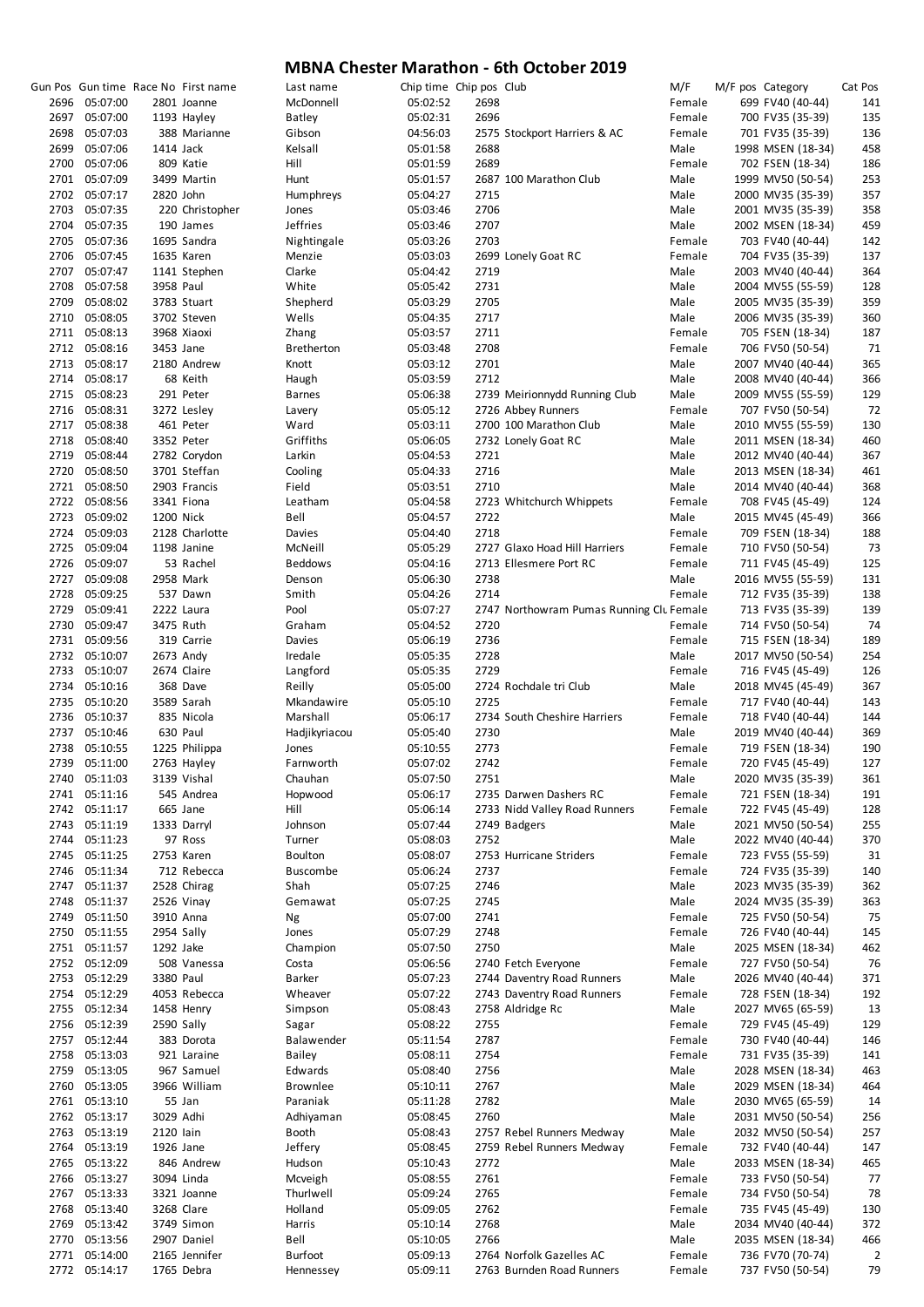|                                |           | Gun Pos Gun time Race No First name | Last name        | Chip time Chip pos Club |      |                                            | M/F    | M/F pos Category                       | Cat Pos |
|--------------------------------|-----------|-------------------------------------|------------------|-------------------------|------|--------------------------------------------|--------|----------------------------------------|---------|
| 2773 05:14:28                  |           | 3140 Peter                          | Kyle             | 05:10:24                | 2770 |                                            | Male   | 2036 MV60 (60-64)                      | 59      |
| 2774 05:14:32                  |           | 802 John                            | Ormond           | 05:10:16                | 2769 |                                            | Male   | 2037 MV70 (70-74)                      | 7       |
| 2775 05:14:34                  |           | 2174 Katie                          | Winstanley       | 05:11:05                | 2779 |                                            | Female | 738 FSEN (18-34)                       | 193     |
| 2776 05:14:42                  |           | 1352 Mary                           | Heald            | 05:10:27                |      | 2771 Knowle & Dorridge RC                  | Female | 739 FSEN (18-34)                       | 194     |
| 2777 05:15:04                  |           | 2925 Lady-Gill                      | Robinson         | 05:10:58                |      | 2775 Trawden Athletic Club                 | Female | 740 FV45 (45-49)                       | 131     |
| 2778 05:15:04                  |           | 2924 Tony                           | Robinson         | 05:10:58                |      | 2774 Trawden Athletic Club                 | Male   | 2038 MV50 (50-54)                      | 258     |
| 2779 05:15:39                  |           | 317 Diane                           | Andrews          | 05:11:45                | 2783 |                                            | Female | 741 FV40 (40-44)                       | 148     |
| 2780 05:15:39                  | 3774 Paul |                                     | Luukas           | 05:11:00                | 2776 |                                            | Male   | 2039 MSEN (18-34)                      | 467     |
| 2781 05:15:41                  |           | 2393 Tracy                          | Deed             | 05:11:24                |      | 2781 Trawden Athletic Club                 | Female | 742 FV40 (40-44)                       | 149     |
| 2782 05:15:41                  |           | 2394 Alan                           | Deed             | 05:11:24                |      | 2780 Trawden Athletic Club                 | Male   | 2040 MV50 (50-54)                      | 259     |
| 2783 05:15:43                  |           | 2480 Louise                         | Love             | 05:11:51                |      | 2786 Team Manvers                          | Female | 743 FV35 (35-39)                       | 142     |
| 2784 05:15:49                  |           | 3714 Kelly                          | Brayshaw         | 05:11:50                |      | 2785 Run Sandymoor                         | Female | 744 FV35 (35-39)                       | 143     |
| 2785 05:15:49                  | 2131 Lucy |                                     | Murphy           | 05:11:49                |      | 2784 Run Sandymoor                         | Female | 745 FSEN (18-34)                       | 195     |
| 2786 05:15:56                  |           | 721 Angela                          | <b>Boullin</b>   | 05:11:05                | 2778 |                                            | Female | 746 FV45 (45-49)                       | 132     |
| 2787 05:15:56                  |           | 1217 Laura                          | Henry            | 05:11:04                |      | 2777 Fareham Crusaders Running Clul Female |        | 747 FV40 (40-44)                       | 150     |
| 2788 05:16:10                  |           | 838 Jayne                           | Manogue          | 05:12:18                | 2790 |                                            | Female | 748 FV35 (35-39)                       | 144     |
| 2789 05:16:52                  |           | 1462 Cheryl                         | Duck             | 05:11:56                |      | 2788 Macclesfield Harriers & AC            | Female | 749 FV35 (35-39)                       | 145     |
| 2790 05:16:54                  |           | 549 Gaynor                          | Beckett          | 05:12:27                |      | 2791 Sandbach Striders                     | Female | 750 FV45 (45-49)                       | 133     |
| 2791 05:16:57                  |           | 595 Viki                            | Walsh            | 05:11:59                |      | 2789 Darwen Dashers RC                     | Female | 751 FV40 (40-44)                       | 151     |
| 2792 05:17:07                  |           | 722 Enrique                         | Munoz Garcia     | 05:13:21                | 2798 |                                            | Male   | 2041 MV40 (40-44)                      | 373     |
| 2793 05:17:18                  | 1862 Joy  |                                     | Dutton           | 05:12:54                | 2795 |                                            | Female | 752 FV35 (35-39)                       | 146     |
| 2794 05:17:18                  | 3454 Nick |                                     | <b>Baldwin</b>   | 05:12:48                |      | 2794 Lonely Goat RC                        | Male   | 2042 MSEN (18-34)                      | 468     |
| 2795 05:17:23                  |           | 2972 Dwaine                         | Vance            | 05:14:28                | 2804 |                                            | Male   | 2043 MSEN (18-34)                      | 469     |
| 2796 05:17:28                  |           | 394 Hajnal                          | Platt            | 05:13:39                | 2799 |                                            | Female | 753 FV45 (45-49)                       | 134     |
| 2797 05:17:30                  |           | 3245 Natalie                        | <b>Timmins</b>   | 05:12:39                | 2792 |                                            | Female | 754 FSEN (18-34)                       | 196     |
| 2798 05:17:32                  |           | 337 Stuart                          | Davies           | 05:12:42                | 2793 |                                            | Male   | 2044 MV40 (40-44)                      | 374     |
| 2799 05:17:53                  |           | 2663 Rachel                         | Murray           | 05:14:28                | 2803 |                                            | Female | 755 FV45 (45-49)                       | 135     |
| 2800 05:18:03                  |           | 510 Claire                          | Morgan           | 05:14:49                |      | 2810 Forest of Dean AC                     | Female | 756 FV55 (55-59)                       | 32      |
| 2801 05:18:03                  |           | 745 Roger                           | Morgan           | 05:14:48                |      | 2809 Forest of Dean AC                     | Male   | 2045 MV65 (65-59)                      | 15      |
| 2802 05:18:05                  |           | 2092 Justin                         | Baker            | 05:14:30                | 2806 |                                            | Male   | 2046 MV45 (45-49)                      | 368     |
| 2803 05:18:16                  |           | 3275 Sioned                         | Timothy          | 05:13:17                | 2796 |                                            | Female | 757 FV35 (35-39)                       | 147     |
| 2804 05:18:16                  |           | 3367 Scott James                    | Deakin           | 05:13:18                |      | 2797 Runners-Next-the-Sea                  | Male   | 2047 MV40 (40-44)                      | 375     |
| 2805 05:18:17                  |           | 1539 Emma                           | Cayton           | 05:15:38                | 2816 |                                            | Female | 758 FV35 (35-39)                       | 148     |
| 2806 05:18:21                  |           | 3115 Craig                          | Clare            | 05:13:56                |      | 2800 Run Sandymoor                         | Male   | 2048 MV35 (35-39)                      | 364     |
| 2807 05:18:25                  |           | 2797 John                           | Jenkins          | 05:14:30                | 2805 |                                            | Male   | 2049 MV35 (35-39)                      | 365     |
| 2808 05:18:35                  |           | 1678 Beverley                       | Turton           | 05:15:55                | 2821 |                                            | Female | 759 FV50 (50-54)                       | 80      |
| 2809 05:18:55                  |           | 2606 David                          | Winterbottom     | 05:16:50                | 2828 |                                            | Male   | 2050 MV40 (40-44)                      | 376     |
| 2810 05:19:02                  |           | 2279 Kelly                          | <b>Bartlett</b>  | 05:13:59                | 2801 |                                            | Female | 760 FV35 (35-39)                       | 149     |
| 2811 05:19:04                  |           | 1543 Graham                         | Smith            | 05:14:47                | 2808 |                                            | Male   | 2051 MV35 (35-39)                      | 366     |
| 2812 05:19:04                  |           | 4013 Simon                          | <b>Buckden</b>   | 05:16:13                | 2825 |                                            | Male   | 2052 MV45 (45-49)                      | 369     |
| 2813 05:19:05                  |           | 242 Sonia                           | Karamat          | 05:14:50                |      | 2811 Massey Ferguson RC                    | Female | 761 FV55 (55-59)                       | 33      |
| 2814 05:19:06                  |           | 4098 Rong                           | Chen             |                         | 2812 |                                            | Male   | 2053 MSEN (18-34)                      | 470     |
| 2815 05:19:08                  |           | 2163 Rachel                         | Pollitt          | 05:15:04<br>05:15:53    | 2820 |                                            | Female |                                        | 197     |
| 2816 05:19:13                  |           |                                     | Offerdal         | 05:16:10                | 2823 |                                            | Female | 762 FSEN (18-34)<br>763 FV40 (40-44)   | 152     |
| 2817 05:19:14                  |           | 2499 Bernadette<br>2500 Alan        |                  | 05:16:11                |      | 2824 Birchfield Harriers                   |        |                                        | ٤       |
|                                |           |                                     | <b>Britton</b>   |                         |      |                                            | Male   | 2054 MV70 (70-74)                      |         |
| 2818 05:19:21<br>2819 05:19:22 |           | 4085 Austin                         | Webber           | 05:15:49                | 2819 |                                            | Male   | 2055 MSEN (18-34)<br>2056 MV55 (55-59) | 471     |
|                                |           | 953 Neil                            | Davies           | 05:14:01                | 2802 |                                            | Male   |                                        | 132     |
| 2820 05:19:39                  |           | 1780 Kelly                          | Rouane           | 05:15:47                |      | 2817 Team Manvers                          | Female | 764 FV35 (35-39)                       | 150     |
| 2821 05:19:42                  |           | 2266 Caroline                       | Wilkinson        | 05:15:32                |      | 2814 Ealing Eagles Running Club            | Female | 765 FV35 (35-39)                       | 151     |
| 2822 05:19:51                  |           | 1069 Joseph                         | O'Neill          | 05:14:46                | 2807 |                                            | Male   | 2057 MSEN (18-34)                      | 472     |
| 2823 05:20:18                  |           | 524 Simon                           | Dickinson        | 05:15:49                |      | 2818 Rotherham Harriers and AC             | Male   | 2058 MV50 (50-54)                      | 260     |
| 2824 05:20:21                  |           | 527 Annie                           | <b>Baxter</b>    | 05:15:20                |      | 2813 Fen Edge Runners                      | Female | 766 FV45 (45-49)                       | 136     |
| 2825 05:20:34                  | 1654 Will |                                     | Austin           | 05:15:32                |      | 2815 Warrington Tri Club                   | Male   | 2059 MV35 (35-39)                      | 367     |
| 2826 05:20:47                  |           | 2605 Liam                           | Dawson           | 05:16:52                | 2829 |                                            | Male   | 2060 MV35 (35-39)                      | 368     |
| 2827 05:20:49                  | 2253 Kim  |                                     | Snape            | 05:16:04                |      | 2822 Chester Road Runners                  | Female | 767 FSEN (18-34)                       | 198     |
| 2828 05:21:13                  |           | 3729 Alun                           | Fuller           | 05:17:54                |      | 2837 Chepstow Harriers                     | Male   | 2061 MV65 (65-59)                      | 16      |
| 2829 05:21:13                  |           | 2848 Kerry                          | Snell            | 05:18:29                | 2842 |                                            | Female | 768 FV35 (35-39)                       | 152     |
| 2830 05:21:17                  |           | 3129 Katie                          | Roberts          | 05:16:36                |      | 2827 Bramhall Runners                      | Female | 769 FSEN (18-34)                       | 199     |
| 2831 05:21:32                  |           | 2772 Steven                         | <b>Broadbent</b> | 05:16:26                |      | 2826 Lancashire Constabulary AC            | Male   | 2062 MV60 (60-64)                      | 60      |
| 2832 05:22:01                  | 673 lan   |                                     | Atkinson         | 05:17:37                | 2832 |                                            | Male   | 2063 MV35 (35-39)                      | 369     |
| 2833 05:22:02                  |           | 927 Ashley                          | Logue-Jones      | 05:18:20                | 2841 |                                            | Male   | 2064 MSEN (18-34)                      | 473     |
| 2834 05:22:08                  |           | 824 Katherine                       | Hollywood        | 05:17:11                | 2830 |                                            | Female | 770 FV35 (35-39)                       | 153     |
| 2835 05:22:10                  |           | 2822 Adam                           | Hayes            | 05:19:22                | 2847 |                                            | Male   | 2065 MSEN (18-34)                      | 474     |
| 2836 05:22:13                  |           | 3364 Kathy                          | Edmondson        | 05:17:46                |      | 2833 Glaxo Hoad Hill Harriers              | Female | 771 FV35 (35-39)                       | 154     |
| 2837 05:22:14                  | 818 lan   |                                     | Grange           | 05:18:32                |      | 2843 Ranelagh Harriers                     | Male   | 2066 MV55 (55-59)                      | 133     |
| 2838 05:22:17                  |           | 1199 Melanie                        | Simmonds         | 05:17:51                |      | 2834 Glaxo Hoad Hill Harriers              | Female | 772 FV40 (40-44)                       | 153     |
| 2839 05:22:18                  | 2512 Val  |                                     | Hughes           | 05:17:20                | 2831 |                                            | Female | 773 FV40 (40-44)                       | 154     |
| 2840 05:22:29                  |           | 2068 Latchmi                        | Old              | 05:17:52                | 2836 |                                            | Female | 774 FV65 (65-59)                       | 4       |
| 2841 05:22:29                  |           | 2082 Sally                          | Old              | 05:17:51                | 2835 |                                            | Female | 775 FV50 (50-54)                       | 81      |
| 2842 05:22:30                  |           | 2846 Lloyd                          | Chambers         | 05:18:02                | 2838 |                                            | Male   | 2067 MSEN (18-34)                      | 475     |
| 2843 05:22:31                  |           | 127 Gary                            | Howland          | 05:18:09                |      | 2839 Lonely Goat RC                        | Male   | 2068 MV50 (50-54)                      | 261     |
| 2844 05:22:40                  |           | 2559 Craig                          | Anderson         | 05:18:16                | 2840 |                                            | Male   | 2069 MV35 (35-39)                      | 370     |
| 2845 05:23:03                  |           | 297 Dawn                            | McIntyre         | 05:18:52                |      | 2845 Northwich Running Club                | Female | 776 FV45 (45-49)                       | 137     |
| 2846 05:23:06                  |           | 1465 Chris                          | Pickering        | 05:18:33                | 2844 |                                            | Male   | 2070 MV45 (45-49)                      | 370     |
| 2847 05:23:42                  |           | 765 Rebecca                         | Shearman         | 05:20:07                | 2850 |                                            | Female | 777 FSEN (18-34)                       | 200     |
| 2848 05:23:56                  |           | 2363 Euan                           | Philipps         | 05:20:37                | 2854 |                                            | Male   | 2071 MV40 (40-44)                      | 377     |
| 2849 05:23:59                  |           | 1696 Holly                          | Burgon           | 05:19:06                | 2846 |                                            | Female | 778 FV35 (35-39)                       | 155     |
|                                |           |                                     |                  |                         |      |                                            |        |                                        |         |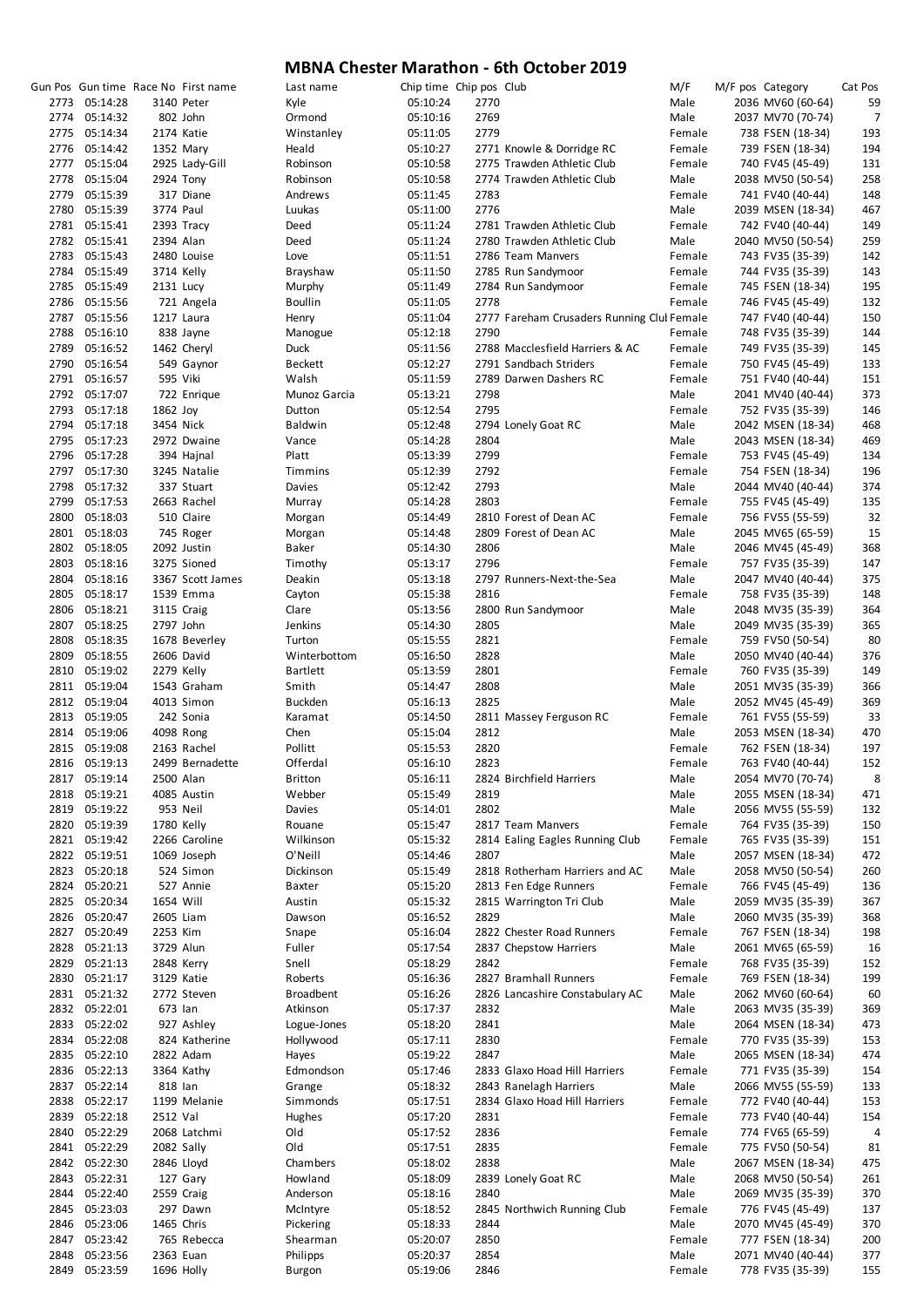|               |           | Gun Pos Gun time Race No First name | Last name      | Chip time Chip pos Club |      |                              | M/F    | M/F pos Category  | Cat Pos     |
|---------------|-----------|-------------------------------------|----------------|-------------------------|------|------------------------------|--------|-------------------|-------------|
| 2850 05:24:08 |           | 176 Benn                            | Berrigan       | 05:20:19                | 2852 |                              | Male   | 2072 MV40 (40-44) | 378         |
| 2851 05:24:13 |           | 201 Shirleyann                      | Moran          | 05:19:45                | 2848 |                              | Female | 779 FV55 (55-59)  | 34          |
| 2852 05:24:26 |           | 3398 Fiona                          | Leather        | 05:19:49                | 2849 |                              | Female | 780 FV35 (35-39)  | 156         |
| 2853 05:24:41 | 4015 Paul |                                     | McIntyre       | 05:20:09                | 2851 |                              | Male   | 2073 MV40 (40-44) | 379         |
| 2854 05:24:49 |           | 183 Sarah                           | Jeffries       | 05:20:57                |      | 2855 Avon Valley Runners     | Female | 781 FV55 (55-59)  | 35          |
| 2854 05:24:49 |           | 781 Rebecca                         | Austin         | 05:20:58                | 2856 |                              | Female | 781 FV45 (45-49)  | 138         |
|               |           |                                     |                |                         |      |                              |        |                   |             |
| 2856 05:24:50 |           | 3639 Khanitha                       | Phillips       | 05:23:23                | 2875 |                              | Female | 783 FV45 (45-49)  | 139         |
| 2857 05:25:28 |           | 3523 Bernadette                     | Cook           | 05:23:52                |      | 2880 Saltaire Striders       | Female | 784 FV50 (50-54)  | 82          |
| 2858 05:25:48 |           | 790 Victoria                        | Beardall       | 05:20:35                |      | 2853 Smalley Road Runners    | Female | 785 FV35 (35-39)  | 157         |
| 2859 05:26:01 |           | 1755 Michelle                       | Waters         | 05:21:14                |      | 2857 Norfolk Gazelles AC     | Female | 786 FV50 (50-54)  | 83          |
| 2860 05:26:04 |           | 469 Dan                             | Tynan          | 05:23:37                | 2878 |                              | Male   | 2074 MV45 (45-49) | 371         |
| 2861 05:26:11 |           | 2430 Jonathan                       | Martin         | 05:21:49                | 2859 |                              | Male   | 2075 MV40 (40-44) | 380         |
|               |           |                                     |                |                         |      |                              |        |                   |             |
| 2862 05:26:11 | 2433 Lee  |                                     | Woodward       | 05:21:50                |      | 2860 Rugeley Runners         | Male   | 2076 MV40 (40-44) | 381         |
| 2863 05:26:17 |           | 2859 James                          | Trueman        | 05:21:24                | 2858 |                              | Male   | 2077 MV45 (45-49) | 372         |
| 2864 05:26:34 |           | 473 Denise                          | Costello       | 05:21:50                | 2861 |                              | Female | 787 FV55 (55-59)  | 36          |
| 2865 05:26:43 |           | 486 Caroline                        | O'Mahoney      | 05:21:55                | 2862 |                              | Female | 788 FV55 (55-59)  | 37          |
| 2866 05:26:55 |           | 1307 Stuart                         | <b>Burcher</b> | 05:22:46                | 2870 |                              | Male   | 2078 MV35 (35-39) | 371         |
| 2867 05:27:06 | 2449 Nick |                                     | <b>Beesley</b> | 05:22:59                | 2871 |                              | Male   | 2079 MV45 (45-49) | 373         |
| 2868 05:27:11 |           | 1683 Jennifer                       | Lawton         | 05:22:02                |      | 2863 Redditch stars          | Female | 789 FV35 (35-39)  | 158         |
|               |           |                                     |                |                         |      |                              |        |                   |             |
| 2869 05:27:23 |           | 2531 Margaret                       | Williams       | 05:22:27                |      | 2865 Abergele Harriers       | Female | 790 FV80 (80+)    | $\mathbf 1$ |
| 2870 05:27:27 |           | 396 Clare                           | Newlands       | 05:22:12                | 2864 |                              | Female | 791 FV45 (45-49)  | 140         |
| 2871 05:27:27 |           | 2340 Shady                          | Zaki           | 05:25:20                | 2888 |                              | Male   | 2080 MSEN (18-34) | 476         |
| 2872 05:27:33 |           | 1125 Louise                         | Evans          | 05:23:10                | 2874 |                              | Female | 792 FV60 (60-64)  | 13          |
| 2873 05:27:35 |           | 3053 Rachel                         | Harrison       | 05:22:31                | 2867 |                              | Female | 793 FSEN (18-34)  | 201         |
| 2874 05:27:35 |           | 2858 James                          | Harrison       | 05:22:31                | 2869 |                              | Male   | 2081 MSEN (18-34) | 477         |
| 2875 05:27:37 |           | 759 Vanessa                         | Patching       | 05:22:31                |      |                              | Female |                   | 5           |
|               |           |                                     |                |                         |      | 2868 Sittingbourne Striders  |        | 794 FV65 (65-59)  |             |
| 2876 05:27:48 |           | 313 Fiona                           | Craig          | 05:22:29                |      | 2866 Caistor Running Club    | Female | 795 FV40 (40-44)  | 155         |
| 2877 05:28:09 |           | 491 Angela                          | McKay          | 05:23:53                |      | 2881 Massey Ferguson RC      | Female | 796 FV70 (70-74)  | 3           |
| 2878 05:28:12 |           | 2349 Mark                           | Sykes-Cook     | 05:23:09                | 2872 |                              | Male   | 2082 MV40 (40-44) | 382         |
| 2879 05:28:12 |           | 2350 Caroline                       | Hardy          | 05:23:09                | 2873 |                              | Female | 797 FV35 (35-39)  | 159         |
| 2880 05:28:30 |           | 1794 Mark                           | Fallon         | 05:23:36                | 2877 |                              | Male   | 2083 MV35 (35-39) | 372         |
| 2881 05:28:30 |           | 2760 John                           | Hibbitts       | 05:23:35                | 2876 |                              | Male   | 2084 MV40 (40-44) | 383         |
|               |           |                                     |                |                         |      |                              |        |                   |             |
| 2882 05:28:36 |           | 2680 Jenna                          | Jones          | 05:23:49                | 2879 |                              | Female | 798 FSEN (18-34)  | 202         |
| 2883 05:28:36 |           | 104 Andrew                          | Telford        | 05:25:45                |      | 2891 Penyffordd Run Club     | Male   | 2085 MV35 (35-39) | 373         |
| 2884 05:28:42 |           | 1534 Sean                           | Holburt        | 05:25:28                | 2889 |                              | Male   | 2086 MV35 (35-39) | 374         |
| 2885 05:28:54 |           | 1418 Simon                          | Marvel         | 05:24:18                | 2882 |                              | Male   | 2087 MV50 (50-54) | 262         |
| 2886 05:29:01 |           | 2538 Laura                          | Herlihy        | 05:25:57                | 2893 |                              | Female | 799 FSEN (18-34)  | 203         |
| 2887 05:29:12 |           | 3811 Noel                           | Lellman        | 05:24:48                | 2884 |                              | Male   | 2088 MV60 (60-64) | 61          |
| 2888 05:29:36 |           | 2413 Sandra                         | Hill           | 05:24:40                | 2883 |                              | Female | 800 FV55 (55-59)  | 38          |
|               |           |                                     |                |                         |      |                              |        |                   |             |
| 2889 05:29:59 |           | 223 Lisa                            | Skinner        | 05:25:05                | 2886 |                              | Female | 801 FV40 (40-44)  | 156         |
| 2890 05:29:59 |           | 222 Dave                            | Skinner        | 05:25:05                | 2885 |                              | Male   | 2089 MV35 (35-39) | 375         |
| 2891 05:30:11 |           | 1129 Christopher                    | Richards       | 05:25:45                | 2892 |                              | Male   | 2090 MV45 (45-49) | 374         |
| 2892 05:30:18 |           | 952 Alicia                          | Carter         | 05:25:10                |      | 2887 Parkrun                 | Female | 802 FV45 (45-49)  | 141         |
| 2893 05:30:20 |           | 2781 Andy                           | Smith          | 05:27:51                |      | 2905 Swinton Running Club    | Male   | 2091 MV40 (40-44) | 384         |
| 2894 05:30:35 |           | 3954 Andrew                         | McCully        | 05:26:59                | 2896 |                              | Male   | 2092 MSEN (18-34) | 478         |
|               |           |                                     |                | 05:27:17                |      | 2897 Long Eaton Running Club |        |                   |             |
| 2895 05:30:36 |           | 1625 Laura                          | Mccristal      |                         |      |                              | Female | 803 FV35 (35-39)  | 160         |
| 2896 05:30:51 |           | 884 Peter                           | Taylor         | 05:25:44                |      | 2890 Valley Hill runners     | Male   | 2093 MV45 (45-49) | 375         |
| 2897 05:30:56 |           | 3319 Anna                           | Fidler         | 05:27:35                | 2900 |                              | Female | 804 FV35 (35-39)  | 161         |
| 2898 05:31:08 |           | 1391 Annalee                        | Hudson         | 05:26:47                | 2895 |                              | Female | 805 FSEN (18-34)  | 204         |
| 2899 05:31:11 |           | 1818 Balaji                         | Katakam        | 05:29:02                | 2912 |                              | Male   | 2094 MSEN (18-34) | 479         |
| 2900 05:31:22 |           | 175 Juliet                          | Berrigan       | 05:27:34                | 2898 |                              | Female | 806 FV35 (35-39)  | 162         |
| 2901 05:31:22 |           | 221 Hannah                          | Jones          | 05:27:34                | 2899 |                              | Female | 807 FV35 (35-39)  | 163         |
|               |           |                                     |                |                         |      |                              |        | 2095 MSEN (18-34) |             |
| 2902 05:31:23 |           | 2133 Jonathan                       | Jones          | 05:28:09                | 2907 |                              | Male   |                   | 480         |
| 2903 05:31:28 |           | 993 Andy SJ                         | Lie            | 05:26:06                | 2894 |                              | Male   | 2096 MV60 (60-64) | 62          |
| 2904 05:32:15 | 4060 Jon  |                                     | Aston          | 05:27:47                |      | 2904 100 Marathon Club       | Male   | 2097 MV50 (50-54) | 263         |
| 2905 05:32:16 |           | 3120 Jordan                         | <b>Brookes</b> | 05:28:07                | 2906 |                              | Male   | 2098 MSEN (18-34) | 481         |
| 2906 05:32:25 |           | 2366 Harry                          | Cowland        | 05:27:35                | 2901 |                              | Male   | 2099 MSEN (18-34) | 482         |
| 2906 05:32:25 |           | 2367 Jayne                          | Cowland        | 05:27:35                | 2902 |                              | Female | 808 FV50 (50-54)  | 84          |
| 2908 05:32:35 |           | 54 Alasdair                         | Wilkins        | 05:27:36                | 2903 |                              | Male   | 2100 MSEN (18-34) | 483         |
| 2909 05:32:40 |           | 3378 Chris                          | Glennon        | 05:28:29                |      | 2909 Bramhall Runners        | Male   | 2101 MV45 (45-49) | 376         |
|               |           |                                     |                |                         |      |                              |        |                   |             |
| 2910 05:32:52 |           | 2773 Charlotte                      | Mellor         | 05:29:01                | 2911 |                              | Female | 809 FSEN (18-34)  | 205         |
| 2911 05:33:17 | 3309 Sue  |                                     | Hooper         | 05:28:15                | 2908 |                              | Female | 810 FV45 (45-49)  | 142         |
| 2912 05:33:35 |           | 2258 Sarah                          | Evans          | 05:28:41                |      | 2910 Chester Road Runners    | Female | 811 FSEN (18-34)  | 206         |
| 2913 05:33:43 |           | 416 Mark                            | Walsh          | 05:29:15                |      | 2913 Trawden Athletic Club   | Male   | 2102 MV55 (55-59) | 134         |
| 2914 05:33:52 |           | 1491 Thomas                         | Mayoh          | 05:30:52                | 2918 |                              | Male   | 2103 MSEN (18-34) | 484         |
| 2915 05:34:37 | 3992 Neil |                                     | Price          | 05:32:48                |      | 2930 Beaumont RC             | Male   | 2104 MV45 (45-49) | 377         |
| 2916 05:34:51 |           | 413 Norma                           | Smart          | 05:29:58                |      | 2914 Egdon Heath Harriers    | Female | 812 FV55 (55-59)  | 39          |
|               |           |                                     |                |                         |      |                              |        |                   |             |
| 2917 05:35:08 |           | 2497 John                           | Pummell        | 05:30:11                |      | 2915 North Derbyshire RC     | Male   | 2105 MV50 (50-54) | 264         |
| 2918 05:35:23 |           | 1288 Emma                           | Mumford        | 05:30:29                | 2916 |                              | Female | 813 FSEN (18-34)  | 207         |
| 2919 05:35:42 |           | 3924 Andrea                         | Peers          | 05:31:22                | 2921 |                              | Female | 814 FV40 (40-44)  | 157         |
| 2920 05:35:47 |           | 3891 Xiaoqiang                      | Liu            | 05:33:46                | 2932 |                              | Male   | 2106 MSEN (18-34) | 485         |
| 2921 05:35:48 |           | 3890 Jianhui                        | Qi             | 05:33:48                | 2933 |                              | Male   | 2107 MSEN (18-34) | 486         |
| 2922 05:36:03 |           | 536 Ruth                            | Benzimra       | 05:30:49                |      | 2917 100 Marathon Club       | Female | 815 FV50 (50-54)  | 85          |
| 2923 05:36:24 |           | 1316 Kevin                          | Bone           | 05:31:16                | 2919 |                              | Male   | 2108 MV50 (50-54) | 265         |
| 2924 05:36:26 |           | 2103 Liam                           | Bone           | 05:31:17                | 2920 |                              | Male   | 2109 MSEN (18-34) | 487         |
|               |           |                                     |                |                         |      |                              |        |                   |             |
| 2925 05:36:41 |           | 623 Kapil                           | Singh          | 05:32:04                | 2926 |                              | Male   | 2110 MV40 (40-44) | 385         |
| 2926 05:36:41 |           | 2388 Louise                         | Donnelly       | 05:31:29                | 2922 |                              | Female | 816 FV40 (40-44)  | 158         |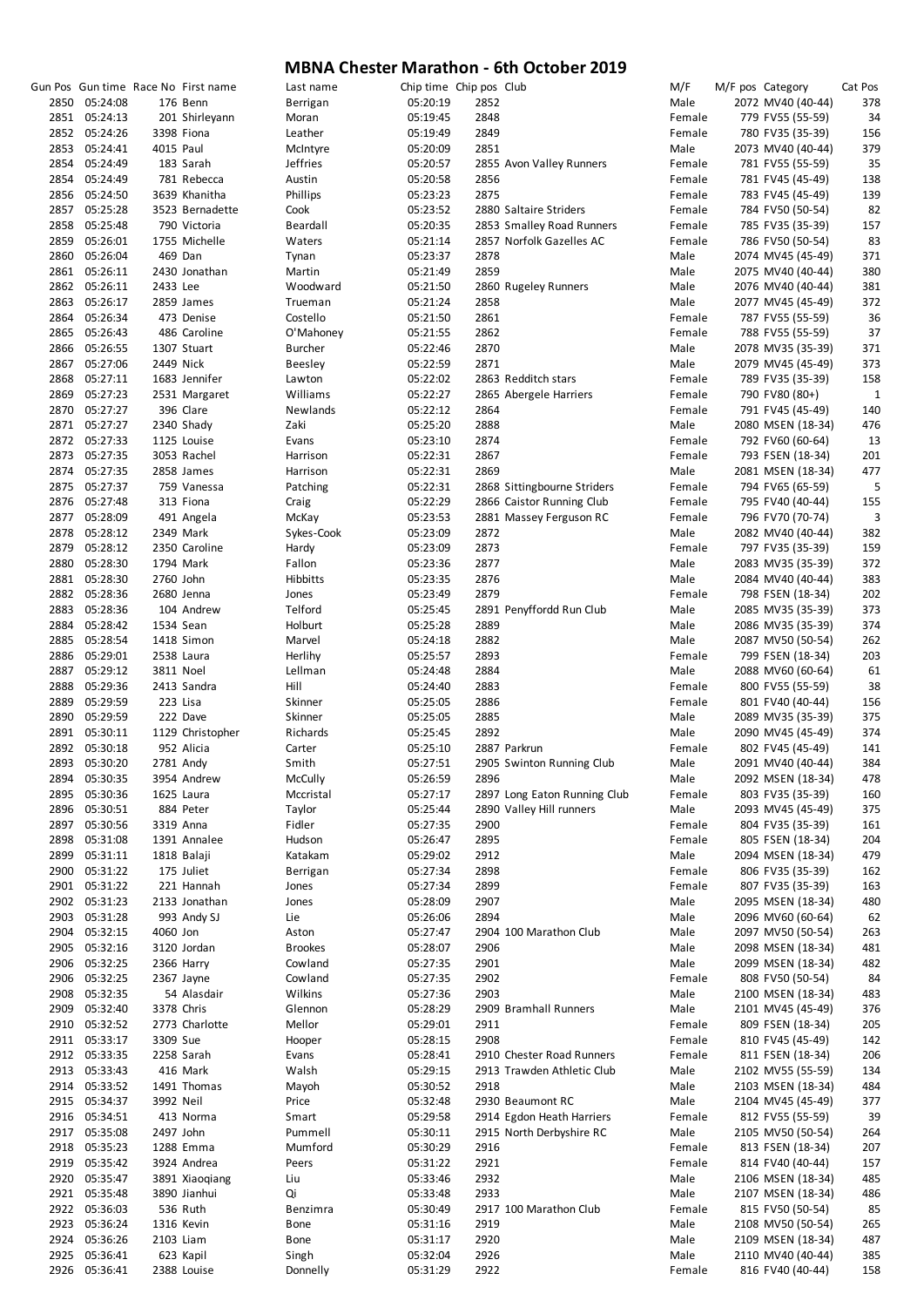|               |           | Gun Pos Gun time Race No First name | Last name         | Chip time Chip pos Club |      |                                         | M/F    | M/F pos Category  | Cat Pos        |
|---------------|-----------|-------------------------------------|-------------------|-------------------------|------|-----------------------------------------|--------|-------------------|----------------|
| 2927 05:36:45 | 1182 lan  |                                     | Patterson         | 05:31:58                | 2924 |                                         | Male   | 2111 MV45 (45-49) | 378            |
| 2927 05:36:45 | 1346 Ann  |                                     | Bradshaw          | 05:31:59                | 2925 |                                         | Female | 817 FV55 (55-59)  | 40             |
| 2929 05:36:47 |           | 2260 Lynette                        | Van Der Berg      | 05:32:17                | 2927 |                                         | Female | 818 FV40 (40-44)  | 159            |
| 2930 05:36:56 |           | 1797 Frank                          | O'Leary           | 05:31:44                | 2923 |                                         | Male   | 2112 MV40 (40-44) | 386            |
| 2931 05:37:12 |           | 174 Tanya                           | <b>Bushell</b>    | 05:32:27                |      | 2928 Women on the Run                   | Female | 819 FV40 (40-44)  | 160            |
|               |           |                                     |                   |                         |      |                                         |        |                   |                |
| 2932 05:37:41 | 163 Jo    |                                     | Podolanski        | 05:34:42                |      | 2936 Bramhall Runners                   | Female | 820 FV50 (50-54)  | 86             |
| 2933 05:37:47 |           | 466 Emma                            | Ivens             | 05:32:53                |      | 2931 Chester Road Runners               | Female | 821 FV40 (40-44)  | 161            |
| 2934 05:38:04 |           | 284 Cath                            | Jones             | 05:35:04                |      | 2939 Bramhall Runners                   | Female | 822 FV55 (55-59)  | 41             |
| 2935 05:38:04 |           | 248 Rebecca                         | Styles            | 05:35:05                |      | 2940 Stockport Tri Club                 | Female | 823 FV45 (45-49)  | 143            |
| 2936 05:38:10 |           | 1903 Louis                          | McGrath           | 05:32:47                | 2929 |                                         | Male   | 2113 MSEN (18-34) | 488            |
|               |           |                                     |                   |                         |      |                                         |        |                   |                |
| 2937 05:39:25 |           | 62 Michelle                         | Dziego            | 05:34:28                | 2934 |                                         | Female | 824 FV45 (45-49)  | 144            |
| 2938 05:39:26 | 3993 Sam  |                                     | Roberts           | 05:34:49                | 2937 |                                         | Male   | 2114 MSEN (18-34) | 489            |
| 2939 05:39:26 | 2123 Josh |                                     | Roberts           | 05:34:50                | 2938 |                                         | Male   | 2115 MSEN (18-34) | 490            |
| 2940 05:39:33 |           | 2991 Sharon                         | <b>Birkbeck</b>   | 05:35:36                | 2946 |                                         | Female | 825 FV50 (50-54)  | 87             |
| 2941 05:39:33 |           | 3691 Wendy                          | Ward              | 05:35:36                |      | 2947 Red Rose Road Runners              | Female | 826 FV45 (45-49)  | 145            |
| 2942 05:39:35 | 1233 Katy |                                     | Dronsfield        | 05:35:17                |      | 2942 Stadium Runners                    | Female | 827 FSEN (18-34)  | 208            |
|               |           |                                     |                   |                         |      |                                         |        |                   |                |
| 2943 05:39:42 |           | 2443 Diane                          | Ford              | 05:35:24                |      | 2943 Trawden Athletic Club              | Female | 828 FV45 (45-49)  | 146            |
| 2944 05:39:43 |           | 2400 Suzanne                        | Davies            | 05:35:24                |      | 2944 Trawden Athletic Club              | Female | 829 FV55 (55-59)  | 42             |
| 2945 05:39:49 |           | 3695 Mary                           | Freer             | 05:34:34                |      | 2935 Royton Road Runners                | Female | 830 FV40 (40-44)  | 162            |
| 2946 05:40:13 |           | 601 Neil                            | <b>Bradley</b>    | 05:35:15                |      | 2941 Royton Road Runners                | Male   | 2116 MV50 (50-54) | 266            |
| 2947 05:40:19 |           | 265 Deborah                         | Pink              | 05:35:27                |      | 2945 UTS Running Club                   | Female | 831 FV50 (50-54)  | 88             |
| 2948 05:41:03 |           | 600 Judith                          | <b>Bradley</b>    | 05:36:04                |      | 2948 Royton Road Runners                | Female | 832 FV50 (50-54)  | 89             |
|               |           |                                     |                   |                         |      |                                         |        |                   |                |
| 2949 05:41:18 |           | 1790 Anna                           | McCormack-Colbert | 05:36:36                | 2949 |                                         | Female | 833 FV35 (35-39)  | 164            |
| 2950 05:41:27 |           | 2208 Michael                        | Rowlands          | 05:37:01                | 2951 |                                         | Male   | 2117 MSEN (18-34) | 491            |
| 2951 05:41:52 | 1717 Gus  |                                     | Tomlinson         | 05:41:52                | 2970 |                                         | Female | 834 FSEN (18-34)  | 209            |
| 2952 05:41:52 |           | 1718 Phillippa                      | Stubbs            | 05:36:44                | 2950 |                                         | Female | 835 FSEN (18-34)  | 210            |
| 2953 05:42:12 |           | 173 Jonathan                        | <b>Bushell</b>    | 05:37:28                | 2952 |                                         | Male   | 2118 MV35 (35-39) | 376            |
|               |           |                                     |                   |                         |      |                                         |        |                   |                |
| 2954 05:43:30 |           | 3856 Angela                         | Bailey            | 05:38:29                | 2953 |                                         | Female | 836 FV40 (40-44)  | 163            |
| 2955 05:43:57 |           | 59 Danny                            | Reinhold          | 05:39:29                | 2954 |                                         | Male   | 2119 MV40 (40-44) | 387            |
| 2956 05:44:14 | 2630 Olly |                                     | Sowter            | 05:41:33                | 2969 |                                         | Male   | 2120 MV35 (35-39) | 377            |
| 2957 05:44:24 |           | 3525 Sarah                          | Seddon            | 05:39:29                |      | 2955 Warrington Running Club            | Female | 837 FV50 (50-54)  | 90             |
| 2958 05:44:25 |           | 2800 Douglas                        | Luettke           | 05:39:35                | 2956 |                                         | Male   | 2121 MV45 (45-49) | 379            |
|               |           |                                     |                   |                         |      |                                         |        |                   |                |
| 2959 05:44:31 |           | 2961 Danielle                       | Kazandis          | 05:39:49                | 2957 |                                         | Female | 838 FSEN (18-34)  | 211            |
| 2960 05:45:02 |           | 3799 Christine                      | <b>Bailey</b>     | 05:40:21                | 2958 |                                         | Female | 839 FV50 (50-54)  | 91             |
| 2961 05:45:16 |           | 3962 Peter                          | Redwood-Smith     | 05:40:50                | 2966 |                                         | Male   | 2122 MSEN (18-34) | 492            |
| 2961 05:45:16 | 1175 Sara |                                     | Storey            | 05:40:50                | 2965 |                                         | Female | 840 FV40 (40-44)  | 164            |
| 2963 05:45:25 |           | 278 Ceri                            | Howarth           | 05:40:31                | 2960 |                                         | Female | 841 FV45 (45-49)  | 147            |
| 2964 05:45:29 | 1239 Paul |                                     | Thomas            | 05:40:24                |      | 2959 Leighton Fun Runners               | Male   | 2123 MV70 (70-74) | $\overline{c}$ |
|               |           |                                     |                   |                         |      |                                         |        |                   |                |
| 2965 05:45:45 |           | 493 Mirian                          | Khajavelidze      | 05:44:32                | 2987 |                                         | Male   | 2124 MV45 (45-49) | 380            |
| 2966 05:45:45 |           | 1577 Janet                          | Mellor            | 05:40:34                |      | 2962 Chester Road Runners               | Female | 842 FSEN (18-34)  | 212            |
| 2966 05:45:45 |           | 181 Ben                             | <b>Bartlett</b>   | 05:40:34                |      | 2963 Chester Road Runners               | Male   | 2125 MV35 (35-39) | 378            |
| 2966 05:45:45 |           | 1362 Nicola                         | Counsell          | 05:40:33                | 2961 |                                         | Female | 842 FV40 (40-44)  | 165            |
| 2969 05:45:46 |           | 3755 Siobhan                        | Partington        | 05:40:35                | 2964 |                                         | Female | 844 FV40 (40-44)  | 166            |
| 2970 05:46:08 |           |                                     |                   |                         |      |                                         |        |                   |                |
|               |           | 2792 Kevin                          | Lonergan          | 05:41:12                | 2967 |                                         | Male   | 2126 MSEN (18-34) | 493            |
| 2971 05:46:09 |           | 3420 Ashley                         | Clark             | 05:41:13                | 2968 |                                         | Female | 845 FSEN (18-34)  | 213            |
| 2972 05:47:18 |           | 3322 Gemma                          | Cone              | 05:42:20                | 2972 |                                         | Female | 846 FV35 (35-39)  | 165            |
| 2973 05:47:18 |           | 3328 Abigail                        | Swarbrick         | 05:42:20                | 2971 |                                         | Female | 847 FV40 (40-44)  | 167            |
| 2974 05:47:31 |           | 2873 Mark                           | Fairclough        | 05:43:34                | 2976 |                                         | Male   | 2127 MV35 (35-39) | 379            |
| 2975 05:47:31 |           | 2793 Kevin                          | Williamson        | 05:43:35                | 2977 |                                         | Male   | 2128 MV35 (35-39) | 380            |
|               |           |                                     |                   |                         |      |                                         |        |                   |                |
| 2976 05:47:48 |           | 3164 Simon                          | Atkin             | 05:44:22                |      | 2986 Smalley Road Runners               | Male   | 2129 MV45 (45-49) | 381            |
| 2977 05:48:12 |           | 269 Jack                            | Whitfield         | 05:46:16                | 2995 |                                         | Male   | 2130 MSEN (18-34) | 494            |
| 2978 05:48:22 |           | 2018 Adrian                         | Taylor            | 05:43:26                | 2974 |                                         | Male   | 2131 MSEN (18-34) | 495            |
| 2979 05:48:23 |           | 2593 Cathy                          | Crossley          | 05:43:21                | 2973 |                                         | Female | 848 FV50 (50-54)  | 92             |
| 2980 05:48:25 |           | 1107 Claire                         | Speak             | 05:43:30                | 2975 |                                         | Female | 849 FSEN (18-34)  | 214            |
| 2981 05:48:31 |           | 1600 Drew                           | Skinner           | 05:43:46                | 2983 |                                         | Male   | 2132 MV50 (50-54) | 267            |
|               |           |                                     |                   |                         |      |                                         |        |                   |                |
| 2982 05:48:31 |           | 115 Stephen                         | Divers            | 05:43:46                |      | 2982 Lancing Eagles RC                  | Male   | 2133 MV40 (40-44) | 388            |
| 2983 05:48:44 | 3882 Ana  |                                     | Mantovani         | 05:43:42                | 2981 |                                         | Female | 850 FV40 (40-44)  | 168            |
| 2984 05:48:44 |           | 2802 Gavin                          | Marsh             | 05:44:42                |      | 2988 Penkridge Runners                  | Male   | 2134 MV40 (40-44) | 389            |
| 2984 05:48:44 |           | 2963 Laura                          | Cahill            | 05:44:42                | 2989 |                                         | Female | 851 FV35 (35-39)  | 166            |
| 2986 05:48:46 |           | 1944 Robert                         | Godlonton         | 05:43:54                | 2984 |                                         | Male   | 2135 MV45 (45-49) | 382            |
|               |           |                                     |                   |                         |      |                                         |        |                   |                |
| 2987 05:48:53 | 1822 Elle |                                     | Pinkard           | 05:43:37                | 2980 |                                         | Female | 852 FV35 (35-39)  | 167            |
| 2988 05:48:53 | 3588 Max  |                                     | Cotterell-East    | 05:43:36                |      | 2978 London Frontrunners                | Female | 853 FV45 (45-49)  | 148            |
| 2989 05:48:53 | 1831 Erin |                                     | Hayes             | 05:43:36                | 2979 |                                         | Female | 854 FV35 (35-39)  | 168            |
| 2990 05:49:02 |           | 995 Emma                            | Hopwood           | 05:44:21                |      | 2985 Southport Waterloo AC              | Female | 855 FSEN (18-34)  | 215            |
| 2991 05:49:07 |           | 684 Tony                            | Phillips          | 05:44:42                |      | 2990 South Derbyshire Road Runners Male |        | 2136 MV70 (70-74) | 10             |
|               |           |                                     |                   |                         |      |                                         |        |                   |                |
| 2992 05:49:42 |           | 483 Paul                            | Bigmore           | 05:44:43                |      | 2991 100 Marathon Club                  | Male   | 2137 MV60 (60-64) | 63             |
| 2993 05:49:43 |           | 1160 Russell                        | Wilson            | 05:45:38                | 2994 |                                         | Male   | 2138 MV40 (40-44) | 390            |
| 2994 05:49:56 |           | 327 Nathan                          | <b>Bignall</b>    | 05:45:16                |      | 2993 Massey Ferguson RC                 | Male   | 2139 MV40 (40-44) | 391            |
| 2995 05:49:57 |           | 328 Rachael                         | Bignall           | 05:45:16                |      | 2992 Massey Ferguson RC                 | Female | 856 FV45 (45-49)  | 149            |
| 2996 05:50:26 |           | 990 Kevin                           | Hands             | 05:46:34                | 2999 |                                         | Male   | 2140 MV55 (55-59) | 135            |
|               |           |                                     |                   |                         |      |                                         |        |                   |                |
| 2997 05:50:42 |           | 464 Linda                           | Richards          | 05:47:35                |      | 3005 Northbrook Athletic Club           | Female | 857 FV45 (45-49)  | 150            |
| 2998 05:50:47 |           | 542 Alex                            | <b>Brammer</b>    | 05:46:27                | 2997 |                                         | Male   | 2141 MV35 (35-39) | 381            |
| 2999 05:50:55 |           | 1162 Adam                           | Clubbe            | 05:46:32                | 2998 |                                         | Male   | 2142 MSEN (18-34) | 496            |
| 3000 05:51:13 |           | 476 David                           | <b>Bates</b>      | 05:46:19                | 2996 |                                         | Male   | 2143 MV50 (50-54) | 268            |
| 3001 05:51:30 |           | 1212 Tracey                         | Ashton            | 05:49:08                |      | 3008 Team Manvers                       | Female | 858 FV45 (45-49)  | 151            |
| 3002 05:51:32 |           |                                     |                   |                         |      |                                         |        |                   |                |
|               |           | 983 Richard                         | Sheldon           | 05:49:09                |      | 3009 Team Manvers                       | Male   | 2144 MV50 (50-54) | 269            |
| 3003 05:51:45 |           | 1328 Linda                          | Fothergill        | 05:46:40                |      | 3000 100 Marathon Club                  | Female | 859 FV50 (50-54)  | 93             |